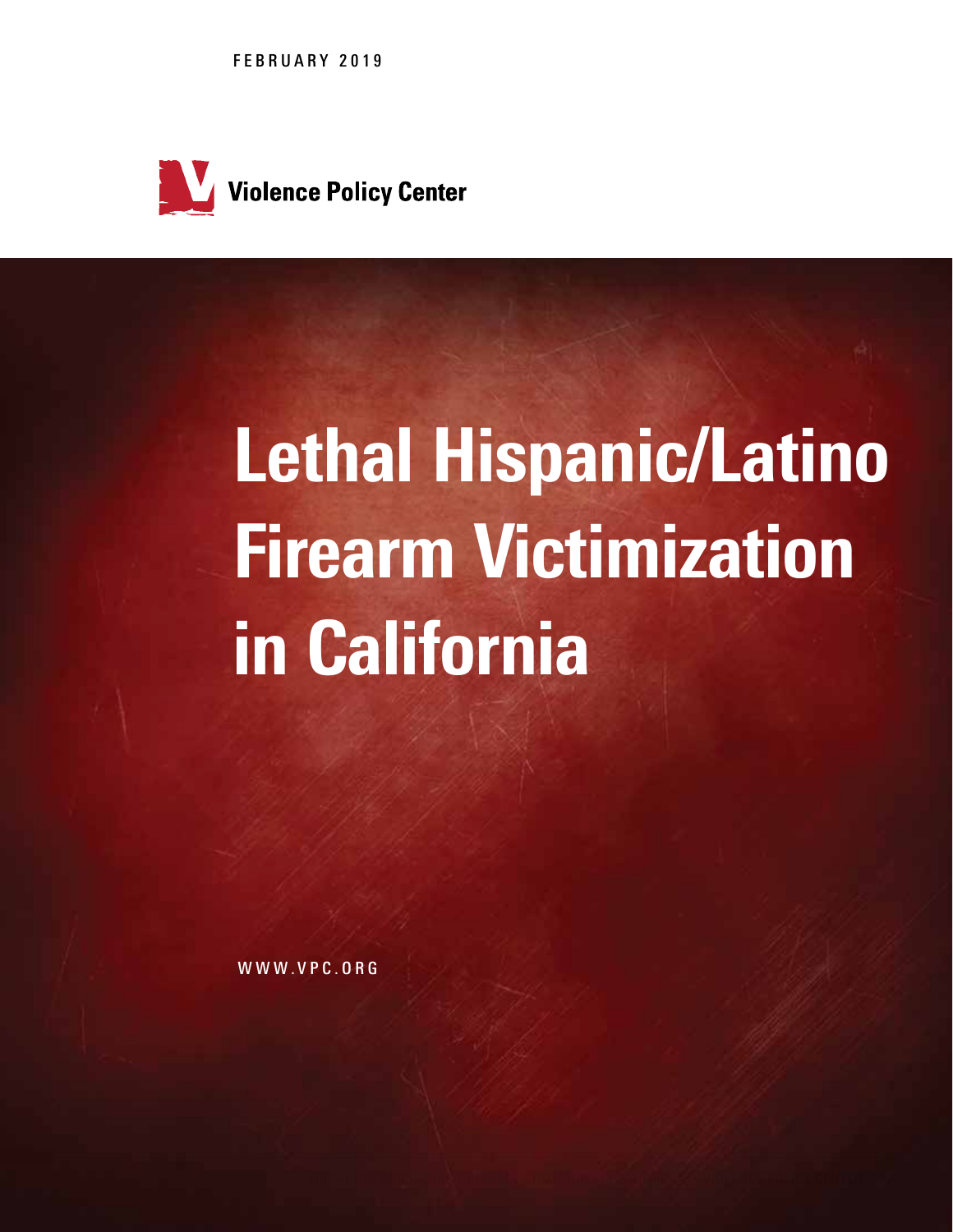## ABOUT THE TITLE

**The definitions used in this study are dictated by the terms utilized by government agencies in the collection of information. The Violence Policy Center recognizes the role played by language and the importance of identity language. We understand that the population included within the term Hispanic may not identify with this label. While this term is used throughout this study to remain consistent with the data as reported, our intent is not to reiterate or endorse any implications that may accompany it. Hopefully, in the near future data collection will become more sensitive and responsive to relevant terminology and identity language, such as Latino/a or Latinx.**

## COPYRIGHT AND ACKNOWLEDGMENTS

Copyright © February 2019 Violence Policy Center

The Violence Policy Center (VPC) is a national nonprofit educational organization that conducts research and public education on violence in America and provides information and analysis to policymakers, journalists, advocates, and the general public.

This study was funded by the Hope and Heal Fund, the only collaborative-based fund in California committed to preventing gun violence in California. The Hope and Heal Fund invests in innovative, strategic and evidence-based solutions to prevent gun violence. The Hope and Heal Fund harnesses the collective power of individuals, communities, government and philanthropy to ensure homes and communities in California are safe and free from gun death, injury and trauma. For more information about the Hope and Heal Fund, please visit hopeandhealfund.org.

This study was authored by VPC Senior Policy Analyst Marty Langley and VPC Executive Director Josh Sugarmann. Additional research and editorial assistance was provided by Jennifer Lynn-Whaley, PhD.

For a complete list of VPC publications with document links, please visit http://www.vpc.org/publications.

**To learn more about the Violence Policy Center, or to make a tax-deductible contribution to help support our work, please visit www.vpc.org.**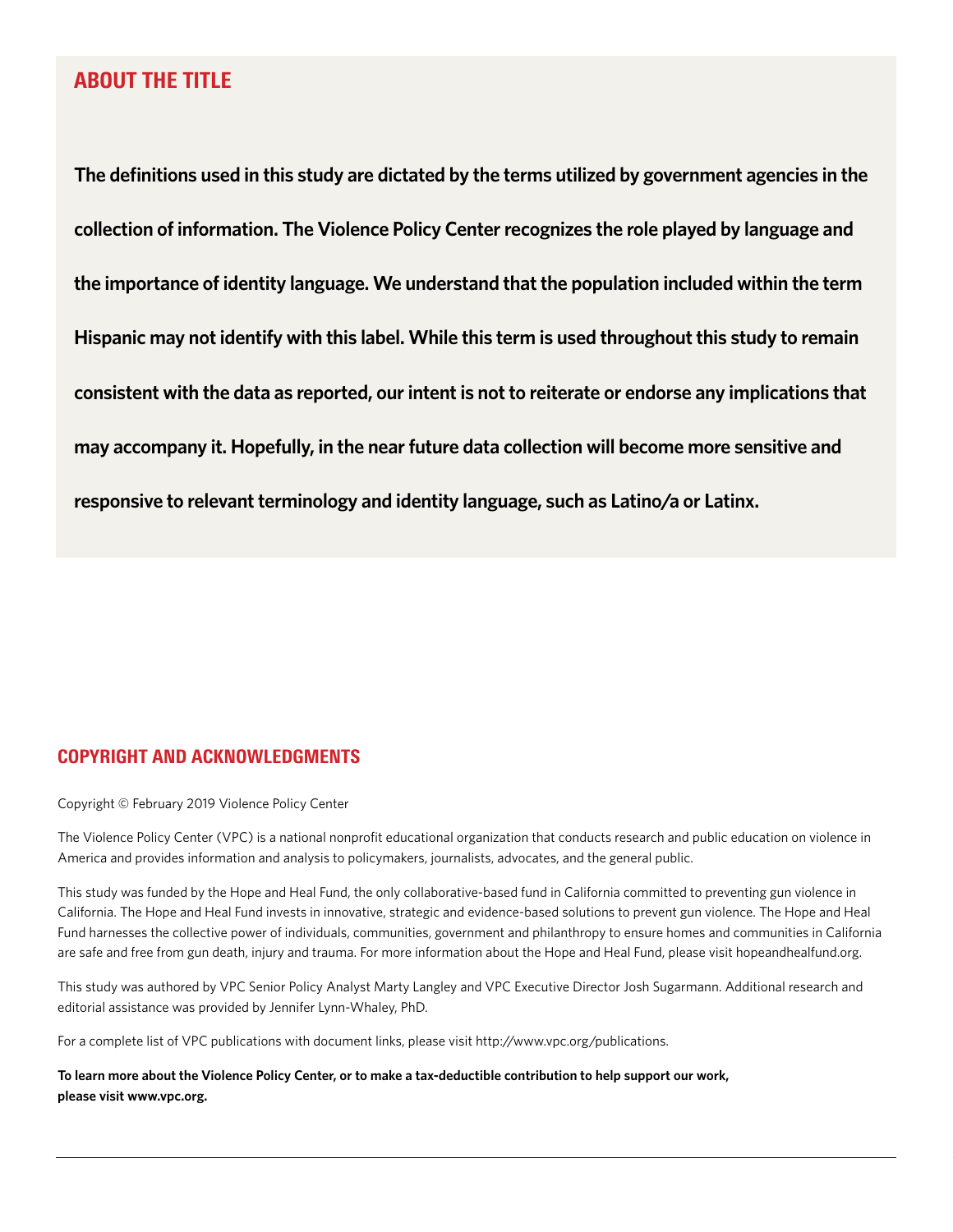

"In addition to better understanding gun violence in the California Latino community, we also find out through this important report where the research gaps are and where further actionable data is needed to prevent gun violence."

# **Rev. Ben McBride, Co-Director PICO**

"This report is long overdue. Nearly 17,000 Latinos have died from guns since 1999 — like 2.5 Latino gun deaths every single day for the past 18 years running — far too many lives lost and dreams shattered. That's too much trauma. It's time for solutions."



**Dr. Randal Henry, Founder/Chief Intelligence Officer,** 

# **Community Intelligence**



"For far too long, we have not had actionable data on Latino gun violence in California. This report provides us with critical information to understand the impacts and make change." **Fernando Rejón, Executive Director,** 

# **Urban Peace Institute**

 "This report is vital and timely for our state. At a national level, we know gun violence is the second-leading cause of death for young Latino men. California has the largest population of Latinos in the country. It is critical we understand the depth of this public health epidemic and begin to put forward solutions that will protect the life and future of our communities, families, and youth." **Jacqueline Martinez Garcel,** 

**CEO, Latino Community Foundation**

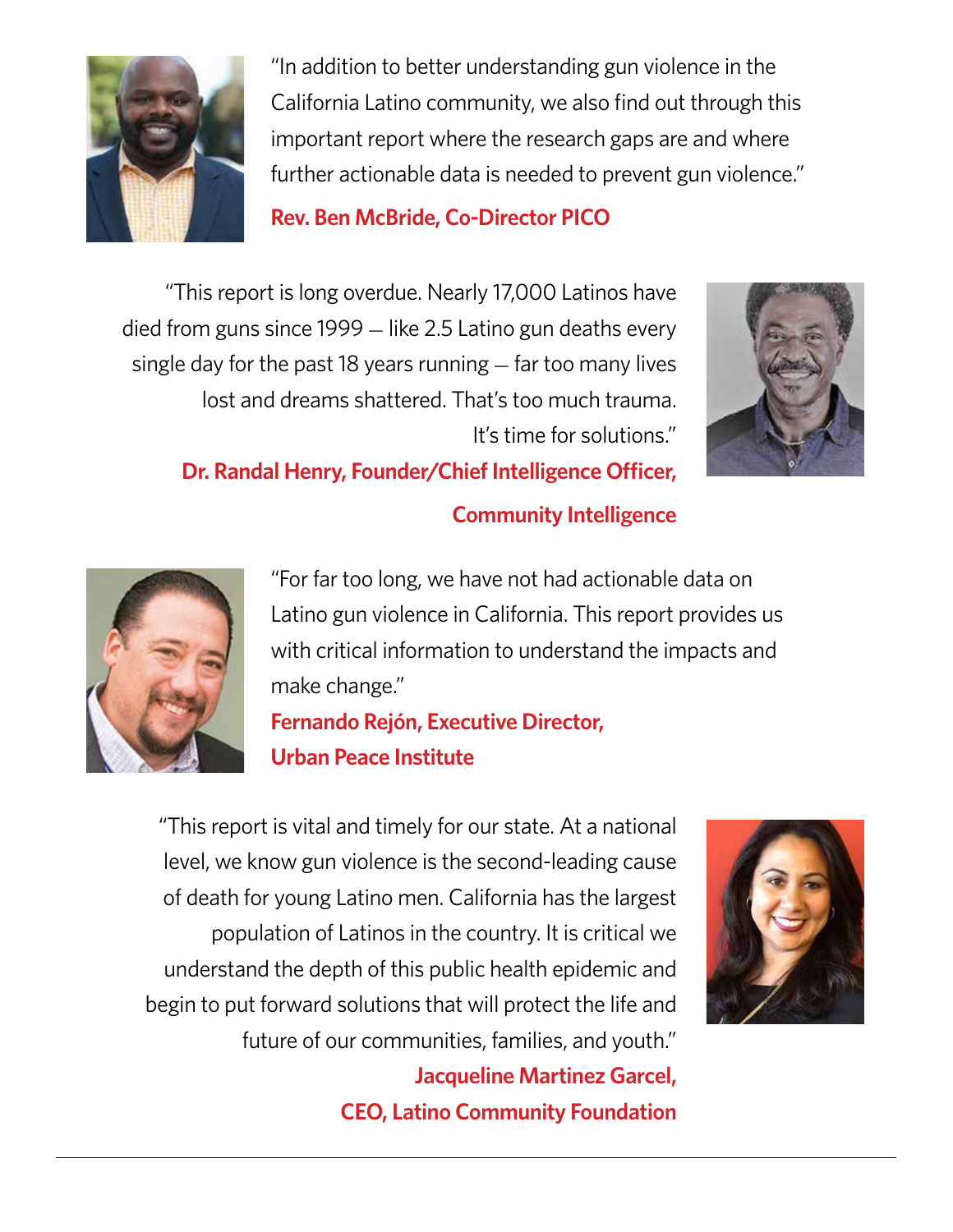

"Latinos are one of the largest and fastest growing populations in California — and any strategy aiming to foster healthy and safe communities must prioritize them. This report shines an important spotlight on Latino gun violence in California. We now know more about which communities are most impacted by gun violence that can help guide resources and funding for solutions to those impacted areas. "

**Marc Philpart, Managing Director, PolicyLink**

"The time is now to act! As this report clearly demonstrates, we are losing too many Latino community members to the barrel of a gun. Losing nearly 17,000 California Latinos in the last 18 years due to gunfire should be a wake up call to all of us." **Samuel Nuñez,** 



**Executive Director, Fathers and Families of San Joaquin**



"I live and work in the Inland Empire, where Latinos account for one out of every two residents. This report is incredibly important, shedding light on the significant need for continued community intervention and violence interruption in order to save lives within the San Bernardino community."

**Sergio Tonatiuh Luna, Director of Organizing, Inland Congregations United for Change, An affiliate of PICO California and Faith In Action**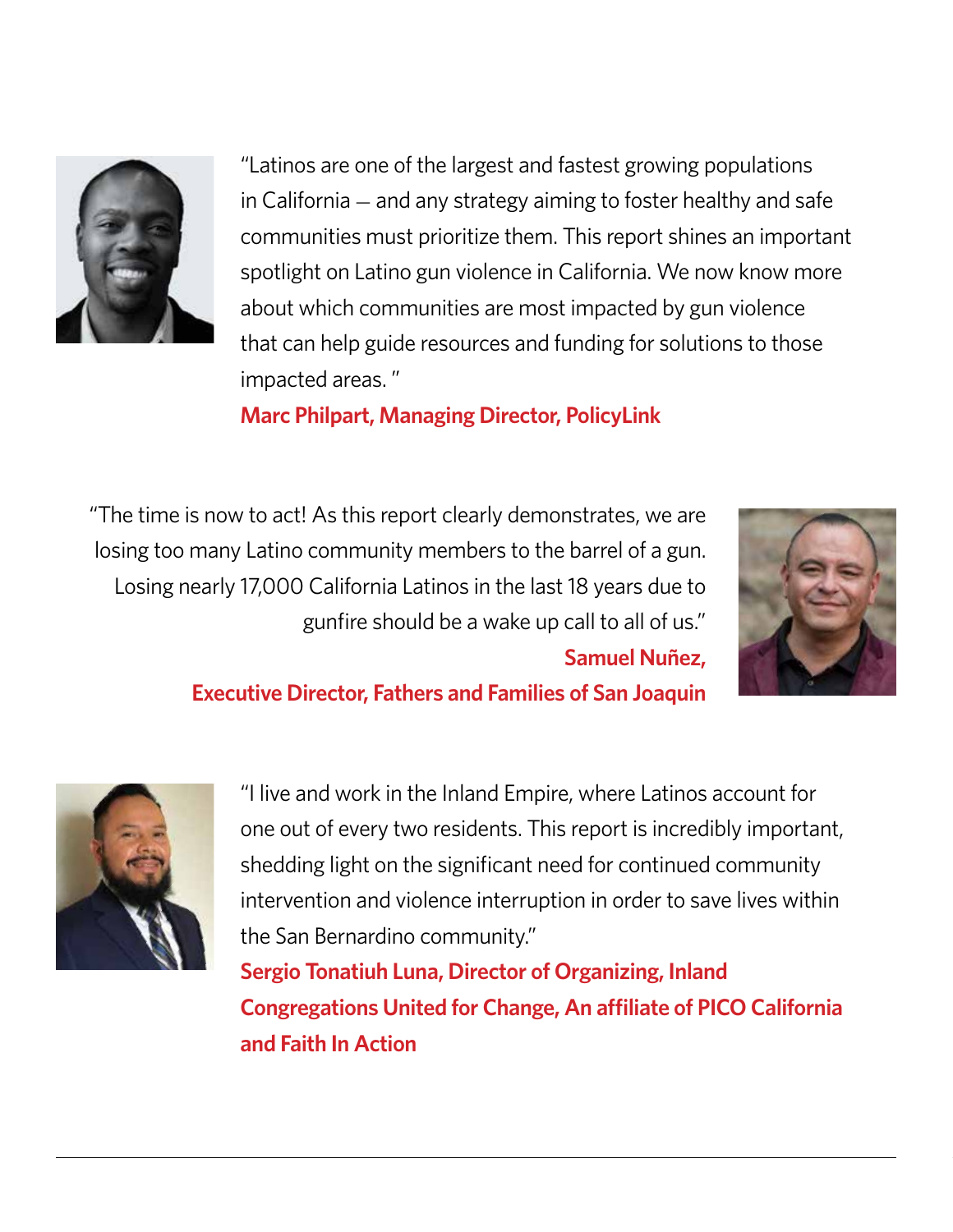## TABLE OF CONTENTS

| <b>Definitions</b>                                                        | A              |
|---------------------------------------------------------------------------|----------------|
| Introduction                                                              | 1              |
|                                                                           |                |
| Section One: Public Health Data-All Ages                                  | 4              |
| A: Homicide-All Ages                                                      | 5              |
| Male and Female Homicide Victims, All Ages                                | $\overline{7}$ |
| Homicide as a Leading Cause of Death for Males and Females, All Ages      | 9              |
| Homicide, All Ages - Related Tables                                       | 10             |
| <b>B: Suicide, All Ages</b>                                               | 16             |
| Male and Female Suicide Victims, All Ages                                 | 18             |
| Suicide as a Leading Cause of Death for Males and Females, All Ages       | 20             |
| Suicide, All Ages - Related Tables                                        | 21             |
| Section Two: Public Health Data-Ages 10 to 24                             | 27             |
| A: Homicide Victims, Ages 10 to 24                                        | 28             |
| Male and Female Homicide Victims, Ages 10 to 24                           | 30             |
| Homicide as a Leading Cause of Death for Males and Females, Ages 10 to 24 | 32             |
| Homicide, Ages 10 to 24 - Related Tables                                  | 33             |
| B: Suicide Victims, Ages 10 to 24                                         | 39             |
| Male and Female Suicide Victims, Ages 10 to 24                            | 40             |
| Suicide as a Leading Cause of Death for Males and Females, Ages 10 to 24  | 42             |
| Suicide, Ages 10 to 24 - Related Tables                                   | 43             |
| <b>Section Three: Criminal Justice Homicide Data</b>                      | 49             |
| A: Homicide Victims in California, All Ages                               | 49             |
| B: Homicide Victims in California, Ages 10 to 24                          | 56             |
| <b>Section Four: Information Gathering in California</b>                  | 63             |
| <b>Section Five: Recommendations</b>                                      | 71             |
| Appendix One: California County Level Hispanic Homicide Data              | 74             |
| Appendix Two: California County Level Hispanic Suicide Data               | 80             |
| Appendix Three: California Fatal Firearm Unintentional Injury Data        | 86             |

This study is also available in Spanish at http://www.vpc.org/studies/CAlatinoESP.pdf. For English and Spanish language versions of the study's key findings and recommendations, as well as related materials, see http://www.vpc.org/CALatino.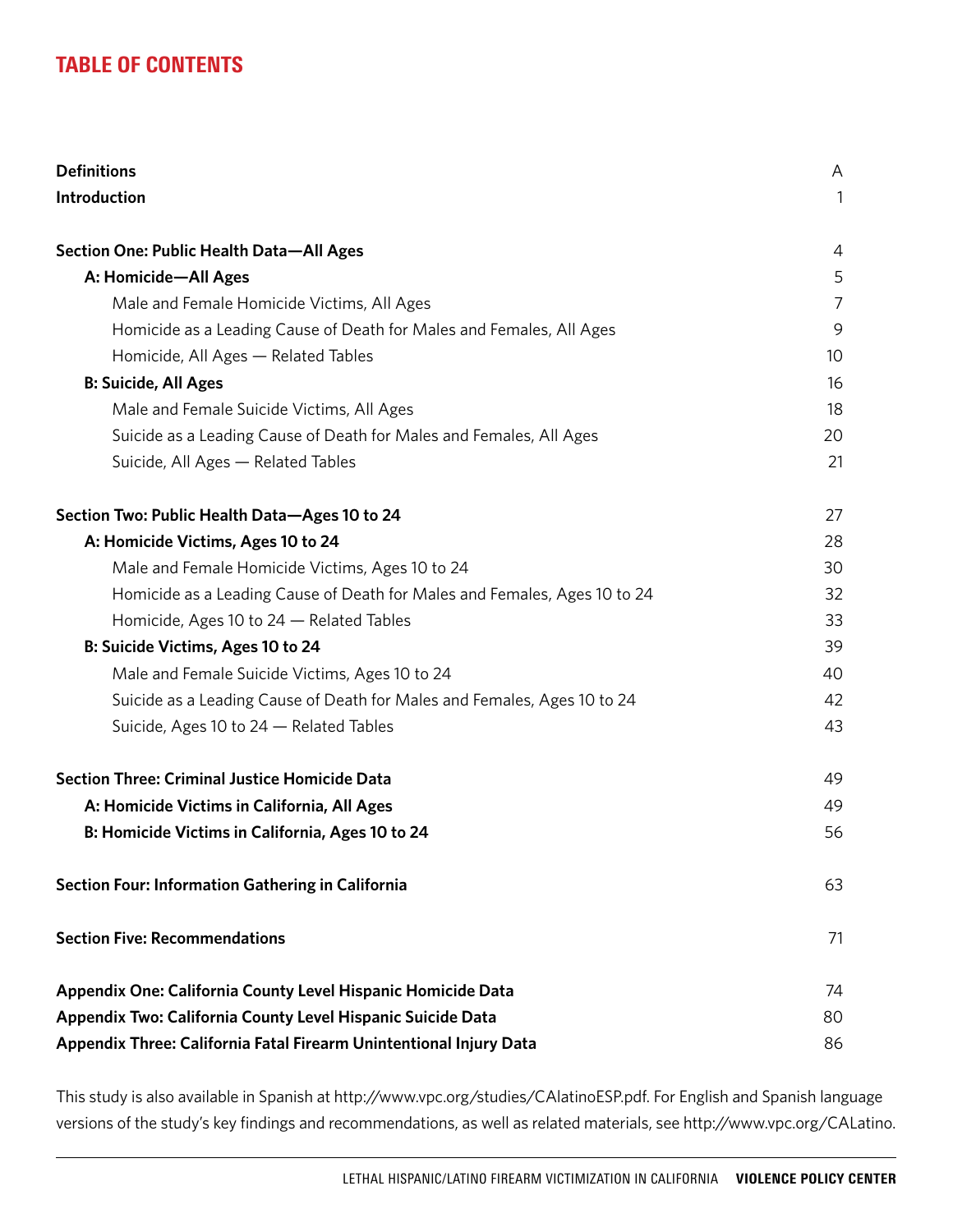## **DEFINITIONS**

The terms and definitions for race and ethnicity in this report are derived from U.S. Census Bureau definitions. Race and ethnicity are two separate designations. Federal data commonly uses the term "black" rather than African-American and "Hispanic" instead of Latino or Latinx. For the purposes of this report the definitions below will be used.

#### **Race**

#### **American Indian or Alaska Native**

A non-Hispanic person having origins in any of the original peoples of North and South America (including Central America), and who maintains tribal affiliation or community attachment.

#### **Asian**

A non-Hispanic person having origins in any of the original peoples of the Far East (e.g., China, Japan), Southeast Asia (e.g., Vietnam, Thailand) or the India subcontinent (e.g., India, Pakistan).

#### **Black**

A non-Hispanic person having origins in any of the black racial groups of Africa.

#### **Native Hawaiian or Other Pacific Islander**

A non-Hispanic person having origins in any of the original peoples of Hawaii, Guam, Samoa, or other Pacific Islands.

#### **White**

A non-Hispanic person having origins in any of the original peoples of Europe, the Middle East, or North Africa.

#### **Ethnicity**

#### **Hispanic**

A person of *any race* having origins in Mexico, Puerto Rico, Cuba, Central or South America, or other Spanish cultures.

As noted, the definitions used in this study are dictated by the terms utilized by government agencies in the collection of information. The Violence Policy Center recognizes the role played by language and the importance of identity language. We understand that the population included within the term Hispanic may not identify with this label. While this term is used throughout this study to remain consistent with the data as reported, our intent is not to reiterate or endorse any implications that may accompany it. Hopefully, in the near future data collection will become more sensitive and responsive to relevant terminology and identity language, such as Latino/a or Latinx.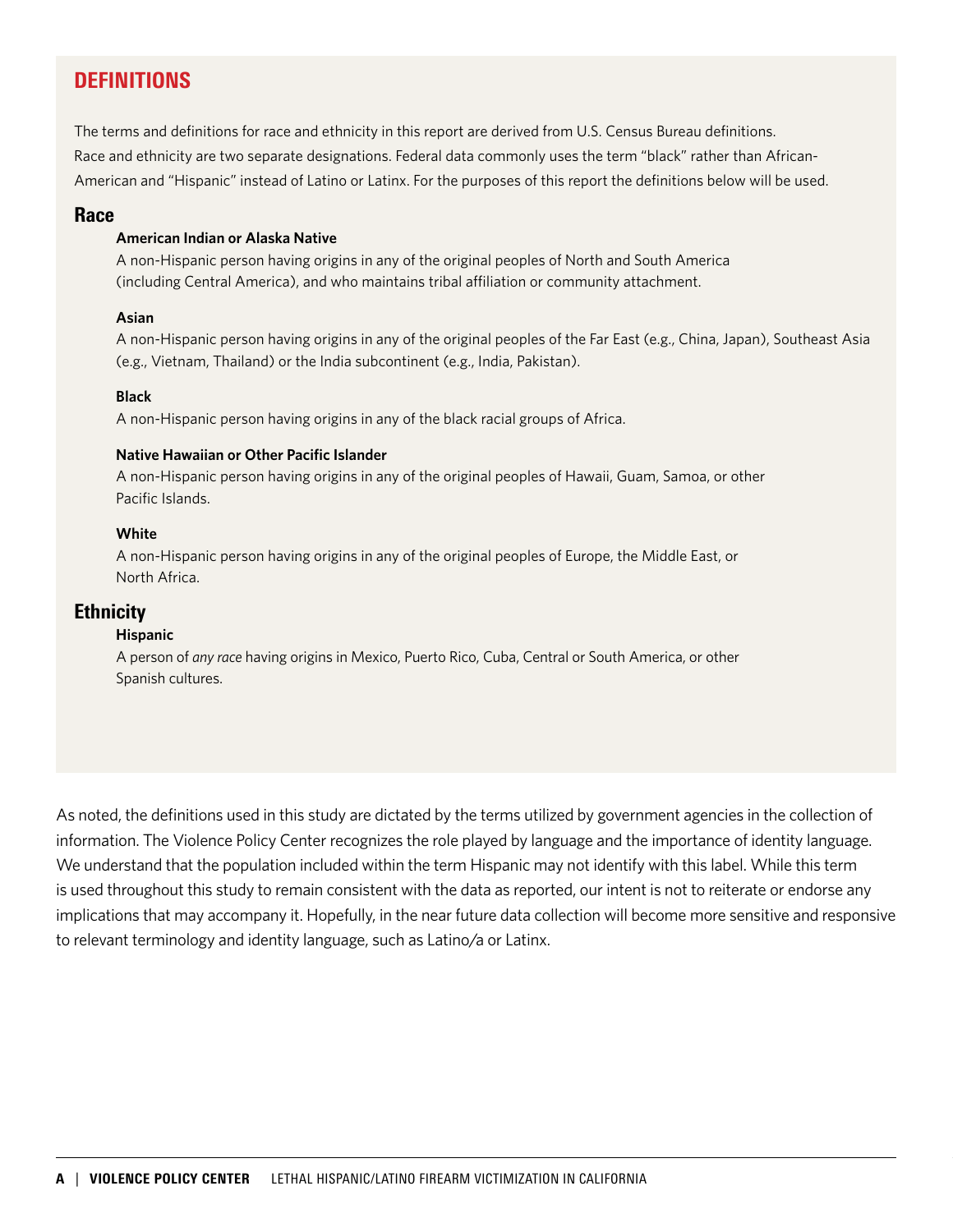## INTRODUCTION

Hispanics in California are disproportionately impacted by firearms violence.<sup>1</sup>

From 1999 to 2016, more than 16,600 Hispanics died from guns in the state of California: 12,912 in firearm homicides, 3,402 in firearm suicides, and 319 in unintentional firearm deaths. During this period, nearly three quarters (74 percent) of all Hispanic homicide victims were killed with a firearm.

In 2016, homicide ranked as the second leading cause of death for Hispanics ages 10 to 24 in California: second for Hispanic males in this age group and fourth for Hispanic females in this age group.

Funded by a grant from the Hope and Heal Fund,<sup>2</sup> this study offers the most recent data available at the time of writing on Hispanic homicide and suicide victimization in California, and the role played by firearms. The importance of this information is underscored by the fact that California has the largest Latino population among U.S. states: in 2017, 15.5 million Hispanics lived in California, a 42 percent increase from 10.9 million in 2000.<sup>3</sup>

In addition, in 2014, Hispanics surpassed whites as the largest segment of the population in California. Census figures released for that year estimated the number of Hispanics in the state at 14.99 million while the number of whites was 14.92 million.<sup>4</sup> However, it is generally acknowledged that the total of number of Hispanics in California is higher than that recorded by census data due to issues related to identifying ethnicity, as opposed to race.

The two major sources of national lethal victimization information — public health and criminal justice records include Hispanic ethnicity as well as race, but unfortunately in a manner that is neither comprehensive nor consistent.

The federal Centers for Disease Control and Prevention (CDC) of the U.S. Department of Health and Human Services maintains national public health data as recorded by death certificates and compiled by the National Center for Health Statistics (NCHS).5

The CDC collects mortality data that includes homicides, suicides, and unintentional deaths. While the CDC data is the most comprehensive available to measure total fatal victimization in each category as well as age and race/ ethnicity, it lacks the additional information categories contained in the FBI's Supplementary Homicide Report for homicides.

- 1 As noted on the previous page, federal data commonly uses the term Hispanic to describe individuals having origins in Mexico, Puerto Rico, Cuba, Central or South America, or other Spanish cultures. While the terms Latino or Latinx may be a preferred ethnic designation, to maintain consistency with the federal data the term Hispanic is used throughout this study.
- 2 The Hope and Heal Fund is the only collaborative-based fund in California committed to preventing gun violence in California. The Hope and Heal Fund invests in innovative, strategic and evidence-based solutions to prevent gun violence. The Hope and Heal Fund harnesses the collective power of individuals, communities, government and philanthropy to ensure homes and communities in California are safe and free from gun death, injury and trauma. By collaborating with community advocates, experts, researches and policymakers to exchange information, generate new ideas, share best practices and amplify key research, the Hope and Heal Fund is able to effectively focus on efforts to reduce gun violence across California. For more information about the Hope and Heal Fund, please visit hopeandhealfund.org
- 3 Sources: United States Census Bureau (https://census.gov/en.html) and "How the U.S. Hispanic population is changing," Pew Research Center, September 18, 2017 (http://www.pewresearch.org/fact-tank/2017/09/18/how-the-u-s-hispanic-population-is-changing/).
- 4 "It's official: Latinos now outnumber whites in California," *Los Angeles Times*, July 8, 2015 (http://www.latimes.com/local/california/la-me-census-latinos-20150708-story.html).
- 5 California is also part of the national Centers for Disease Control and Prevention's (CDC) National Violent Death Reporting System (NVDRS), a public health surveillance and reporting system that records more detailed data on violent deaths through the review of additional resources, such as death certificates, coroner/medical examiner reports, law enforcement reports, and toxicology reports (https://www.cdc.gov/violenceprevention/nvdrs/index.html). From 2005 through 2008, California participated in NVDRS, but then lost its funding until recently. Because up-to-date California data is not currently available, it is not included in this study. For more information, please see *Section Four: Information Gathering in California*.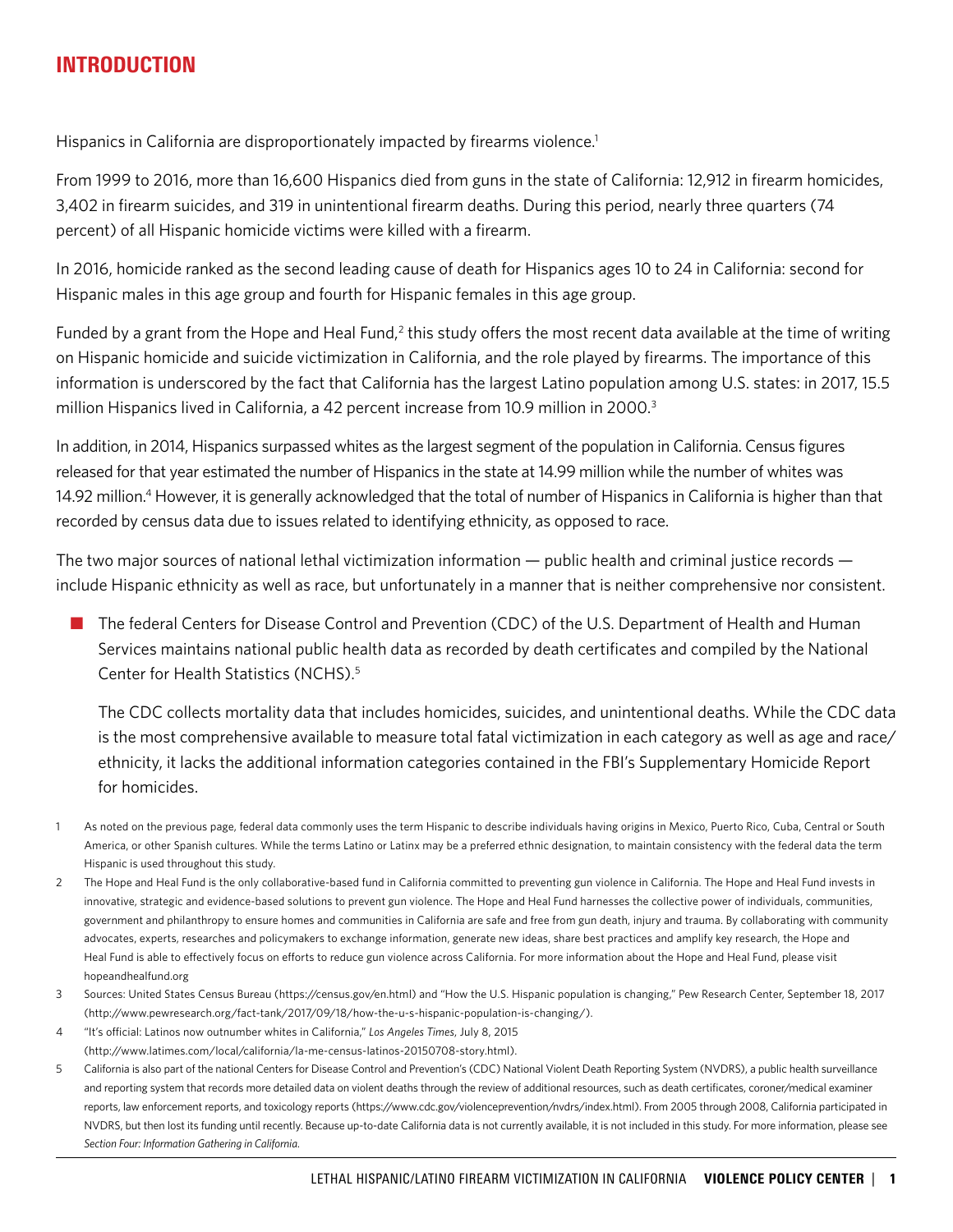$\blacksquare$  The U.S. Department of Justice is the repository of national criminal justice records. The Federal Bureau of Investigation compiles data on reported crime, including homicide, through its Uniform Crime Report (UCR) and its Supplementary Homicide Report (SHR). Homicide-related information that is unique to the SHR and not available from the CDC data described above includes: the age of both the victim and offender; the circumstances surrounding the homicide; the relationship of the victim to the offender; and, more detailed information on the type of weapon used, including whether a gun used was a handgun, rifle, or shotgun. The FBI does not collect data on suicides or unintentional deaths.

Recognizing the strengths and limitations of each of these two separate data sets, this study will utilize 2016 CDC data (the most recent available at time of writing) for information on Hispanic homicide, suicide, and overall gun death; leading causes of death; and, the use of firearms in Hispanic homicide and suicide. It will utilize 2016 Supplementary Homicide Report data (the most recent available at time of writing) collected by the state of California for submission to the FBI for information on homicide not contained in the CDC data.

In addition, recognizing the limitations of current data collection on Hispanic ethnicity, for this study the VPC conducted a series of interviews with California experts regarding the benefits and limitations of currently available data sources and ways in which data collection for Hispanic ethnicity in the state could be improved. The sections are detailed below.

**Section One: Public Health Data - All Ages.** Using this data for Hispanics of all ages we will: detail the number of homicides and suicides by sex, and the victimization rates; present historical data on Hispanic homicide and suicide; compare Hispanic homicide and suicide rates to other races (white, black, Asian/Pacific Islander, American Indian/ Alaska Native); and, detail the role played by firearms in lethal victimization.

**Section Two: Public Health Data - Ages 10 to 24.** Using this data for Hispanics ages 10 to 24, we will: detail the number of homicides and suicides by sex, and the victimization rates; present historical data on Hispanic homicide and suicide; compare Hispanic homicide and suicide rates to other races (black, white, Asian/Pacific Islander, American Indian/Alaska Native); and, detail the role played by firearms in lethal victimization.

**Section Three: Criminal Justice Homicide Data.** Using this information, we will detail for Hispanics: age and sex information, the types of firearms used in homicide; the relationship of homicide victims to their offenders; the circumstances of the homicides; and, location information. Data is presented for all ages as well as the age group 10 to 24. This section also compares Hispanic homicide data to other races (black, white, Asian/Pacific Islander, American Indian/Alaska Native).

**Section Four: Information Gathering in California.** This section offers a brief overview of commonly utilized data collection systems in California and includes interviews with California experts in the field. Among the questions framing these discussions were: what are the benefits of the data sources utilized; what, if any changes could be made to improve the gathering and synthesis of information contained in them, including accounting for Hispanic ethnicity; and, what would an ideal surveillance system look like in terms of the public health, law enforcement, and other data sources available that could be linked.

**Section Five: Recommendations** offers policy recommendations based on the study's findings.

The study also contains three appendices.

**Appendix One: California County Level Hispanic Homicide Data** contains available county level Hispanic homicide and firearm homicide information for 2016 as well as multi-year cumulative county level Hispanic homicide and firearm homicide data for California obtained from the Centers for Disease Control and Prevention's CDC WONDER database.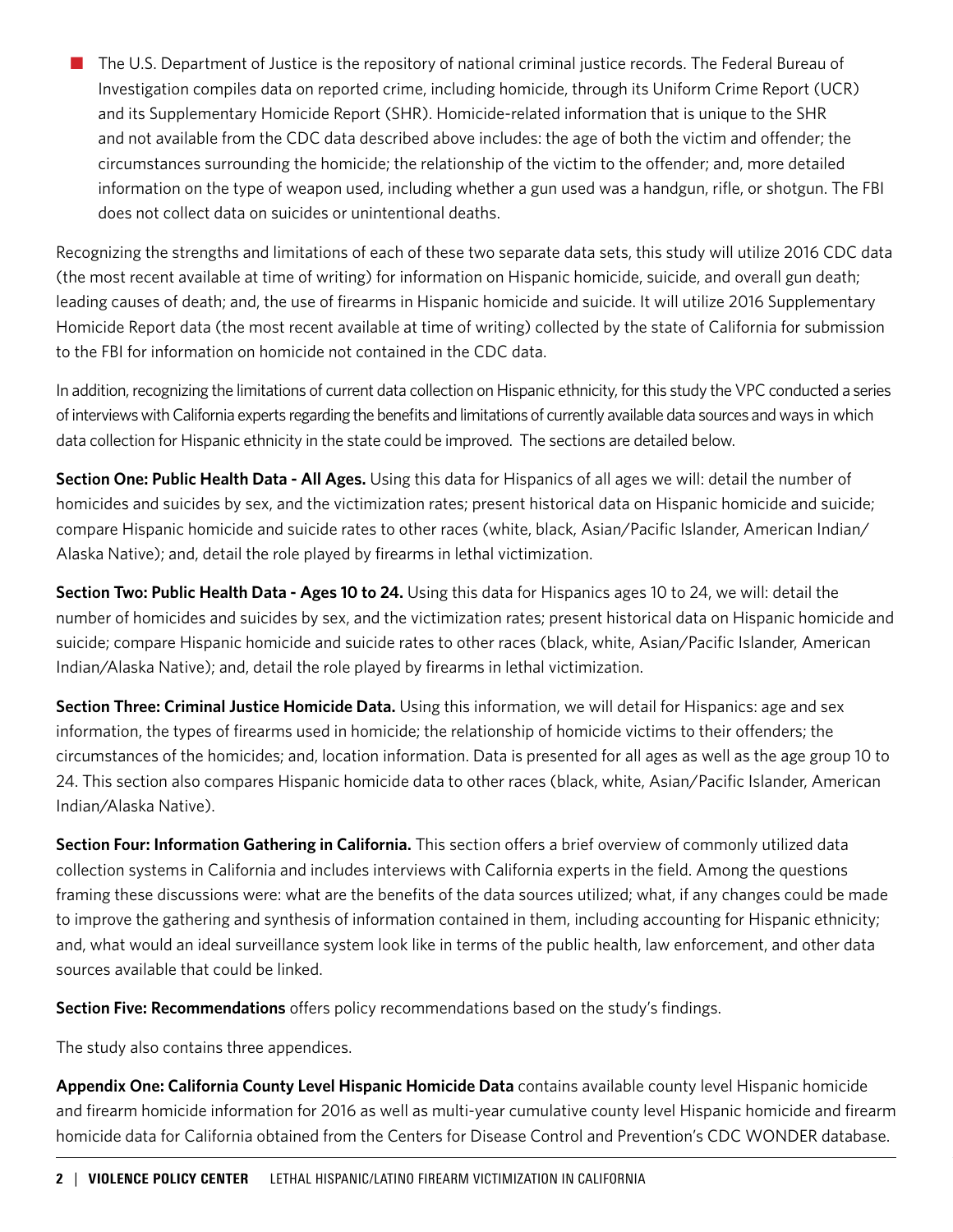**Appendix Two: California County Level Hispanic Suicide Data** contains available county level Hispanic suicide and firearm suicide information for 2016 as well as multi-year cumulative county level Hispanic suicide data and firearm suicide data for California obtained from the Centers for Disease Control and Prevention's CDC WONDER database.

**Appendix Three: California Fatal Firearm Unintentional Injury Data** contains unintentional firearm fatality data for Hispanics obtained from the Centers for Disease Control and Prevention's WISQARS database.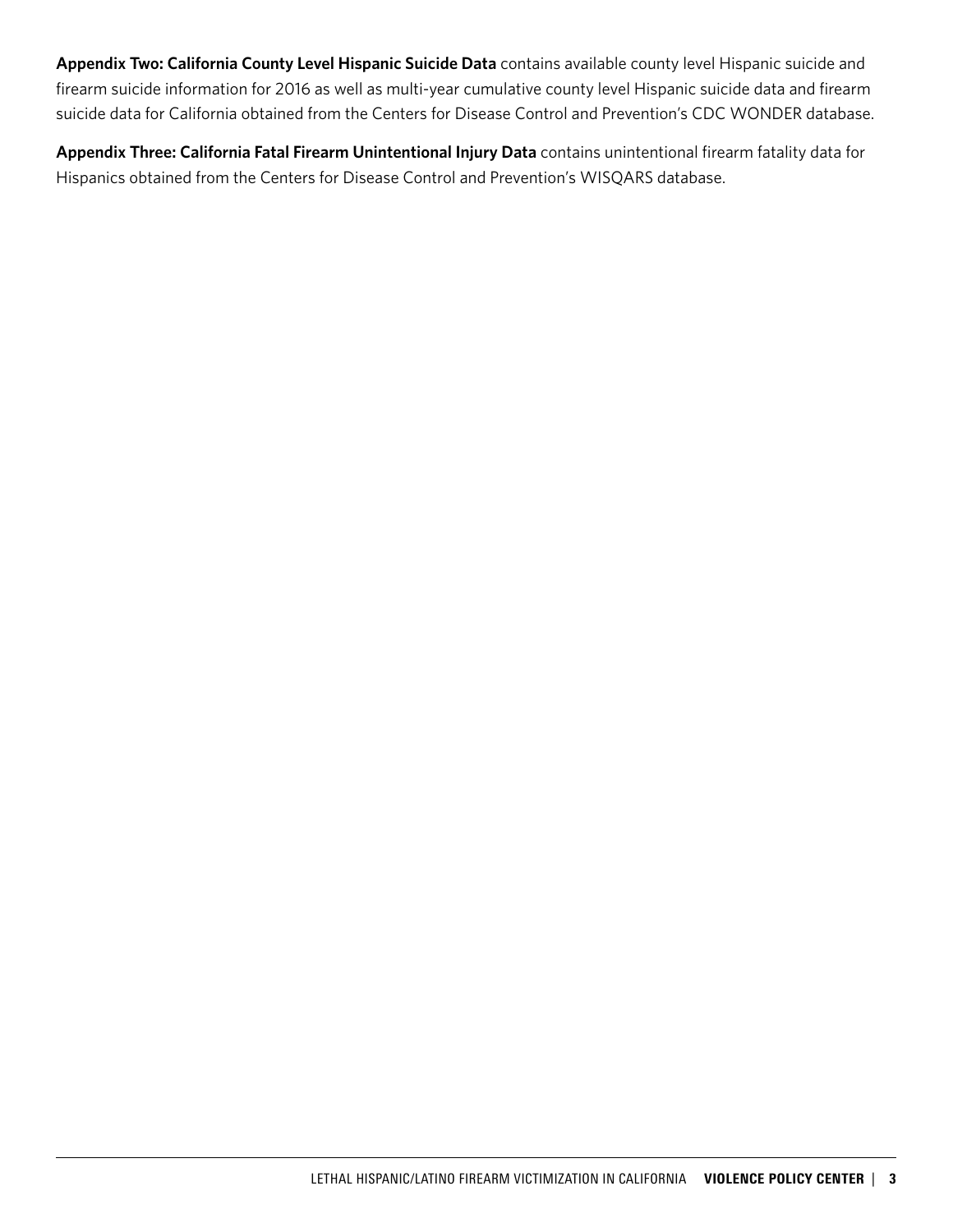# SECTION ONE: PUBLIC HEALTH DATA—ALL AGES

From 1999 to 2016, more than 16,600 Hispanics died from guns in the state of California: 12,912 in firearm homicides, 3,402 in firearm suicides, and 319 in unintentional firearm deaths. During this period, guns also claimed the lives of 25,405 white victims, 10,394 black victims, 2,675 Asian/Pacific Islander victims, and 312 American Indian/Alaska Native victims in homicides, suicides, and unintentional deaths.<sup>6</sup>

Broken out by sex during this period, guns killed 15,222 Hispanic males and 1,411 Hispanic females, 21,725 white males and 3,680 white females, 9,482 black males and 912 black females, 2,249 Asian/Pacific Islander males and 420 Asian/Pacific Islander females, and 254 American Indian/Alaska Native males and 47 American Indian/Alaska Native females.

| Year         | <b>Firearm Homicide</b> | <b>Firearm Suicide</b> | <b>Firearm Unintentional</b> | <b>Total</b> |
|--------------|-------------------------|------------------------|------------------------------|--------------|
| 1999         | 642                     | 201                    | 23                           | 866          |
| 2000         | 657                     | 184                    | 23                           | 864          |
| 2001         | 708                     | 190                    | 28                           | 926          |
| 2002         | 797                     | 166                    | 19                           | 982          |
| 2003         | 815                     | 196                    | 26                           | 1,037        |
| 2004         | 839                     | 184                    | 19                           | 1,042        |
| 2005         | 911                     | 172                    | 47                           | 1,130        |
| 2006         | 899                     | 168                    | 26                           | 1,093        |
| 2007         | 837                     | 179                    | 16                           | 1,032        |
| 2008         | 784                     | 169                    | 13                           | 966          |
| 2009         | 723                     | 192                    | 12                           | 927          |
| 2010         | 650                     | 190                    | $\star$                      | 840          |
| 2011         | 610                     | 196                    | $\star$                      | 806          |
| 2012         | 619                     | 180                    | $\star$                      | 799          |
| 2013         | 591                     | 204                    | 10                           | 805          |
| 2014         | 519                     | 185                    | $\star$                      | 704          |
| 2015         | 639                     | 215                    | $\star$                      | 854          |
| 2016         | 672                     | 231                    | 18                           | 921          |
| <b>Total</b> | 12,912                  | 3,402                  | 319                          | 16,633       |

## FIGURE 1-1: HISPANIC FIREARM DEATHS IN CALIFORNIA, 1999 TO 2016

\* State-level counts and rates based on fewer than 10 deaths have been suppressed by the CDC as the result of concern for privacy issues, but are included in totals when available. For more information, see footnote 8.

In 2016, 921 Hispanics were killed by firearms in California in homicides, suicides, and unintentional deaths. That same year in the state, guns claimed the lives of 1,422 white victims, 551 black victims, 152 Asian/Pacific Islander victims, and 31 American Indian/Alaska Native victims in these categories.

Information presented in this section is taken from the 2016 federal Centers for Disease Control and Prevention's WISQARS database.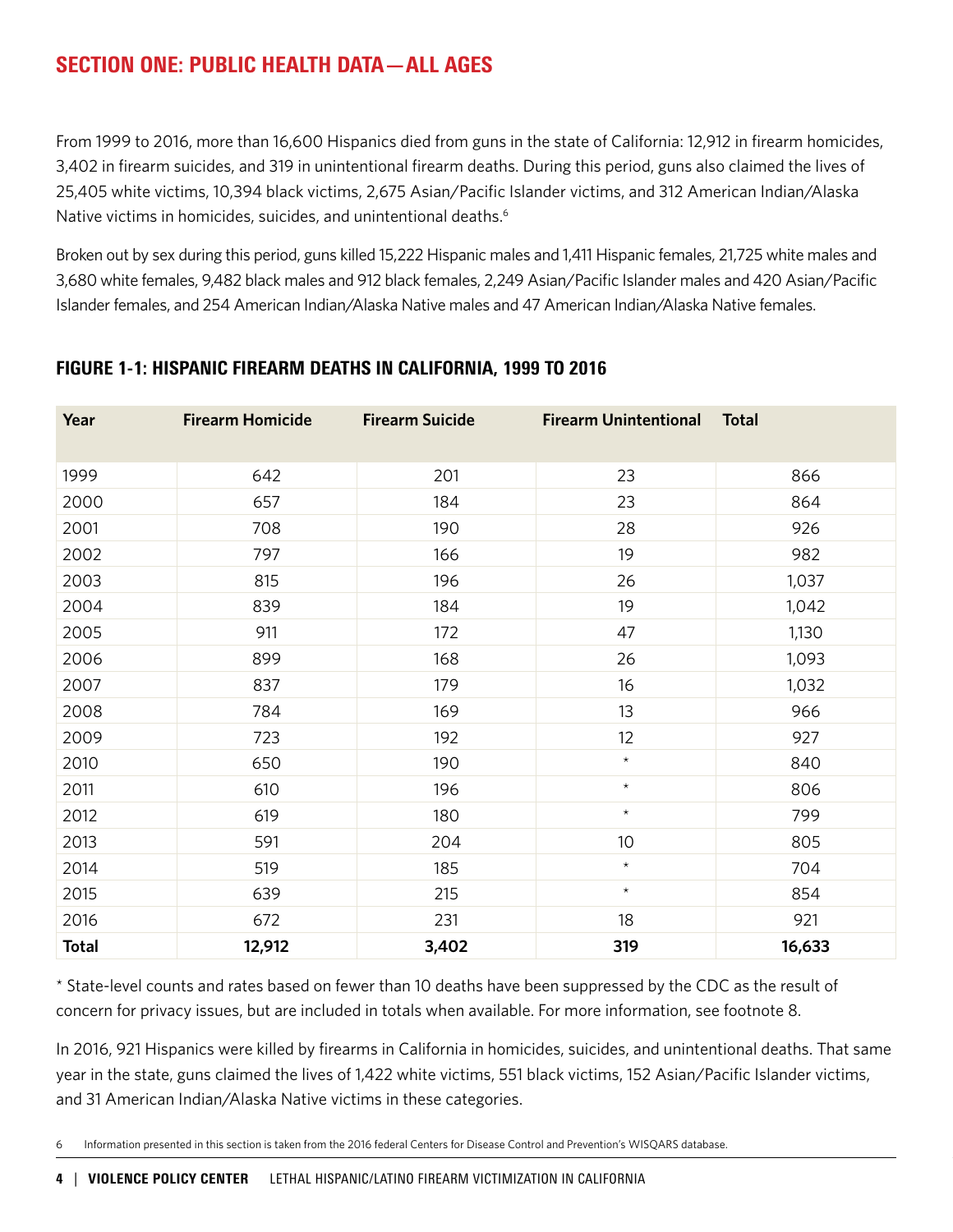## A: HOMICIDE—ALL AGES

During the period 1999 to 2016, nearly three quarters of all Hispanic homicide victims were killed with a firearm (74 percent).

## FIGURE 1-2 NUMBER OF HOMICIDE VICTIMS, HOMICIDE RATE, AND PERCENTAGE KILLED WITH A FIREARM, HISPANIC VICTIMS IN CALIFORNIA, 1999 TO 2016

| Year         | <b>Victims</b> | Hispanic Homicide Hispanic Homicide Percentage Killed<br>Rate per 100,000 | <b>With a Firearm</b> | <b>Hispanic Firearm</b><br><b>Homicide Victims</b> | <b>Hispanic Firearm</b><br><b>Homicide Rate per</b><br>100,000 |
|--------------|----------------|---------------------------------------------------------------------------|-----------------------|----------------------------------------------------|----------------------------------------------------------------|
| 1999         | 875            | 8.19                                                                      | 73%                   | 642                                                | 6.01                                                           |
| 2000         | 894            | 8.09                                                                      | 73%                   | 657                                                | 5.94                                                           |
| 2001         | 930            | 8.17                                                                      | 76%                   | 708                                                | 6.22                                                           |
| 2002         | 1,045          | 8.93                                                                      | 76%                   | 797                                                | 6.81                                                           |
| 2003         | 1,088          | 9.04                                                                      | 75%                   | 815                                                | 6.77                                                           |
| 2004         | 1,088          | 8.82                                                                      | 77%                   | 839                                                | 6.80                                                           |
| 2005         | 1,145          | 9.07                                                                      | 80%                   | 911                                                | 7.22                                                           |
| 2006         | 1,183          | 9.19                                                                      | 76%                   | 899                                                | 6.98                                                           |
| 2007         | 1,121          | 8.53                                                                      | 75%                   | 837                                                | 6.37                                                           |
| 2008         | 1,082          | 8.05                                                                      | 72%                   | 784                                                | 5.83                                                           |
| 2009         | 1,007          | 7.32                                                                      | 72%                   | 723                                                | 5.25                                                           |
| 2010         | 883            | 6.30                                                                      | 74%                   | 650                                                | 4.64                                                           |
| 2011         | 851            | 5.95                                                                      | 72%                   | 610                                                | 4.26                                                           |
| 2012         | 854            | 5.88                                                                      | 72%                   | 619                                                | 4.27                                                           |
| 2013         | 822            | 5.59                                                                      | 72%                   | 591                                                | 4.02                                                           |
| 2014         | 746            | 5.00                                                                      | 70%                   | 519                                                | 3.48                                                           |
| 2015         | 870            | 5.76                                                                      | 73%                   | 639                                                | 4.23                                                           |
| 2016         | 909            | 5.95                                                                      | 74%                   | 672                                                | 4.40                                                           |
| <b>Total</b> | 17,393         | 7.31                                                                      | 74%                   | 12,912                                             | 5.43                                                           |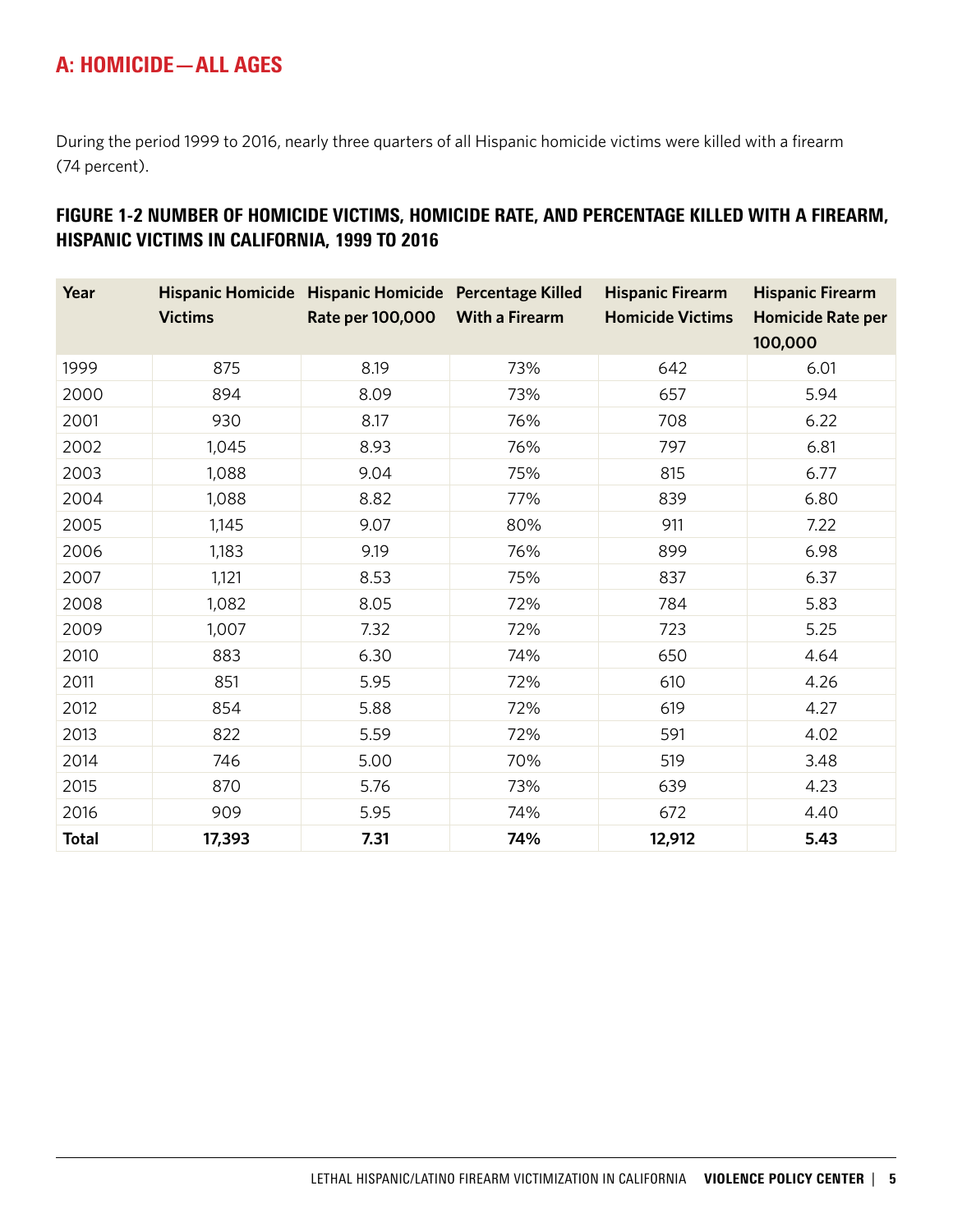

## FIGURE 1-3: HISPANIC HOMICIDE VICTIMS AND HISPANIC FIREARM HOMICIDE VICTIMS IN CALIFORNIA, 1999 - 2016

In 2016, there were 909 Hispanic victims of homicide by any means in California. The Hispanic homicide victimization rate for that year was 5.95 per 100,000. That same year there were: 419 white homicide victims (homicide victimization rate of 2.73 per 100,000); 601 black homicide victims (homicide victimization rate of 24.69 per 100,000); 120 Asian/Pacific Islander homicide victims (homicide victimization rate of 2.00 per 100,000); and, 22 American Indian/Alaska Native homicide victims (homicide victimization rate of 10.55 per 100,000). The state's overall homicide victimization rate for that year was 5.28 per 100,000. [See Table 1A-1]

In 2016, there were 672 Hispanic victims murdered with guns in California. For all victims of homicide in California, guns were the most common weapon used.<sup>7</sup> The Hispanic firearm homicide victimization rate for that year was 4.40 per 100,000. That same year: 222 white homicide victims were killed with guns (firearm homicide victimization rate of 1.45 per 100,000); 485 black homicide victims were killed with guns (firearm homicide victimization rate of 19.92 per 100,000); 72 Asian/Pacific Islander victims were killed with guns (firearm homicide victimization rate of 1.20 per 100,000); and, 15 American Indian/Alaska Native homicide victims were killed with guns (firearm homicide victimization rate of 7.19 per 100,000). The state's overall firearm homicide victimization rate for that year was 3.74 per 100,000. [See Table 1A-2]

<sup>7</sup> Because the CDC data does not report what *type* of firearm — handgun, rifle, or shotgun — was used in the homicide, this question is addressed in *Section Three* of this report using 2016 California data collected by the state for the FBI's Supplementary Homicide Report*.*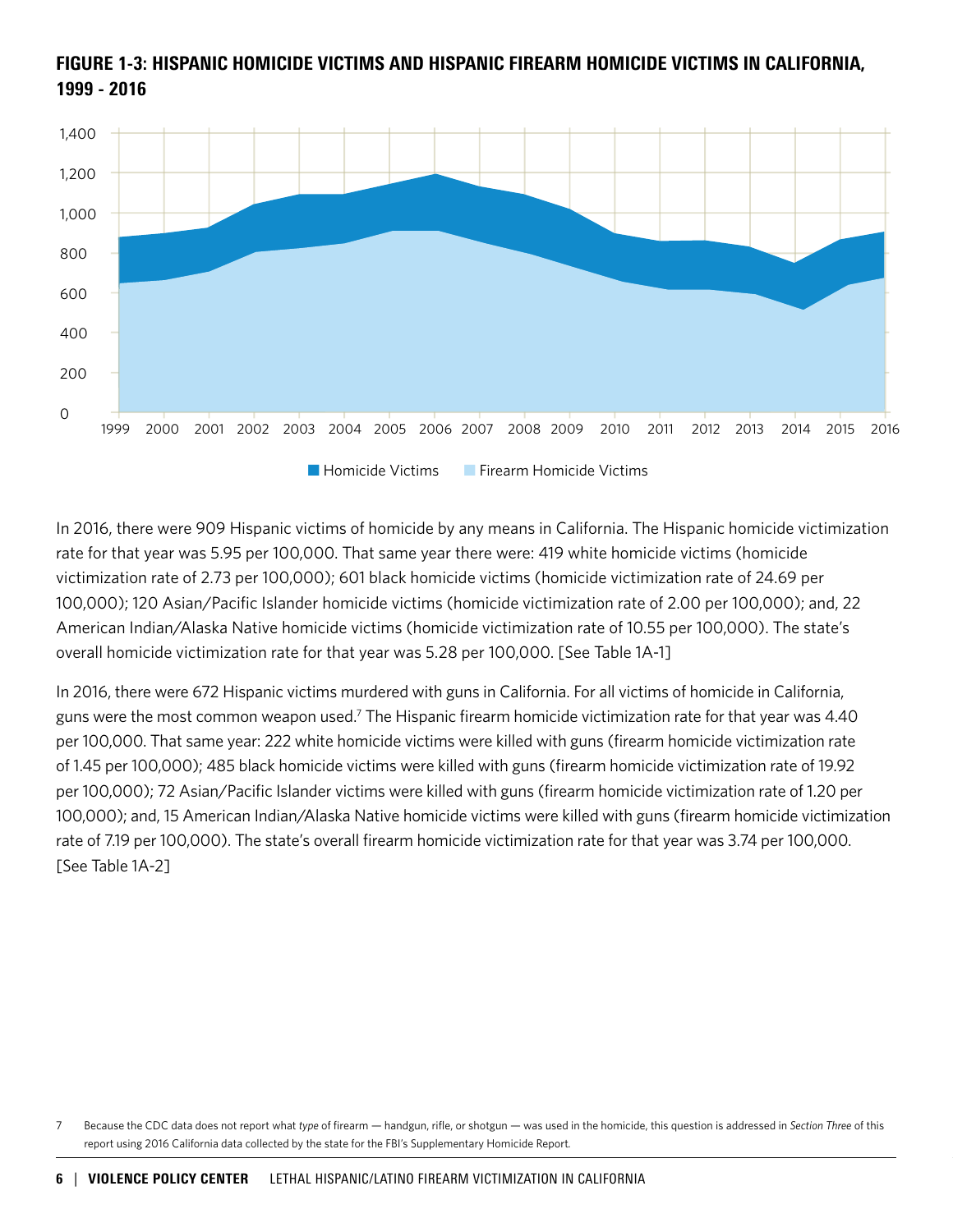## MALE AND FEMALE HOMICIDE VICTIMS, ALL AGES

In 2016, there were 783 Hispanic male victims murdered in California. The Hispanic male homicide victimization rate for that year was 10.19 per 100,000. That same year in the state there were: 311 white male homicide victims (homicide victimization rate of 4.06 per 100,000); 537 black male homicide victims (homicide victimization rate of 44.49 per 100,000); 90 Asian/Pacific Islander male homicide victims (homicide victimization rate of 3.16 per 100,000); and, 17 American Indian/Alaska Native male homicide victims (homicide victimization rate of 16.65 per 100,000). The state's overall male homicide victimization rate for that year was 8.93 per 100,000. [See Table 1A-3]

In 2016, there were 605 Hispanic male victims murdered by guns in California. For all male victims of homicide in California, guns were the most common weapon used. The Hispanic male firearm homicide victimization rate for that year was 7.88 per 100,000. That same year in the state there were: 174 white male firearm homicide victims (firearm homicide victimization rate of 2.27 per 100,000); 443 black male firearm homicide victims (firearm homicide victimization rate of 36.70 per 100,000); 59 Asian/Pacific Islander male firearm homicide victims (firearm homicide victimization rate of 2.07 per 100,000); and, 12 American Indian/Alaska Native male firearm homicide victims (firearm homicide victimization rate of 11.75 per 100,000). The state's overall male firearm homicide victimization rate for that year was 6.64 per 100,000. [See Table 1A-4]

In 2016, there were 126 Hispanic female victims murdered in California. The Hispanic female homicide victimization rate for that year was 1.66 per 100,000. That same year in the state there were: 108 white female homicide victims (homicide victimization rate of 1.41 per 100,000); 64 black female homicide victims (homicide victimization rate of 5.21 per 100,000); and, 30 female Asian/Pacific Islander homicide victims (homicide victimization rate of 0.95 per 100,000). (Fewer than 10 homicide deaths were reported for American Indian/Alaska Native females and as a result the number of deaths and rate were suppressed.<sup>8</sup>) The state's overall female homicide victimization rate for that year was 1.69 per 100,000. [See Table 1A-5]

In 2016, there were 67 Hispanic female victims murdered by guns in California. The Hispanic female firearm homicide victimization rate for that year was 0.88 per 100,000. That same year in the state there were: 48 white female firearm homicide victims (victimization rate of 0.63 per 100,000); 42 black female firearm homicide victims (homicide victimization rate of 3.42 per 100,000); and, 13 Asian/Pacific Islander female firearm homicide victims (homicide victimization rate of 0.41 per 100,000). (Fewer than 10 firearm homicide deaths were reported for American Indian/ Alaska Native females and as a result the number of deaths and rate were suppressed.) The state's overall female firearm homicide victimization rate for that year was 0.88 per 100,000. [See Table 1A-6]

<sup>8</sup> According to the WISQARS database, "The National Center for Health Statistics (NCHS) in an agreement with the National Association of Public Health Statistics and Information Systems (NAPHSIS) has implemented a new, more restrictive rule for reporting state- and county-level death data for years 2008 and later from NVSS in order to avoid inadvertent disclosure of a decedent's identity. Therefore, the Statistics, Programming and Economics Branch, Division of Analysis, Research, and Practice Integration, NCIPC has modified WISQARS to accommodate the new data suppression rule; i.e., no figure, including totals, should be less than 10 in tabulations for subnational geographic areas, regardless of the number of years combined with the 2008 and later data," (https://webappa.cdc.gov/sasweb/ncipc/dataRestriction\_inj.html).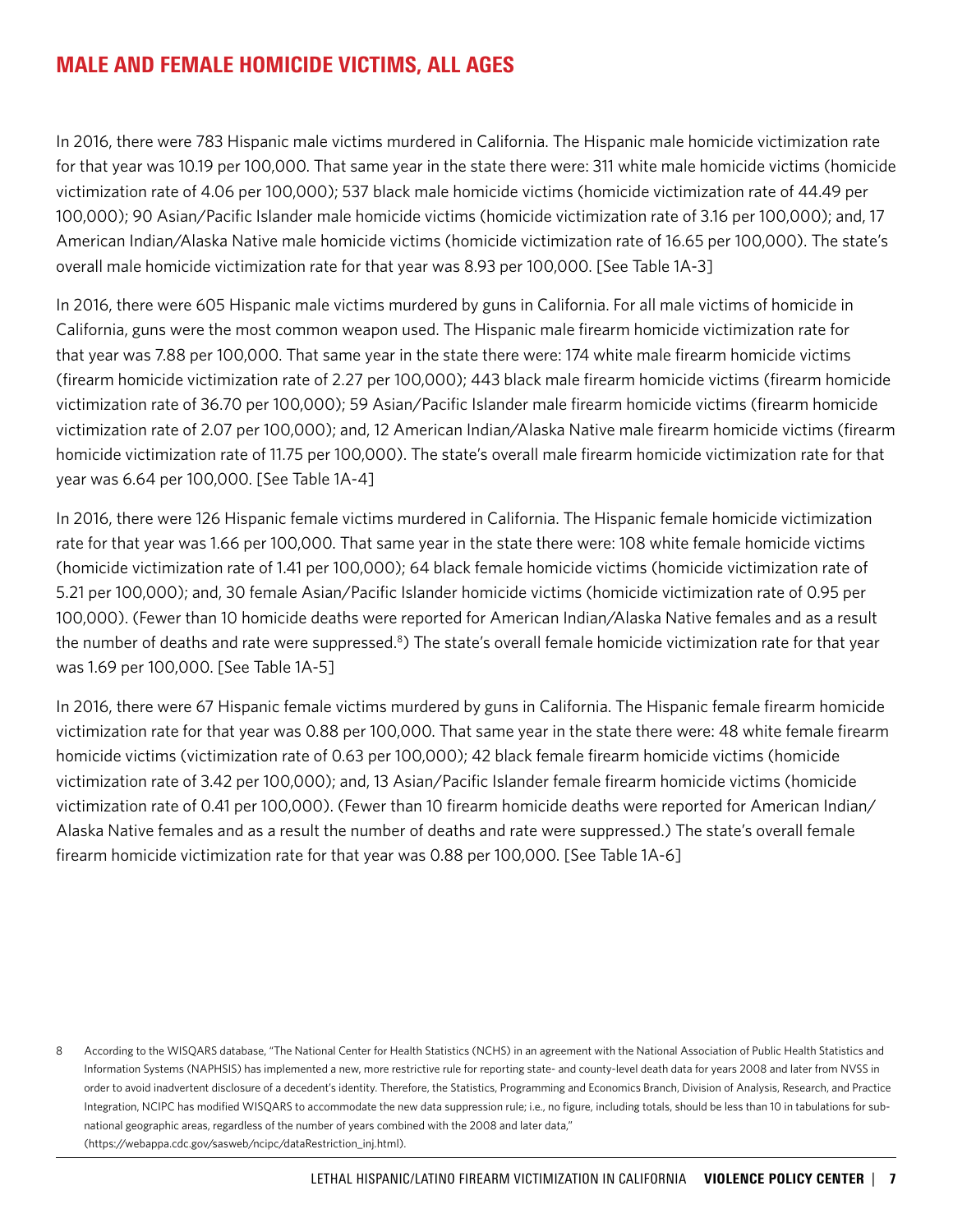## FIGURE 1-4: HISPANIC MALE AND FEMALE HOMICIDE VICTIMS, OVERALL HOMICIDE, FIREARM HOMICIDE, RATE PER 100,000, AND PERCENTAGE OF HOMICIDES INVOLVING GUNS, 1999 TO 2016

| Year         | <b>Hispanic</b><br><b>Male</b><br>Homicide<br><b>Victims</b> | Rate per<br>100,000 | <b>Hispanic</b><br>Male<br><b>Firearm</b><br>Homicide<br><b>Victims</b> | <b>Rate per</b><br>100,000 | <b>Percent of</b><br><b>Homicides</b><br>Involving<br><b>Guns</b> | <b>Hispanic</b><br>Female<br>Homicide<br><b>Victims</b> | Rate per<br>100,000 | <b>Hispanic</b><br>Female<br><b>Firearm</b><br>Homicide<br><b>Victims</b> | <b>Rate per</b><br>100,000 | Percent of<br><b>Homicides</b><br><b>Involving</b><br>Guns |
|--------------|--------------------------------------------------------------|---------------------|-------------------------------------------------------------------------|----------------------------|-------------------------------------------------------------------|---------------------------------------------------------|---------------------|---------------------------------------------------------------------------|----------------------------|------------------------------------------------------------|
| 1999         | 759                                                          | 13.85               | 582                                                                     | 10.62                      | 77%                                                               | 116                                                     | 2.23                | 60                                                                        | 1.15                       | 52%                                                        |
| 2000         | 773                                                          | 13.65               | 591                                                                     | 10.44                      | 76%                                                               | 121                                                     | 2.24                | 66                                                                        | 1.22                       | 55%                                                        |
| 2001         | 803                                                          | 13.79               | 641                                                                     | 11.01                      | 80%                                                               | 127                                                     | 2.28                | 67                                                                        | 1.20                       | 53%                                                        |
| 2002         | 916                                                          | 15.33               | 734                                                                     | 12.28                      | 80%                                                               | 129                                                     | 2.25                | 63                                                                        | 1.10                       | 49%                                                        |
| 2003         | 950                                                          | 15.49               | 750                                                                     | 12.23                      | 79%                                                               | 138                                                     | 2.34                | 65                                                                        | 1.10                       | 47%                                                        |
| 2004         | 967                                                          | 15.40               | 777                                                                     | 12.37                      | 80%                                                               | 121                                                     | 2.00                | 62                                                                        | 1.02                       | 51%                                                        |
| 2005         | 1,030                                                        | 16.05               | 846                                                                     | 13.18                      | 82%                                                               | 115                                                     | 1.85                | 65                                                                        | 1.05                       | 57%                                                        |
| 2006         | 1,052                                                        | 16.09               | 829                                                                     | 12.68                      | 79%                                                               | 131                                                     | 2.07                | 70                                                                        | 1.10                       | 53%                                                        |
| 2007         | 976                                                          | 14.65               | 755                                                                     | 11.33                      | 77%                                                               | 145                                                     | 2.24                | 82                                                                        | 1.27                       | 57%                                                        |
| 2008         | 948                                                          | 13.92               | 721                                                                     | 10.58                      | 76%                                                               | 134                                                     | 2.02                | 63                                                                        | 0.95                       | 47%                                                        |
| 2009         | 879                                                          | 12.63               | 669                                                                     | 9.61                       | 76%                                                               | 128                                                     | 1.88                | 54                                                                        | 0.79                       | 42%                                                        |
| 2010         | 762                                                          | 10.76               | 588                                                                     | 8.30                       | 77%                                                               | 121                                                     | 1.75                | 62                                                                        | 0.89                       | 51%                                                        |
| 2011         | 728                                                          | 10.09               | 547                                                                     | 7.58                       | 75%                                                               | 123                                                     | 1.74                | 63                                                                        | 0.89                       | 51%                                                        |
| 2012         | 767                                                          | 10.49               | 578                                                                     | 7.90                       | 75%                                                               | 87                                                      | 1.21                | 41                                                                        | 0.57                       | 47%                                                        |
| 2013         | 702                                                          | 9.48                | 533                                                                     | 7.20                       | 76%                                                               | 120                                                     | 1.64                | 58                                                                        | 0.79                       | 48%                                                        |
| 2014         | 651                                                          | 8.67                | 474                                                                     | 6.32                       | 73%                                                               | 95                                                      | 1.28                | 45                                                                        | 0.61                       | 47%                                                        |
| 2015         | 764                                                          | 10.06               | 580                                                                     | 7.63                       | 76%                                                               | 106                                                     | 1.41                | 59                                                                        | 0.79                       | 56%                                                        |
| 2016         | 783                                                          | 10.19               | 605                                                                     | 7.88                       | 77%                                                               | 126                                                     | 1.66                | 67                                                                        | 0.88                       | 53%                                                        |
| <b>Total</b> | 15,210                                                       | 12.62               | 11,800                                                                  | 9.79                       | 78%                                                               | 2,183                                                   | 1.86                | 1,112                                                                     | 0.95                       | 51%                                                        |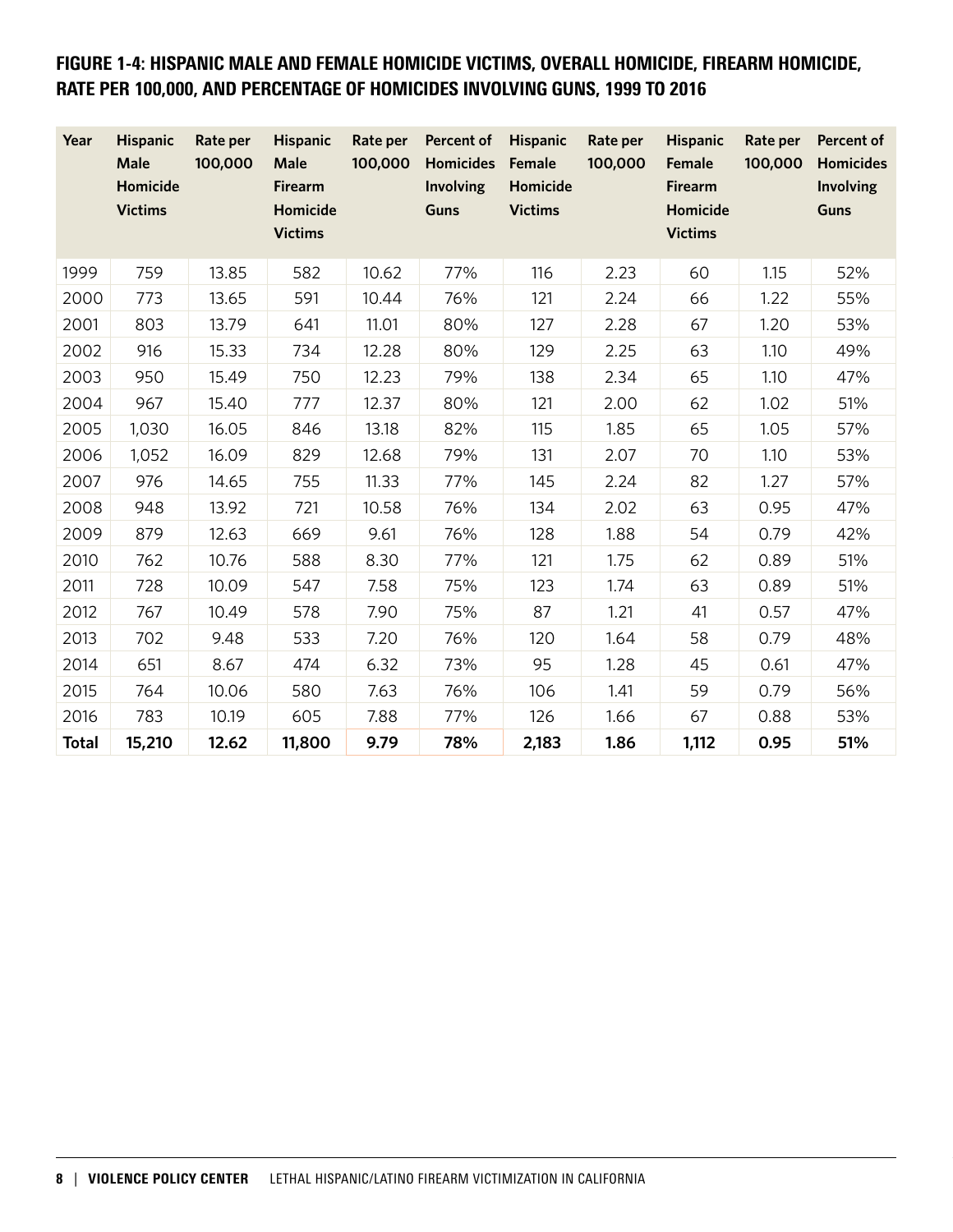# HOMICIDE AS A LEADING CAUSE OF DEATH FOR MALES AND FEMALES, ALL AGES

In 2016, homicide ranked as the 12th leading cause of death for Hispanics in California (7th for Hispanic males and 16th for Hispanic females). That same year in the state, homicide ranked as the: 20th leading cause of death for whites (19th for white males, not among the top 20 leading causes of death for white females); 8th leading cause of death for blacks (4th for black males and 12th for black females); 19th leading cause of death for Asian/Pacific Islanders (15th for Asian/ Pacific Islander males, not among the top 20 leading causes of death for Asian/Pacific Islander females); and, 13th for American Indian/Alaska Natives (10th for American Indian/Alaska Native males, 15th for American Indian/Alaska Native females). Statewide, homicide ranked 14th among all leading causes of death (14th for males, not among the top 20 leading causes of death for females).

## FIGURE 1-5: RANKING OF HOMICIDE AMONG LEADING CAUSES OF DEATH IN CALIFORNIA FOR 2016, ALL AGES

| Race/Ethnicity                | <b>Homicide, All Means</b> |                  |                |  |  |  |  |  |
|-------------------------------|----------------------------|------------------|----------------|--|--|--|--|--|
|                               | <b>Male</b>                | Female           | <b>Overall</b> |  |  |  |  |  |
| Hispanic                      | 7th                        | 16th             | 12th           |  |  |  |  |  |
| White                         | 19th                       | $\star$          | 20th           |  |  |  |  |  |
| <b>Black</b>                  | 4th                        | 12 <sub>th</sub> | 8th            |  |  |  |  |  |
| Asian/Pacific Islander        | 15th                       | $\star$          | 19th           |  |  |  |  |  |
| American Indian/Alaska Native | 10th                       | 15th             | 13th           |  |  |  |  |  |
| Overall                       | 14th                       | $\star$          | 14th           |  |  |  |  |  |

\*Not among the top 20 leading causes of death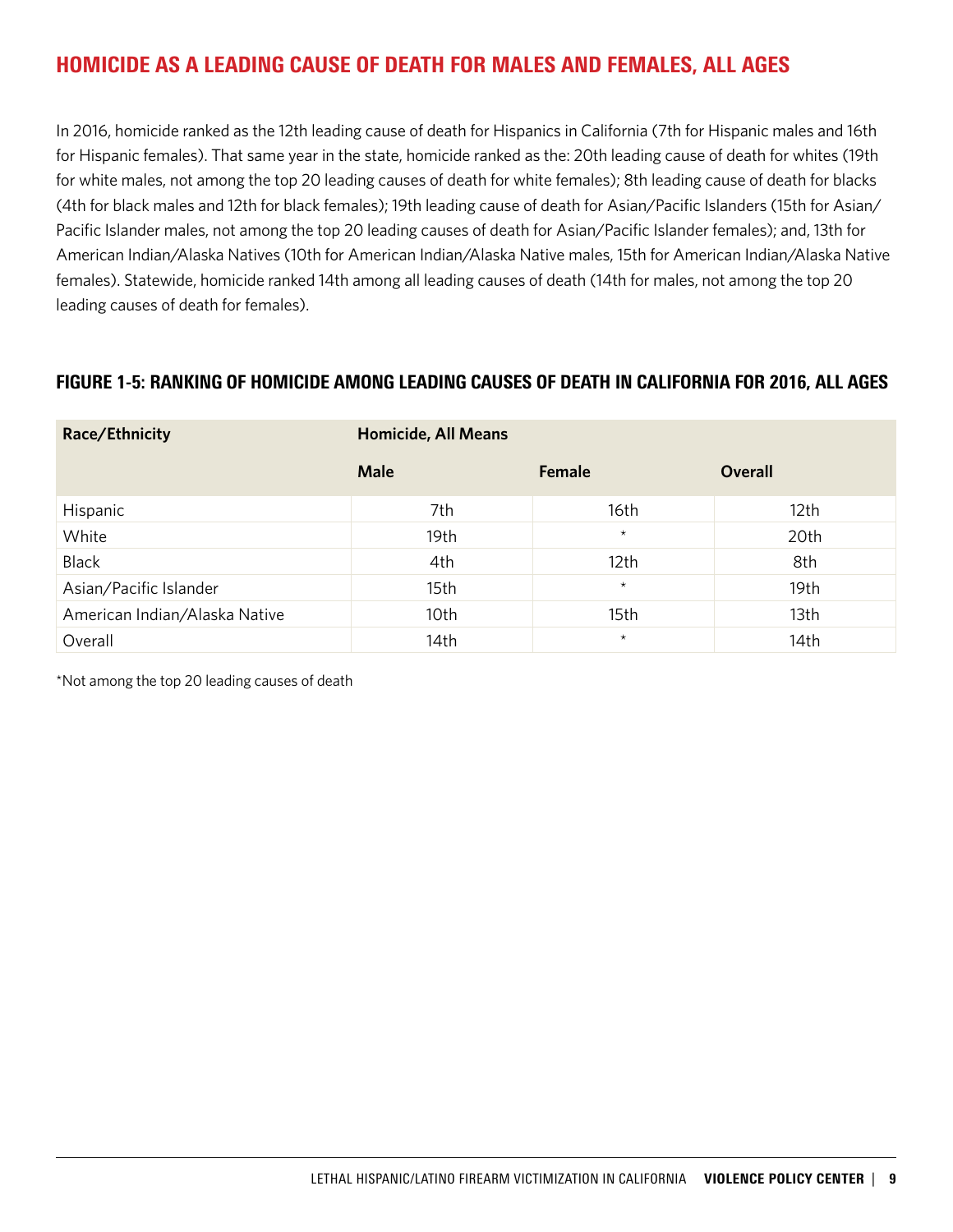## HOMICIDE, ALL AGES — RELATED TABLES

## TABLE 1A-1: HOMICIDE IN CALIFORNIA 1999 – 2016 BY RACE/ETHNICITY, ALL WEAPONS, ALL AGES, BOTH SEXES

| Year         | <b>Hispanic</b> |      | White         |      | <b>Black</b>  |       | Asian/Pacific<br><b>Islander</b> |      | <b>Alaska Native</b> | American Indian/ Total |               |      |
|--------------|-----------------|------|---------------|------|---------------|-------|----------------------------------|------|----------------------|------------------------|---------------|------|
|              | <b>Deaths</b>   | Rate | <b>Deaths</b> | Rate | <b>Deaths</b> | Rate  | <b>Deaths</b>                    | Rate | <b>Deaths</b>        | Rate                   | <b>Deaths</b> | Rate |
| 1999         | 875             | 8.19 | 508           | 3.10 | 513           | 22.19 | 134                              | 3.44 | 16                   | 7.21                   | 2,066         | 6.17 |
| 2000         | 894             | 8.09 | 436           | 2.66 | 602           | 25.84 | 120                              | 2.99 | $\star$              | $\star$                | 2,064         | 6.07 |
| 2001         | 930             | 8.17 | 526           | 3.21 | 625           | 26.71 | 121                              | 2.90 | $\star$              | $\star$                | 2,223         | 6.45 |
| 2002         | 1,045           | 8.93 | 528           | 3.24 | 753           | 32.10 | 132                              | 3.07 | 22                   | 9.90                   | 2,485         | 7.13 |
| 2003         | 1,088           | 9.04 | 493           | 3.04 | 735           | 31.28 | 156                              | 3.53 | 11                   | 4.99                   | 2,487         | 7.05 |
| 2004         | 1,088           | 8.82 | 464           | 2.88 | 770           | 32.72 | 140                              | 3.09 | 21                   | 9.60                   | 2,490         | 7.00 |
| 2005         | 1,145           | 9.07 | 464           | 2.90 | 769           | 32.71 | 145                              | 3.12 | 13                   | 5.99                   | 2,540         | 7.09 |
| 2006         | 1,183           | 9.19 | 486           | 3.07 | 767           | 32.67 | 152                              | 3.19 | 17                   | 7.93                   | 2,616         | 7.26 |
| 2007         | 1,121           | 8.53 | 424           | 2.70 | 687           | 29.31 | 124                              | 2.54 | 12                   | 5.66                   | 2,376         | 6.55 |
| 2008         | 1,082           | 8.05 | 420           | 2.69 | 623           | 26.53 | 134                              | 2.68 | 20                   | 9.50                   | 2,280         | 6.23 |
| 2009         | 1,007           | 7.32 | 421           | 2.71 | 564           | 23.94 | 114                              | 2.24 | 16                   | 7.65                   | 2,124         | 5.75 |
| 2010         | 883             | 6.30 | 382           | 2.47 | 560           | 23.69 | 119                              | 2.30 | 10                   | 4.80                   | 1,954         | 5.25 |
| 2011         | 851             | 5.95 | 401           | 2.59 | 531           | 22.33 | 121                              | 2.27 | 12                   | 5.76                   | 1,916         | 5.09 |
| 2012         | 854             | 5.88 | 428           | 2.77 | 581           | 24.32 | 124                              | 2.28 | 20                   | 9.56                   | 2,010         | 5.29 |
| 2013         | 822             | 5.59 | 416           | 2.69 | 544           | 22.69 | 92                               | 1.65 | 11                   | 5.26                   | 1,890         | 4.93 |
| 2014         | 746             | 5.00 | 418           | 2.71 | 531           | 22.02 | 90                               | 1.58 | 26                   | 12.41                  | 1,813         | 4.69 |
| 2015         | 870             | 5.76 | 440           | 2.86 | 555           | 22.90 | 95                               | 1.62 | 22                   | 10.52                  | 1,987         | 5.10 |
| 2016         | 909             | 5.95 | 419           | 2.73 | 601           | 24.69 | 120                              | 2.00 | 22                   | 10.55                  | 2,074         | 5.28 |
| <b>Total</b> | 17,393          | 7.31 | 8,074         | 2.84 | 11,311        | 26.57 | 2,233                            | 2.51 | 284                  | 7.36                   | 39,395        | 5.99 |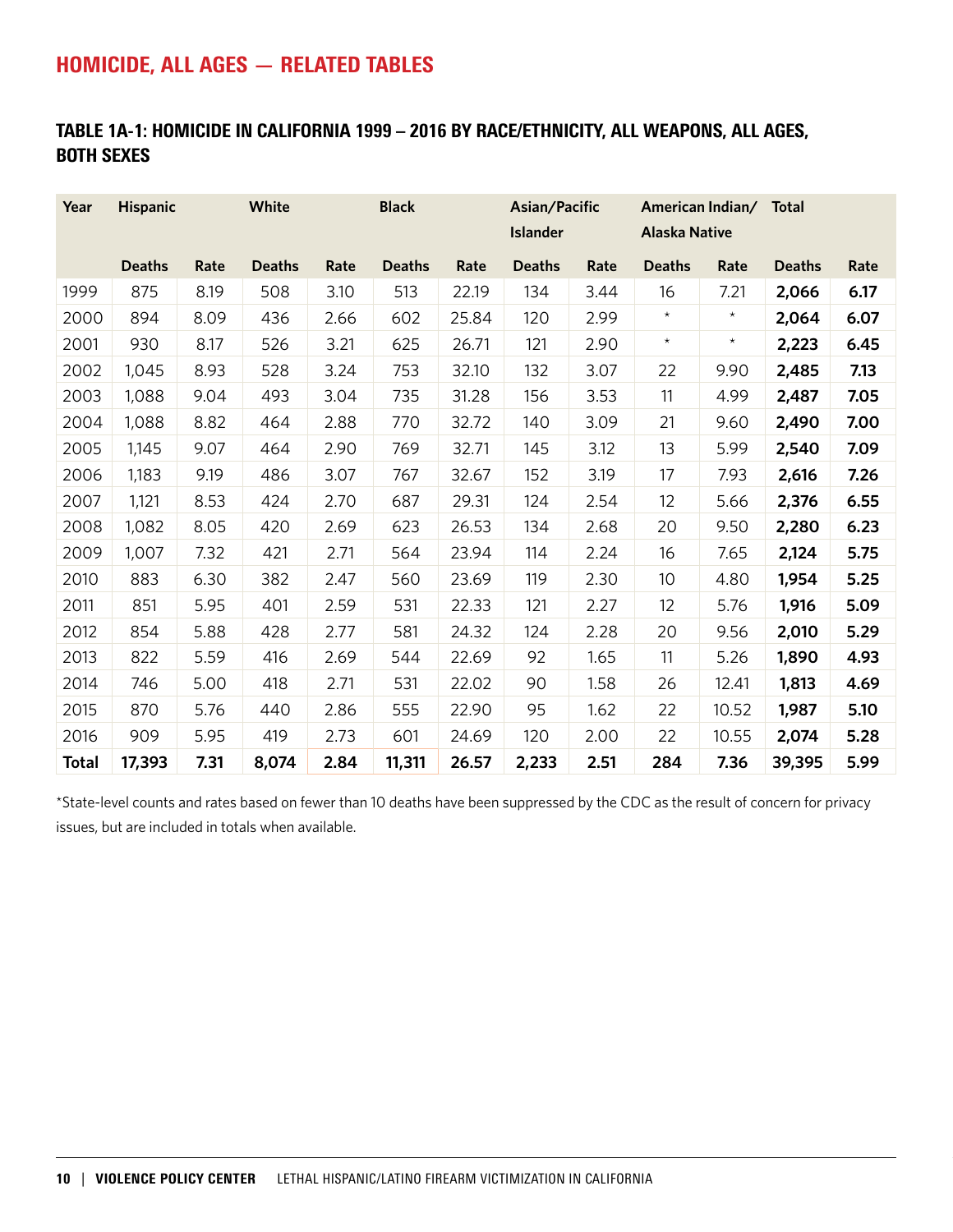## TABLE 1A-2: FIREARM HOMICIDE IN CALIFORNIA 1999 – 2016 BY RACE/ETHNICITY, ALL AGES, BOTH SEXES

| Year         | <b>Hispanic</b> |      | White         |      | <b>Black</b>  |       | Asian/Pacific<br><b>Islander</b> |      | <b>Alaska Native</b> | American Indian/ Total |               |      |
|--------------|-----------------|------|---------------|------|---------------|-------|----------------------------------|------|----------------------|------------------------|---------------|------|
|              | <b>Deaths</b>   | Rate | <b>Deaths</b> | Rate | <b>Deaths</b> | Rate  | <b>Deaths</b>                    | Rate | <b>Deaths</b>        | Rate                   | <b>Deaths</b> | Rate |
| 1999         | 642             | 6.01 | 248           | 1.51 | 393           | 17.00 | 88                               | 2.26 | $\star$              | $\star$                | 1,380         | 4.12 |
| 2000         | 657             | 5.94 | 247           | 1.51 | 503           | 21.59 | 72                               | 1.79 | $\star$              | $\star$                | 1,483         | 4.36 |
| 2001         | 708             | 6.22 | 273           | 1.67 | 524           | 22.39 | 77                               | 1.85 | $\star$              | $\star$                | 1,589         | 4.61 |
| 2002         | 797             | 6.81 | 282           | 1.73 | 632           | 26.94 | 84                               | 1.95 | 14                   | 6.30                   | 1,810         | 5.19 |
| 2003         | 815             | 6.77 | 249           | 1.53 | 607           | 25.83 | 105                              | 2.37 | $\star$              | $\star$                | 1,782         | 5.05 |
| 2004         | 839             | 6.80 | 242           | 1.50 | 629           | 26.73 | 87                               | 1.92 | 10                   | 4.57                   | 1,808         | 5.08 |
| 2005         | 911             | 7.22 | 230           | 1.44 | 641           | 27.26 | 88                               | 1.89 | $\star$              | $\star$                | 1,878         | 5.24 |
| 2006         | 899             | 6.98 | 221           | 1.40 | 635           | 27.05 | 112                              | 2.35 | 12                   | 5.60                   | 1,883         | 5.23 |
| 2007         | 837             | 6.37 | 231           | 1.47 | 548           | 23.38 | 74                               | 1.52 | $\star$              | $\star$                | 1,701         | 4.69 |
| 2008         | 784             | 5.83 | 203           | 1.30 | 482           | 20.53 | 91                               | 1.82 | $\star$              | $\star$                | 1,569         | 4.29 |
| 2009         | 723             | 5.25 | 196           | 1.26 | 457           | 19.40 | 75                               | 1.47 | $\star$              | $^{\star}$             | 1,460         | 3.95 |
| 2010         | 650             | 4.64 | 183           | 1.18 | 448           | 18.95 | 57                               | 1.10 | $\star$              | $\star$                | 1,342         | 3.60 |
| 2011         | 610             | 4.26 | 212           | 1.37 | 411           | 17.29 | 75                               | 1.41 | $\star$              | $\star$                | 1,314         | 3.49 |
| 2012         | 619             | 4.27 | 198           | 1.28 | 457           | 19.13 | 74                               | 1.36 | 14                   | 6.69                   | 1,362         | 3.58 |
| 2013         | 591             | 4.02 | 218           | 1.41 | 435           | 18.14 | 60                               | 1.08 | $\star$              | $\star$                | 1,312         | 3.42 |
| 2014         | 519             | 3.48 | 212           | 1.37 | 436           | 18.08 | 48                               | 0.84 | 16                   | 7.64                   | 1,233         | 3.19 |
| 2015         | 639             | 4.23 | 225           | 1.46 | 453           | 18.69 | 66                               | 1.13 | 12                   | 5.74                   | 1,396         | 3.58 |
| 2016         | 672             | 4.40 | 222           | 1.45 | 485           | 19.92 | 72                               | 1.20 | 15                   | 7.19                   | 1,467         | 3.74 |
| <b>Total</b> | 12,912          | 5.43 | 4,092         | 1.44 | 9,176         | 21.55 | 1,405                            | 1.58 | 155                  | 4.02                   | 27,769        | 4.22 |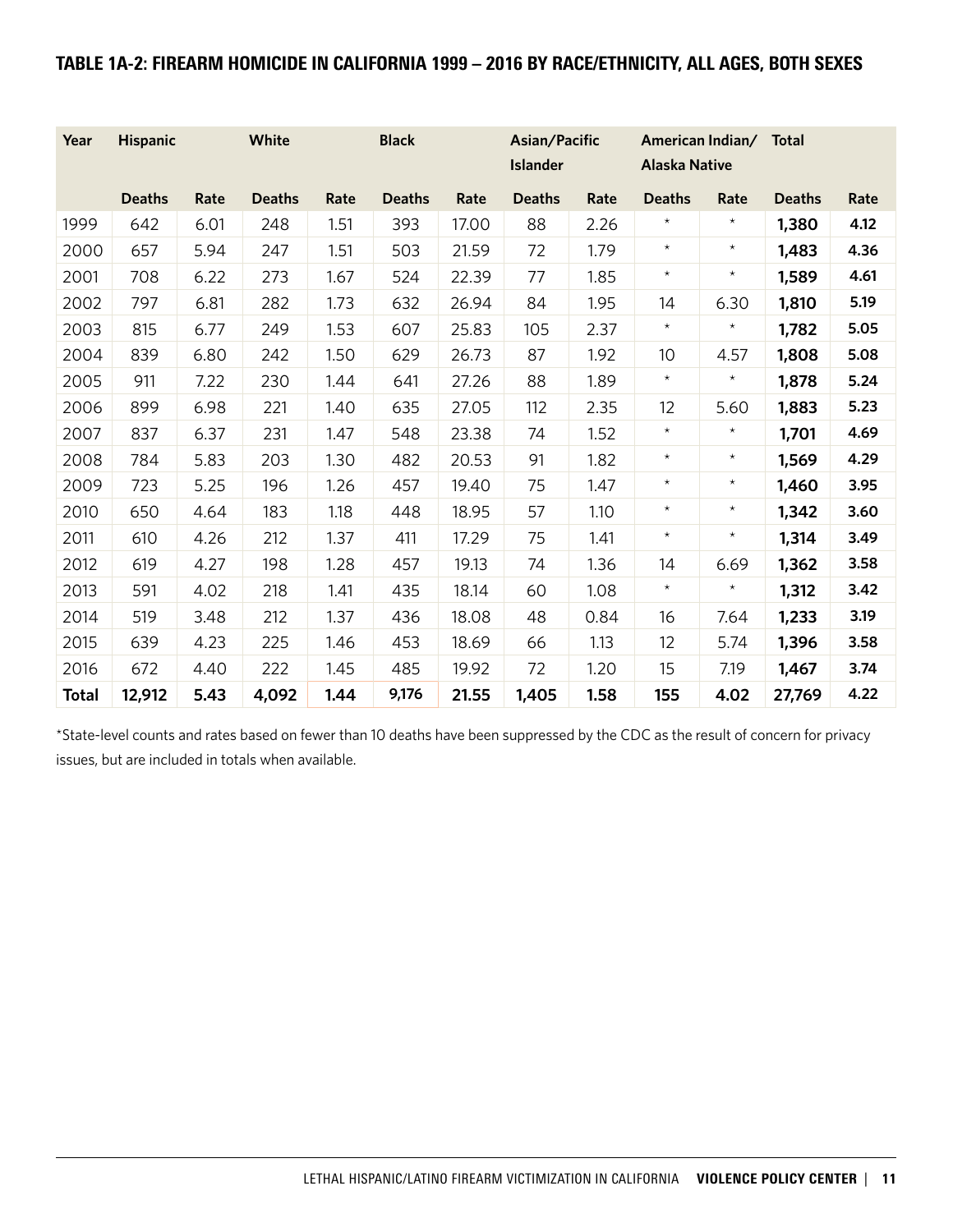## TABLE 1A-3: MALE VICTIMS OF HOMICIDE IN CALIFORNIA 1999 – 2016 BY RACE/ETHNICITY, ALL WEAPONS, ALL AGES

| Year         | <b>Hispanic</b> |       | White         |      | <b>Black</b>  |       | Asian/Pacific<br><b>Islander</b> |      | <b>Alaska Native</b> | American Indian/ Total |               |       |
|--------------|-----------------|-------|---------------|------|---------------|-------|----------------------------------|------|----------------------|------------------------|---------------|-------|
|              | <b>Deaths</b>   | Rate  | <b>Deaths</b> | Rate | <b>Deaths</b> | Rate  | <b>Deaths</b>                    | Rate | <b>Deaths</b>        | Rate                   | <b>Deaths</b> | Rate  |
| 1999         | 759             | 13.85 | 341           | 4.21 | 435           | 38.34 | 84                               | 4.48 | 12                   | 11.04                  | 1,645         | 9.85  |
| 2000         | 773             | 13.65 | 300           | 3.71 | 527           | 46.10 | 86                               | 4.44 | $\star$              | $\star$                | 1,693         | 9.99  |
| 2001         | 803             | 13.79 | 358           | 4.42 | 545           | 47.42 | 95                               | 4.73 | $\star$              | $\star$                | 1,813         | 10.55 |
| 2002         | 916             | 15.33 | 370           | 4.59 | 663           | 57.55 | 92                               | 4.45 | 15                   | 13.76                  | 2,061         | 11.86 |
| 2003         | 950             | 15.49 | 356           | 4.43 | 644           | 55.83 | 114                              | 5.37 | 10                   | 9.26                   | 2,077         | 11.84 |
| 2004         | 967             | 15.40 | 326           | 4.08 | 688           | 59.51 | 105                              | 4.83 | 16                   | 14.94                  | 2,106         | 11.90 |
| 2005         | 1,030           | 16.05 | 322           | 4.06 | 681           | 58.87 | 109                              | 4.90 | 11                   | 10.35                  | 2,155         | 12.09 |
| 2006         | 1,052           | 16.09 | 337           | 4.29 | 660           | 57.09 | 127                              | 5.58 | 17                   | 16.20                  | 2,201         | 12.28 |
| 2007         | 976             | 14.65 | 320           | 4.11 | 597           | 51.64 | 92                               | 3.96 | $\star$              | $\star$                | 2,000         | 11.09 |
| 2008         | 948             | 13.92 | 298           | 3.84 | 536           | 46.23 | 86                               | 3.62 | 16                   | 15.52                  | 1,885         | 10.35 |
| 2009         | 879             | 12.63 | 299           | 3.87 | 497           | 42.72 | 85                               | 3.51 | 10                   | 9.76                   | 1,771         | 9.64  |
| 2010         | 762             | 10.76 | 260           | 3.37 | 479           | 41.01 | 83                               | 3.37 | $\star$              | $\star$                | 1,590         | 8.59  |
| 2011         | 728             | 10.09 | 290           | 3.77 | 465           | 39.60 | 82                               | 3.24 | $\star$              | $\star$                | 1,574         | 8.41  |
| 2012         | 767             | 10.49 | 299           | 3.88 | 507           | 42.92 | 74                               | 2.86 | 18                   | 17.57                  | 1,667         | 8.83  |
| 2013         | 702             | 9.48  | 304           | 3.95 | 491           | 41.43 | 64                               | 2.42 | $\star$              | $\star$                | 1,575         | 8.27  |
| 2014         | 651             | 8.67  | 302           | 3.92 | 474           | 39.69 | 64                               | 2.36 | 21                   | 20.49                  | 1,514         | 7.88  |
| 2015         | 764             | 10.06 | 316           | 4.11 | 504           | 41.96 | 65                               | 2.34 | 22                   | 21.48                  | 1,675         | 8.65  |
| 2016         | 783             | 10.19 | 311           | 4.06 | 537           | 44.49 | 90                               | 3.16 | 17                   | 16.65                  | 1,741         | 8.93  |
| <b>Total</b> | 15,210          | 12.62 | 5,709         | 4.04 | 9,930         | 47.31 | 1,597                            | 3.77 | 228                  | 12.06                  | 32,743        | 10.01 |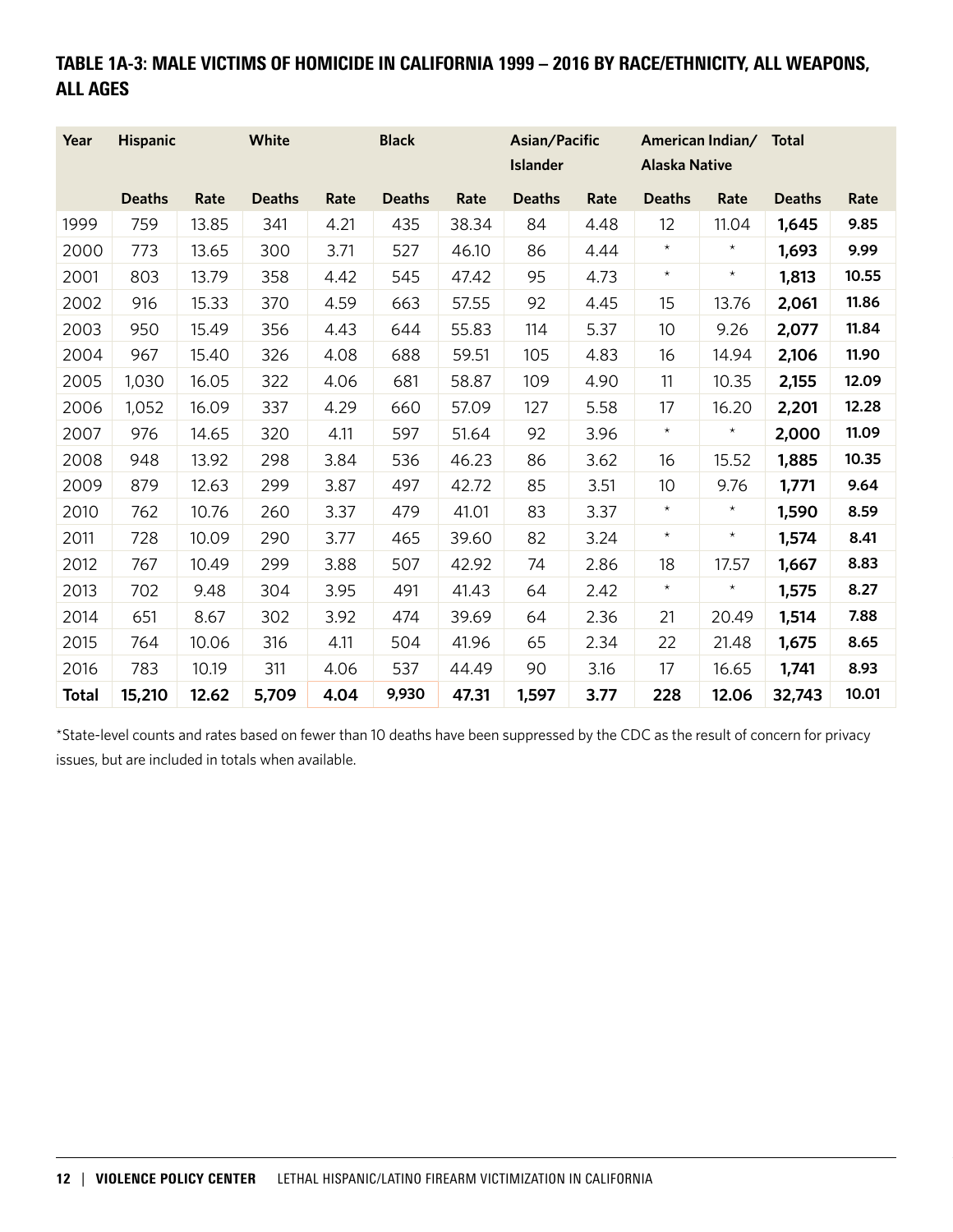## TABLE 1A-4: MALE VICTIMS OF FIREARM HOMICIDE IN CALIFORNIA 1999 – 2016 BY RACE/ETHNICITY, ALL AGES

| Year         | <b>Hispanic</b> |       | White         |      | <b>Black</b>  |       | Asian/Pacific<br><b>Islander</b> |      | <b>Alaska Native</b> | American Indian/ Total |               |      |
|--------------|-----------------|-------|---------------|------|---------------|-------|----------------------------------|------|----------------------|------------------------|---------------|------|
|              | <b>Deaths</b>   | Rate  | <b>Deaths</b> | Rate | <b>Deaths</b> | Rate  | <b>Deaths</b>                    | Rate | <b>Deaths</b>        | Rate                   | <b>Deaths</b> | Rate |
| 1999         | 582             | 10.62 | 183           | 2.26 | 357           | 31.46 | 60                               | 3.20 | $\star$              | $\star$                | 1,191         | 7.13 |
| 2000         | 591             | 10.44 | 181           | 2.24 | 461           | 40.33 | 56                               | 2.89 | $\star$              | $\star$                | 1,292         | 7.62 |
| 2001         | 641             | 11.01 | 207           | 2.56 | 471           | 40.98 | 64                               | 3.19 | $\star$              | $\star$                | 1,390         | 8.09 |
| 2002         | 734             | 12.28 | 205           | 2.54 | 573           | 49.74 | 66                               | 3.19 | 10                   | 9.17                   | 1,589         | 9.15 |
| 2003         | 750             | 12.23 | 190           | 2.37 | 558           | 48.38 | 85                               | 4.01 | $\star$              | $\star$                | 1,589         | 9.06 |
| 2004         | 777             | 12.37 | 184           | 2.30 | 590           | 51.04 | 75                               | 3.45 | $\star$              | $\star$                | 1,634         | 9.23 |
| 2005         | 846             | 13.18 | 174           | 2.19 | 597           | 51.61 | 77                               | 3.46 | $\star$              | $\star$                | 1,700         | 9.53 |
| 2006         | 829             | 12.68 | 161           | 2.05 | 570           | 49.30 | 97                               | 4.26 | 12                   | 11.44                  | 1,672         | 9.33 |
| 2007         | 755             | 11.33 | 171           | 2.20 | 497           | 42.99 | 62                               | 2.67 | $\star$              | $\star$                | 1,494         | 8.28 |
| 2008         | 721             | 10.58 | 146           | 1.88 | 438           | 37.78 | 68                               | 2.86 | $\star$              | $\star$                | 1,381         | 7.58 |
| 2009         | 669             | 9.61  | 148           | 1.91 | 418           | 35.93 | 60                               | 2.48 | $\star$              | $\star$                | 1,301         | 7.08 |
| 2010         | 588             | 8.30  | 131           | 1.70 | 403           | 34.51 | 46                               | 1.87 | $\star$              | $\star$                | 1,171         | 6.32 |
| 2011         | 547             | 7.58  | 155           | 2.01 | 378           | 32.19 | 58                               | 2.30 | $\star$              | $\star$                | 1,142         | 6.10 |
| 2012         | 578             | 7.90  | 150           | 1.95 | 409           | 34.63 | 50                               | 1.94 | 12                   | 11.72                  | 1,199         | 6.35 |
| 2013         | 533             | 7.20  | 167           | 2.17 | 404           | 34.09 | 43                               | 1.62 | $\star$              | $\star$                | 1,154         | 6.06 |
| 2014         | 474             | 6.32  | 158           | 2.05 | 402           | 33.66 | 41                               | 1.51 | 13                   | 12.68                  | 1,090         | 5.67 |
| 2015         | 580             | 7.63  | 170           | 2.21 | 417           | 34.72 | 53                               | 1.91 | 12                   | 11.72                  | 1,233         | 6.37 |
| 2016         | 605             | 7.88  | 174           | 2.27 | 443           | 36.70 | 59                               | 2.07 | 12                   | 11.75                  | 1,294         | 6.64 |
| <b>Total</b> | 11,800          | 9.79  | 3,055         | 2.16 | 8,386         | 39.95 | 1,120                            | 2.64 | 132                  | 6.98                   | 24,516        | 7.50 |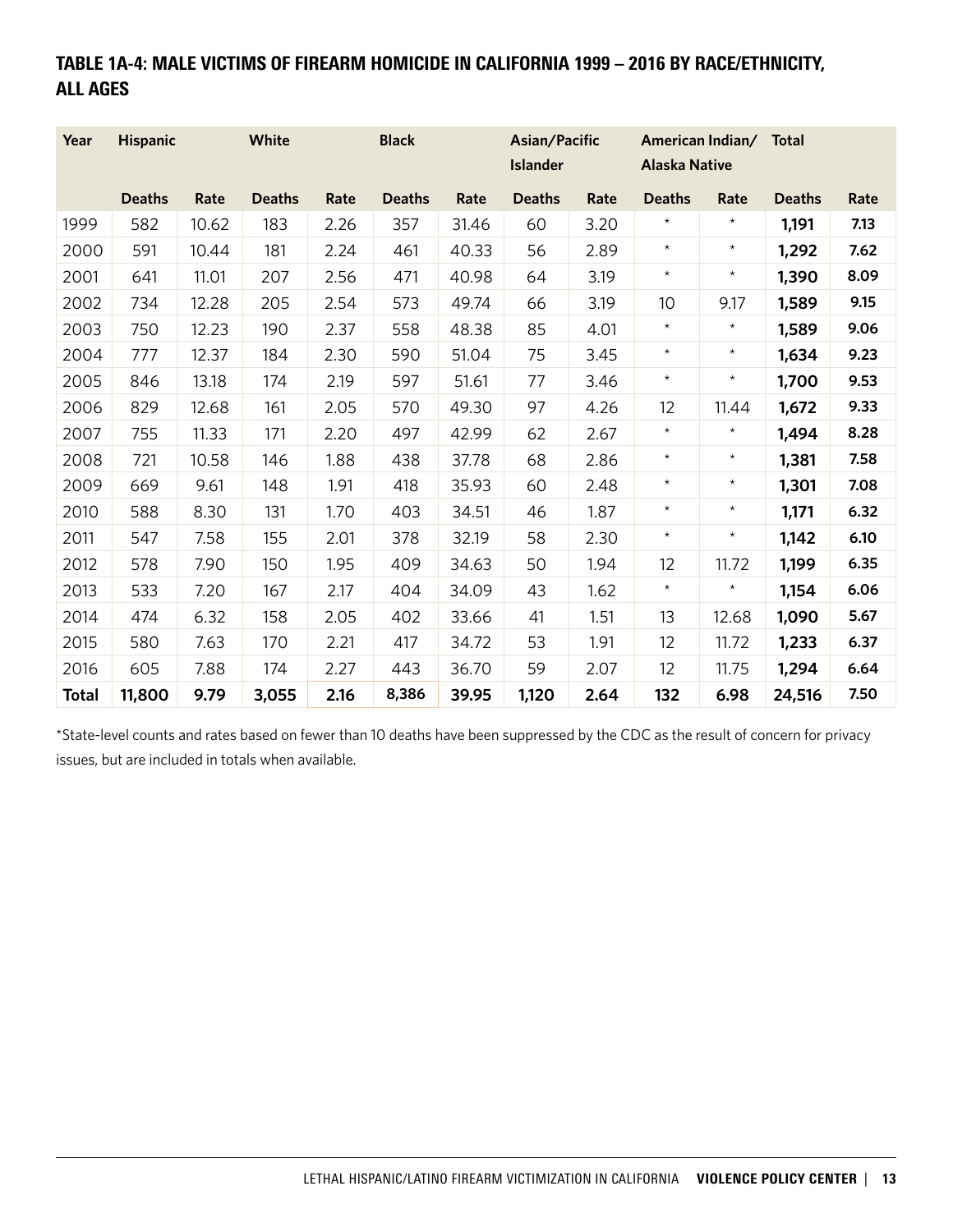## TABLE 1A-5: FEMALE VICTIMS OF HOMICIDE IN CALIFORNIA 1999 – 2016 BY RACE/ETHNICITY, ALL WEAPONS, ALL AGES

| Year         | <b>Hispanic</b> |      | White         |      | <b>Black</b>  |      | Asian/Pacific<br><b>Islander</b> |      | <b>Alaska Native</b> | American Indian/ Total |               |      |
|--------------|-----------------|------|---------------|------|---------------|------|----------------------------------|------|----------------------|------------------------|---------------|------|
|              | <b>Deaths</b>   | Rate | <b>Deaths</b> | Rate | <b>Deaths</b> | Rate | <b>Deaths</b>                    | Rate | <b>Deaths</b>        | Rate                   | <b>Deaths</b> | Rate |
| 1999         | 116             | 2.23 | 167           | 2.01 | 78            | 6.62 | 50                               | 2.48 | $\star$              | $^{\star}$             | 421           | 2.51 |
| 2000         | 121             | 2.24 | 136           | 1.64 | 75            | 6.32 | 34                               | 1.64 | $\star$              | $\star$                | 371           | 2.18 |
| 2001         | 127             | 2.28 | 168           | 2.03 | 80            | 6.72 | 26                               | 1.20 | $\star$              | $\star$                | 410           | 2.37 |
| 2002         | 129             | 2.25 | 158           | 1.92 | 90            | 7.54 | 40                               | 1.79 | $\star$              | $^{\star}$             | 424           | 2.42 |
| 2003         | 138             | 2.34 | 137           | 1.67 | 91            | 7.60 | 42                               | 1.83 | $\star$              | $^{\star}$             | 410           | 2.32 |
| 2004         | 121             | 2.00 | 138           | 1.69 | 82            | 6.85 | 35                               | 1.48 | $\star$              | $^{\star}$             | 384           | 2.15 |
| 2005         | 115             | 1.85 | 142           | 1.76 | 88            | 7.37 | 36                               | 1.48 | $\star$              | $\star$                | 385           | 2.14 |
| 2006         | 131             | 2.07 | 149           | 1.87 | 107           | 8.98 | 25                               | 1.00 | $\star$              | $^{\star}$             | 415           | 2.29 |
| 2007         | 145             | 2.24 | 104           | 1.32 | 90            | 7.58 | 32                               | 1.25 | $\star$              | $\star$                | 376           | 2.06 |
| 2008         | 134             | 2.02 | 122           | 1.55 | 87            | 7.32 | 48                               | 1.84 | $\star$              | $\star$                | 395           | 2.15 |
| 2009         | 128             | 1.88 | 122           | 1.56 | 67            | 5.62 | 29                               | 1.08 | $\star$              | $^{\star}$             | 353           | 1.90 |
| 2010         | 121             | 1.75 | 122           | 1.57 | 81            | 6.77 | 36                               | 1.32 | $\star$              | $\star$                | 364           | 1.94 |
| 2011         | 123             | 1.74 | 111           | 1.43 | 66            | 5.48 | 39                               | 1.40 | $\star$              | $\star$                | 342           | 1.80 |
| 2012         | 87              | 1.21 | 129           | 1.66 | 74            | 6.13 | 50                               | 1.75 | $\star$              | $^{\star}$             | 343           | 1.79 |
| 2013         | 120             | 1.64 | 112           | 1.45 | 53            | 4.37 | 28                               | 0.96 | $\star$              | $\star$                | 315           | 1.63 |
| 2014         | 95              | 1.28 | 116           | 1.50 | 57            | 4.68 | 26                               | 0.87 | $\star$              | $\star$                | 299           | 1.54 |
| 2015         | 106             | 1.41 | 124           | 1.61 | 51            | 4.17 | 30                               | 0.98 | $\star$              | $^{\star}$             | 312           | 1.59 |
| 2016         | 126             | 1.66 | 108           | 1.41 | 64            | 5.21 | 30                               | 0.95 | $\star$              | $\star$                | 333           | 1.69 |
| <b>Total</b> | 2,183           | 1.86 | 2,365         | 1.65 | 1,381         | 6.40 | 636                              | 1.37 | 56                   | 2.84                   | 6,652         | 2.01 |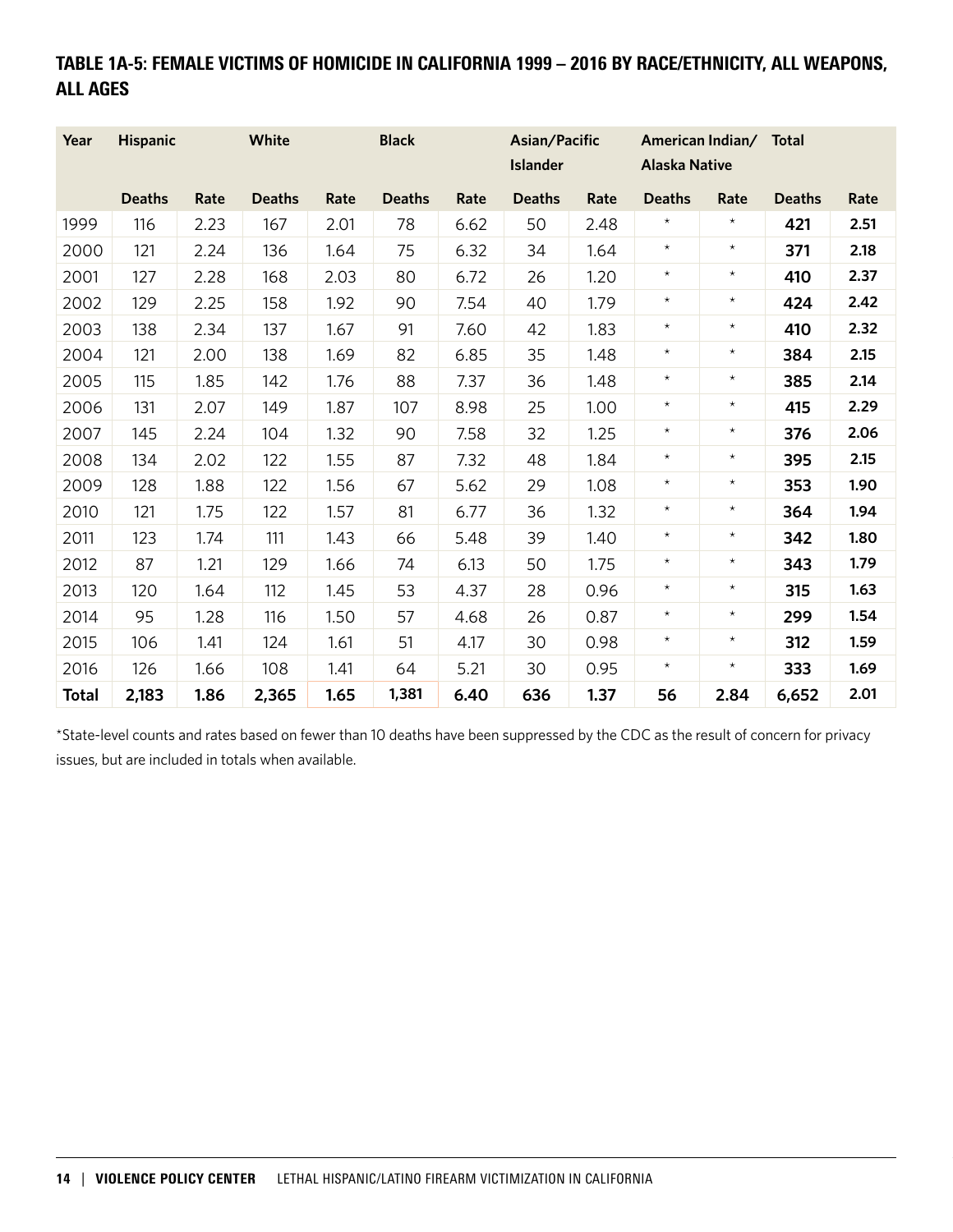## TABLE 1A-6: FEMALE VICTIMS OF FIREARM HOMICIDE IN CALIFORNIA 1999 – 2016 BY RACE/ETHNICITY, ALL AGES

| Year         | <b>Hispanic</b> |      | White         |      | <b>Black</b>  |      | Asian/Pacific<br><b>Islander</b> |         | <b>Alaska Native</b> | American Indian/ Total |               |      |
|--------------|-----------------|------|---------------|------|---------------|------|----------------------------------|---------|----------------------|------------------------|---------------|------|
|              | <b>Deaths</b>   | Rate | <b>Deaths</b> | Rate | <b>Deaths</b> | Rate | <b>Deaths</b>                    | Rate    | <b>Deaths</b>        | Rate                   | <b>Deaths</b> | Rate |
| 1999         | 60              | 1.15 | 65            | 0.78 | 36            | 3.06 | 28                               | 1.39    | $^\star$             | $^{\star}$             | 189           | 1.12 |
| 2000         | 66              | 1.22 | 66            | 0.80 | 42            | 3.54 | 16                               | 0.77    | $\star$              | $\star$                | 191           | 1.12 |
| 2001         | 67              | 1.20 | 66            | 0.80 | 53            | 4.45 | 13                               | 0.60    | $\star$              | $\star$                | 199           | 1.15 |
| 2002         | 63              | 1.10 | 77            | 0.94 | 59            | 4.94 | 18                               | 0.81    | $\star$              | $\star$                | 221           | 1.26 |
| 2003         | 65              | 1.10 | 59            | 0.72 | 49            | 4.09 | 20                               | 0.87    | $\star$              | $\star$                | 193           | 1.09 |
| 2004         | 62              | 1.02 | 58            | 0.71 | 39            | 3.26 | 12                               | 0.51    | $\star$              | $\star$                | 174           | 0.97 |
| 2005         | 65              | 1.05 | 56            | 0.69 | 44            | 3.68 | 11                               | 0.45    | $\star$              | $\star$                | 178           | 0.99 |
| 2006         | 70              | 1.10 | 60            | 0.75 | 65            | 5.46 | 15                               | 0.60    | $^{\star}$           | $^{\star}$             | 211           | 1.17 |
| 2007         | 82              | 1.27 | 60            | 0.76 | 51            | 4.29 | 12                               | 0.47    | $\star$              | $\star$                | 207           | 1.14 |
| 2008         | 63              | 0.95 | 57            | 0.73 | 44            | 3.70 | 23                               | 0.88    | $\star$              | $\star$                | 188           | 1.02 |
| 2009         | 54              | 0.79 | 48            | 0.61 | 39            | 3.27 | 15                               | 0.56    | $\star$              | $\star$                | 159           | 0.86 |
| 2010         | 62              | 0.89 | 52            | 0.67 | 45            | 3.76 | 11                               | 0.40    | $\star$              | $\star$                | 171           | 0.91 |
| 2011         | 63              | 0.89 | 57            | 0.73 | 33            | 2.74 | 17                               | 0.61    | $\star$              | $\star$                | 172           | 0.91 |
| 2012         | 41              | 0.57 | 48            | 0.62 | 48            | 3.97 | 24                               | 0.84    | $\star$              | $\star$                | 163           | 0.85 |
| 2013         | 58              | 0.79 | 51            | 0.66 | 31            | 2.56 | 17                               | 0.58    | $\star$              | $\star$                | 158           | 0.82 |
| 2014         | 45              | 0.61 | 54            | 0.70 | 34            | 2.79 | $\star$                          | $\star$ | $\star$              | $\star$                | 143           | 0.73 |
| 2015         | 59              | 0.79 | 55            | 0.71 | 36            | 2.95 | 13                               | 0.42    | $\star$              | $^{\star}$             | 163           | 0.83 |
| 2016         | 67              | 0.88 | 48            | 0.63 | 42            | 3.42 | 13                               | 0.41    | $\star$              | $\star$                | 173           | 0.88 |
| <b>Total</b> | 1,112           | 0.95 | 1,037         | 0.72 | 790           | 3.66 | 285                              | 0.61    | 23                   | 1.17                   | 3,253         | 0.98 |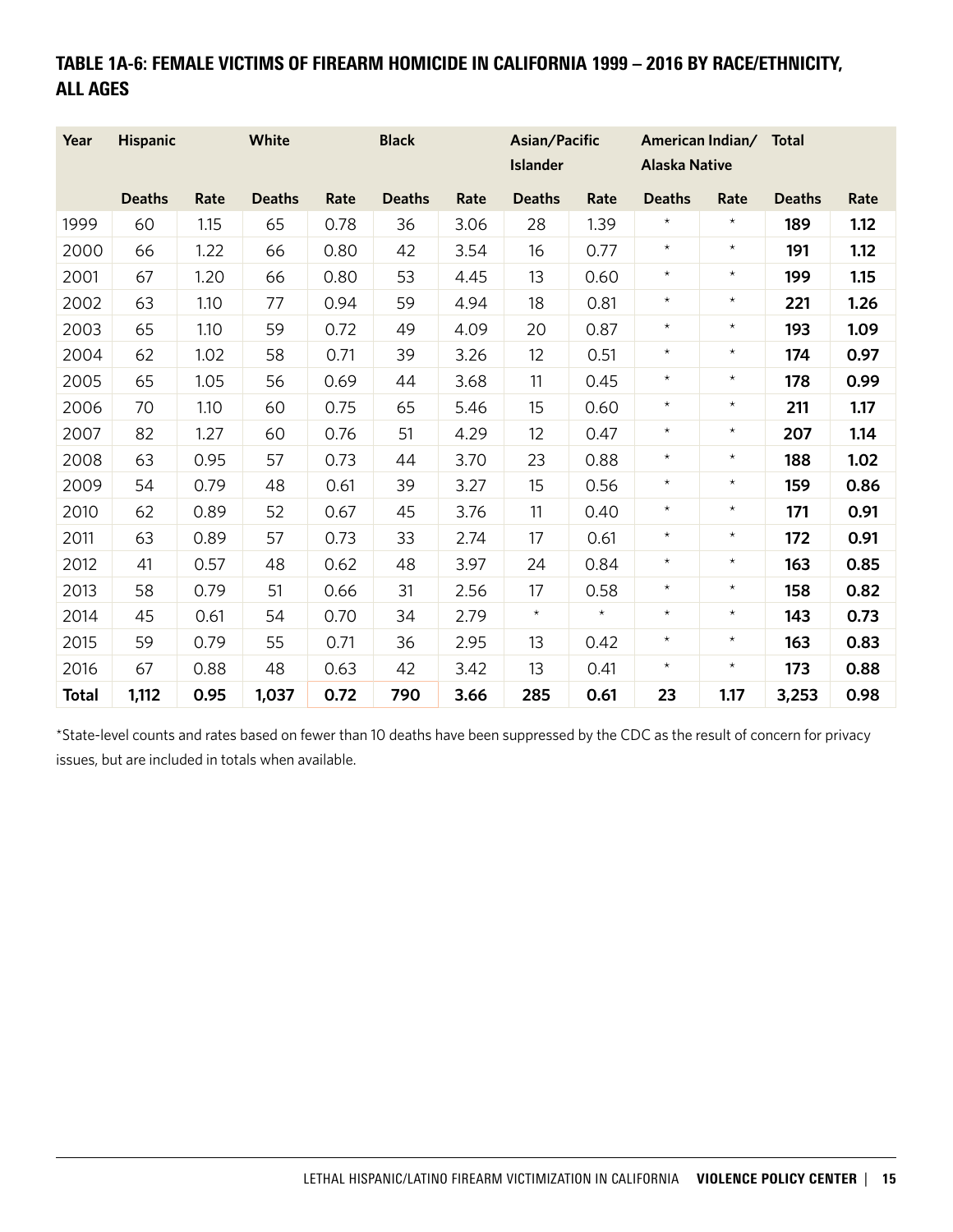# B: SUICIDE, ALL AGES

During the period 1999 to 2016, a third of all Hispanic suicide victims used a firearm (33 percent).

## FIGURE 1-6: NUMBER OF SUICIDE AND FIREARM SUICIDE VICTIMS, SUICIDE AND FIREARMS SUICIDE RATE, PERCENTAGE KILLED WITH A FIREARM, HISPANIC VICTIMS IN CALIFORNIA, 1999 TO 2016

| Year         | <b>Suicide Victims</b> | <b>Suicide Rate</b> | <b>Percentage Killed</b> | <b>Firearm Suicide</b> | <b>Firearm Suicide Rate</b> |
|--------------|------------------------|---------------------|--------------------------|------------------------|-----------------------------|
|              |                        |                     | With a Firearm           | <b>Victims</b>         |                             |
| 1999         | 415                    | 3.88                | 48%                      | 201                    | 1.88                        |
| 2000         | 426                    | 3.85                | 43%                      | 184                    | 1.66                        |
| 2001         | 453                    | 3.98                | 42%                      | 190                    | 1.67                        |
| 2002         | 445                    | 3.80                | 37%                      | 166                    | 1.42                        |
| 2003         | 508                    | 4.22                | 39%                      | 196                    | 1.63                        |
| 2004         | 546                    | 4.43                | 34%                      | 184                    | 1.49                        |
| 2005         | 524                    | 4.15                | 33%                      | 172                    | 1.36                        |
| 2006         | 511                    | 3.97                | 33%                      | 168                    | 1.30                        |
| 2007         | 565                    | 4.30                | 32%                      | 179                    | 1.36                        |
| 2008         | 557                    | 4.14                | 30%                      | 169                    | 1.26                        |
| 2009         | 591                    | 4.30                | 32%                      | 192                    | 1.40                        |
| 2010         | 640                    | 4.57                | 30%                      | 190                    | 1.36                        |
| 2011         | 644                    | 4.50                | 30%                      | 196                    | 1.37                        |
| 2012         | 611                    | 4.21                | 29%                      | 180                    | 1.24                        |
| 2013         | 663                    | 4.51                | 31%                      | 204                    | 1.39                        |
| 2014         | 744                    | 4.99                | 25%                      | 185                    | 1.24                        |
| 2015         | 754                    | 4.99                | 29%                      | 215                    | 1.42                        |
| 2016         | 848                    | 5.55                | 27%                      | 231                    | 1.51                        |
| <b>Total</b> | 10,445                 | 4.39                | 33%                      | 3,402                  | 1.43                        |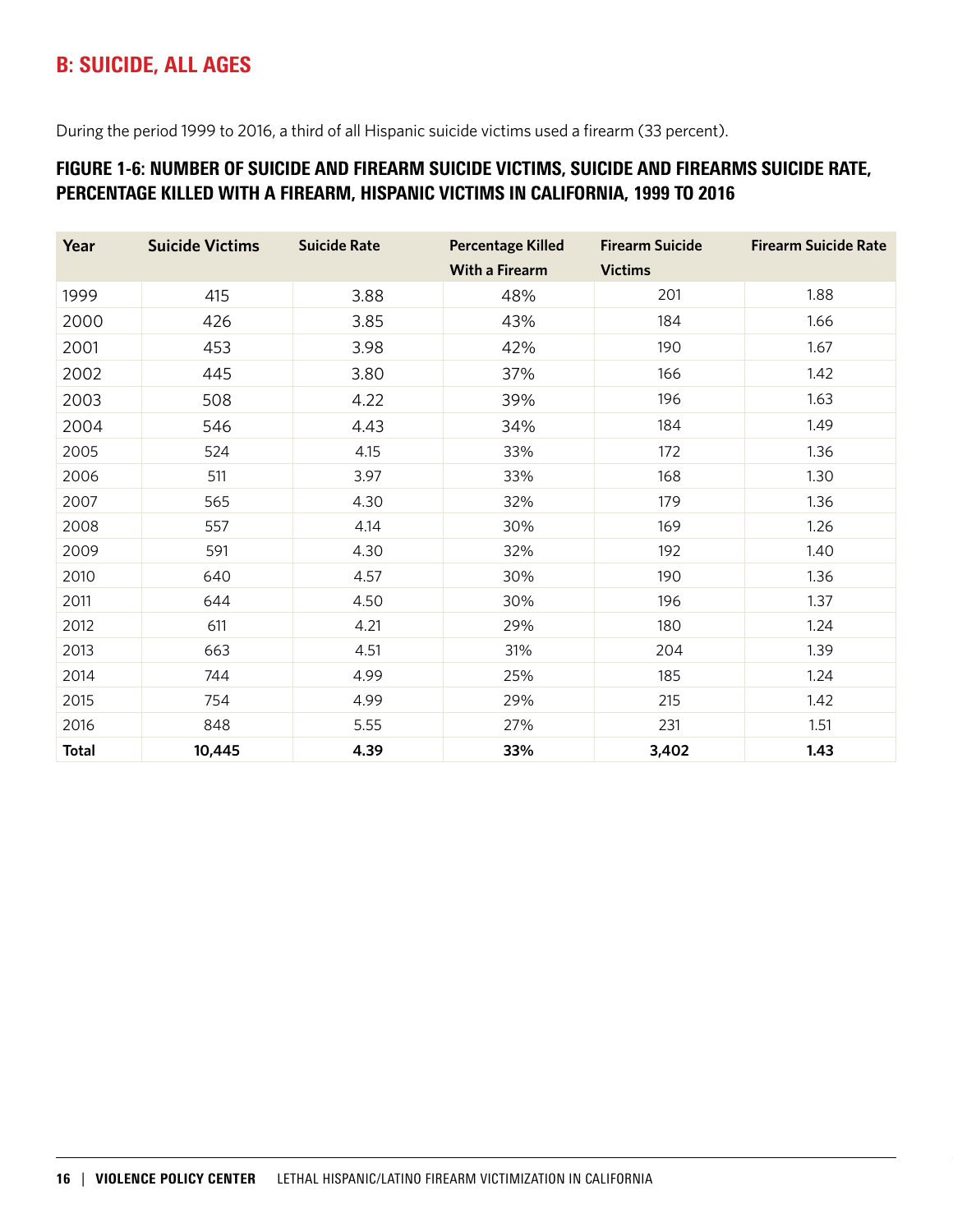

## FIGURE 1-7: HISPANIC SUICIDE VICTIMS AND HISPANIC FIREARM SUICIDE VICTIMS IN CALIFORNIA, 1999 - 2016

In 2016, there were 848 Hispanic suicide victims by all means in California. The Hispanic suicide rate for that year was 5.55 per 100,000. That same year there were: 2,818 white suicide victims (suicide rate of 18.38 per 100,000); 170 black suicide victims (suicide rate of 6.98 per 100,000); 401 Asian/Pacific Islander suicide victims (suicide rate of 6.69 per 100,000); and, 42 American Indian/Alaska Native suicide victims (suicide rate of 20.14 per 100,000). The state's overall suicide rate for that year was 10.94 per 100,000. [See Table 1B-1]

In 2016, there were 231 Hispanic firearm suicides in California. The Hispanic firearm suicide rate for that year was 1.51 per 100,000. That same year: 1,200 white suicide victims used a gun (firearm suicide rate of 7.83 per 100,000); 66 black suicide victims used a gun (firearm suicide rate of 2.71 per 100,000); 80 Asian/Pacific Islander suicide victims used a gun (firearm suicide rate of 1.33 per 100,000); and, 16 American Indian/Alaska Native suicide victims used a gun (firearm suicide rate of 7.67 per 100,000). The state's overall firearm suicide rate for that year was 4.06 per 100,000. [See Table 1B-2]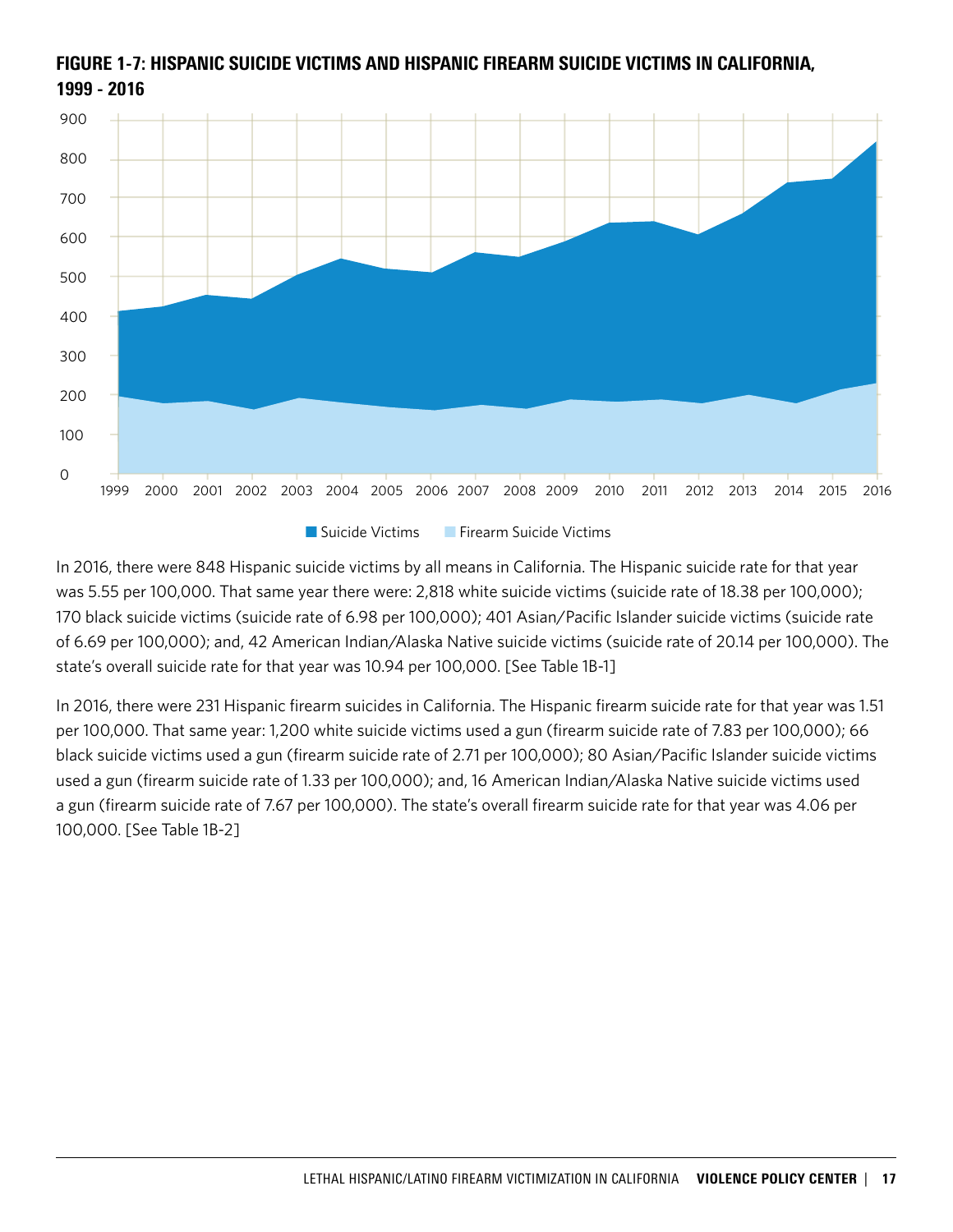# MALE AND FEMALE SUICIDE VICTIMS, ALL AGES

In 2016, there were 694 Hispanic male suicide victims in California. The Hispanic male suicide rate for that year was 9.03 per 100,000. That same year in the state there were: 2,133 white male suicide victims (suicide rate of 27.86 per 100,000); 138 black male suicide victims (suicide rate of 11.43 per 100,000); 292 Asian/Pacific Islander male suicide victims (suicide rate of 10.26 per 100,000); and, 32 American Indian/Alaska Native male suicide victims (suicide rate of 31.35 per 100,000). The state's overall male suicide rate for that year was 16.91 per 100,000. [See Table 1B-3]

In 2016, there were 216 Hispanic male firearm suicide victims in California. The Hispanic male firearm suicide rate for that year was 2.81 per 100,000. That same year in the state there were: 1,045 white male firearm suicide victims (firearm suicide rate of 13.65 per 100,000); 59 black male firearm suicide victims (firearm suicide rate of 4.89 per 100,000);77 Asian/Pacific Islander male firearm suicide victims (firearm suicide victimization rate of 2.71 per 100,000); and, 14 American Indian/Alaska Native male firearm suicide victims (firearm suicide victimization rate of 13.71 per 100,000). The state's overall male firearm suicide rate for that year was 7.25 per 100,000. [See Table 1B-4]

In 2016, there were 154 Hispanic female suicide victims in California. The Hispanic female suicide rate for that year was 2.03 per 100,000. That same year in the state there were: 685 white female suicide victims (suicide rate of 8.92 per 100,000); 32 black female suicide victims (suicide rate of 2.61 per 100,000); 109 Asian/Pacific Islander female suicide victims (suicide rate of 3.46 per 100,000); and, 10 American Indian/Alaska Native female suicide victims (suicide rate of 9.39 per 100,000). The state's overall female suicide rate for that year was 5.05 per 100,000. [See Table 1B-5]

In 2016, there were 15 Hispanic female firearm suicide victims in California. The Hispanic female firearm suicide rate for that year was 0.20 per 100,000. That same year in the state there were 155 white female firearm suicide victims (victimization rate of 2.02 per 100,000). Fewer than 10 firearm suicide deaths were reported for all other groups and as a result the number of deaths and rates were suppressed. The state's overall female firearm suicide rate for that year was 0.92 per 100,000. [See Table 1B-6]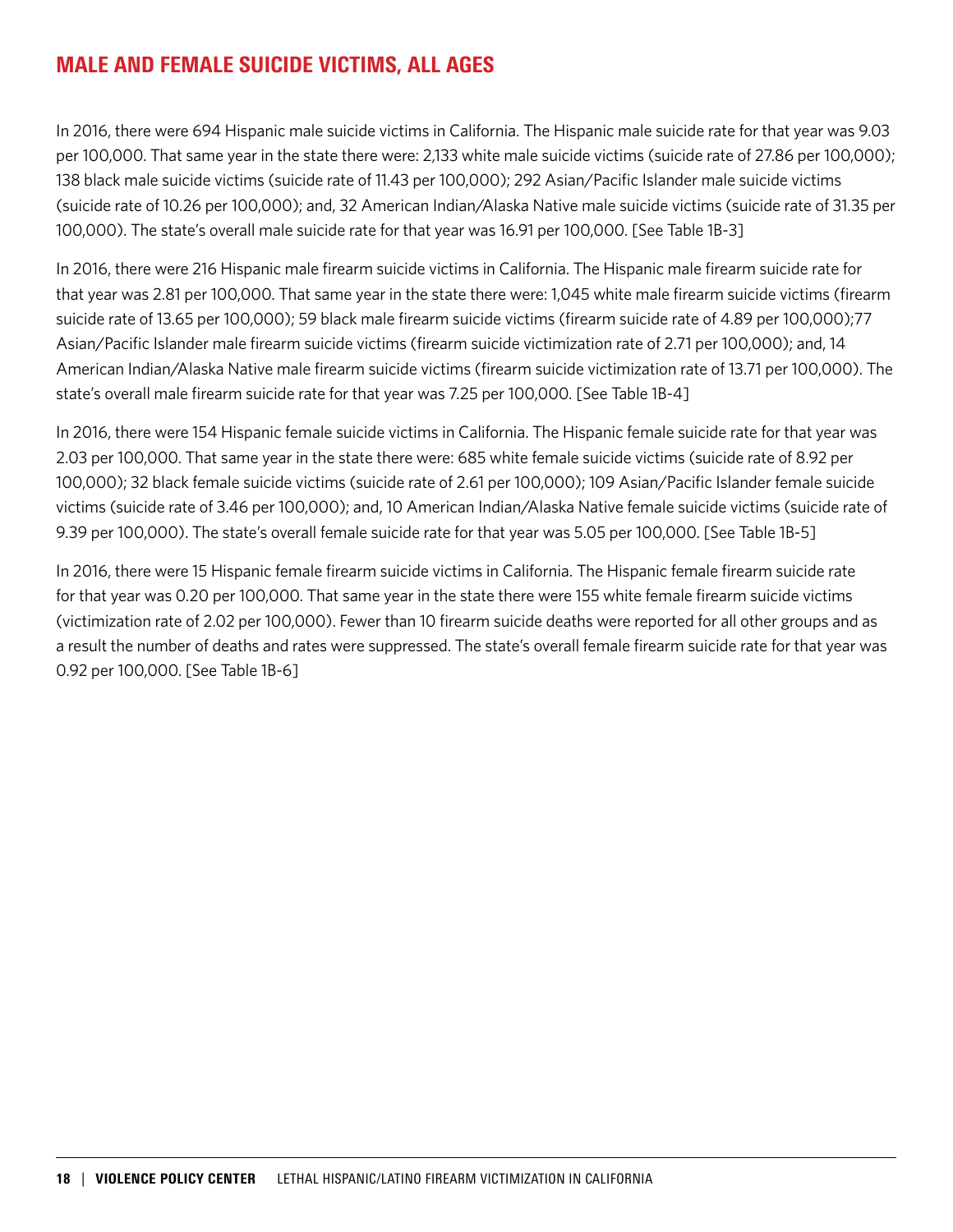FIGURE 1-8: HISPANIC MALE AND FEMALE SUICIDE VICTIMS, OVERALL SUICIDE, FIREARM SUICIDE, RATE PER 100,000, AND PERCENTAGE OF SUICIDES INVOLVING GUNS, 1999 TO 2016

| Year         | <b>Hispanic</b><br><b>Male</b><br><b>Suicide</b><br><b>Victims</b> | Rate per<br>100,000 | <b>Hispanic</b><br><b>Male</b><br><b>Firearm</b><br><b>Suicide</b><br><b>Victims</b> | Rate per<br>100,000 | Percent<br>of<br><b>Suicides</b><br>Involving<br><b>Guns</b> | <b>Hispanic</b><br>Female<br><b>Suicide</b><br><b>Victims</b> | Rate per<br>100,000 | <b>Hispanic</b><br>Female<br><b>Firearm</b><br><b>Suicide</b><br><b>Victims</b> | Rate per<br>100,000 | <b>Percent</b><br>of<br><b>Suicides</b><br><b>Involving</b><br><b>Guns</b> |
|--------------|--------------------------------------------------------------------|---------------------|--------------------------------------------------------------------------------------|---------------------|--------------------------------------------------------------|---------------------------------------------------------------|---------------------|---------------------------------------------------------------------------------|---------------------|----------------------------------------------------------------------------|
| 1999         | 363                                                                | 6.63                | 180                                                                                  | 3.29                | 50%                                                          | 52                                                            | 1.00                | 21                                                                              | 0.40                | 40%                                                                        |
| 2000         | 348                                                                | 6.15                | 161                                                                                  | 2.84                | 46%                                                          | 78                                                            | 1.45                | 23                                                                              | 0.43                | 29%                                                                        |
| 2001         | 393                                                                | 6.75                | 170                                                                                  | 2.92                | 43%                                                          | 60                                                            | 1.08                | 20                                                                              | 0.36                | 33%                                                                        |
| 2002         | 385                                                                | 6.44                | 156                                                                                  | 2.61                | 41%                                                          | 60                                                            | 1.05                | 10 <sup>°</sup>                                                                 | 0.17                | 17%                                                                        |
| 2003         | 436                                                                | 7.11                | 186                                                                                  | 3.03                | 43%                                                          | 72                                                            | 1.22                | 10                                                                              | 0.17                | 14%                                                                        |
| 2004         | 445                                                                | 7.09                | 166                                                                                  | 2.64                | 37%                                                          | 101                                                           | 1.67                | 18                                                                              | 0.30                | 18%                                                                        |
| 2005         | 442                                                                | 6.89                | 157                                                                                  | 2.45                | 36%                                                          | 82                                                            | 1.32                | 15                                                                              | 0.24                | 18%                                                                        |
| 2006         | 414                                                                | 6.33                | 157                                                                                  | 2.40                | 38%                                                          | 97                                                            | 1.53                | 11                                                                              | 0.17                | 11%                                                                        |
| 2007         | 466                                                                | 6.99                | 166                                                                                  | 2.49                | 36%                                                          | 99                                                            | 1.53                | 13                                                                              | 0.20                | 13%                                                                        |
| 2008         | 462                                                                | 6.78                | 158                                                                                  | 2.32                | 34%                                                          | 95                                                            | 1.43                | 11                                                                              | 0.17                | 12%                                                                        |
| 2009         | 484                                                                | 6.95                | 173                                                                                  | 2.49                | 36%                                                          | 107                                                           | 1.57                | 19                                                                              | 0.28                | 18%                                                                        |
| 2010         | 525                                                                | 7.42                | 177                                                                                  | 2.50                | 34%                                                          | 115                                                           | 1.66                | 13                                                                              | 0.19                | 11%                                                                        |
| 2011         | 524                                                                | 7.26                | 184                                                                                  | 2.55                | 35%                                                          | 120                                                           | 1.69                | 12                                                                              | 0.17                | 10%                                                                        |
| 2012         | 500                                                                | 6.84                | 162                                                                                  | 2.21                | 32%                                                          | 111                                                           | 1.54                | 18                                                                              | 0.25                | 16%                                                                        |
| 2013         | 553                                                                | 7.47                | 187                                                                                  | 2.52                | 34%                                                          | 110                                                           | 1.51                | 17                                                                              | 0.23                | 15%                                                                        |
| 2014         | 585                                                                | 7.80                | 168                                                                                  | 2.24                | 29%                                                          | 159                                                           | 2.15                | 17                                                                              | 0.23                | 11%                                                                        |
| 2015         | 605                                                                | 7.96                | 200                                                                                  | 2.63                | 33%                                                          | 149                                                           | 1.98                | 15                                                                              | 0.20                | 10%                                                                        |
| 2016         | 694                                                                | 9.03                | 216                                                                                  | 2.81                | 31%                                                          | 154                                                           | 2.03                | 15                                                                              | 0.20                | 10%                                                                        |
| <b>Total</b> | 8,624                                                              | 7.15                | 3,124                                                                                | 2.59                | 36%                                                          | 1,821                                                         | 1.55                | 278                                                                             | 0.24                | 15%                                                                        |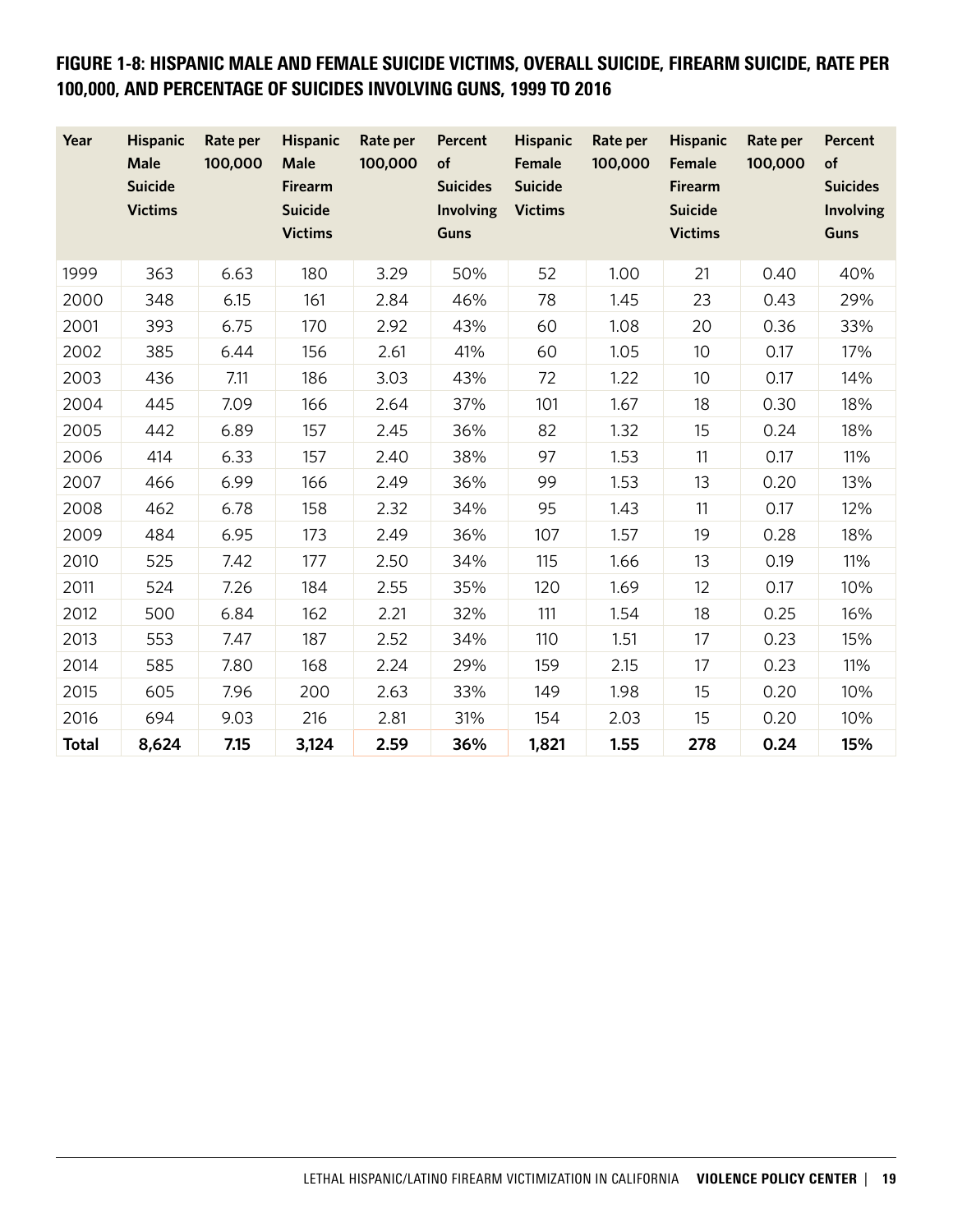# SUICIDE AS A LEADING CAUSE OF DEATH FOR MALES AND FEMALES, ALL AGES

In 2016, suicide ranked as the 13th leading cause of death for Hispanics in California (9th for Hispanic males and 15th for Hispanic females). That same year in the state, suicide ranked as the: 10th leading cause of death for whites (8th for white males and 13th for white females); 14th leading cause of death for blacks (14th for black males and 20th for black females); 11th leading cause of death for Asian/Pacific Islanders (9th for Asian/Pacific Islander males and 12th for Asian/ Pacific Islander females); and, 9th for American Indian/Alaska Natives (7th for American Indian/Alaska Native males and 13th for American Indian/Alaska Native females). Statewide, suicide ranked 11th among all leading causes of death (9th for males and 13th for females).

## FIGURE 1-9: RANKING OF SUICIDE AMONG LEADING CAUSES OF DEATH IN CALIFORNIA FOR 2016, ALL AGES

| Race/Ethnicity                | <b>Suicide, All Means</b> |               |         |  |  |  |  |
|-------------------------------|---------------------------|---------------|---------|--|--|--|--|
|                               | Male                      | <b>Female</b> | Overall |  |  |  |  |
| Hispanic                      | 9th                       | 15th          | 13th    |  |  |  |  |
| White                         | 8th                       | 13th          | 10th    |  |  |  |  |
| <b>Black</b>                  | 14th                      | 20th          | 14th    |  |  |  |  |
| Asian/Pacific Islander        | 9th                       | 12th          | 11th    |  |  |  |  |
| American Indian/Alaska Native | 7th                       | 13th          | 9th     |  |  |  |  |
| Overall                       | 9th                       | 13th          | 11th    |  |  |  |  |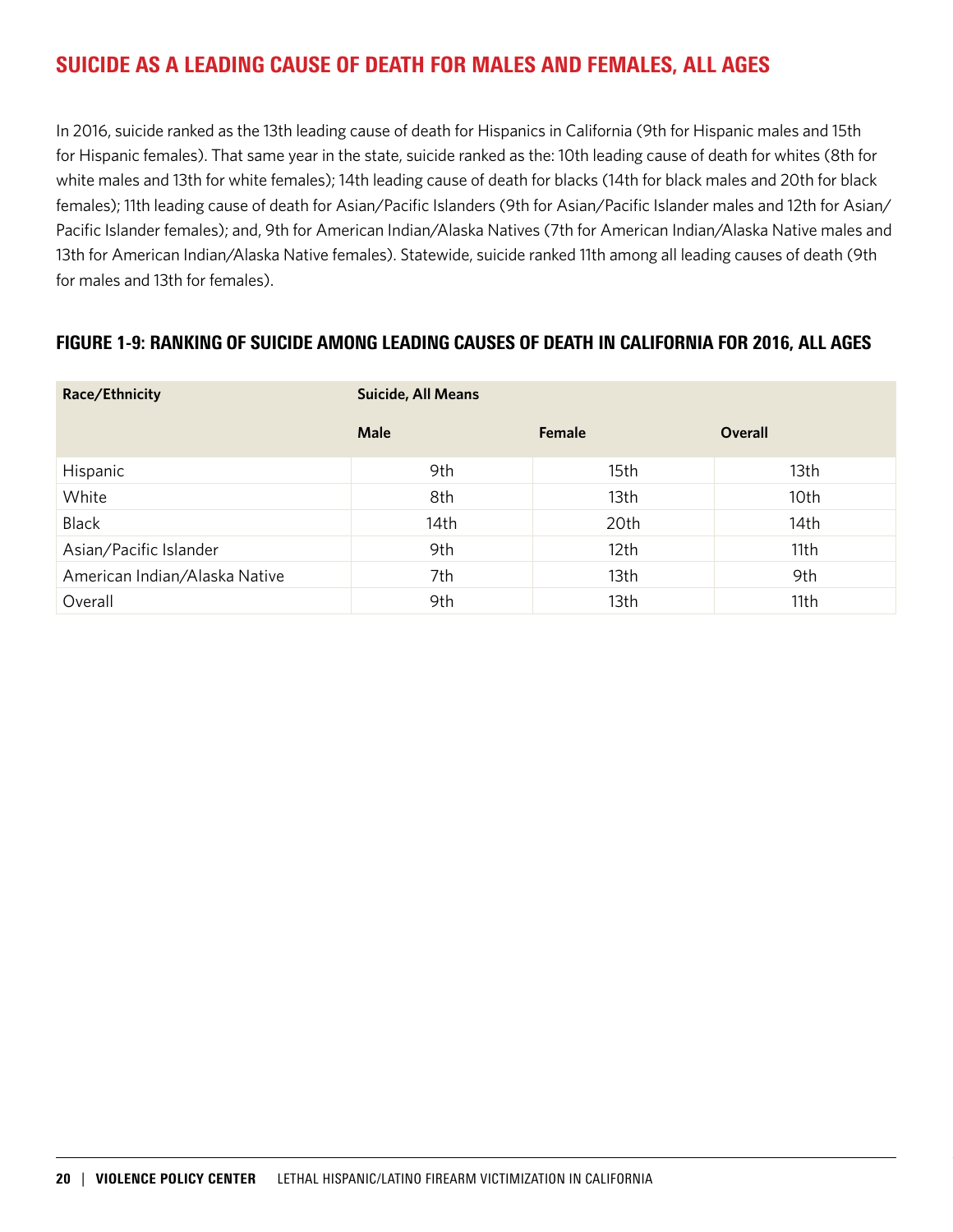## SUICIDE, ALL AGES — RELATED TABLES

## TABLE 1B-1: SUICIDE IN CALIFORNIA 1999 – 2016 BY RACE/ETHNICITY, ALL WEAPONS, ALL AGES, BOTH SEXES

| Year         | <b>Hispanic</b> |      | <b>White</b>  | <b>Black</b> |               | Asian/Pacific<br><b>Islander</b> |               | American Indian/ Total<br><b>Alaska Native</b> |               |       |               |       |
|--------------|-----------------|------|---------------|--------------|---------------|----------------------------------|---------------|------------------------------------------------|---------------|-------|---------------|-------|
|              | <b>Deaths</b>   | Rate | <b>Deaths</b> | Rate         | <b>Deaths</b> | Rate                             | <b>Deaths</b> | Rate                                           | <b>Deaths</b> | Rate  | <b>Deaths</b> | Rate  |
| 1999         | 415             | 3.88 | 2,270         | 13.85        | 140           | 6.06                             | 231           | 5.93                                           | 12            | 5.41  | 3,077         | 9.19  |
| 2000         | 426             | 3.85 | 2,167         | 13.23        | 142           | 6.10                             | 215           | 5.36                                           | 11            | 4.86  | 2,969         | 8.73  |
| 2001         | 453             | 3.98 | 2,036         | 12.44        | 121           | 5.17                             | 202           | 4.85                                           | 12            | 5.36  | 2,831         | 8.21  |
| 2002         | 445             | 3.80 | 2,356         | 14.45        | 156           | 6.65                             | 249           | 5.79                                           | 19            | 8.55  | 3,228         | 9.26  |
| 2003         | 508             | 4.22 | 2,485         | 15.31        | 137           | 5.83                             | 242           | 5.47                                           | 23            | 10.43 | 3,397         | 9.64  |
| 2004         | 546             | 4.43 | 2,372         | 14.70        | 138           | 5.86                             | 287           | 6.33                                           | 20            | 9.14  | 3,368         | 9.47  |
| 2005         | 524             | 4.15 | 2,284         | 14.29        | 134           | 5.70                             | 244           | 5.24                                           | 15            | 6.91  | 3,206         | 8.95  |
| 2006         | 511             | 3.97 | 2,412         | 15.25        | 128           | 5.45                             | 265           | 5.56                                           | 12            | 5.60  | 3,334         | 9.26  |
| 2007         | 565             | 4.30 | 2,526         | 16.10        | 163           | 6.95                             | 323           | 6.63                                           | 22            | 10.38 | 3,602         | 9.94  |
| 2008         | 557             | 4.14 | 2,712         | 17.38        | 176           | 7.50                             | 304           | 6.09                                           | 24            | 11.40 | 3,775         | 10.31 |
| 2009         | 591             | 4.30 | 2,722         | 17.52        | 142           | 6.03                             | 340           | 6.67                                           | 26            | 12.43 | 3,823         | 10.34 |
| 2010         | 640             | 4.57 | 2,717         | 17.54        | 166           | 7.02                             | 354           | 6.83                                           | 28            | 13.44 | 3,913         | 10.50 |
| 2011         | 644             | 4.50 | 2,802         | 18.12        | 160           | 6.73                             | 356           | 6.69                                           | 29            | 13.91 | 3,996         | 10.61 |
| 2012         | 611             | 4.21 | 2,739         | 17.72        | 172           | 7.20                             | 337           | 6.19                                           | 31            | 14.82 | 3,893         | 10.24 |
| 2013         | 663             | 4.51 | 2,817         | 18.24        | 168           | 7.01                             | 336           | 6.03                                           | 32            | 15.30 | 4,025         | 10.50 |
| 2014         | 744             | 4.99 | 2,930         | 18.98        | 140           | 5.80                             | 371           | 6.49                                           | 25            | 11.94 | 4,214         | 10.89 |
| 2015         | 754             | 4.99 | 2,837         | 18.42        | 156           | 6.44                             | 385           | 6.57                                           | 26            | 12.43 | 4,167         | 10.69 |
| 2016         | 848             | 5.55 | 2,818         | 18.38        | 170           | 6.98                             | 401           | 6.69                                           | 42            | 20.14 | 4,294         | 10.94 |
| <b>Total</b> | 10,445          | 4.39 | 46,002        | 16.17        | 2,709         | 6.36                             | 5,442         | 6.13                                           | 409           | 10.60 | 65,112        | 9.90  |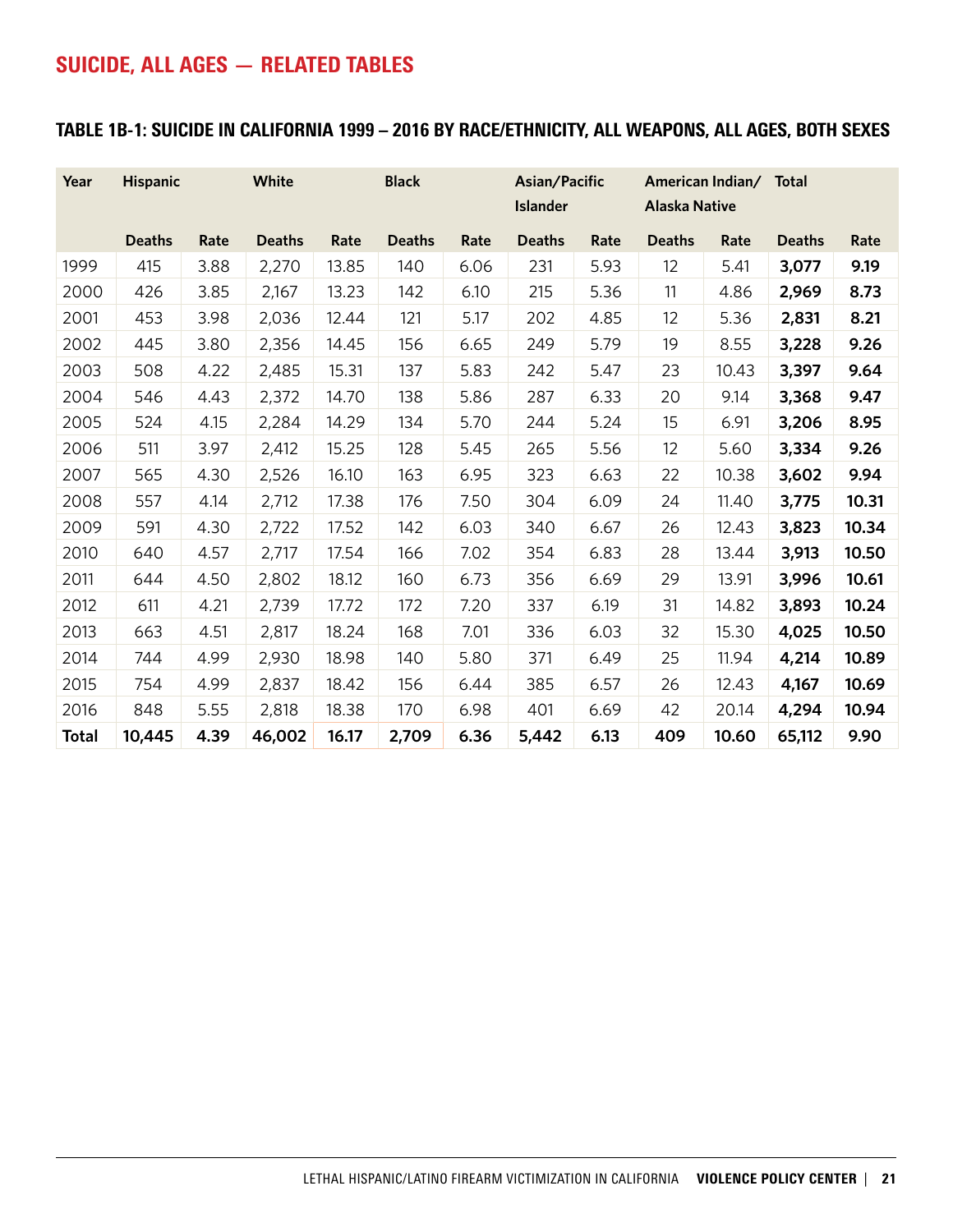## TABLE 1B-2: FIREARM SUICIDE IN CALIFORNIA 1999 – 2016 BY RACE/ETHNICITY, ALL AGES, BOTH SEXES

| Year         | <b>Hispanic</b> |      | White         |      | <b>Black</b>  |      | Asian/Pacific   | American Indian/ Total<br><b>Alaska Native</b> |               |            |               |      |
|--------------|-----------------|------|---------------|------|---------------|------|-----------------|------------------------------------------------|---------------|------------|---------------|------|
|              |                 |      |               |      |               |      | <b>Islander</b> |                                                |               |            |               |      |
|              | <b>Deaths</b>   | Rate | <b>Deaths</b> | Rate | <b>Deaths</b> | Rate | <b>Deaths</b>   | Rate                                           | <b>Deaths</b> | Rate       | <b>Deaths</b> | Rate |
| 1999         | 201             | 1.88 | 1,165         | 7.11 | 70            | 3.03 | 85              | 2.18                                           | $^\star$      | $^\star$   | 1,532         | 4.57 |
| 2000         | 184             | 1.66 | 1,162         | 7.10 | 63            | 2.70 | 69              | 1.72                                           | $\star$       | $\star$    | 1,487         | 4.37 |
| 2001         | 190             | 1.67 | 1,122         | 6.86 | 67            | 2.86 | 59              | 1.42                                           | $\star$       | $\star$    | 1,450         | 4.21 |
| 2002         | 166             | 1.42 | 1,178         | 7.23 | 68            | 2.90 | 66              | 1.54                                           | 10            | 4.50       | 1,490         | 4.27 |
| 2003         | 196             | 1.63 | 1,188         | 7.32 | 53            | 2.26 | 61              | 1.38                                           | $\star$       | $\star$    | 1,505         | 4.27 |
| 2004         | 184             | 1.49 | 1,066         | 6.61 | 41            | 1.74 | 68              | 1.50                                           | $\star$       | $^{\star}$ | 1,366         | 3.84 |
| 2005         | 172             | 1.36 | 1,051         | 6.57 | 54            | 2.30 | 45              | 0.97                                           | $\star$       | $\star$    | 1,329         | 3.71 |
| 2006         | 168             | 1.30 | 1,036         | 6.55 | 51            | 2.17 | 59              | 1.24                                           | $\star$       | $\star$    | 1,319         | 3.66 |
| 2007         | 179             | 1.36 | 1,099         | 7.01 | 62            | 2.65 | 74              | 1.52                                           | $\star$       | $\star$    | 1,422         | 3.92 |
| 2008         | 169             | 1.26 | 1,160         | 7.43 | 71            | 3.02 | 68              | 1.36                                           | 10            | 4.75       | 1,478         | 4.04 |
| 2009         | 192             | 1.40 | 1,189         | 7.65 | 61            | 2.59 | 69              | 1.35                                           | $\star$       | $\star$    | 1,519         | 4.11 |
| 2010         | 190             | 1.36 | 1,166         | 7.53 | 58            | 2.45 | 65              | 1.25                                           | 10            | 4.80       | 1,492         | 4.00 |
| 2011         | 196             | 1.37 | 1,232         | 7.97 | 61            | 2.57 | 64              | 1.20                                           | 11            | 5.28       | 1,564         | 4.15 |
| 2012         | 180             | 1.24 | 1,229         | 7.95 | 62            | 2.60 | 68              | 1.25                                           | 10            | 4.78       | 1,549         | 4.08 |
| 2013         | 204             | 1.39 | 1,229         | 7.96 | 64            | 2.67 | 61              | 1.09                                           | 11            | 5.26       | 1,571         | 4.10 |
| 2014         | 185             | 1.24 | 1,266         | 8.20 | 52            | 2.16 | 72              | 1.26                                           | $\star$       | $^{\star}$ | 1,582         | 4.09 |
| 2015         | 215             | 1.42 | 1,200         | 7.79 | 50            | 2.06 | 86              | 1.47                                           | $\star$       | $\star$    | 1,559         | 4.00 |
| 2016         | 231             | 1.51 | 1,200         | 7.83 | 66            | 2.71 | 80              | 1.33                                           | 16            | 7.67       | 1,595         | 4.06 |
| <b>Total</b> | 3,402           | 1.43 | 20,938        | 7.36 | 1,074         | 2.52 | 1,219           | 1.37                                           | 146           | 3.78       | 26,809        | 4.08 |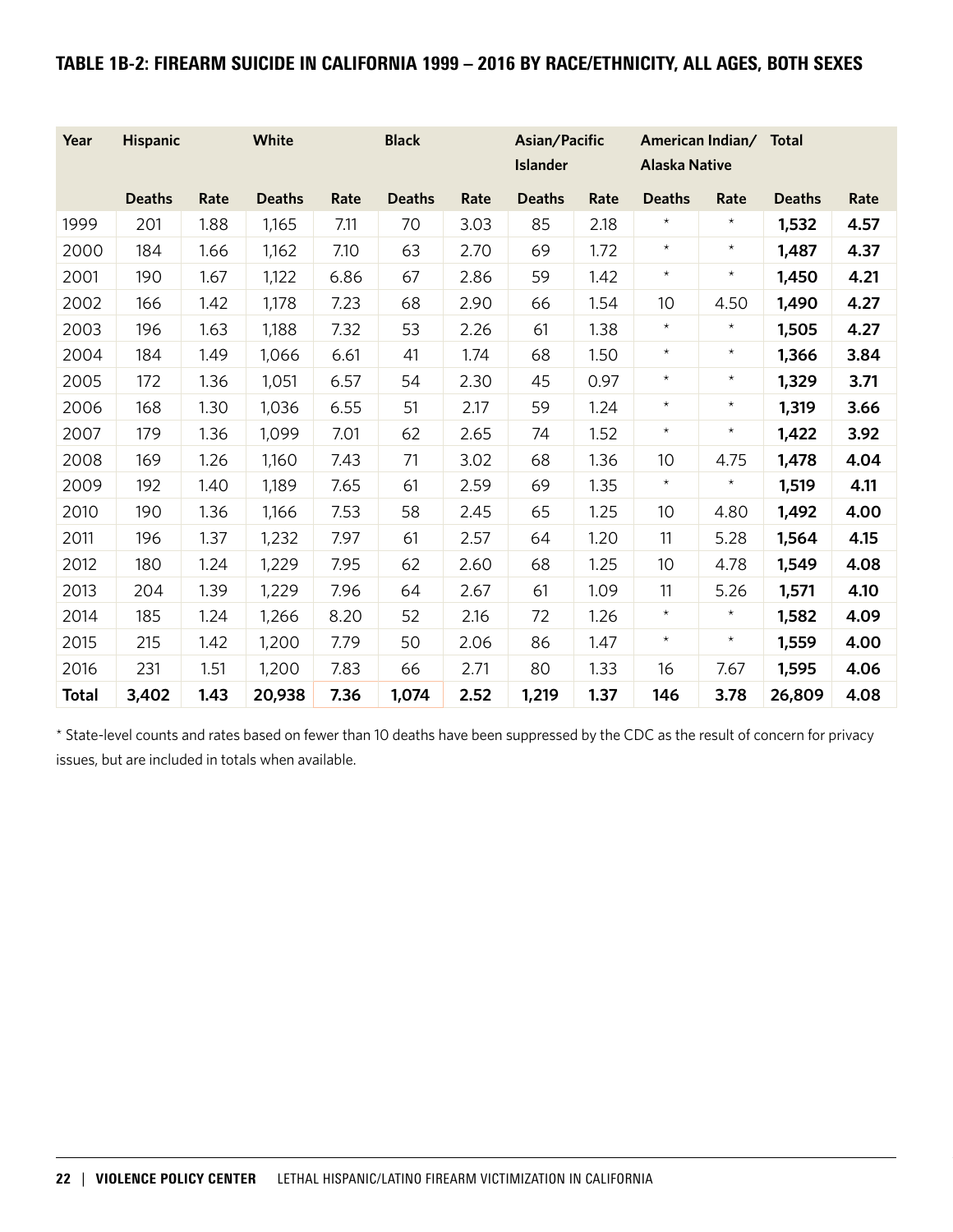## TABLE 1B-3: MALE SUICIDE VICTIMS IN CALIFORNIA 1999 – 2016 BY RACE/ETHNICITY, ALL WEAPONS, ALL AGES

| Year         | White<br><b>Hispanic</b> |      |               | <b>Black</b> |               | Asian/Pacific |                 |       | American Indian/ Total |            |               |       |
|--------------|--------------------------|------|---------------|--------------|---------------|---------------|-----------------|-------|------------------------|------------|---------------|-------|
|              |                          |      |               |              |               |               | <b>Islander</b> |       | <b>Alaska Native</b>   |            |               |       |
|              | <b>Deaths</b>            | Rate | <b>Deaths</b> | Rate         | <b>Deaths</b> | Rate          | <b>Deaths</b>   | Rate  | <b>Deaths</b>          | Rate       | <b>Deaths</b> | Rate  |
| 1999         | 363                      | 6.63 | 1,762         | 21.75        | 114           | 10.05         | 173             | 9.22  | $\star$                | $^{\star}$ | 2,425         | 14.52 |
| 2000         | 348                      | 6.15 | 1,718         | 21.23        | 114           | 9.97          | 155             | 8.01  | $\star$                | $\star$    | 2,351         | 13.87 |
| 2001         | 393                      | 6.75 | 1,674         | 20.67        | 96            | 8.35          | 146             | 7.27  | 11                     | 10.01      | 2,327         | 13.54 |
| 2002         | 385                      | 6.44 | 1,823         | 22.59        | 119           | 10.33         | 171             | 8.27  | 16                     | 14.68      | 2,517         | 14.49 |
| 2003         | 436                      | 7.11 | 1,917         | 23.87        | 109           | 9.45          | 177             | 8.34  | 21                     | 19.45      | 2,662         | 15.17 |
| 2004         | 445                      | 7.09 | 1,786         | 22.36        | 103           | 8.91          | 196             | 9.02  | 11                     | 10.27      | 2,546         | 14.38 |
| 2005         | 442                      | 6.89 | 1,732         | 21.85        | 105           | 9.08          | 173             | 7.78  | 11                     | 10.35      | 2,468         | 13.84 |
| 2006         | 414                      | 6.33 | 1,856         | 23.64        | 103           | 8.91          | 191             | 8.40  | $\star$                | $\star$    | 2,578         | 14.38 |
| 2007         | 466                      | 6.99 | 1,924         | 24.70        | 130           | 11.25         | 231             | 9.94  | 17                     | 16.37      | 2,770         | 15.36 |
| 2008         | 462                      | 6.78 | 2,068         | 26.66        | 140           | 12.08         | 209             | 8.80  | 15                     | 14.55      | 2,895         | 15.90 |
| 2009         | 484                      | 6.95 | 2,065         | 26.71        | 101           | 8.68          | 238             | 9.82  | 19                     | 18.55      | 2,909         | 15.83 |
| 2010         | 525                      | 7.42 | 2,083         | 27.03        | 133           | 11.39         | 262             | 10.65 | 18                     | 17.64      | 3,029         | 16.36 |
| 2011         | 524                      | 7.26 | 2,136         | 27.74        | 123           | 10.48         | 237             | 9.38  | 21                     | 20.58      | 3,045         | 16.27 |
| 2012         | 500                      | 6.84 | 2,144         | 27.84        | 134           | 11.34         | 242             | 9.37  | 25                     | 24.41      | 3,047         | 16.13 |
| 2013         | 553                      | 7.47 | 2,120         | 27.53        | 133           | 11.22         | 246             | 9.30  | 22                     | 21.48      | 3,082         | 16.19 |
| 2014         | 585                      | 7.80 | 2,259         | 29.35        | 113           | 9.46          | 257             | 9.47  | 17                     | 16.59      | 3,234         | 16.83 |
| 2015         | 605                      | 7.96 | 2,150         | 27.97        | 120           | 9.99          | 269             | 9.67  | 21                     | 20.50      | 3,174         | 16.39 |
| 2016         | 694                      | 9.03 | 2,133         | 27.86        | 138           | 11.43         | 292             | 10.26 | 32                     | 31.35      | 3,297         | 16.91 |
| <b>Total</b> | 8,624                    | 7.15 | 35,350        | 25.02        | 2,128         | 10.14         | 3,865           | 9.12  | 300                    | 15.87      | 50,356        | 15.40 |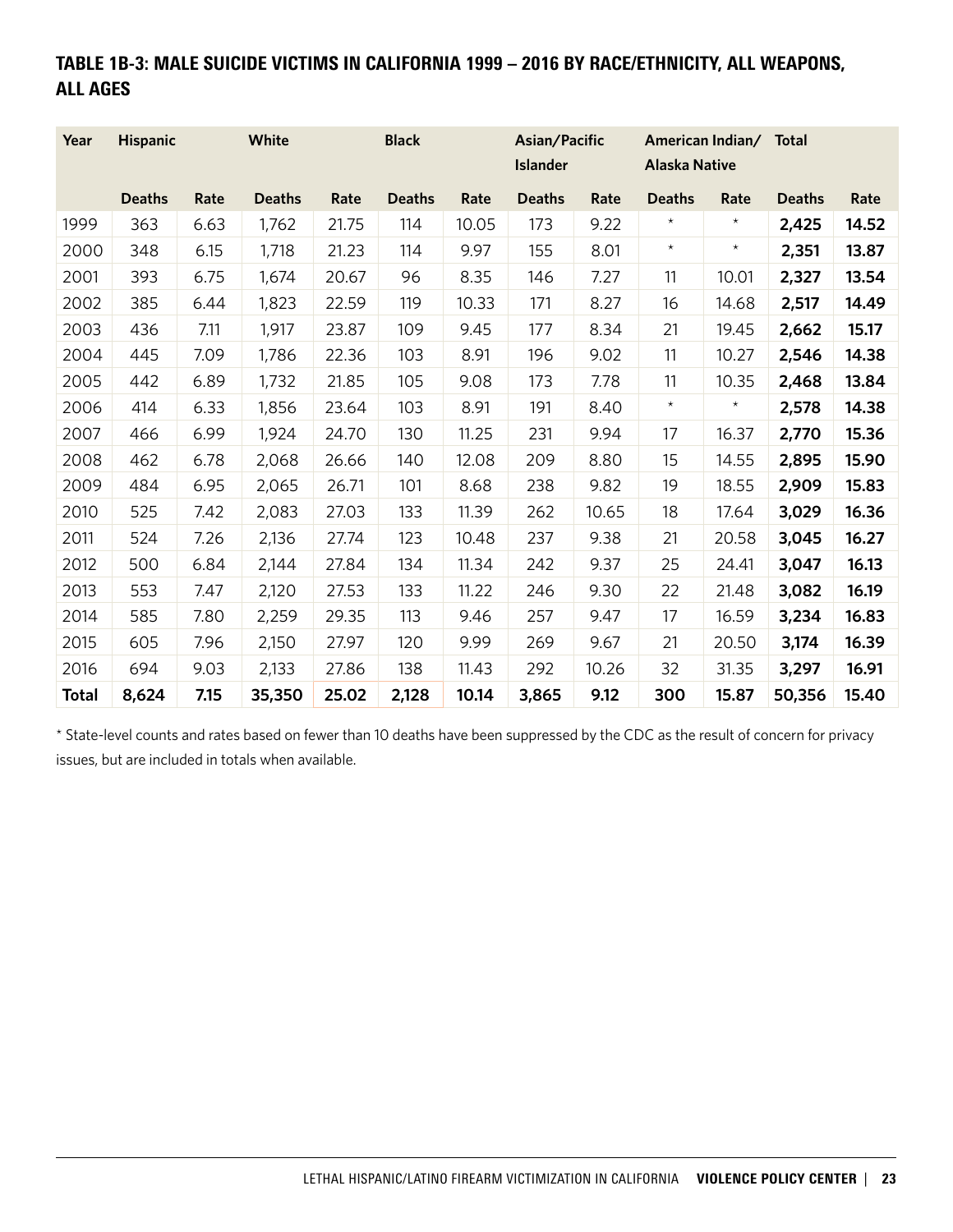## TABLE 1B-4: MALE VICTIMS OF FIREARM SUICIDE IN CALIFORNIA 1999 – 2016 BY RACE/ETHNICITY, ALL AGES

| Year         | <b>Hispanic</b> |      | White         |       | <b>Black</b>  |      | Asian/Pacific   |      |                      | American Indian/ Total |               |      |
|--------------|-----------------|------|---------------|-------|---------------|------|-----------------|------|----------------------|------------------------|---------------|------|
|              |                 |      |               |       |               |      | <b>Islander</b> |      | <b>Alaska Native</b> |                        |               |      |
|              | <b>Deaths</b>   | Rate | <b>Deaths</b> | Rate  | <b>Deaths</b> | Rate | <b>Deaths</b>   | Rate | <b>Deaths</b>        | Rate                   | <b>Deaths</b> | Rate |
| 1999         | 180             | 3.29 | 1,000         | 12.34 | 63            | 5.55 | 77              | 4.11 | $^\star$             | $^{\star}$             | 1,327         | 7.95 |
| 2000         | 161             | 2.84 | 1,016         | 12.55 | 51            | 4.46 | 62              | 3.20 | $\star$              | $\star$                | 1,297         | 7.65 |
| 2001         | 170             | 2.92 | 990           | 12.23 | 58            | 5.05 | 51              | 2.54 | $\star$              | $^{\star}$             | 1,280         | 7.45 |
| 2002         | 156             | 2.61 | 1,035         | 12.83 | 60            | 5.21 | 56              | 2.71 | $\star$              | $^{\star}$             | 1,317         | 7.58 |
| 2003         | 186             | 3.03 | 1,039         | 12.94 | 50            | 4.33 | 52              | 2.45 | $\star$              | $^{\star}$             | 1,334         | 7.60 |
| 2004         | 166             | 2.64 | 927           | 11.60 | 32            | 2.77 | 59              | 2.72 | $^{\star}$           | $^{\star}$             | 1,188         | 6.71 |
| 2005         | 157             | 2.45 | 916           | 11.55 | 50            | 4.32 | 42              | 1.89 | $\star$              | $\star$                | 1,172         | 6.57 |
| 2006         | 157             | 2.40 | 911           | 11.61 | 48            | 4.15 | 52              | 2.29 | $\star$              | $^{\star}$             | 1,172         | 6.54 |
| 2007         | 166             | 2.49 | 956           | 12.27 | 60            | 5.19 | 67              | 2.88 | $\star$              | $\star$                | 1,257         | 6.97 |
| 2008         | 158             | 2.32 | 1,033         | 13.32 | 64            | 5.52 | 59              | 2.48 | $^{\star}$           | $^{\star}$             | 1,322         | 7.26 |
| 2009         | 173             | 2.49 | 1,055         | 13.65 | 54            | 4.64 | 64              | 2.64 | $\star$              | $\star$                | 1,352         | 7.36 |
| 2010         | 177             | 2.50 | 1,021         | 13.25 | 52            | 4.45 | 55              | 2.24 | $\star$              | $^{\star}$             | 1,315         | 7.10 |
| 2011         | 184             | 2.55 | 1,082         | 14.05 | 55            | 4.68 | 53              | 2.10 | 10                   | 9.80                   | 1,384         | 7.39 |
| 2012         | 162             | 2.21 | 1,088         | 14.13 | 53            | 4.49 | 61              | 2.36 | 10                   | 9.76                   | 1,374         | 7.28 |
| 2013         | 187             | 2.52 | 1,068         | 13.87 | 59            | 4.98 | 56              | 2.12 | 10                   | 9.76                   | 1,382         | 7.26 |
| 2014         | 168             | 2.24 | 1,106         | 14.37 | 50            | 4.19 | 64              | 2.36 | $\star$              | $^{\star}$             | 1,394         | 7.26 |
| 2015         | 200             | 2.63 | 1,065         | 13.86 | 46            | 3.83 | 77              | 2.77 | $\star$              | $^{\star}$             | 1,396         | 7.21 |
| 2016         | 216             | 2.81 | 1,045         | 13.65 | 59            | 4.89 | 77              | 2.71 | 14                   | 13.71                  | 1,413         | 7.25 |
| <b>Total</b> | 3,124           | 2.59 | 18,353        | 12.99 | 964           | 4.59 | 1,084           | 2.56 | 122                  | 6.45                   | 23,676        | 7.24 |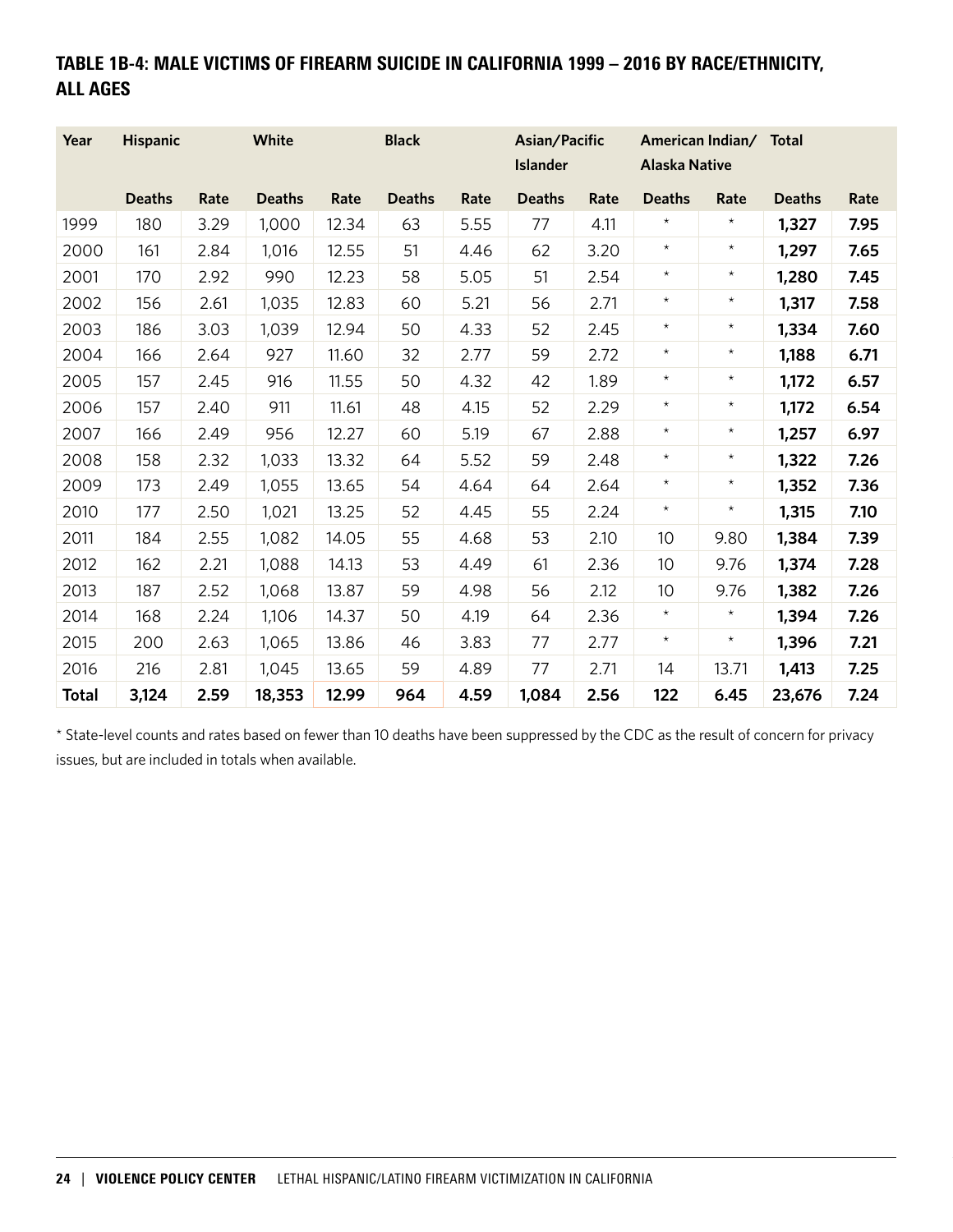## TABLE 1B-5: FEMALE SUICIDE VICTIMS IN CALIFORNIA 1999 – 2016 BY RACE/ETHNICITY, ALL WEAPONS, ALL AGES

| Year         | White<br><b>Hispanic</b> |      | <b>Black</b>  |      | Asian/Pacific<br><b>Islander</b> |      | American Indian/ Total<br><b>Alaska Native</b> |      |                 |         |               |      |
|--------------|--------------------------|------|---------------|------|----------------------------------|------|------------------------------------------------|------|-----------------|---------|---------------|------|
|              | <b>Deaths</b>            | Rate | <b>Deaths</b> | Rate | <b>Deaths</b>                    | Rate | <b>Deaths</b>                                  | Rate | <b>Deaths</b>   | Rate    | <b>Deaths</b> | Rate |
| 1999         | 52                       | 1.00 | 508           | 6.13 | 26                               | 2.21 | 58                                             | 2.88 | $\star$         | $\star$ | 652           | 3.88 |
| 2000         | 78                       | 1.45 | 449           | 5.42 | 28                               | 2.36 | 60                                             | 2.89 | $\star$         | $\star$ | 618           | 3.62 |
| 2001         | 60                       | 1.08 | 362           | 4.38 | 25                               | 2.10 | 56                                             | 2.59 | $\star$         | $\star$ | 504           | 2.91 |
| 2002         | 60                       | 1.05 | 533           | 6.48 | 37                               | 3.10 | 78                                             | 3.50 | $\star$         | $\star$ | 711           | 4.06 |
| 2003         | 72                       | 1.22 | 568           | 6.93 | 28                               | 2.34 | 65                                             | 2.83 | $\star$         | $\star$ | 735           | 4.15 |
| 2004         | 101                      | 1.67 | 586           | 7.20 | 35                               | 2.92 | 91                                             | 3.85 | $\star$         | $\star$ | 822           | 4.60 |
| 2005         | 82                       | 1.32 | 552           | 6.85 | 29                               | 2.43 | 71                                             | 2.92 | $\star$         | $\star$ | 738           | 4.10 |
| 2006         | 97                       | 1.53 | 556           | 6.98 | 25                               | 2.10 | 74                                             | 2.97 | $\star$         | $\star$ | 756           | 4.18 |
| 2007         | 99                       | 1.53 | 602           | 7.62 | 33                               | 2.78 | 92                                             | 3.61 | $\star$         | $\star$ | 832           | 4.57 |
| 2008         | 95                       | 1.43 | 644           | 8.20 | 36                               | 3.03 | 95                                             | 3.63 | $\star$         | $\star$ | 880           | 4.78 |
| 2009         | 107                      | 1.57 | 657           | 8.41 | 41                               | 3.44 | 102                                            | 3.81 | $\star$         | $\star$ | 914           | 4.92 |
| 2010         | 115                      | 1.66 | 634           | 8.15 | 33                               | 2.76 | 92                                             | 3.38 | 10 <sup>°</sup> | 9.41    | 884           | 4.72 |
| 2011         | 120                      | 1.69 | 666           | 8.58 | 37                               | 3.07 | 119                                            | 4.26 | $\star$         | $\star$ | 951           | 5.02 |
| 2012         | 111                      | 1.54 | 595           | 7.67 | 38                               | 3.15 | 95                                             | 3.32 | $\star$         | $\star$ | 846           | 4.42 |
| 2013         | 110                      | 1.51 | 697           | 9.00 | 35                               | 2.89 | 90                                             | 3.08 | 10              | 9.36    | 943           | 4.89 |
| 2014         | 159                      | 2.15 | 671           | 8.67 | 27                               | 2.22 | 114                                            | 3.80 | $\star$         | $\star$ | 980           | 5.03 |
| 2015         | 149                      | 1.98 | 687           | 8.91 | 36                               | 2.95 | 116                                            | 3.77 | $\star$         | $\star$ | 993           | 5.06 |
| 2016         | 154                      | 2.03 | 685           | 8.92 | 32                               | 2.61 | 109                                            | 3.46 | 10              | 9.39    | 997           | 5.05 |
| <b>Total</b> | 1,821                    | 1.55 | 10,652        | 7.44 | 581                              | 2.69 | 1,577                                          | 3.40 | 109             | 5.54    | 14,756        | 4.47 |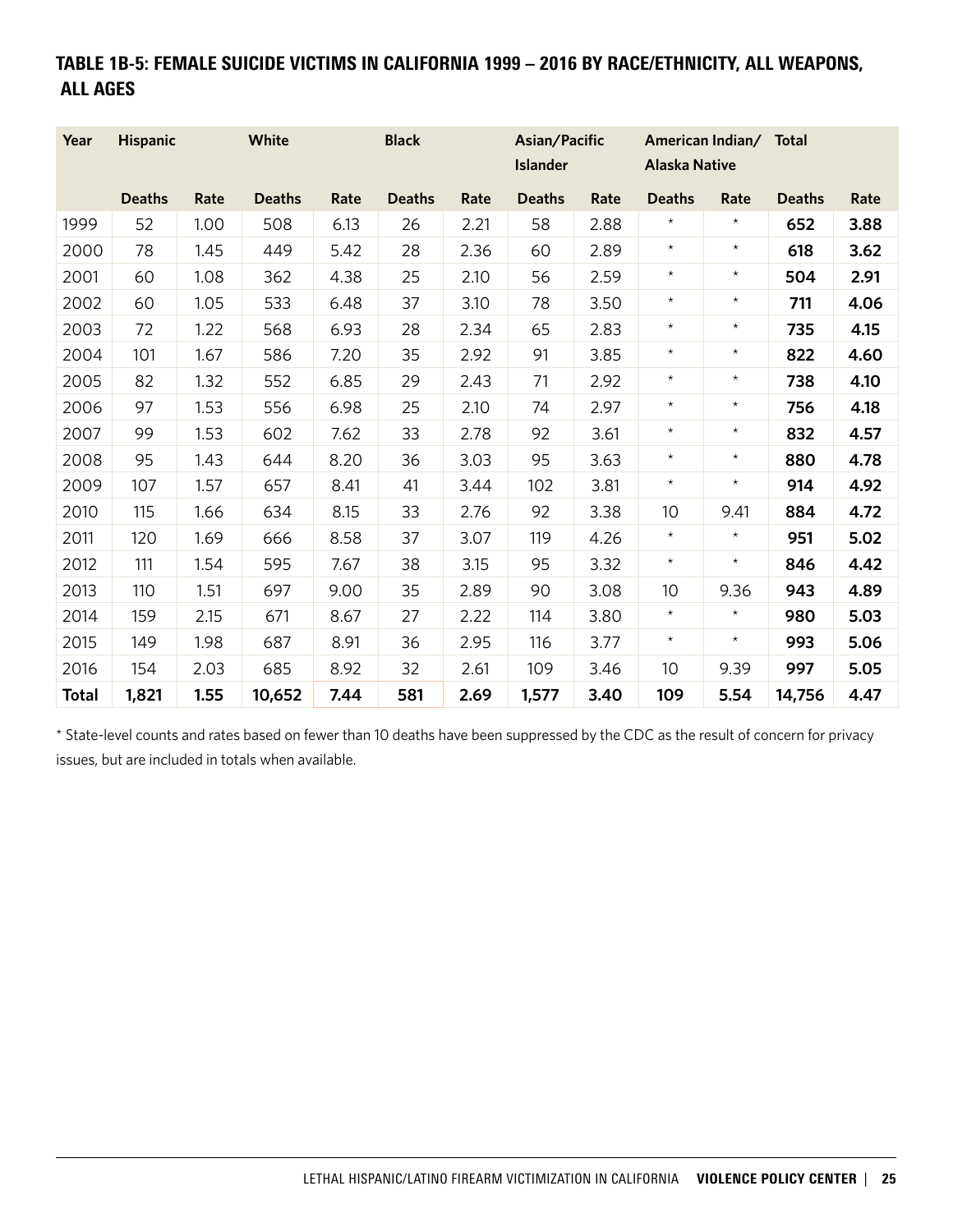## TABLE 1B-6: FEMALE VICTIMS OF FIREARM SUICIDE IN CALIFORNIA 1999 – 2016 BY RACE/ETHNICITY, ALL AGES

| Year         | <b>Hispanic</b> |      | White         | <b>Black</b> |               |         | Asian/Pacific<br><b>Islander</b> |            | American Indian/<br><b>Alaska Native</b> |         | <b>Total</b>  |      |
|--------------|-----------------|------|---------------|--------------|---------------|---------|----------------------------------|------------|------------------------------------------|---------|---------------|------|
|              | <b>Deaths</b>   | Rate | <b>Deaths</b> | Rate         | <b>Deaths</b> | Rate    | <b>Deaths</b>                    | Rate       | <b>Deaths</b>                            | Rate    | <b>Deaths</b> | Rate |
| 1999         | 21              | 0.40 | 165           | 1.99         | $\star$       | $\star$ | $\star$                          | $\star$    | $\star$                                  | $\star$ | 205           | 1.22 |
| 2000         | 23              | 0.43 | 146           | 1.76         | 12            | 1.01    | $\star$                          | $\star$    | $\star$                                  | $\star$ | 190           | 1.11 |
| 2001         | 20              | 0.36 | 132           | 1.60         | $\star$       | $\star$ | $\star$                          | $\star$    | $\star$                                  | $\star$ | 170           | 0.98 |
| 2002         | 10              | 0.17 | 143           | 1.74         | $\star$       | $\star$ | 10                               | 0.45       | $\star$                                  | $\star$ | 173           | 0.99 |
| 2003         | 10 <sup>°</sup> | 0.17 | 149           | 1.82         | $\star$       | $\star$ | $\star$                          | $\star$    | $\star$                                  | $\star$ | 171           | 0.97 |
| 2004         | 18              | 0.30 | 139           | 1.71         | $\star$       | $\star$ | $\star$                          | $\star$    | $\star$                                  | $\star$ | 178           | 1.00 |
| 2005         | 15              | 0.24 | 135           | 1.67         | $\star$       | $\star$ | $\star$                          | $^{\star}$ | $\star$                                  | $\star$ | 157           | 0.87 |
| 2006         | 11              | 0.17 | 125           | 1.57         | $\star$       | $\star$ | $\star$                          | $\star$    | $\star$                                  | $\star$ | 147           | 0.81 |
| 2007         | 13              | 0.20 | 143           | 1.81         | $\star$       | $\star$ | $\star$                          | $\star$    | $\star$                                  | $\star$ | 165           | 0.91 |
| 2008         | 11              | 0.17 | 127           | 1.62         | $\star$       | $\star$ | $\star$                          | $\star$    | $\star$                                  | $\star$ | 156           | 0.85 |
| 2009         | 19              | 0.28 | 134           | 1.72         | $\star$       | $\star$ | $\star$                          | $^{\star}$ | $\star$                                  | $\star$ | 167           | 0.90 |
| 2010         | 13              | 0.19 | 145           | 1.86         | $\star$       | $\star$ | 10                               | 0.37       | $\star$                                  | $\star$ | 177           | 0.94 |
| 2011         | 12              | 0.17 | 150           | 1.93         | $\star$       | $\star$ | 11                               | 0.39       | $\star$                                  | $\star$ | 180           | 0.95 |
| 2012         | 18              | 0.25 | 141           | 1.82         | $\star$       | $\star$ | $\star$                          | $^{\star}$ | $\star$                                  | $\star$ | 175           | 0.91 |
| 2013         | 17              | 0.23 | 161           | 2.08         | $\star$       | $\star$ | $\star$                          | $^{\star}$ | $\star$                                  | $\star$ | 189           | 0.98 |
| 2014         | 17              | 0.23 | 160           | 2.07         | $\star$       | $\star$ | $\star$                          | $\star$    | $\star$                                  | $\star$ | 188           | 0.97 |
| 2015         | 15              | 0.20 | 135           | 1.75         | $\star$       | $\star$ | $\star$                          | $^{\star}$ | $\star$                                  | $\star$ | 163           | 0.83 |
| 2016         | 15              | 0.20 | 155           | 2.02         | $\star$       | $\star$ | $\star$                          | $\star$    | $\star$                                  | $\star$ | 182           | 0.92 |
| <b>Total</b> | 278             | 0.24 | 2,585         | 1.81         | 110           | 0.51    | 135                              | 0.29       | 24                                       | 1.22    | 3,133         | 0.95 |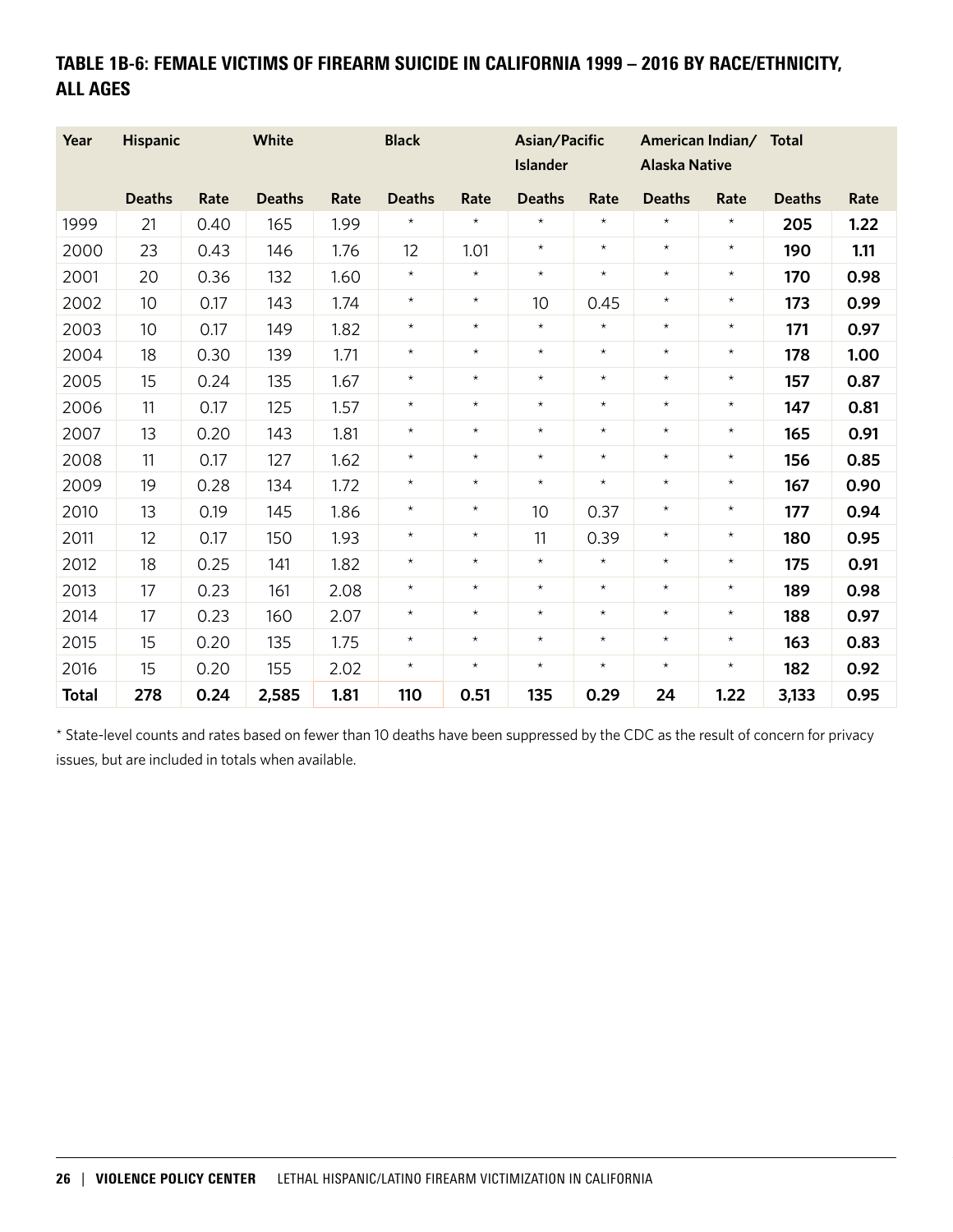# SECTION TWO: PUBLIC HEALTH DATA—AGES 10 TO 24

From 1999 to 2016, nearly 7,500 Hispanics ages 10 to 24 died from guns in the state of California: 6,505 in firearm homicides, 814 in firearm suicides, and 166 in unintentional firearm deaths. For the same categories in this age group, guns also claimed the lives of 2,277 white victims, 4,141 black victims, 776 Asian/Pacific Islander victims, and 79 American Indian/Alaska Native victims in homicides, suicides, and unintentional deaths.

Of these deaths in California, guns killed 7,012 Hispanic males and 466 Hispanic females, 1,959 white males and 314 white females, 3,833 black males and 305 black females, 695 Asian/Pacific Islander males and 79 Asian/Pacific Islander females, and 67 American Indian/Alaska Native males. (Fewer than 10 firearm deaths were reported for American Indian/Alaska Native females and as a result the number of deaths and rate were suppressed.)

| Year         | <b>Firearm Homicide</b> | <b>Firearm Suicide</b> | <b>Firearm Unintentional Total</b> |       |
|--------------|-------------------------|------------------------|------------------------------------|-------|
| 1999         | 365                     | 56                     | 13                                 | 434   |
| 2000         | 353                     | 46                     | 13                                 | 412   |
| 2001         | 384                     | 41                     | 14                                 | 439   |
| 2002         | 417                     | 40                     | 12                                 | 469   |
| 2003         | 426                     | 52                     | 18                                 | 496   |
| 2004         | 449                     | 52                     | $\star$                            | 501   |
| 2005         | 448                     | 38                     | 20                                 | 506   |
| 2006         | 500                     | 44                     | 16                                 | 560   |
| 2007         | 447                     | 37                     | $\star$                            | 484   |
| 2008         | 402                     | 39                     | $\star$                            | 441   |
| 2009         | 378                     | 50                     | $\star$                            | 428   |
| 2010         | 327                     | 55                     | $\star$                            | 382   |
| 2011         | 288                     | 36                     | $\star$                            | 324   |
| 2012         | 294                     | 37                     | $\star$                            | 331   |
| 2013         | 259                     | 43                     | $\star$                            | 302   |
| 2014         | 235                     | 37                     | $\star$                            | 272   |
| 2015         | 272                     | 50                     | $\star$                            | 322   |
| 2016         | 261                     | 61                     | $\star$                            | 322   |
| <b>Total</b> | 6,505                   | 814                    | 166                                | 7,485 |

## FIGURE 2-1: HISPANIC FIREARM DEATHS, AGES 10 TO 24, IN CALIFORNIA, 1999 TO 2016

\* State-level counts and rates based on fewer than 10 deaths have been suppressed by the CDC as the result of concern for privacy issues, but are included in totals when available.

In 2016, 322 Hispanics ages 10 to 24 were killed by firearms in California in homicides, suicides, and unintentional deaths. That same year in the state for this age group, guns claimed the lives of 110 white victims, 169 black victims, and 28 Asian/Pacific Islander victims. (Fewer than 10 firearm deaths were reported for American Indian/Alaska Native females and as a result the number of deaths and rate were suppressed.)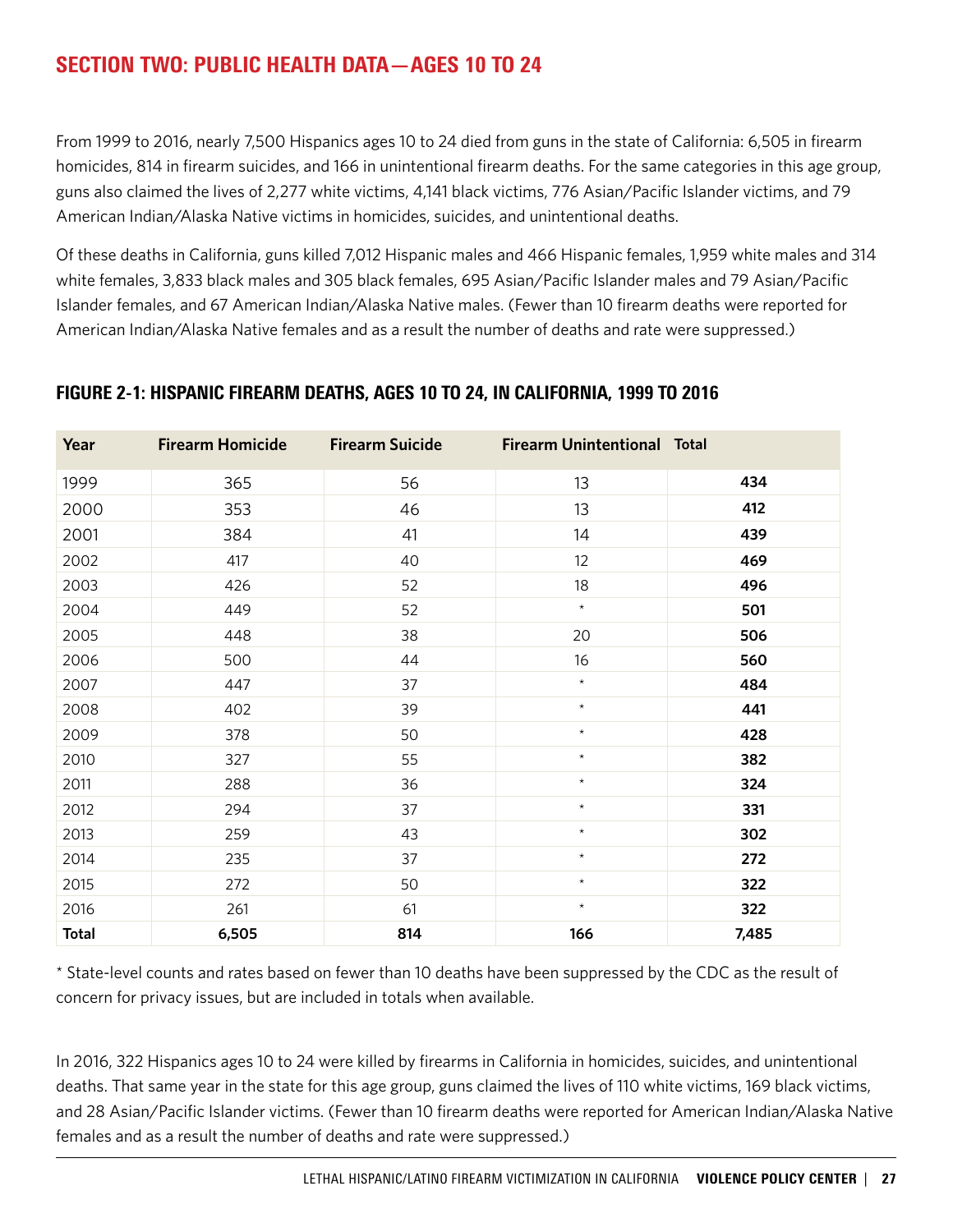# A: HOMICIDE VICTIMS, AGES 10 TO 24

During the period 1999 to 2016, more than eight out of 10 Hispanic homicide victims ages 10 to 24 were killed with firearms (85 percent).

## FIGURE 2-2: NUMBER OF HOMICIDE VICTIMS, HOMICIDE RATE, AND PERCENTAGE KILLED WITH A FIREARM, HISPANIC VICTIMS IN CALIFORNIA, AGES 10 TO 24, 1999 TO 2016

| Year         | <b>Victims</b> | Hispanic Homicide Hispanic Homicide Percentage Killed<br>Rate per 100,000 | <b>With a Firearm</b> | <b>Hispanic Firearm</b><br><b>Homicide Victims</b> | <b>Hispanic Firearm</b><br><b>Homicide Rate per</b><br>100,000 |
|--------------|----------------|---------------------------------------------------------------------------|-----------------------|----------------------------------------------------|----------------------------------------------------------------|
| 1999         | 424            | 14.42                                                                     | 86%                   | 365                                                | 12.42                                                          |
| 2000         | 414            | 13.47                                                                     | 85%                   | 353                                                | 11.48                                                          |
| 2001         | 452            | 14.16                                                                     | 85%                   | 384                                                | 12.03                                                          |
| 2002         | 478            | 14.47                                                                     | 87%                   | 417                                                | 12.63                                                          |
| 2003         | 504            | 14.80                                                                     | 85%                   | 426                                                | 12.51                                                          |
| 2004         | 525            | 14.99                                                                     | 86%                   | 449                                                | 12.82                                                          |
| 2005         | 520            | 14.53                                                                     | 86%                   | 448                                                | 12.52                                                          |
| 2006         | 574            | 15.76                                                                     | 87%                   | 500                                                | 13.73                                                          |
| 2007         | 527            | 14.27                                                                     | 85%                   | 447                                                | 12.10                                                          |
| 2008         | 485            | 12.92                                                                     | 83%                   | 402                                                | 10.71                                                          |
| 2009         | 458            | 12.00                                                                     | 83%                   | 378                                                | 9.91                                                           |
| 2010         | 373            | 9.64                                                                      | 88%                   | 327                                                | 8.45                                                           |
| 2011         | 359            | 9.19                                                                      | 80%                   | 288                                                | 7.38                                                           |
| 2012         | 354            | 9.03                                                                      | 83%                   | 294                                                | 7.50                                                           |
| 2013         | 310            | 7.88                                                                      | 84%                   | 259                                                | 6.59                                                           |
| 2014         | 273            | 6.92                                                                      | 86%                   | 235                                                | 5.96                                                           |
| 2015         | 325            | 8.24                                                                      | 84%                   | 272                                                | 6.90                                                           |
| 2016         | 316            | 8.03                                                                      | 83%                   | 261                                                | 6.63                                                           |
| <b>Total</b> | 7,671          | 11.74                                                                     | 85%                   | 6,505                                              | 9.95                                                           |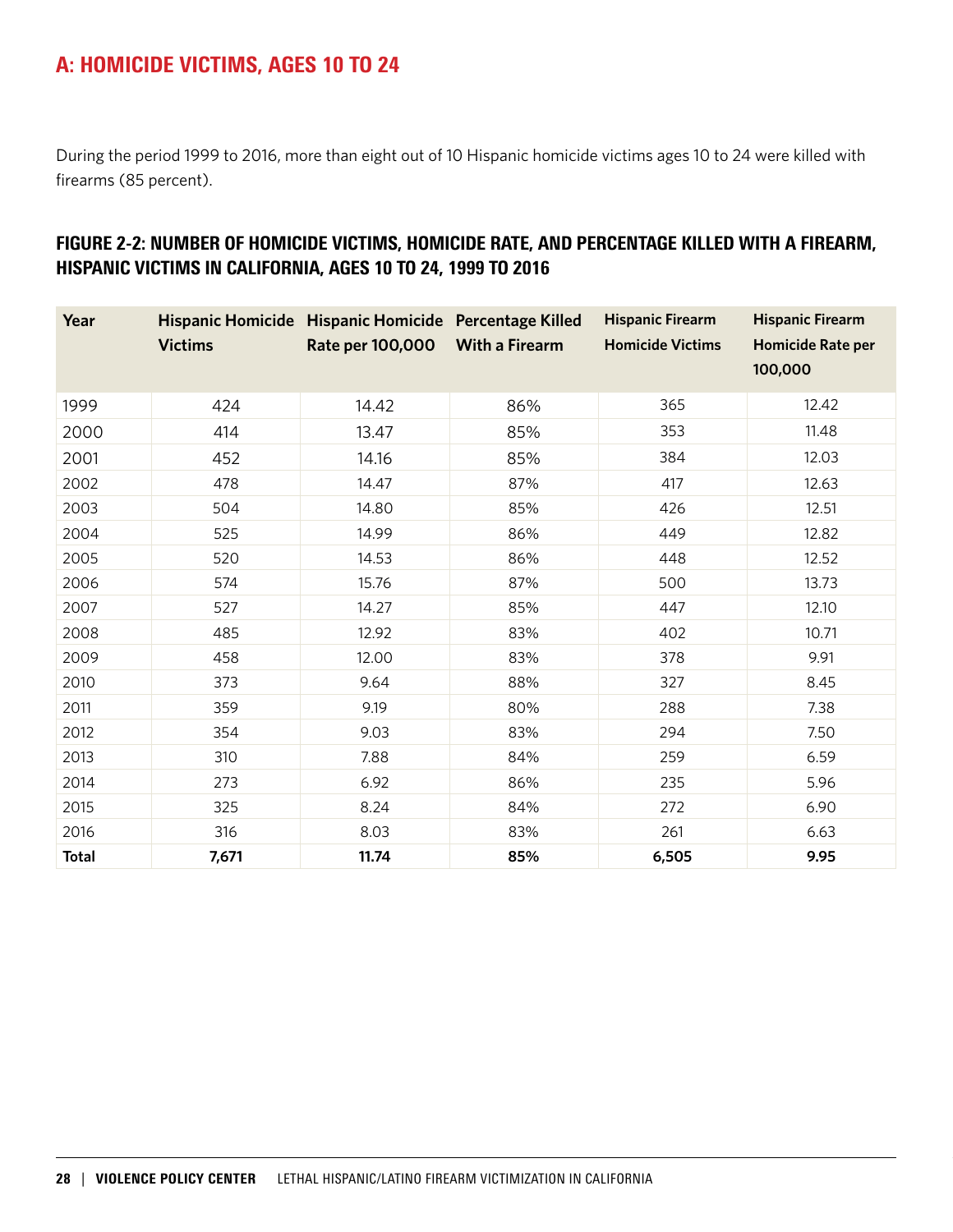

# FIGURE 2-3: HISPANIC HOMICIDE VICTIMS AND HISPANIC FIREARM HOMICIDE VICTIMS IN CALIFORNIA, AGES 10 TO 24, 1999 - 2016

In 2016, there were 316 Hispanic victims of homicide ages 10 to 24 by all means in California. The Hispanic homicide victimization rate for this age group that year was 8.03 per 100,000. That same year in this age group there were: 53 white homicide victims (victimization rate of 2.24 per 100,000); 167 black homicide victims (victimization rate of 31.94 per 100,000); and, 23 Asian/Pacific Islander homicide victims (victimization rate of 2.20 per 100,000). (Fewer than 10 homicide deaths were reported for American Indian/Alaska Natives and as a result the number of deaths and rate were suppressed.) The state's overall homicide victimization rate for this age group for that year was 7.11 per 100,000. [See Table 2A-1]

For all victims of homicide ages 10 to 24 in California, guns were the most common weapon used.<sup>9</sup> In 2016, there were 261 Hispanic victims ages 10 to 24 murdered with guns in California. The Hispanic firearm homicide victimization rate for this age group that year was 6.63 per 100,000. That same year for this age group: 37 white homicide victims were killed with guns (victimization rate of 1.56 per 100,000); 156 black homicide victims were killed with guns (victimization rate of 29.84 per 100,000); and, 16 Asian/Pacific Islander victims were killed with guns (victimization rate of 1.53 per 100,000). (Fewer than 10 firearm homicide deaths were reported for American Indian/Alaska Natives and as a result the number of deaths and rate were suppressed.) The state's overall firearm homicide victimization rate for this age group for that year was 5.99 per 100,000. [See Table 2A-2]

<sup>9</sup> Because the CDC data does not report what *type* of firearm — handgun, rifle, or shotgun — was used in the homicide, this question is addressed in *Section Three* of this report using 2016 data from the FBI's Supplementary Homicide Report.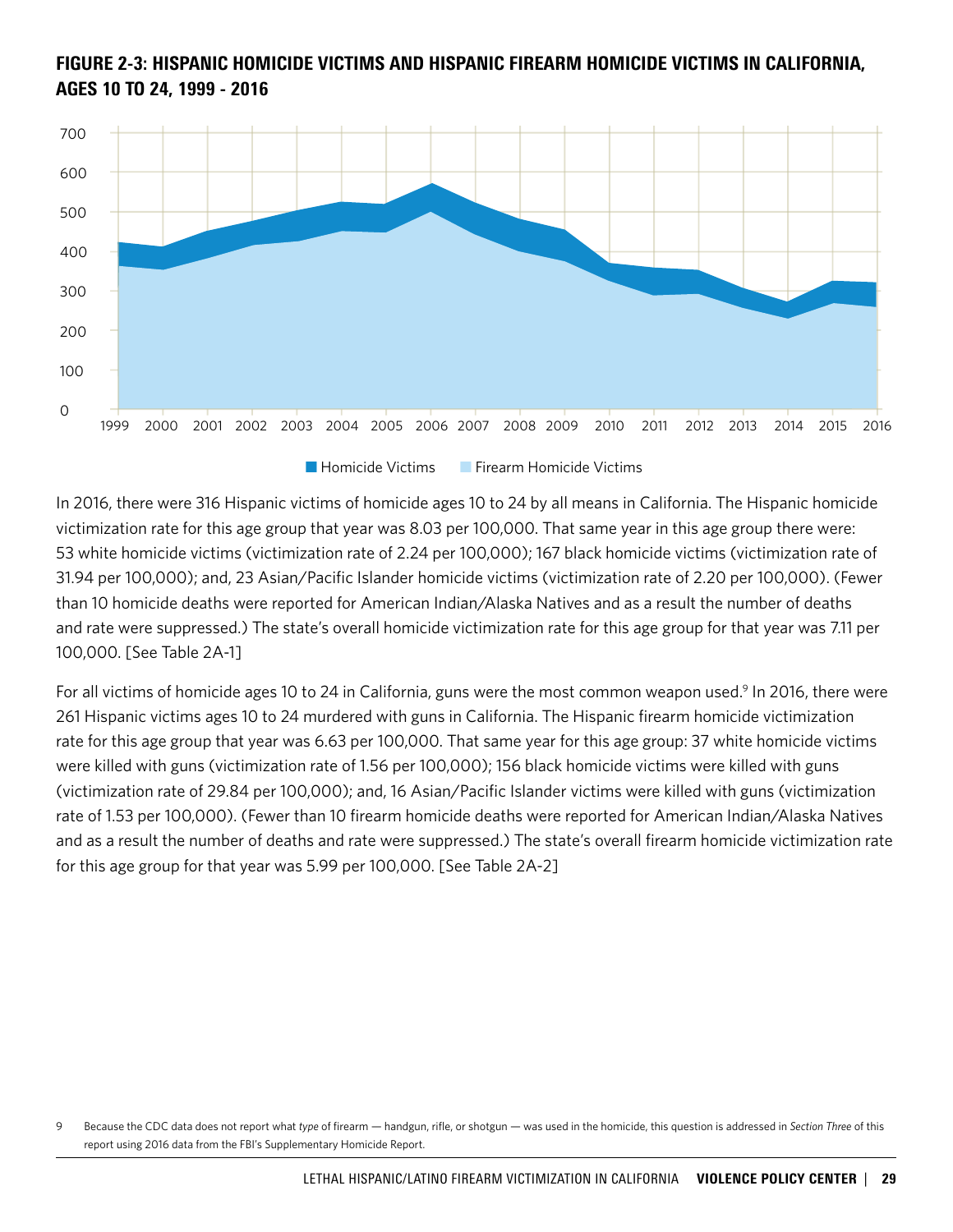# MALE AND FEMALE HOMICIDE VICTIMS, AGES 10 TO 24

In 2016, there were 282 Hispanic male victims ages 10 to 24 murdered in California. The Hispanic male homicide victimization rate for this age group that year was 14.06 per 100,000. That same year in the state for this age group there were: 34 white male homicide victims (victimization rate of 2.77 per 100,000); 157 black male homicide victims (victimization rate of 57.86 per 100,000); and, 19 Asian/Pacific Islander male homicide victims (victimization rate of 3.56 per 100,000). (Fewer than 10 homicide deaths were reported for American Indian/Alaska Natives and as a result the number of deaths and rate were suppressed.) The state's overall male homicide victimization rate for this age group for that year was 12.19 per 100,000. [See Table 2A-3]

For all male victims of homicide ages 10 to 24 in California, guns were the most common weapon used. In 2016, there were 237 Hispanic male victims ages 10 to 24 murdered by guns in California. The Hispanic male firearm homicide victimization rate for this group for that year was 11.82 per 100,000. That same year in the state for this age group there were: 27 white male firearm homicide victims (victimization rate of 2.20 per 100,000); 146 black male firearm homicide victims (victimization rate of 53.80 per 100,000); and, 16 Asian/Pacific Islander male firearm homicide victims (victimization rate of 3.00 per 100,000). (Fewer than 10 firearm homicide deaths were reported for American Indian/Alaska Natives and as a result the number of deaths and rate were suppressed.) The state's overall male firearm homicide victimization rate for this age group for that year was 10.56 per 100,000. [See Table 2A-4]

In 2016, there were 34 Hispanic female victims ages 10 to 24 murdered in California. The Hispanic female homicide victimization rate for this age group for that year was 1.76 per 100,000. That same year in the state for this age group there were: 19 white female homicide victims (victimization rate of 1.67 per 100,000); and, 10 black female homicide victims (victimization rate of 3.98 per 100,000). (Fewer than 10 homicide deaths were reported for female Asian/ Pacific Islanders as well as female American Indian/Alaska Natives and as a result the number of deaths and rate for each were suppressed.) The state's overall female homicide victimization rate for this age group for that year was 1.76 per 100,000. [See Table 2A-5]

In 2016, there were 24 Hispanic female victims ages 10 to 24 murdered by guns in California. The Hispanic female firearm homicide victimization rate for this age group for that year was 1.24 per 100,000. That same year in the state for this age group there were: 10 white female firearm homicide victims (victimization rate of 0.88 per 100,000); and, 10 black female firearm homicide victims (victimization rate of 3.98 per 100,000). (Fewer than 10 firearm homicide deaths were reported for female Asian/Pacific Islanders as well as female American Indian/Alaska Natives and as a result the number of deaths and rate for each were suppressed.) The state's overall female firearm homicide victimization rate for this age group for that year was 1.17 per 100,000. [See Table 2A-6]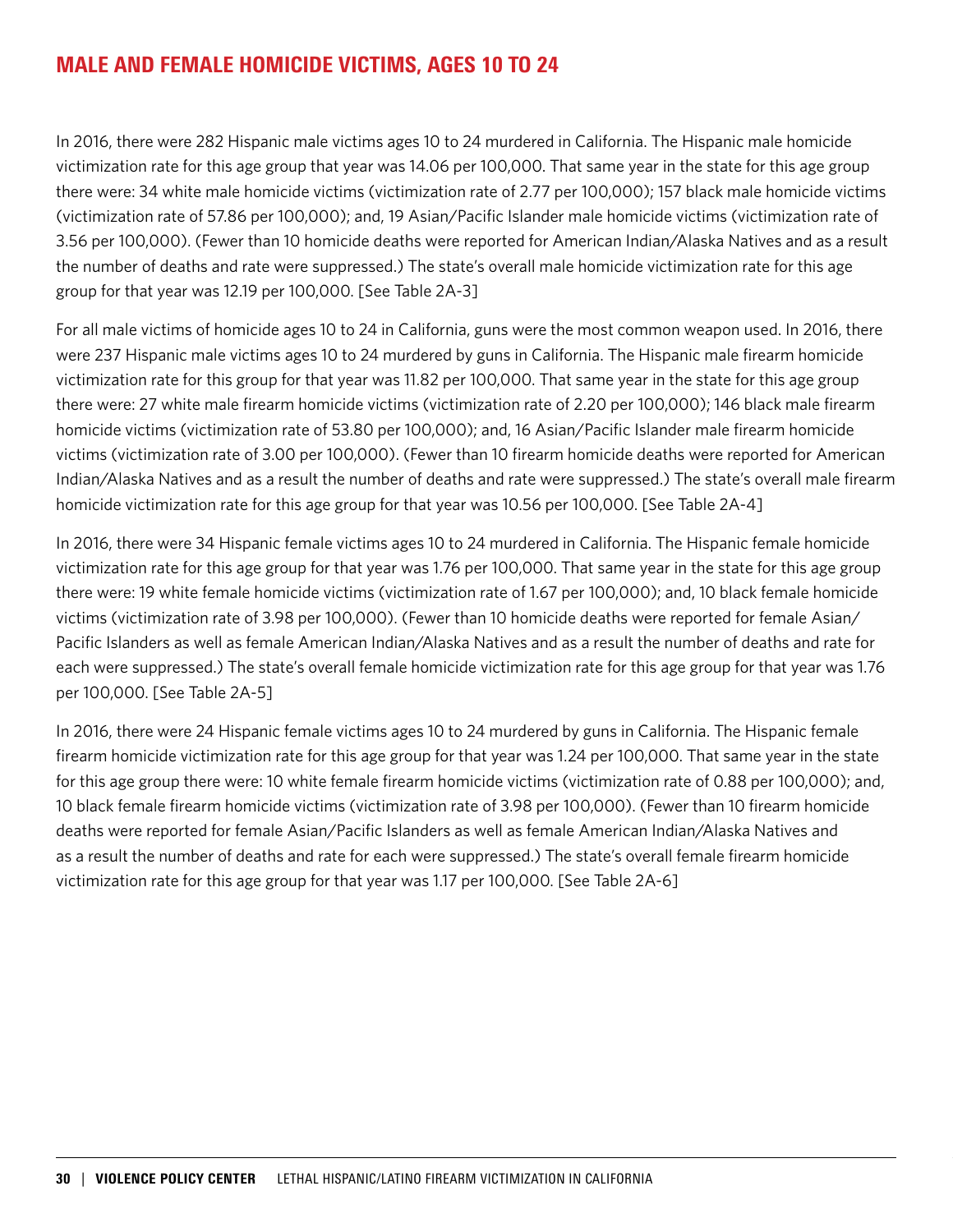## FIGURE 2-4: HISPANIC MALE AND FEMALE HOMICIDE VICTIMS AGES 10 TO 24, OVERALL HOMICIDE, FIREARM HOMICIDE, RATE PER 100,000, AND PERCENTAGE OF HOMICIDES INVOLVING GUNS, 1999 TO 2016

| Year         | <b>Hispanic</b><br><b>Male</b><br>Homicide<br><b>Victims</b> | Rate per<br>100,000 | <b>Hispanic</b><br><b>Male</b><br><b>Firearm</b><br>Homicide<br><b>Victims</b> | Rate per<br>100,000 | <b>Percent of</b><br><b>Homicides</b><br>Involving<br><b>Guns</b> | <b>Hispanic</b><br>Female<br>Homicide<br><b>Victims</b> | Rate per<br>100,000 | <b>Hispanic</b><br>Female<br><b>Firearm</b><br>Homicide<br><b>Victims</b> | Rate per<br>100,000 | Percent of<br><b>Homicides</b><br>Involving<br><b>Guns</b> |
|--------------|--------------------------------------------------------------|---------------------|--------------------------------------------------------------------------------|---------------------|-------------------------------------------------------------------|---------------------------------------------------------|---------------------|---------------------------------------------------------------------------|---------------------|------------------------------------------------------------|
| 1999         | 387                                                          | 25.05               | 338                                                                            | 21.88               | 87%                                                               | 37                                                      | 2.65                | 27                                                                        | 1.94                | 73%                                                        |
| 2000         | 387                                                          | 23.96               | 335                                                                            | 20.74               | 87%                                                               | 27                                                      | 1.85                | 18                                                                        | 1.23                | 67%                                                        |
| 2001         | 410                                                          | 24.46               | 356                                                                            | 21.24               | 87%                                                               | 42                                                      | 2.77                | 28                                                                        | 1.85                | 67%                                                        |
| 2002         | 442                                                          | 25.52               | 394                                                                            | 22.75               | 89%                                                               | 36                                                      | 2.29                | 23                                                                        | 1.46                | 64%                                                        |
| 2003         | 460                                                          | 25.81               | 400                                                                            | 22.45               | 87%                                                               | 44                                                      | 2.71                | 26                                                                        | 1.60                | 59%                                                        |
| 2004         | 485                                                          | 26.50               | 424                                                                            | 23.17               | 87%                                                               | 40                                                      | 2.39                | 25                                                                        | 1.50                | 63%                                                        |
| 2005         | 493                                                          | 26.40               | 432                                                                            | 23.14               | 88%                                                               | 27                                                      | 1.58                | 16                                                                        | 0.93                | 59%                                                        |
| 2006         | 535                                                          | 28.22               | 474                                                                            | 25.00               | 89%                                                               | 39                                                      | 2.23                | 26                                                                        | 1.49                | 67%                                                        |
| 2007         | 490                                                          | 25.52               | 420                                                                            | 21.88               | 86%                                                               | 37                                                      | 2.09                | 27                                                                        | 1.52                | 73%                                                        |
| 2008         | 447                                                          | 22.96               | 376                                                                            | 19.31               | 84%                                                               | 38                                                      | 2.10                | 26                                                                        | 1.44                | 68%                                                        |
| 2009         | 423                                                          | 21.41               | 358                                                                            | 18.12               | 85%                                                               | 35                                                      | 1.90                | 20                                                                        | 1.09                | 57%                                                        |
| 2010         | 340                                                          | 16.99               | 305                                                                            | 15.24               | 90%                                                               | 33                                                      | 1.76                | 22                                                                        | 1.18                | 67%                                                        |
| 2011         | 332                                                          | 16.51               | 269                                                                            | 13.38               | 81%                                                               | 27                                                      | 1.43                | 19                                                                        | 1.00                | 70%                                                        |
| 2012         | 331                                                          | 16.44               | 280                                                                            | 13.91               | 85%                                                               | 23                                                      | 1.20                | 14                                                                        | 0.73                | 61%                                                        |
| 2013         | 278                                                          | 13.81               | 238                                                                            | 11.82               | 86%                                                               | 32                                                      | 1.67                | 21                                                                        | 1.09                | 66%                                                        |
| 2014         | 253                                                          | 12.56               | 219                                                                            | 10.87               | 87%                                                               | 20                                                      | 1.04                | 16                                                                        | 0.83                | 80%                                                        |
| 2015         | 293                                                          | 14.57               | 251                                                                            | 12.48               | 86%                                                               | 32                                                      | 1.66                | 21                                                                        | 1.09                | 66%                                                        |
| 2016         | 282                                                          | 14.06               | 237                                                                            | 11.82               | 84%                                                               | 34                                                      | 1.76                | 24                                                                        | 1.24                | 71%                                                        |
| <b>Total</b> | 7,068                                                        | 20.88               | 6,106                                                                          | 18.04               | 86%                                                               | 603                                                     | 1.91                | 399                                                                       | 1.27                | 66%                                                        |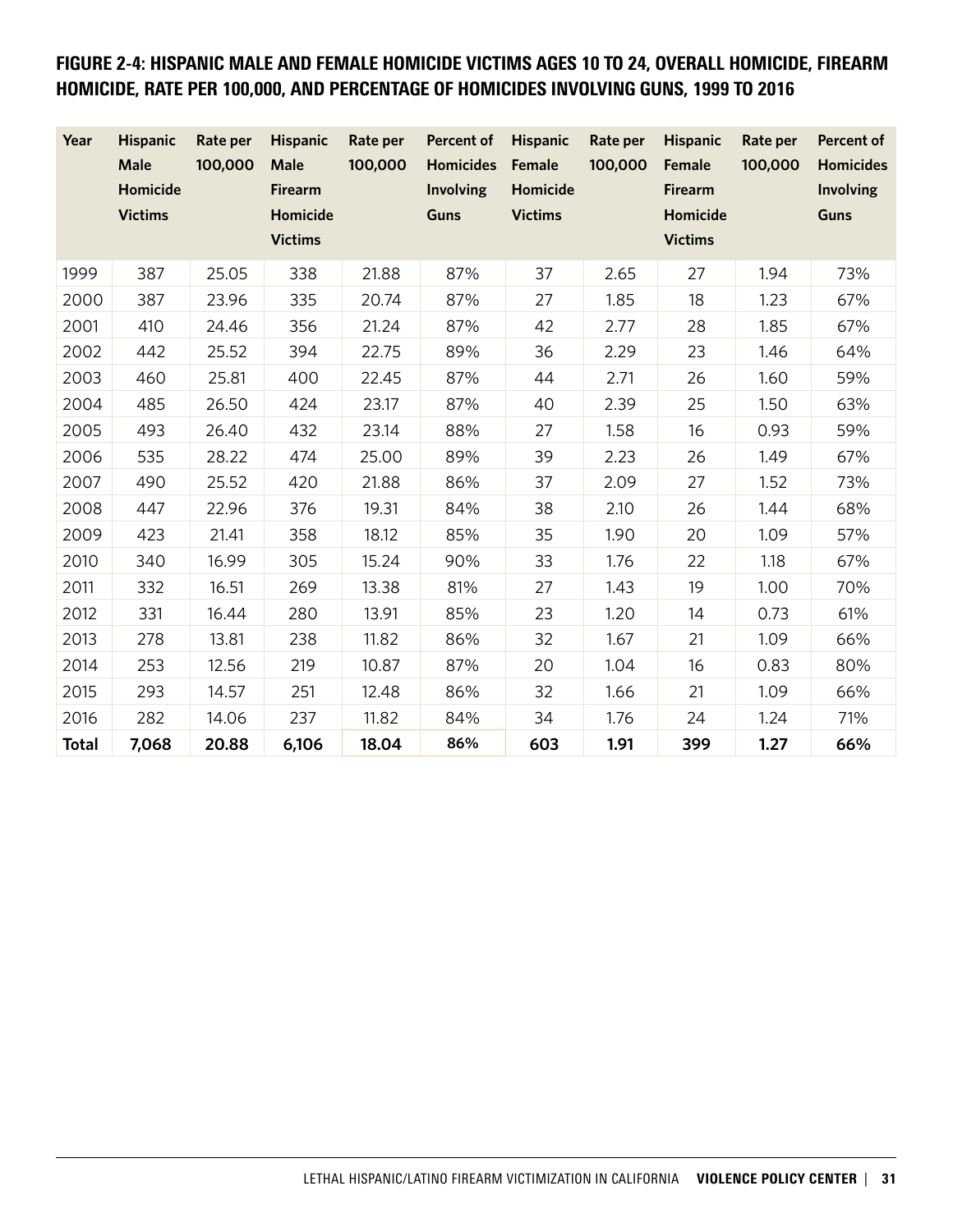# HOMICIDE AS A LEADING CAUSE OF DEATH FOR MALES AND FEMALES, AGES 10 TO 24

In 2016, homicide ranked as the 2nd leading cause of death for Hispanics ages 10 to 24 in California (2nd for Hispanic males in this age group and 4th for Hispanic females in this age group). That same year in the state for this age group, homicide ranked as the: 4th leading cause of death for whites (4th for white males, 4th for white females); 1st leading cause of death for blacks (1st for black males and 3rd for black females); 4th leading cause of death for Asian/Pacific Islanders (4th for Asian/Pacific Islander males, 5th for Asian/Pacific Islander females); and, 3rd for American Indian/Alaska Natives (3rd for American Indian/Alaska Native males, 3rd for American Indian/Alaska Native females). Statewide homicide ranked 2nd among all leading causes of death for victims ages 10 to 24 (2nd for males, 4th for females).

## FIGURE 2-5: RANKING OF HOMICIDE AMONG LEADING CAUSES OF DEATH IN CALIFORNIA FOR 2016, AGES 10 TO 24

| Race/Ethnicity                | <b>Homicide, All Means</b> |        |                 |  |  |  |  |
|-------------------------------|----------------------------|--------|-----------------|--|--|--|--|
|                               | <b>Male</b>                | Female | <b>Overall</b>  |  |  |  |  |
| Hispanic                      | 2nd                        | 4th    | 2 <sub>nd</sub> |  |  |  |  |
| White                         | 4th                        | 4th    | 4th             |  |  |  |  |
| <b>Black</b>                  | 1st                        | 3rd    | 1st             |  |  |  |  |
| Asian/Pacific Islander        | 4th                        | 5th    | 4th             |  |  |  |  |
| American Indian/Alaska Native | 3rd                        | 3rd    | 3rd             |  |  |  |  |
| Overall                       | 2nd                        | 4th    | 2nd             |  |  |  |  |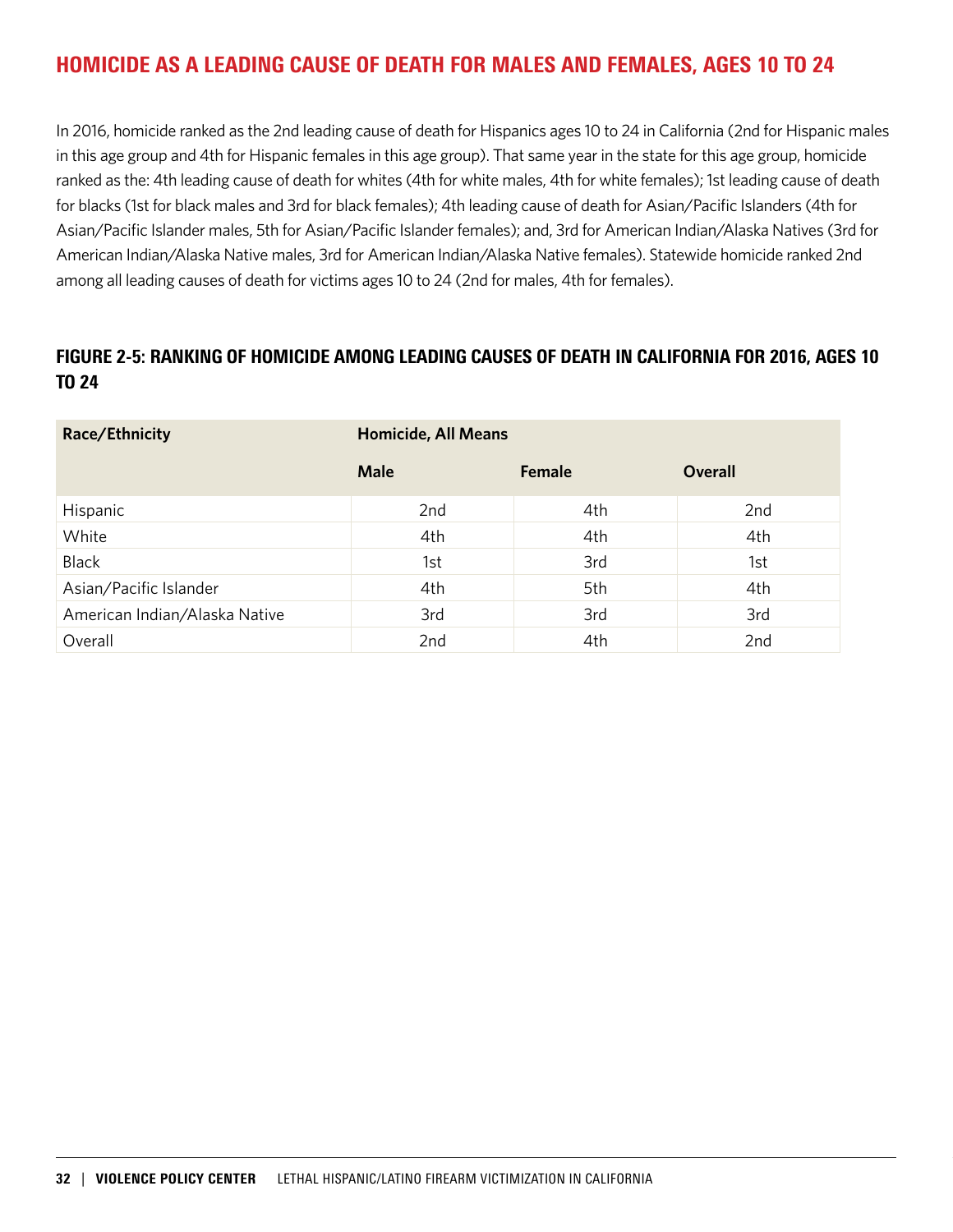# HOMICIDE, AGES 10 TO 24 — RELATED TABLES

## TABLE 2A-1: HOMICIDE IN CALIFORNIA 1999 – 2016 BY RACE/ETHNICITY, ALL WEAPONS, AGES 10 TO 24, BOTH SEXES

| Year         | <b>Hispanic</b> |       | White         | <b>Black</b> |               |       | Asian/Pacific<br><b>Islander</b> |      | American Indian/ Total<br><b>Alaska Native</b> |            |               |       |
|--------------|-----------------|-------|---------------|--------------|---------------|-------|----------------------------------|------|------------------------------------------------|------------|---------------|-------|
|              | <b>Deaths</b>   | Rate  | <b>Deaths</b> | Rate         | <b>Deaths</b> | Rate  | <b>Deaths</b>                    | Rate | <b>Deaths</b>                                  | Rate       | <b>Deaths</b> | Rate  |
| 1999         | 424             | 14.42 | 94            | 3.34         | 195           | 35.84 | 39                               | 4.55 | $\star$                                        | $^\star$   | 755           | 10.48 |
| 2000         | 414             | 13.47 | 81            | 2.82         | 230           | 41.15 | 37                               | 4.21 | $\star$                                        | $\star$    | 765           | 10.28 |
| 2001         | 452             | 14.16 | 98            | 3.35         | 241           | 42.05 | 51                               | 5.59 | $\star$                                        | $\star$    | 844           | 11.03 |
| 2002         | 478             | 14.47 | 99            | 3.36         | 277           | 47.49 | 50                               | 5.33 | $\star$                                        | $\star$    | 911           | 11.65 |
| 2003         | 504             | 14.80 | 95            | 3.23         | 278           | 47.17 | 53                               | 5.54 | $\star$                                        | $\star$    | 935           | 11.77 |
| 2004         | 525             | 14.99 | 102           | 3.48         | 294           | 49.47 | 43                               | 4.44 | $\star$                                        | $\star$    | 968           | 12.02 |
| 2005         | 520             | 14.53 | 85            | 2.93         | 294           | 49.42 | 59                               | 6.03 | $\star$                                        | $^{\star}$ | 961           | 11.85 |
| 2006         | 574             | 15.76 | 94            | 3.30         | 299           | 50.44 | 62                               | 6.29 | $\star$                                        | $\star$    | 1,036         | 12.75 |
| 2007         | 527             | 14.27 | 63            | 2.25         | 265           | 45.02 | 44                               | 4.42 | $\star$                                        | $\star$    | 906           | 11.14 |
| 2008         | 485             | 12.92 | 66            | 2.40         | 229           | 39.21 | 43                               | 4.27 | $\star$                                        | $\star$    | 828           | 10.16 |
| 2009         | 458             | 12.00 | 62            | 2.29         | 229           | 39.54 | 34                               | 3.34 | $\star$                                        | $\star$    | 790           | 9.67  |
| 2010         | 373             | 9.64  | 56            | 2.10         | 227           | 39.55 | 32                               | 3.12 | $\star$                                        | $\star$    | 690           | 8.43  |
| 2011         | 359             | 9.19  | 42            | 1.61         | 199           | 34.84 | 32                               | 3.09 | $\star$                                        | $\star$    | 633           | 7.74  |
| 2012         | 354             | 9.03  | 55            | 2.13         | 191           | 33.70 | 28                               | 2.69 | $\star$                                        | $\star$    | 633           | 7.76  |
| 2013         | 310             | 7.88  | 65            | 2.56         | 213           | 38.16 | 24                               | 2.30 | $\star$                                        | $\star$    | 613           | 7.55  |
| 2014         | 273             | 6.92  | 39            | 1.57         | 167           | 30.45 | 23                               | 2.20 | $\star$                                        | $\star$    | 510           | 6.32  |
| 2015         | 325             | 8.24  | 63            | 2.60         | 165           | 30.81 | 13                               | 1.24 | $\star$                                        | $\star$    | 573           | 7.17  |
| 2016         | 316             | 8.03  | 53            | 2.24         | 167           | 31.94 | 23                               | 2.20 | $\star$                                        | $\star$    | 563           | 7.11  |
| <b>Total</b> | 7,671           | 11.74 | 1,312         | 2.67         | 4,160         | 40.55 | 690                              | 3.88 | 72                                             | 8.00       | 13,914        | 9.70  |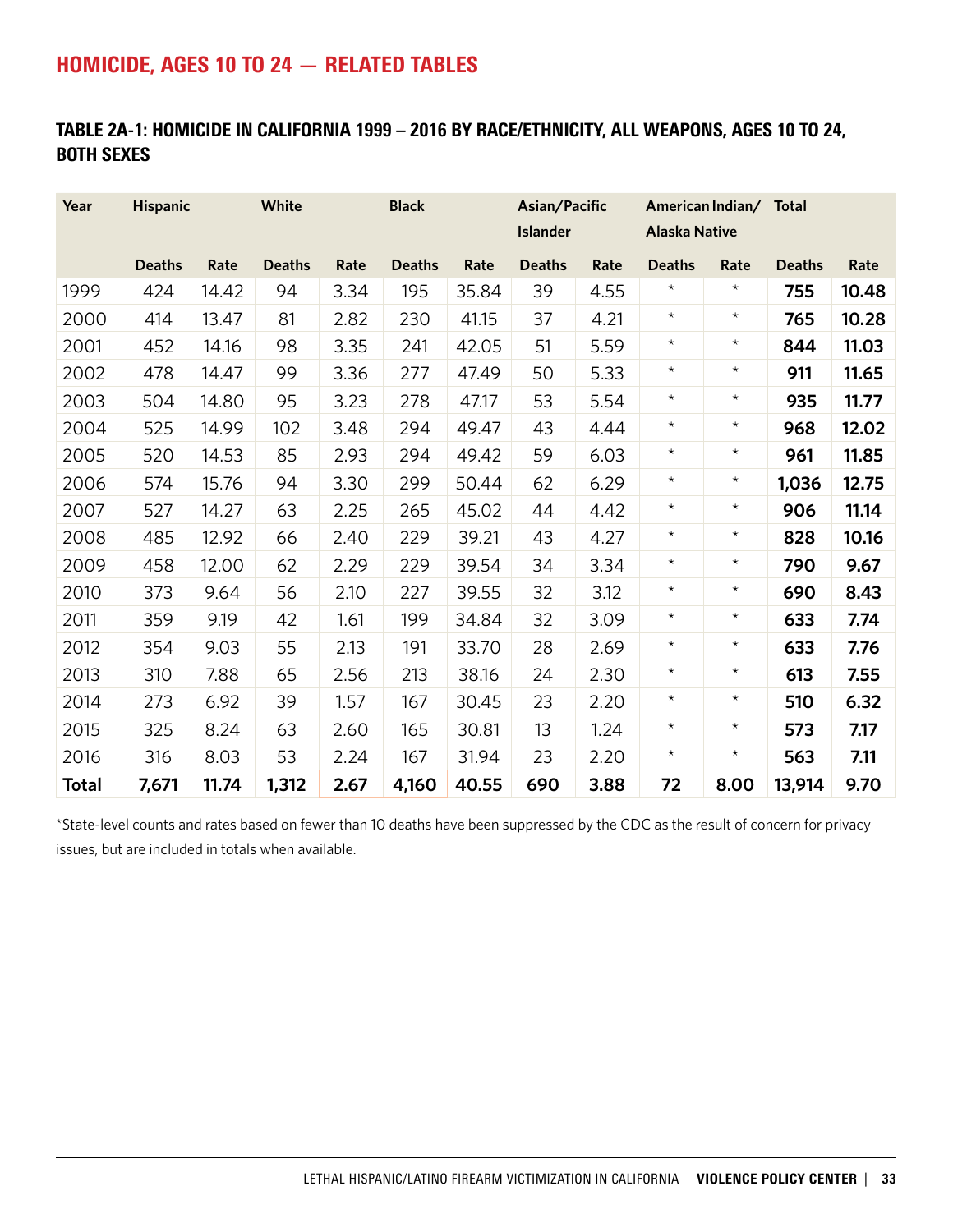## TABLE 2A-2: FIREARM HOMICIDE IN CALIFORNIA 1999 – 2016 BY RACE/ETHNICITY, AGES 10 TO 24, BOTH SEXES

| Year         | <b>Hispanic</b> |       | White         |      | <b>Black</b>  |       | Asian/Pacific<br><b>Islander</b> |      | <b>Alaska Native</b> | American Indian/ | <b>Total</b>  |       |
|--------------|-----------------|-------|---------------|------|---------------|-------|----------------------------------|------|----------------------|------------------|---------------|-------|
|              |                 |       |               |      |               |       |                                  |      |                      |                  |               |       |
|              | <b>Deaths</b>   | Rate  | <b>Deaths</b> | Rate | <b>Deaths</b> | Rate  | <b>Deaths</b>                    | Rate | <b>Deaths</b>        | Rate             | <b>Deaths</b> | Rate  |
| 1999         | 365             | 12.42 | 60            | 2.13 | 174           | 31.98 | 30                               | 3.50 | $^{\star}$           | $\star$          | 629           | 8.73  |
| 2000         | 353             | 11.48 | 60            | 2.09 | 217           | 38.82 | 27                               | 3.07 | $\star$              | $\star$          | 659           | 8.86  |
| 2001         | 384             | 12.03 | 67            | 2.29 | 229           | 39.96 | 33                               | 3.62 | $\star$              | $\star$          | 714           | 9.33  |
| 2002         | 417             | 12.63 | 72            | 2.45 | 261           | 44.75 | 37                               | 3.95 | $\star$              | $\star$          | 792           | 10.12 |
| 2003         | 426             | 12.51 | 65            | 2.21 | 263           | 44.62 | 43                               | 4.50 | $\star$              | $\star$          | 799           | 10.05 |
| 2004         | 449             | 12.82 | 68            | 2.32 | 272           | 45.76 | 34                               | 3.51 | $\star$              | $\star$          | 826           | 10.26 |
| 2005         | 448             | 12.52 | 54            | 1.86 | 275           | 46.22 | 48                               | 4.91 | $\star$              | $\star$          | 825           | 10.18 |
| 2006         | 500             | 13.73 | 60            | 2.10 | 275           | 46.39 | 53                               | 5.37 | $\star$              | $\star$          | 895           | 11.02 |
| 2007         | 447             | 12.10 | 39            | 1.39 | 253           | 42.98 | 31                               | 3.11 | $\star$              | $\star$          | 776           | 9.54  |
| 2008         | 402             | 10.71 | 39            | 1.42 | 210           | 35.96 | 40                               | 3.97 | $\star$              | $\star$          | 693           | 8.50  |
| 2009         | 378             | 9.91  | 38            | 1.40 | 208           | 35.91 | 27                               | 2.65 | $\star$              | $\star$          | 654           | 8.01  |
| 2010         | 327             | 8.45  | 29            | 1.09 | 206           | 35.89 | 22                               | 2.14 | $\star$              | $\star$          | 585           | 7.15  |
| 2011         | 288             | 7.38  | 29            | 1.11 | 181           | 31.69 | 24                               | 2.31 | $\star$              | $\star$          | 523           | 6.40  |
| 2012         | 294             | 7.50  | 38            | 1.47 | 174           | 30.71 | 24                               | 2.30 | $\star$              | $\star$          | 534           | 6.54  |
| 2013         | 259             | 6.59  | 47            | 1.85 | 197           | 35.29 | 21                               | 2.01 | $\star$              | $\star$          | 525           | 6.47  |
| 2014         | 235             | 5.96  | 31            | 1.25 | 153           | 27.89 | 13                               | 1.25 | $\star$              | $\star$          | 439           | 5.44  |
| 2015         | 272             | 6.90  | 46            | 1.90 | 149           | 27.82 | 11                               | 1.05 | $\star$              | $^{\star}$       | 483           | 6.04  |
| 2016         | 261             | 6.63  | 37            | 1.56 | 156           | 29.84 | 16                               | 1.53 | $\star$              | $\star$          | 474           | 5.99  |
| <b>Total</b> | 6,505           | 9.95  | 879           | 1.79 | 3,853         | 37.55 | 534                              | 3.00 | 51                   | 5.66             | 11,825        | 8.25  |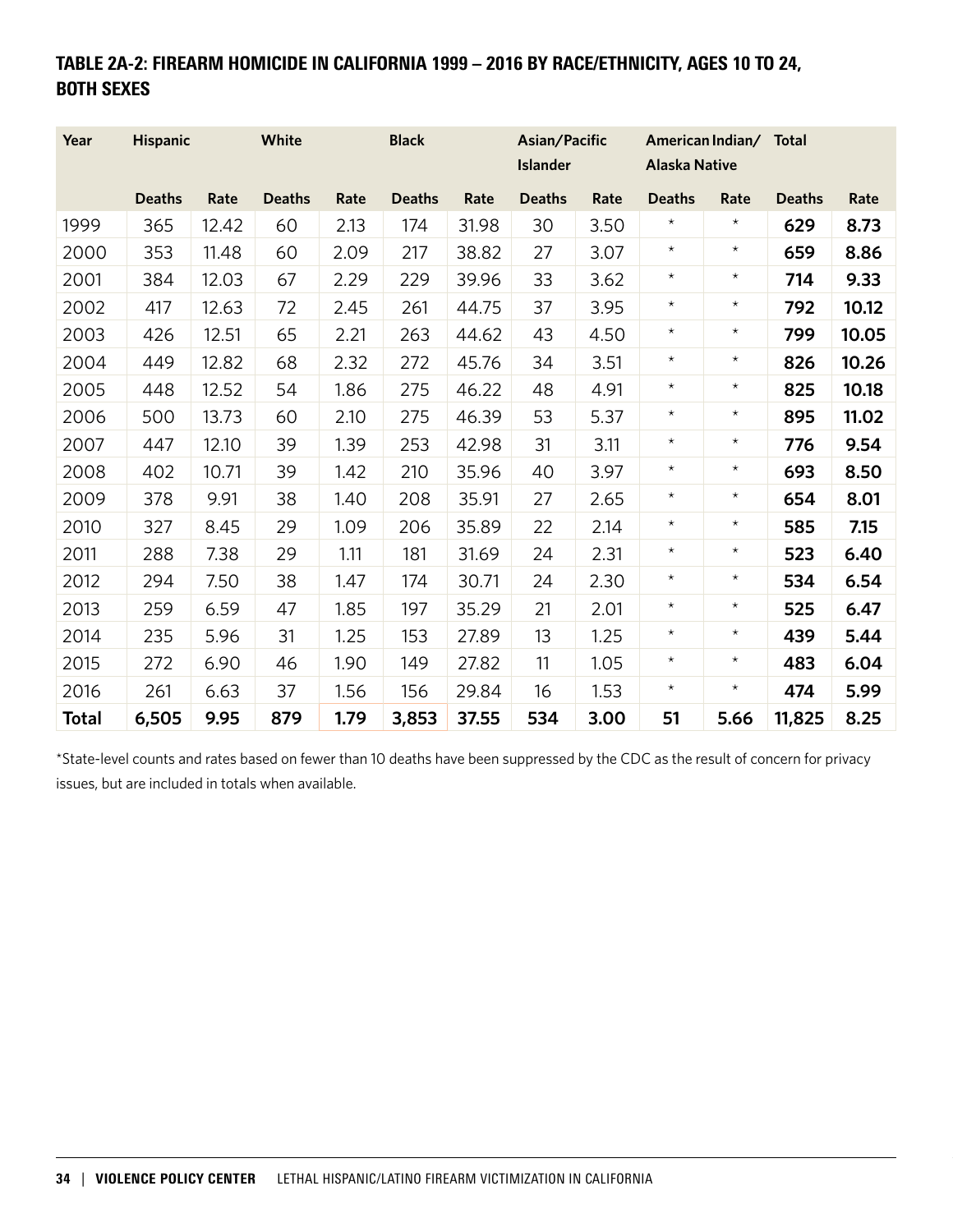## TABLE 2A-3: MALE VICTIMS OF HOMICIDE IN CALIFORNIA 1999 – 2016 BY RACE/ETHNICITY, ALL WEAPONS, AGES 10 TO 24

| Year         | <b>Hispanic</b> |       | <b>White</b>  |      | <b>Black</b>  |       | Asian/Pacific   |       |                      | American Indian/ Total |               |       |
|--------------|-----------------|-------|---------------|------|---------------|-------|-----------------|-------|----------------------|------------------------|---------------|-------|
|              |                 |       |               |      |               |       | <b>Islander</b> |       | <b>Alaska Native</b> |                        |               |       |
|              | <b>Deaths</b>   | Rate  | <b>Deaths</b> | Rate | <b>Deaths</b> | Rate  | <b>Deaths</b>   | Rate  | <b>Deaths</b>        | Rate                   | <b>Deaths</b> | Rate  |
| 1999         | 387             | 25.05 | 68            | 4.69 | 172           | 61.82 | 30              | 6.87  | $\star$              | $^{\star}$             | 659           | 17.64 |
| 2000         | 387             | 23.96 | 62            | 4.19 | 210           | 73.53 | 31              | 6.93  | $\star$              | $\star$                | 692           | 17.94 |
| 2001         | 410             | 24.46 | 65            | 4.32 | 221           | 75.28 | 44              | 9.47  | $\star$              | $\star$                | 741           | 18.68 |
| 2002         | 442             | 25.52 | 73            | 4.82 | 253           | 84.68 | 41              | 8.59  | $\star$              | $\star$                | 813           | 20.07 |
| 2003         | 460             | 25.81 | 79            | 5.24 | 251           | 83.32 | 47              | 9.66  | $\star$              | $\star$                | 841           | 20.49 |
| 2004         | 485             | 26.50 | 81            | 5.38 | 274           | 89.98 | 38              | 7.69  | $\star$              | $\star$                | 879           | 21.11 |
| 2005         | 493             | 26.40 | 63            | 4.21 | 270           | 88.25 | 51              | 10.21 | $\star$              | $\star$                | 879           | 20.95 |
| 2006         | 535             | 28.22 | 64            | 4.35 | 271           | 88.91 | 58              | 11.50 | $\star$              | $\star$                | 935           | 22.24 |
| 2007         | 490             | 25.52 | 52            | 3.58 | 242           | 79.86 | 37              | 7.26  | $\star$              | $\star$                | 827           | 19.65 |
| 2008         | 447             | 22.96 | 54            | 3.79 | 198           | 65.96 | 37              | 7.17  | $\star$              | $\star$                | 741           | 17.59 |
| 2009         | 423             | 21.41 | 54            | 3.86 | 204           | 68.57 | 29              | 5.57  | $\star$              | $\star$                | 714           | 16.93 |
| 2010         | 340             | 16.99 | 38            | 2.76 | 206           | 69.96 | 27              | 5.14  | $\star$              | $\star$                | 613           | 14.52 |
| 2011         | 332             | 16.51 | 32            | 2.37 | 185           | 63.10 | 31              | 5.84  | $\star$              | $\star$                | 581           | 13.80 |
| 2012         | 331             | 16.44 | 40            | 2.99 | 169           | 57.99 | 19              | 3.57  | $\star$              | $\star$                | 563           | 13.42 |
| 2013         | 278             | 13.81 | 56            | 4.27 | 199           | 69.19 | 19              | 3.56  | $\star$              | $\star$                | 553           | 13.27 |
| 2014         | 253             | 12.56 | 32            | 2.48 | 153           | 53.95 | 19              | 3.56  | $\star$              | $\star$                | 463           | 11.18 |
| 2015         | 293             | 14.57 | 51            | 4.06 | 153           | 55.09 | 12              | 2.25  | $\star$              | $\star$                | 516           | 12.58 |
| 2016         | 282             | 14.06 | 34            | 2.77 | 157           | 57.86 | 19              | 3.56  | $\star$              | $\star$                | 495           | 12.19 |
| <b>Total</b> | 7,068           | 20.88 | 998           | 3.94 | 3,788         | 71.84 | 589             | 6.49  | 56                   | 12.23                  | 12,505        | 16.89 |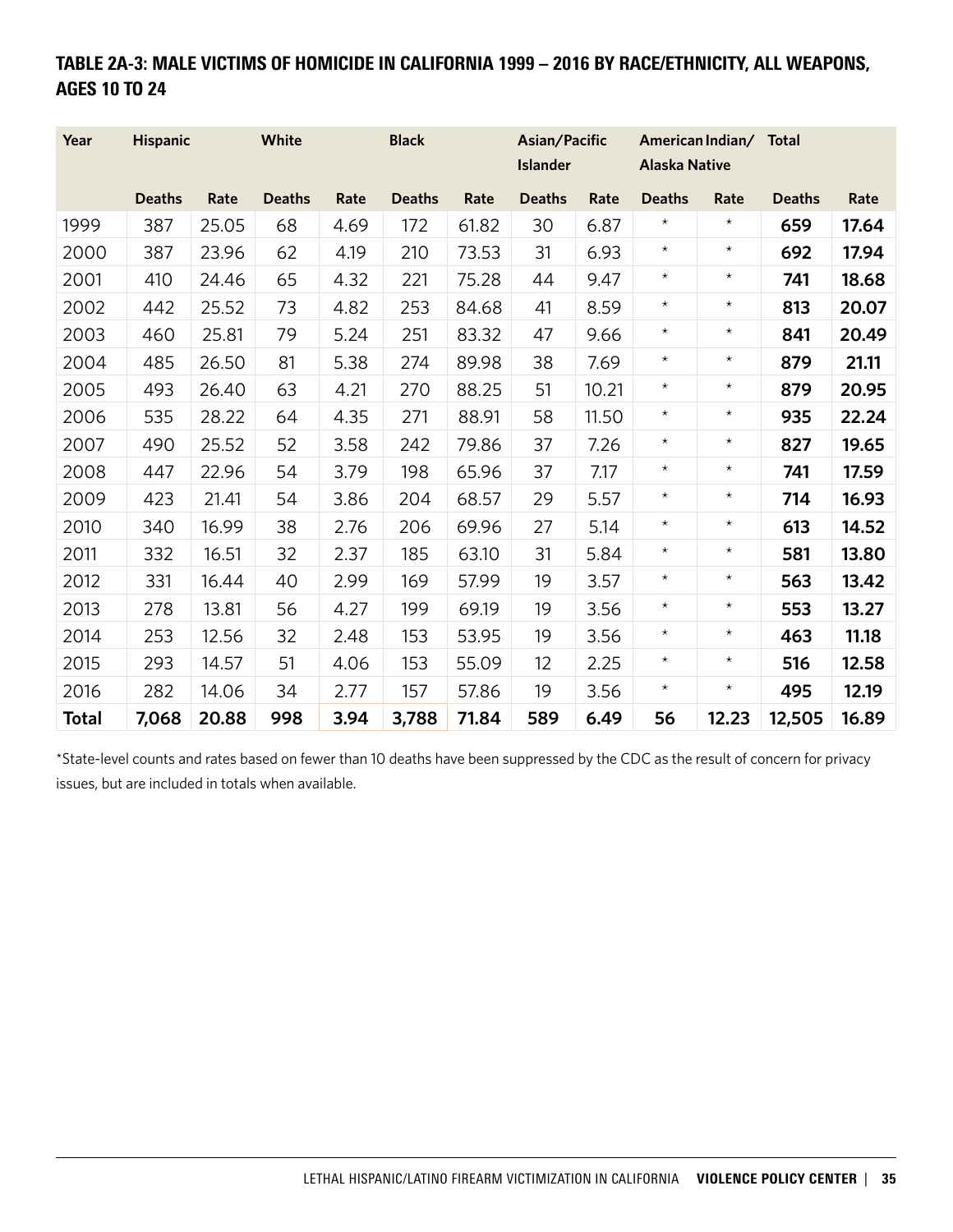## TABLE 2A-4: MALE VICTIMS OF FIREARM HOMICIDE IN CALIFORNIA 1999 – 2016 BY RACE/ETHNICITY, AGES 10 TO 24

| Year         | <b>Hispanic</b> |       | White         |      | <b>Black</b>  |       | Asian/Pacific<br><b>Islander</b> |       | <b>Alaska Native</b> | American Indian/ Total |               |       |
|--------------|-----------------|-------|---------------|------|---------------|-------|----------------------------------|-------|----------------------|------------------------|---------------|-------|
|              | <b>Deaths</b>   | Rate  | <b>Deaths</b> | Rate | <b>Deaths</b> | Rate  | <b>Deaths</b>                    | Rate  | <b>Deaths</b>        | Rate                   | <b>Deaths</b> | Rate  |
| 1999         | 338             | 21.88 | 47            | 3.24 | 163           | 58.59 | 26                               | 5.95  | $\star$              | $\star$                | 574           | 15.37 |
| 2000         | 335             | 20.74 | 48            | 3.24 | 200           | 70.03 | 22                               | 4.92  | $\star$              | $\star$                | 607           | 15.74 |
| 2001         | 356             | 21.24 | 51            | 3.39 | 211           | 71.87 | 29                               | 6.24  | $\star$              | $\star$                | 648           | 16.33 |
| 2002         | 394             | 22.75 | 54            | 3.56 | 243           | 81.33 | 33                               | 6.92  | $\star$              | $\star$                | 726           | 17.92 |
| 2003         | 400             | 22.45 | 57            | 3.78 | 241           | 80.00 | 40                               | 8.22  | $\star$              | $\star$                | 740           | 18.03 |
| 2004         | 424             | 23.17 | 55            | 3.65 | 259           | 85.06 | 30                               | 6.07  | $\star$              | $\star$                | 769           | 18.47 |
| 2005         | 432             | 23.14 | 44            | 2.94 | 258           | 84.33 | 43                               | 8.61  | $\star$              | $\star$                | 777           | 18.52 |
| 2006         | 474             | 25.00 | 43            | 2.92 | 254           | 83.33 | 51                               | 10.11 | $\star$              | $\star$                | 829           | 19.72 |
| 2007         | 420             | 21.88 | 32            | 2.21 | 233           | 76.89 | 27                               | 5.30  | $\star$              | $\star$                | 717           | 17.03 |
| 2008         | 376             | 19.31 | 34            | 2.39 | 189           | 62.97 | 35                               | 6.78  | $\star$              | $\star$                | 636           | 15.10 |
| 2009         | 358             | 18.12 | 33            | 2.36 | 191           | 64.20 | 23                               | 4.42  | $\star$              | $\star$                | 608           | 14.41 |
| 2010         | 305             | 15.24 | 23            | 1.67 | 190           | 64.53 | 19                               | 3.62  | $\star$              | $\star$                | 538           | 12.74 |
| 2011         | 269             | 13.38 | 23            | 1.70 | 172           | 58.67 | 23                               | 4.34  | $\star$              | $\star$                | 488           | 11.59 |
| 2012         | 280             | 13.91 | 30            | 2.25 | 156           | 53.53 | 17                               | 3.19  | $\star$              | $\star$                | 486           | 11.58 |
| 2013         | 238             | 11.82 | 41            | 3.13 | 185           | 64.32 | 17                               | 3.19  | $\star$              | $\star$                | 482           | 11.56 |
| 2014         | 219             | 10.87 | 25            | 1.94 | 143           | 50.43 | 12                               | 2.25  | $\star$              | $\star$                | 404           | 9.75  |
| 2015         | 251             | 12.48 | 38            | 3.02 | 138           | 49.69 | 11                               | 2.06  | $\star$              | $\star$                | 443           | 10.80 |
| 2016         | 237             | 11.82 | 27            | 2.20 | 146           | 53.80 | 16                               | 3.00  | $\star$              | $\star$                | 429           | 10.56 |
| <b>Total</b> | 6,106           | 18.04 | 705           | 2.78 | 3,572         | 67.74 | 474                              | 5.22  | 42                   | 9.17                   | 10,901        | 14.73 |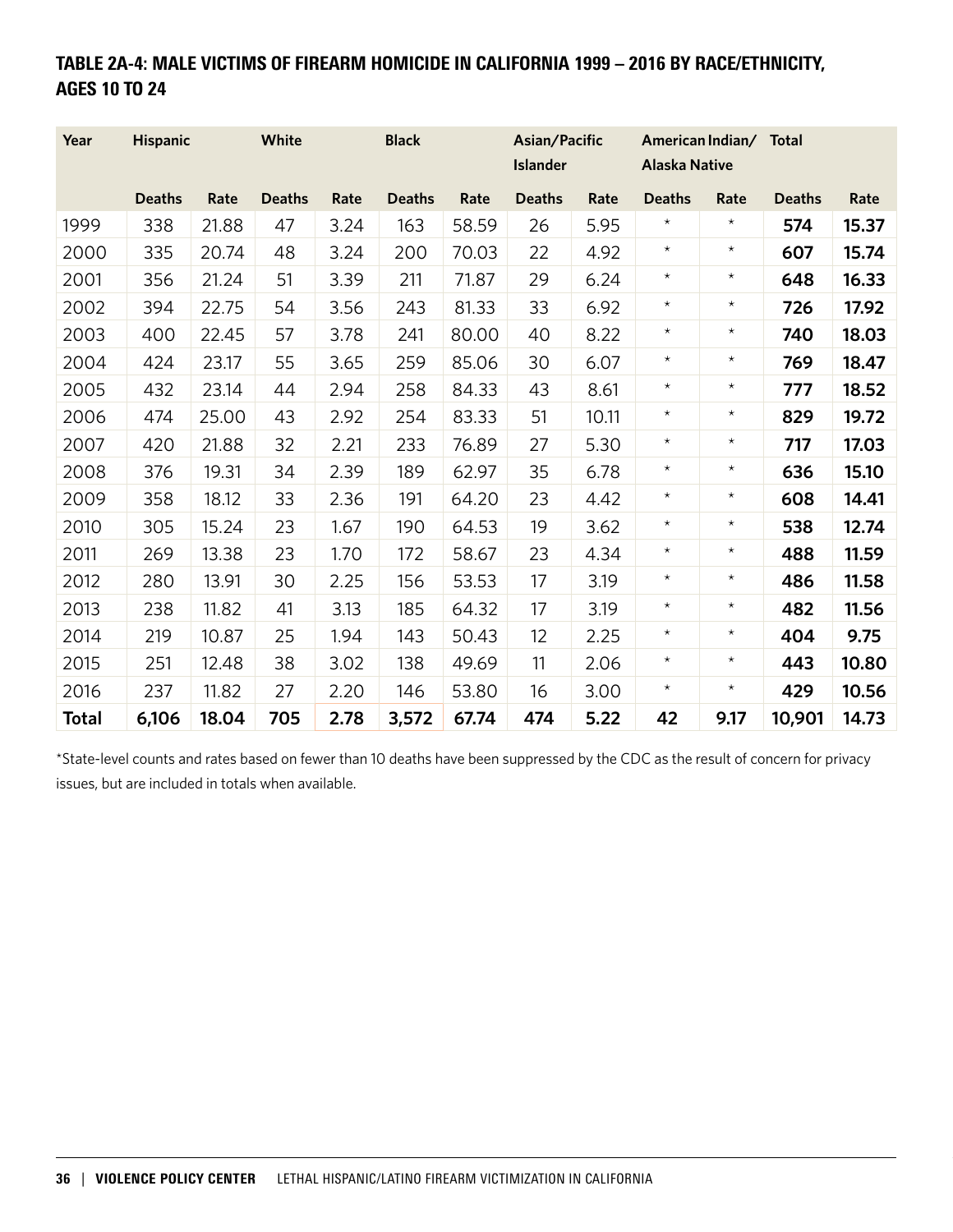## TABLE 2A-5: FEMALE VICTIMS OF HOMICIDE IN CALIFORNIA 1999 – 2016 BY RACE/ETHNICITY, ALL WEAPONS, AGES 10 TO 24

| Year         | <b>Hispanic</b> |      | White         |         | <b>Black</b>  |       | Asian/Pacific<br><b>Islander</b> |            | <b>Alaska Native</b> | American Indian/ Total |               |      |
|--------------|-----------------|------|---------------|---------|---------------|-------|----------------------------------|------------|----------------------|------------------------|---------------|------|
|              |                 |      |               |         |               |       |                                  |            |                      |                        |               |      |
|              | <b>Deaths</b>   | Rate | <b>Deaths</b> | Rate    | <b>Deaths</b> | Rate  | <b>Deaths</b>                    | Rate       | <b>Deaths</b>        | Rate                   | <b>Deaths</b> | Rate |
| 1999         | 37              | 2.65 | 26            | 1.91    | 23            | 8.65  | $^\star$                         | $^{\star}$ | $^{\star}$           | $^\star$               | 96            | 2.77 |
| 2000         | 27              | 1.85 | 19            | 1.36    | 20            | 7.32  | $\star$                          | $\star$    | $\star$              | $\star$                | 73            | 2.04 |
| 2001         | 42              | 2.77 | 33            | 2.33    | 20            | 7.16  | $\star$                          | $\star$    | $\star$              | $\star$                | 103           | 2.79 |
| 2002         | 36              | 2.29 | 26            | 1.82    | 24            | 8.43  | $\star$                          | $^{\star}$ | $\star$              | $\star$                | 98            | 2.60 |
| 2003         | 44              | 2.71 | 16            | 1.12    | 27            | 9.37  | $\star$                          | $\star$    | $\star$              | $\star$                | 94            | 2.45 |
| 2004         | 40              | 2.39 | 21            | 1.47    | 20            | 6.90  | $\star$                          | $\star$    | $\star$              | $\star$                | 89            | 2.29 |
| 2005         | 27              | 1.58 | 22            | 1.57    | 24            | 8.31  | $^{\star}$                       | $^{\star}$ | $\star$              | $\star$                | 82            | 2.10 |
| 2006         | 39              | 2.23 | 30            | 2.18    | 28            | 9.72  | $\star$                          | $^{\star}$ | $\star$              | $\star$                | 101           | 2.58 |
| 2007         | 37              | 2.09 | 11            | 0.81    | 23            | 8.05  | $\star$                          | $\star$    | $\star$              | $\star$                | 79            | 2.01 |
| 2008         | 38              | 2.10 | 12            | 0.90    | 31            | 10.92 | $\star$                          | $^{\star}$ | $^{\star}$           | $\star$                | 87            | 2.21 |
| 2009         | 35              | 1.90 | $^{\star}$    | $\star$ | 25            | 8.87  | $^{\star}$                       | $\star$    | $^{\star}$           | $\star$                | 76            | 1.92 |
| 2010         | 33              | 1.76 | 18            | 1.40    | 21            | 7.51  | $\star$                          | $\star$    | $\star$              | $\star$                | 77            | 1.94 |
| 2011         | 27              | 1.43 | 10            | 0.79    | 14            | 5.04  | $\star$                          | $\star$    | $^{\star}$           | $\star$                | 52            | 1.31 |
| 2012         | 23              | 1.20 | 15            | 1.20    | 22            | 7.99  | $\star$                          | $\star$    | $\star$              | $\star$                | 70            | 1.77 |
| 2013         | 32              | 1.67 | $\star$       | $\star$ | 14            | 5.17  | $^{\star}$                       | $\star$    | $\star$              | $\star$                | 60            | 1.52 |
| 2014         | 20              | 1.04 | $\star$       | $\star$ | 14            | 5.28  | $^{\star}$                       | $\star$    | $\star$              | $\star$                | 47            | 1.20 |
| 2015         | 32              | 1.66 | 12            | 1.03    | 12            | 4.65  | $^\star$                         | $\star$    | $^{\star}$           | $\star$                | 57            | 1.47 |
| 2016         | 34              | 1.76 | 19            | 1.67    | 10            | 3.98  | $^{\star}$                       | $\star$    | $\star$              | $\star$                | 68            | 1.76 |
| <b>Total</b> | 603             | 1.91 | 314           | 1.32    | 372           | 7.46  | 101                              | 1.16       | 16                   | 3.62                   | 1,409         | 2.03 |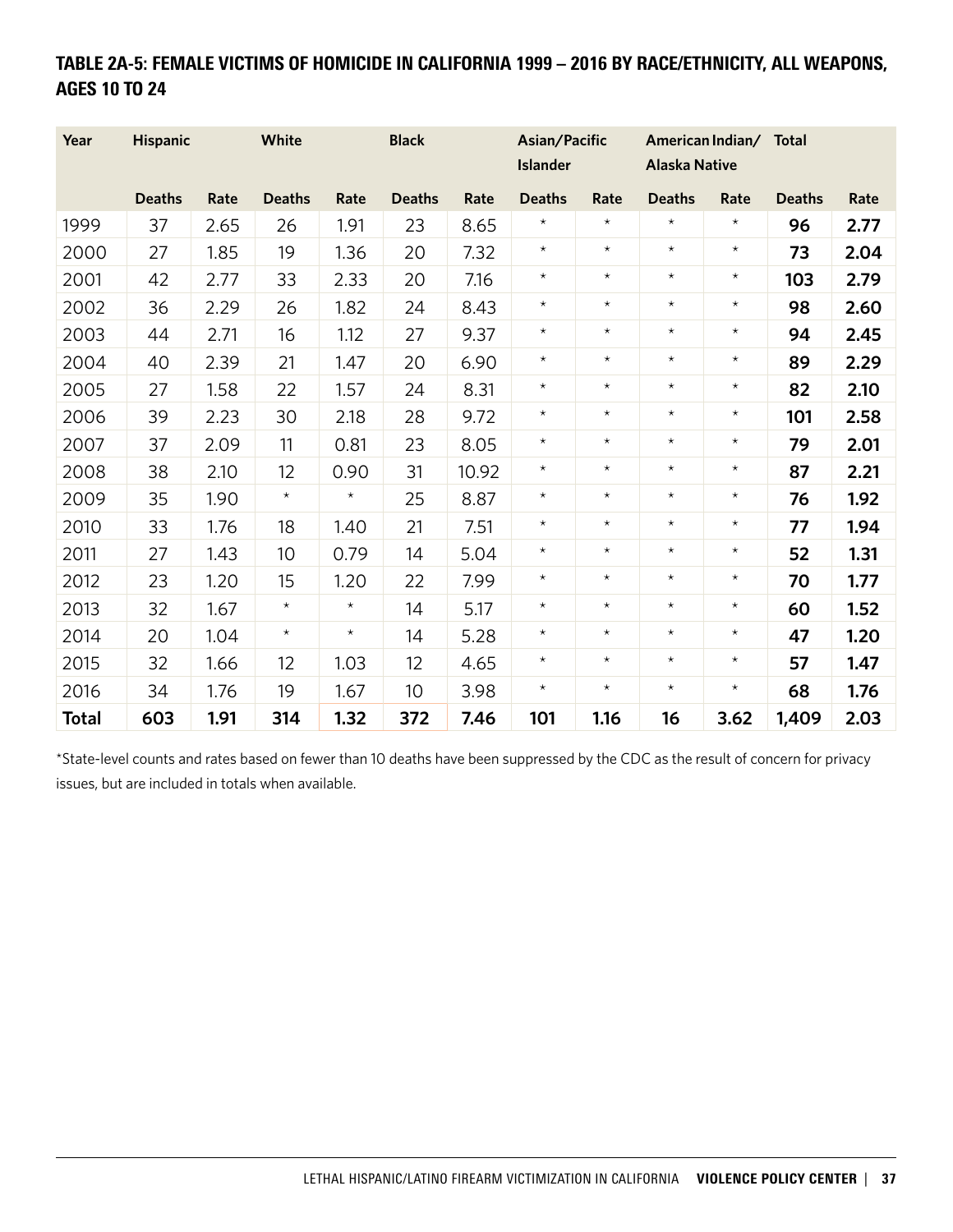## TABLE 2A-6: FEMALE VICTIMS OF FIREARM HOMICIDE IN CALIFORNIA 1999 – 2016 BY RACE/ETHNICITY, AGES 10 TO 24

| Year         | <b>Hispanic</b> |      | White<br><b>Black</b> |         | Asian/Pacific<br><b>Islander</b> |         | American Indian/ Total<br><b>Alaska Native</b> |         |               |            |               |      |
|--------------|-----------------|------|-----------------------|---------|----------------------------------|---------|------------------------------------------------|---------|---------------|------------|---------------|------|
|              | <b>Deaths</b>   | Rate | <b>Deaths</b>         | Rate    | <b>Deaths</b>                    | Rate    | <b>Deaths</b>                                  | Rate    | <b>Deaths</b> | Rate       | <b>Deaths</b> | Rate |
| 1999         | 27              | 1.94 | 13                    | 0.95    | 11                               | 4.14    | $\star$                                        | $\star$ | $\star$       | $\star$    | 55            | 1.59 |
| 2000         | 18              | 1.23 | 12                    | 0.86    | 17                               | 6.22    | $\star$                                        | $\star$ | $\star$       | $\star$    | 52            | 1.45 |
| 2001         | 28              | 1.85 | 16                    | 1.13    | 18                               | 6.44    | $\star$                                        | $\star$ | $\star$       | $\star$    | 66            | 1.79 |
| 2002         | 23              | 1.46 | 18                    | 1.26    | 18                               | 6.33    | $\star$                                        | $\star$ | $\star$       | $\star$    | 66            | 1.75 |
| 2003         | 26              | 1.60 | $\star$               | $\star$ | 22                               | 7.64    | $\star$                                        | $\star$ | $\star$       | $\star$    | 59            | 1.54 |
| 2004         | 25              | 1.50 | 13                    | 0.91    | 13                               | 4.48    | $\star$                                        | $\star$ | $\star$       | $\star$    | 57            | 1.47 |
| 2005         | 16              | 0.93 | 10                    | 0.71    | 17                               | 5.88    | $\star$                                        | $\star$ | $\star$       | $\star$    | 48            | 1.23 |
| 2006         | 26              | 1.49 | 17                    | 1.23    | 21                               | 7.29    | $\star$                                        | $\star$ | $\star$       | $\star$    | 66            | 1.68 |
| 2007         | 27              | 1.52 | $\star$               | $\star$ | 20                               | 7.00    | $\star$                                        | $\star$ | $\star$       | $\star$    | 59            | 1.50 |
| 2008         | 26              | 1.44 | $\star$               | $\star$ | 21                               | 7.40    | $^{\star}$                                     | $\star$ | $\star$       | $\star$    | 57            | 1.45 |
| 2009         | 20              | 1.09 | $\star$               | $\star$ | 17                               | 6.03    | $\star$                                        | $\star$ | $\star$       | $\star$    | 46            | 1.17 |
| 2010         | 22              | 1.18 | $\star$               | $\star$ | 16                               | 5.72    | $\star$                                        | $\star$ | $\star$       | $\star$    | 47            | 1.19 |
| 2011         | 19              | 1.00 | $\star$               | $\star$ | $\star$                          | $\star$ | $\star$                                        | $\star$ | $\star$       | $^{\star}$ | 35            | 0.88 |
| 2012         | 14              | 0.73 | $^{\star}$            | $\star$ | 18                               | 6.54    | $\star$                                        | $\star$ | $\star$       | $\star$    | 48            | 1.21 |
| 2013         | 21              | 1.09 | $^{\star}$            | $\star$ | 12                               | 4.44    | $\star$                                        | $\star$ | $\star$       | $\star$    | 43            | 1.09 |
| 2014         | 16              | 0.83 | $\star$               | $\star$ | 10                               | 3.77    | $\star$                                        | $\star$ | $\star$       | $\star$    | 35            | 0.89 |
| 2015         | 21              | 1.09 | $\star$               | $\star$ | 11                               | 4.27    | $\star$                                        | $\star$ | $\star$       | $^{\star}$ | 40            | 1.03 |
| 2016         | 24              | 1.24 | 10                    | 0.88    | 10                               | 3.98    | $\star$                                        | $\star$ | $\star$       | $\star$    | 45            | 1.17 |
| <b>Total</b> | 399             | 1.27 | 174                   | 0.73    | 281                              | 5.63    | 60                                             | 0.69    | $\star$       | $\star$    | 924           | 1.33 |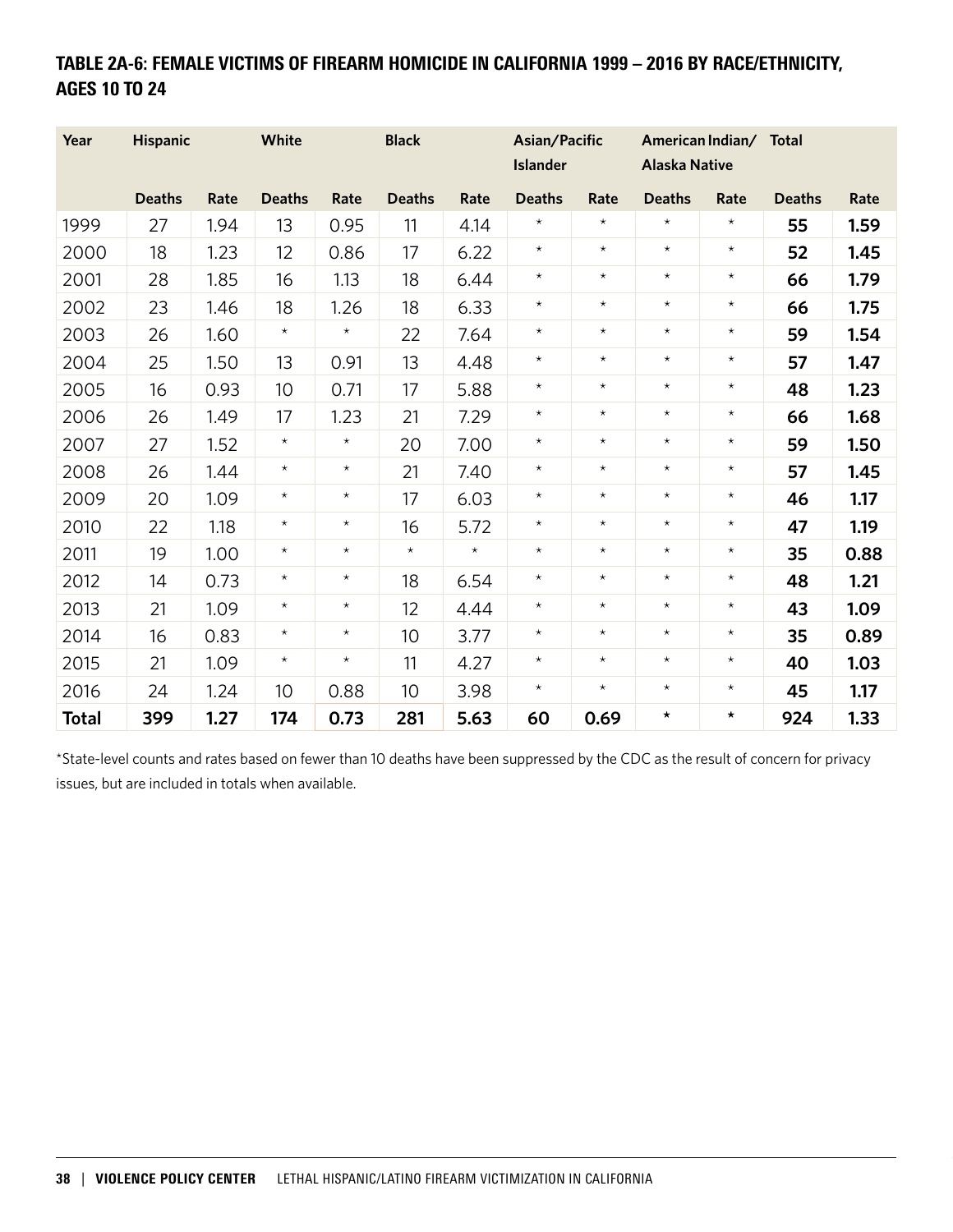# B: SUICIDE VICTIMS, AGES 10 TO 24

During the period 1999 to 2016, 32 percent of all Hispanic suicide victims ages 10 to 24 used a firearm.



## FIGURE 2-6: HISPANIC SUICIDE VICTIMS AND HISPANIC FIREARM SUICIDE VICTIMS IN CALIFORNIA, AGES 10 TO 24, 1999 - 2016

## FIGURE 2-7: NUMBER OF SUICIDE VICTIMS, SUICIDE RATE, PERCENTAGE KILLED WITH A FIREARM, HISPANIC VICTIMS AGES 10 TO 24 IN CALIFORNIA, 1999 TO 2016

| Year         | <b>Suicide Victims</b> | <b>Suicide Rate</b> | <b>Percentage Killed</b> | <b>Firearm Suicide</b> | <b>Firearm Suicide Rate</b> |
|--------------|------------------------|---------------------|--------------------------|------------------------|-----------------------------|
|              |                        |                     | <b>With a Firearm</b>    | <b>Victims</b>         |                             |
| 1999         | 98                     | 3.33                | 57%                      | 56                     | 1.90                        |
| 2000         | 110                    | 3.58                | 42%                      | 46                     | 1.50                        |
| 2001         | 104                    | 3.26                | 39%                      | 41                     | 1.28                        |
| 2002         | 97                     | 2.94                | 41%                      | 40                     | 1.21                        |
| 2003         | 122                    | 3.58                | 43%                      | 52                     | 1.53                        |
| 2004         | 158                    | 4.51                | 33%                      | 52                     | 1.48                        |
| 2005         | 141                    | 3.94                | 27%                      | 38                     | 1.06                        |
| 2006         | 140                    | 3.84                | 31%                      | 44                     | 1.21                        |
| 2007         | 117                    | 3.17                | 32%                      | 37                     | 1.00                        |
| 2008         | 124                    | 3.30                | 31%                      | 39                     | 1.04                        |
| 2009         | 143                    | 3.75                | 35%                      | 50                     | 1.31                        |
| 2010         | 182                    | 4.70                | 30%                      | 55                     | 1.42                        |
| 2011         | 172                    | 4.40                | 21%                      | 36                     | 0.92                        |
| 2012         | 137                    | 3.49                | 27%                      | 37                     | 0.94                        |
| 2013         | 174                    | 4.42                | 25%                      | 43                     | 1.09                        |
| 2014         | 160                    | 4.06                | 23%                      | 37                     | 0.94                        |
| 2015         | 191                    | 4.84                | 26%                      | 50                     | 1.27                        |
| 2016         | 186                    | 4.73                | 33%                      | 61                     | 1.55                        |
| <b>Total</b> | 2,556                  | 3.91                | 32%                      | 814                    | 1.25                        |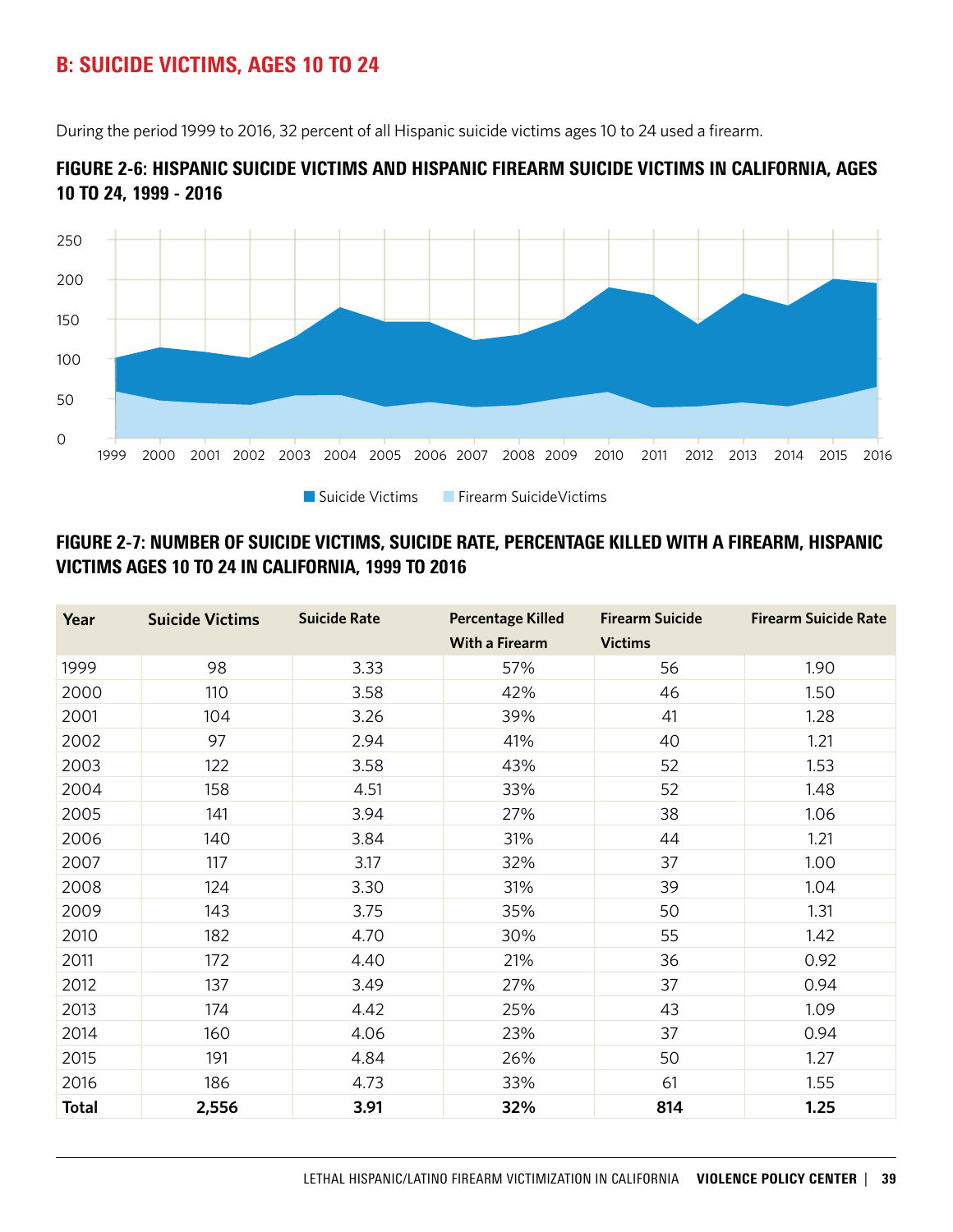In 2016, there were 186 Hispanic suicide victims ages 10 to 24 by all means in California. The Hispanic suicide rate for this age group for that year was 4.73 per 100,000. That same year in this age group there were: 212 white suicide victims (suicide rate of 8.96 per 100,000); 37 black suicide victims (suicide rate of 7.08 per 100,000); and, 74 Asian/Pacific Islander suicide victims (suicide rate of 7.08 per 100,000). (Fewer than 10 suicide deaths were reported for American Indian/Alaska Natives and as a result the number of deaths and rate were suppressed.) The state's overall suicide rate for this age group for that year was 6.53 per 100,000. [See Table 2B-1]

In 2016, there were 61 Hispanic firearm suicide victims ages 10 to 24 in California. The Hispanic firearm suicide rate for this age group for that year was 1.55 per 100,000. That same year for this age group: 73 white suicide victims used a gun (firearm suicide rate of 3.08 per 100,000); 13 black suicide victims used a gun (firearm suicide rate of 2.49 per 100,000); and, 12 Asian/Pacific Islander suicide victims used a gun (firearm suicide rate of 1.15 per 100,000). (Fewer than 10 firearm suicide deaths were reported for American Indian/Alaska Natives and as a result the number of deaths and rate were suppressed.) The state's overall firearm suicide rate for this age group for that year was 2.02 per 100,000. [See Table 2B-2]

# MALE AND FEMALE SUICIDE VICTIMS, AGES 10 TO 24

In 2016, there were 150 Hispanic male suicide victims ages 10 to 24 in California. The Hispanic male suicide rate for this age group for that year was 7.48 per 100,000. That same year in the state for this age group there were: 165 white male suicide victims (suicide rate of 13.44 per 100,000); 28 black male suicide victims (suicide rate of 10.32 per 100,000); and, 56 Asian/Pacific Islander male suicide victims (suicide rate of 10.49 per 100,000). (Fewer than 10 male suicide deaths were reported for American Indian/Alaska Natives and as a result the number of deaths and rate were suppressed.) The state's overall male suicide rate for this age group for that year was 9.97 per 100,000. [See Table 2B-3]

In 2016, there were 57 Hispanic male firearms suicide victims ages 10 to 24 in California. The Hispanic male firearm suicide rate for this age group for that year was 2.84 per 100,000. That same year for this age group there were: 60 white male firearm suicide victims (firearm suicide rate of 4.89 per 100,000); 10 black male firearm suicide victims (firearm suicide rate of 3.69 per 100,000); and, 12 Asian/Pacific Islander male firearm suicide victims (firearm suicide rate of 2.25 per 100,000). (Fewer than 10 firearm suicide deaths were reported for American Indian/Alaska Native males and as a result the number of deaths and rate were suppressed.) The state's overall male firearm suicide rate for this age group for that year was 3.45 per 100,000. [See Table 2B-4]

In 2016, there were 36 Hispanic female suicide victims ages 10 to 24 in California. The Hispanic female suicide rate for this group for that year was 1.86 per 100,000. That same year for this age group there were: 47 white female suicide victims (suicide rate of 4.13 per 100,000); and, 18 Asian/Pacific Islander female suicide victims (suicide rate of 3.52 per 100,000). (Fewer than 10 suicide deaths were reported for black and American Indian/Alaska Native females and as a result the number of deaths and rate for each were suppressed.) The state's overall female suicide rate for this age group for that year was 2.91 per 100,000. [See Table 2B-5]

In 2016, there were a total of 20 female firearms suicide victims ages 10 to 24 in California. That same year for this age group there were 13 white female firearm suicide victims (firearm suicide rate of 1.14). (For each of the other racial and ethnic categories the number of suicide victims was fewer than 10. As a result, the number of deaths and rates for each were suppressed.) The state's overall female firearm suicide rate for this age group for that year was 0.52 per 100,000. [See Table 2B-6]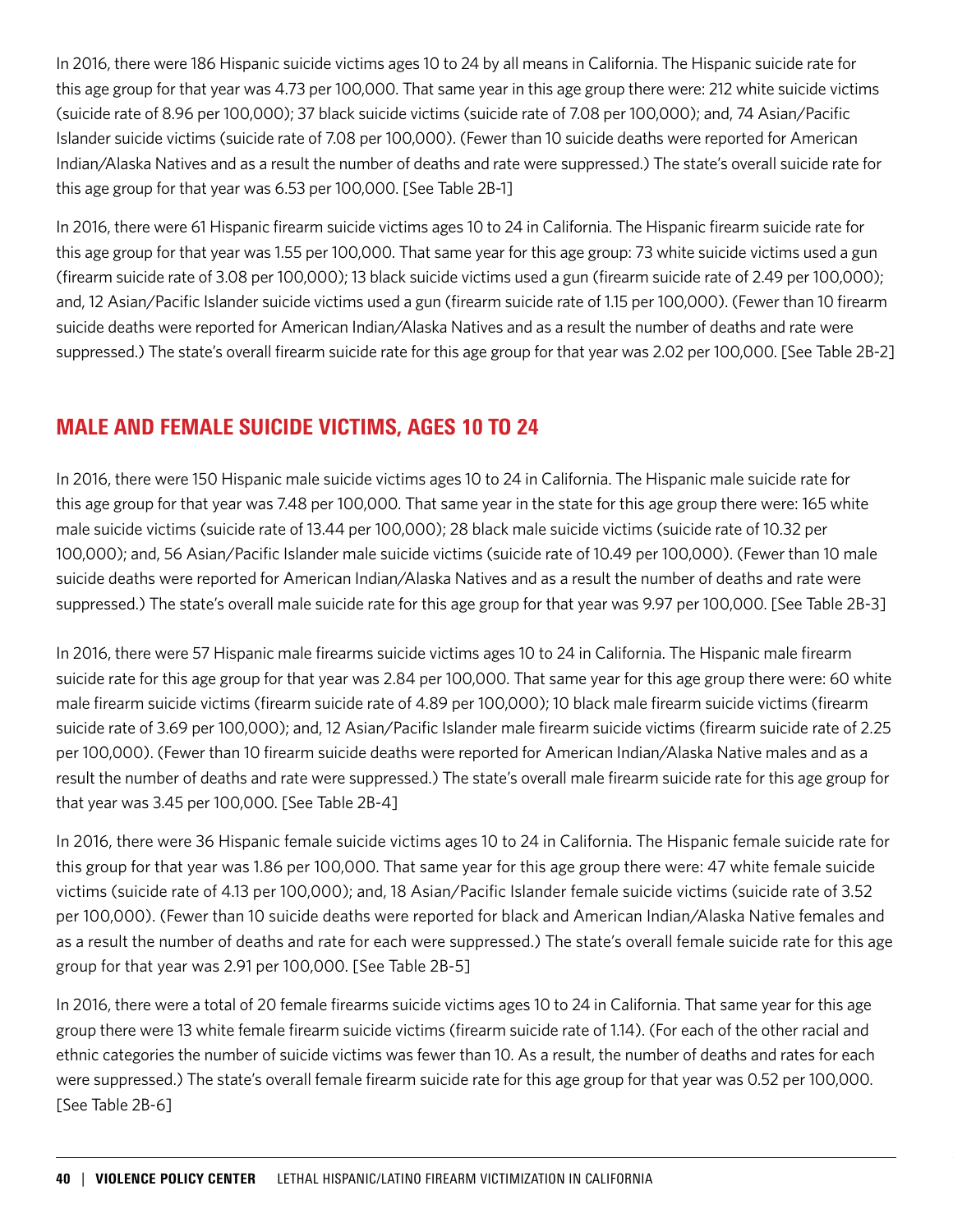## FIGURE 2-8: HISPANIC MALE AND FEMALE SUICIDE VICTIMS AGES 10 TO 24, OVERALL SUICIDE, FIREARM SUICIDE, RATE PER 100,000, AND PERCENTAGE OF SUICIDES INVOLVING GUNS, 1999 TO 2016

| Year         | <b>Hispanic</b><br>Male<br><b>Suicide</b><br><b>Victims</b> | Rate per<br>100,000 | <b>Hispanic</b><br><b>Male</b><br><b>Firearm</b><br><b>Suicide</b><br><b>Victims</b> | Rate per<br>100,000 | <b>Percent</b><br>of<br><b>Suicides</b><br>Involving<br><b>Guns</b> | <b>Hispanic</b><br>Female<br><b>Suicide</b><br><b>Victims</b> | Rate per<br>100,000 | <b>Hispanic</b><br>Female<br><b>Firearm</b><br><b>Suicide</b><br><b>Victims</b> | Rate per<br>100,000 | <b>Percent</b><br>of<br><b>Suicides</b><br>Involving<br><b>Guns</b> |
|--------------|-------------------------------------------------------------|---------------------|--------------------------------------------------------------------------------------|---------------------|---------------------------------------------------------------------|---------------------------------------------------------------|---------------------|---------------------------------------------------------------------------------|---------------------|---------------------------------------------------------------------|
| 1999         | 86                                                          | 5.57                | 49                                                                                   | 3.17                | 57%                                                                 | 12                                                            | 0.86                | $\star$                                                                         | $\star$             | $\star$                                                             |
| 2000         | 87                                                          | 5.39                | 40                                                                                   | 2.48                | 46%                                                                 | 23                                                            | 1.58                | $\star$                                                                         | $\star$             | $\star$                                                             |
| 2001         | 87                                                          | 5.19                | 36                                                                                   | 2.15                | 41%                                                                 | 17                                                            | 1.12                | $\star$                                                                         | $\star$             | $\star$                                                             |
| 2002         | 80                                                          | 4.62                | 36                                                                                   | 2.08                | 45%                                                                 | 17                                                            | 1.08                | $\star$                                                                         | $\star$             | $\star$                                                             |
| 2003         | 111                                                         | 6.23                | 50                                                                                   | 2.81                | 45%                                                                 | 11                                                            | 0.68                | $\star$                                                                         | $\star$             | $\star$                                                             |
| 2004         | 125                                                         | 6.83                | 46                                                                                   | 2.51                | 37%                                                                 | 33                                                            | 1.97                | $\star$                                                                         | $\star$             | $\star$                                                             |
| 2005         | 115                                                         | 6.16                | 36                                                                                   | 1.93                | 31%                                                                 | 26                                                            | 1.52                | $\star$                                                                         | $\star$             | $\star$                                                             |
| 2006         | 113                                                         | 5.96                | 43                                                                                   | 2.27                | 38%                                                                 | 27                                                            | 1.55                | $\star$                                                                         | $\star$             | $\star$                                                             |
| 2007         | 90                                                          | 4.69                | 33                                                                                   | 1.72                | 37%                                                                 | 27                                                            | 1.52                | $\star$                                                                         | $\star$             | $\star$                                                             |
| 2008         | 104                                                         | 5.34                | 36                                                                                   | 1.85                | 35%                                                                 | 20                                                            | 1.11                | $\star$                                                                         | $\star$             | $\star$                                                             |
| 2009         | 119                                                         | 6.02                | 46                                                                                   | 2.33                | 39%                                                                 | 24                                                            | 1.30                | $\star$                                                                         | $\star$             | $\star$                                                             |
| 2010         | 145                                                         | 7.24                | 51                                                                                   | 2.55                | 35%                                                                 | 37                                                            | 1.98                | $\star$                                                                         | $\star$             | $\star$                                                             |
| 2011         | 130                                                         | 6.47                | 34                                                                                   | 1.69                | 26%                                                                 | 42                                                            | 2.22                | $\star$                                                                         | $\star$             | $\star$                                                             |
| 2012         | 108                                                         | 5.36                | 34                                                                                   | 1.69                | 31%                                                                 | 29                                                            | 1.52                | $\star$                                                                         | $\star$             | $\star$                                                             |
| 2013         | 138                                                         | 6.86                | 40                                                                                   | 1.99                | 29%                                                                 | 36                                                            | 1.88                | $\star$                                                                         | $\star$             | $\star$                                                             |
| 2014         | 123                                                         | 6.10                | 35                                                                                   | 1.74                | 28%                                                                 | 37                                                            | 1.92                | $\star$                                                                         | $\star$             | $\star$                                                             |
| 2015         | 150                                                         | 7.46                | 45                                                                                   | 2.24                | 30%                                                                 | 41                                                            | 2.12                | $\star$                                                                         | $\star$             | $\star$                                                             |
| 2016         | 150                                                         | 7.48                | 57                                                                                   | 2.84                | 38%                                                                 | 36                                                            | 1.86                | $\star$                                                                         | $\star$             | $\star$                                                             |
| <b>Total</b> | 2,061                                                       | 6.09                | 747                                                                                  | 2.21                | 36%                                                                 | 495                                                           | 1.57                | 67                                                                              | 0.21                | 14%                                                                 |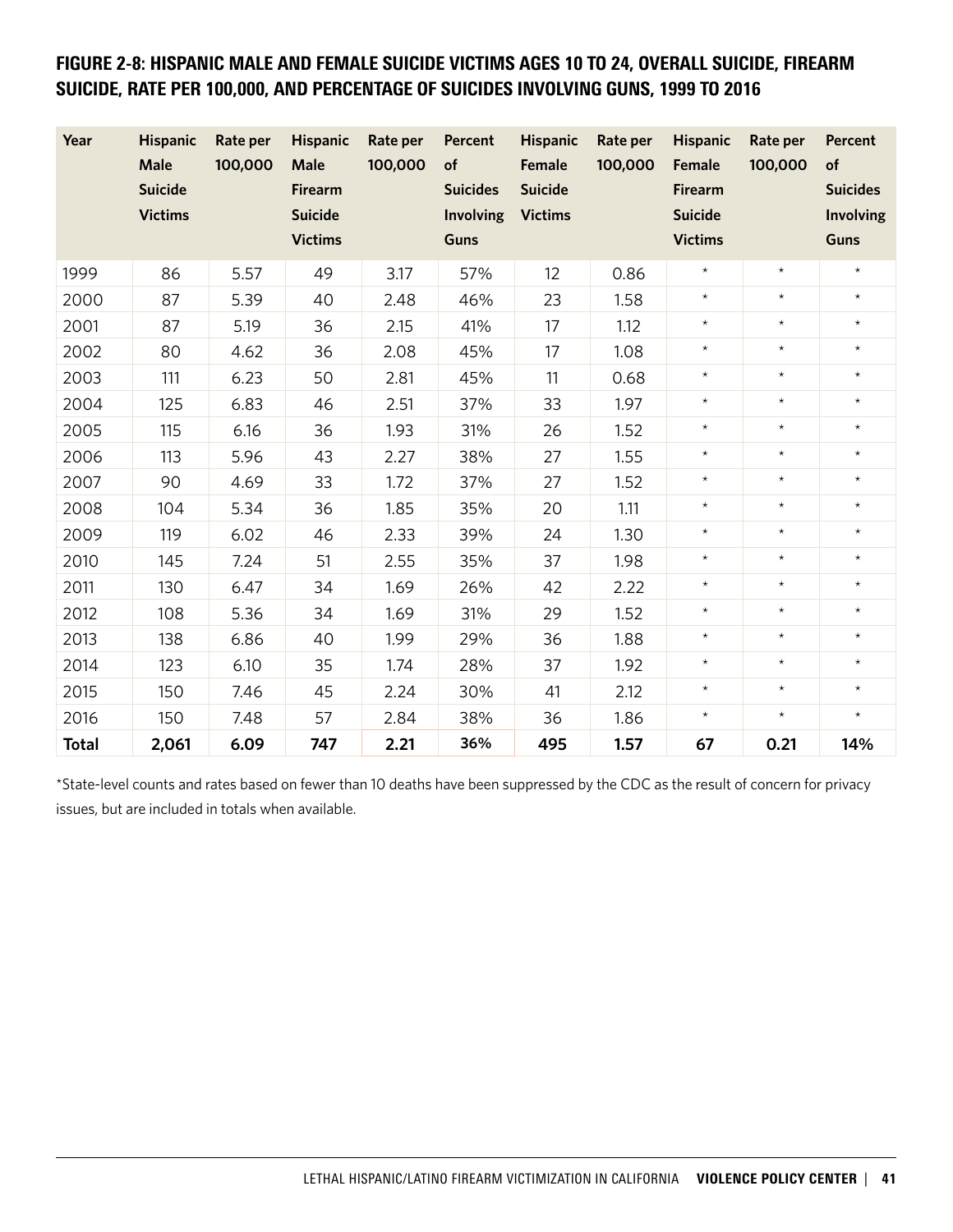# SUICIDE AS A LEADING CAUSE OF DEATH FOR MALES AND FEMALES, AGES 10 TO 24

In 2016, suicide ranked as the third leading cause of death for Hispanics ages 10 to 24 in California (3rd for both Hispanic males and Hispanic females). That same year for this age group, suicide ranked as the: 2nd leading cause of death for whites (2nd for both white males and white females); 3rd leading cause of death for blacks (3rd for black males and 4th for black females); 2nd leading cause of death for Asian/Pacific Islanders (2nd for both Asian/Pacific Islander males and Asian/Pacific Islander females); and, 2nd for American Indian/Alaska Natives (2nd for American Indian/Alaska Native males and 1st for American Indian/Alaska Native females). Statewide for this age group suicide ranked 3rd among all leading causes of death (3rd for males and 2nd for females).

## FIGURE 2-9: RANKING OF SUICIDE AMONG LEADING CAUSES OF DEATH IN CALIFORNIA FOR 2016, AGES 10 TO 24

| Race/Ethnicity                | <b>Suicide, All Means</b> |        |                |  |  |  |  |
|-------------------------------|---------------------------|--------|----------------|--|--|--|--|
|                               | <b>Male</b>               | Female | <b>Overall</b> |  |  |  |  |
| Hispanic                      | 3rd                       | 3rd    | 3rd            |  |  |  |  |
| White                         | 2nd                       | 2nd    | 2nd            |  |  |  |  |
| <b>Black</b>                  | 3rd                       | 4th    | 3rd            |  |  |  |  |
| Asian/Pacific Islander        | 2nd                       | 2nd    | 2nd            |  |  |  |  |
| American Indian/Alaska Native | 2nd                       | 1st    | 2nd            |  |  |  |  |
| Overall                       | 3rd                       | 2nd    | 3rd            |  |  |  |  |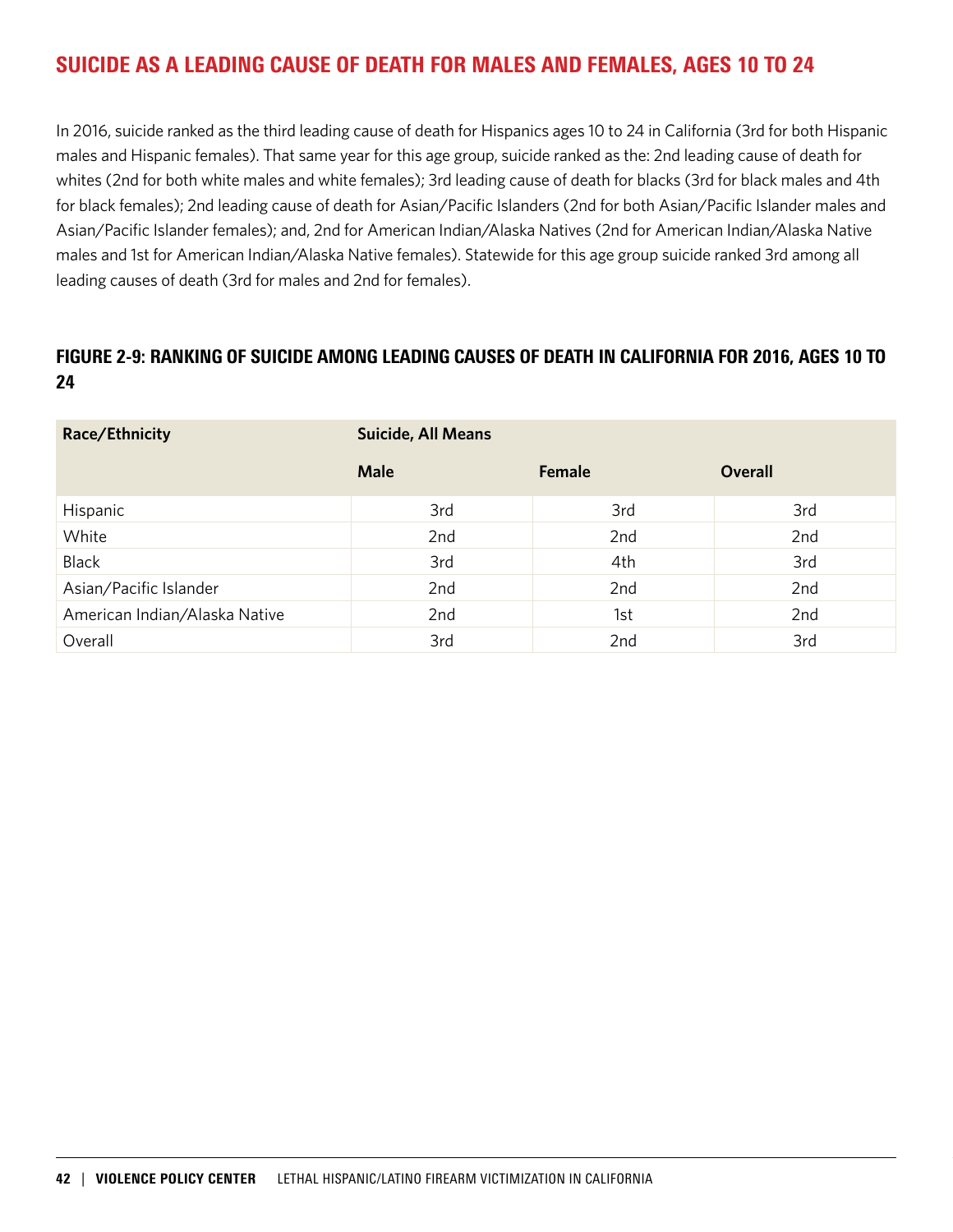# SUICIDE, AGES 10 TO 24 — RELATED TABLES

## TABLE 2B-1: SUICIDE IN CALIFORNIA 1999 – 2016 BY RACE/ETHNICITY, ALL WEAPONS, AGES 10 TO 24, BOTH SEXES

| Year         | <b>Hispanic</b> |      | White         |      | <b>Black</b>  |      | Asian/Pacific<br><b>Islander</b> |      | American Indian/<br><b>Alaska Native</b> |         | <b>Total</b>  |      |
|--------------|-----------------|------|---------------|------|---------------|------|----------------------------------|------|------------------------------------------|---------|---------------|------|
|              | <b>Deaths</b>   | Rate | <b>Deaths</b> | Rate | <b>Deaths</b> | Rate | <b>Deaths</b>                    | Rate | <b>Deaths</b>                            | Rate    | <b>Deaths</b> | Rate |
| 1999         | 98              | 3.33 | 181           | 6.44 | 30            | 5.51 | 42                               | 4.90 | $\star$                                  | $\star$ | 352           | 4.89 |
| 2000         | 110             | 3.58 | 172           | 5.99 | 28            | 5.01 | 33                               | 3.75 | $\star$                                  | $\star$ | 344           | 4.62 |
| 2001         | 104             | 3.26 | 181           | 6.20 | 21            | 3.66 | 30                               | 3.29 | $\star$                                  | $\star$ | 338           | 4.42 |
| 2002         | 97              | 2.94 | 187           | 6.35 | 18            | 3.09 | 41                               | 4.37 | $\star$                                  | $\star$ | 346           | 4.42 |
| 2003         | 122             | 3.58 | 197           | 6.70 | 24            | 4.07 | 47                               | 4.92 | $\star$                                  | $\star$ | 394           | 4.96 |
| 2004         | 158             | 4.51 | 217           | 7.40 | 31            | 5.22 | 39                               | 4.03 | $\star$                                  | $\star$ | 449           | 5.58 |
| 2005         | 141             | 3.94 | 187           | 6.45 | 26            | 4.37 | 29                               | 2.96 | $\star$                                  | $\star$ | 388           | 4.79 |
| 2006         | 140             | 3.84 | 198           | 6.95 | 28            | 4.72 | 51                               | 5.17 | $^\star$                                 | $\star$ | 424           | 5.22 |
| 2007         | 117             | 3.17 | 176           | 6.27 | 31            | 5.27 | 61                               | 6.13 | $\star$                                  | $\star$ | 389           | 4.78 |
| 2008         | 124             | 3.30 | 205           | 7.44 | 38            | 6.51 | 39                               | 3.87 | $\star$                                  | $\star$ | 409           | 5.02 |
| 2009         | 143             | 3.75 | 197           | 7.28 | 30            | 5.18 | 40                               | 3.93 | $\star$                                  | $\star$ | 418           | 5.12 |
| 2010         | 182             | 4.70 | 195           | 7.32 | 37            | 6.45 | 47                               | 4.58 | $\star$                                  | $\star$ | 468           | 5.72 |
| 2011         | 172             | 4.40 | 208           | 7.95 | 36            | 6.30 | 40                               | 3.86 | 10                                       | 21.53   | 466           | 5.70 |
| 2012         | 137             | 3.49 | 194           | 7.51 | 38            | 6.71 | 52                               | 4.99 | $\star$                                  | $\star$ | 432           | 5.29 |
| 2013         | 174             | 4.42 | 214           | 8.44 | 38            | 6.81 | 53                               | 5.08 | $\star$                                  | $\star$ | 486           | 5.99 |
| 2014         | 160             | 4.06 | 190           | 7.64 | 28            | 5.10 | 61                               | 5.85 | $\star$                                  | $\star$ | 444           | 5.50 |
| 2015         | 191             | 4.84 | 211           | 8.70 | 32            | 5.98 | 65                               | 6.22 | $\star$                                  | $\star$ | 506           | 6.33 |
| 2016         | 186             | 4.73 | 212           | 8.96 | 37            | 7.08 | 74                               | 7.08 | $\star$                                  | $\star$ | 517           | 6.53 |
| <b>Total</b> | 2,556           | 3.91 | 3,522         | 7.17 | 551           | 5.37 | 844                              | 4.75 | 91                                       | 10.11   | 7,570         | 5.28 |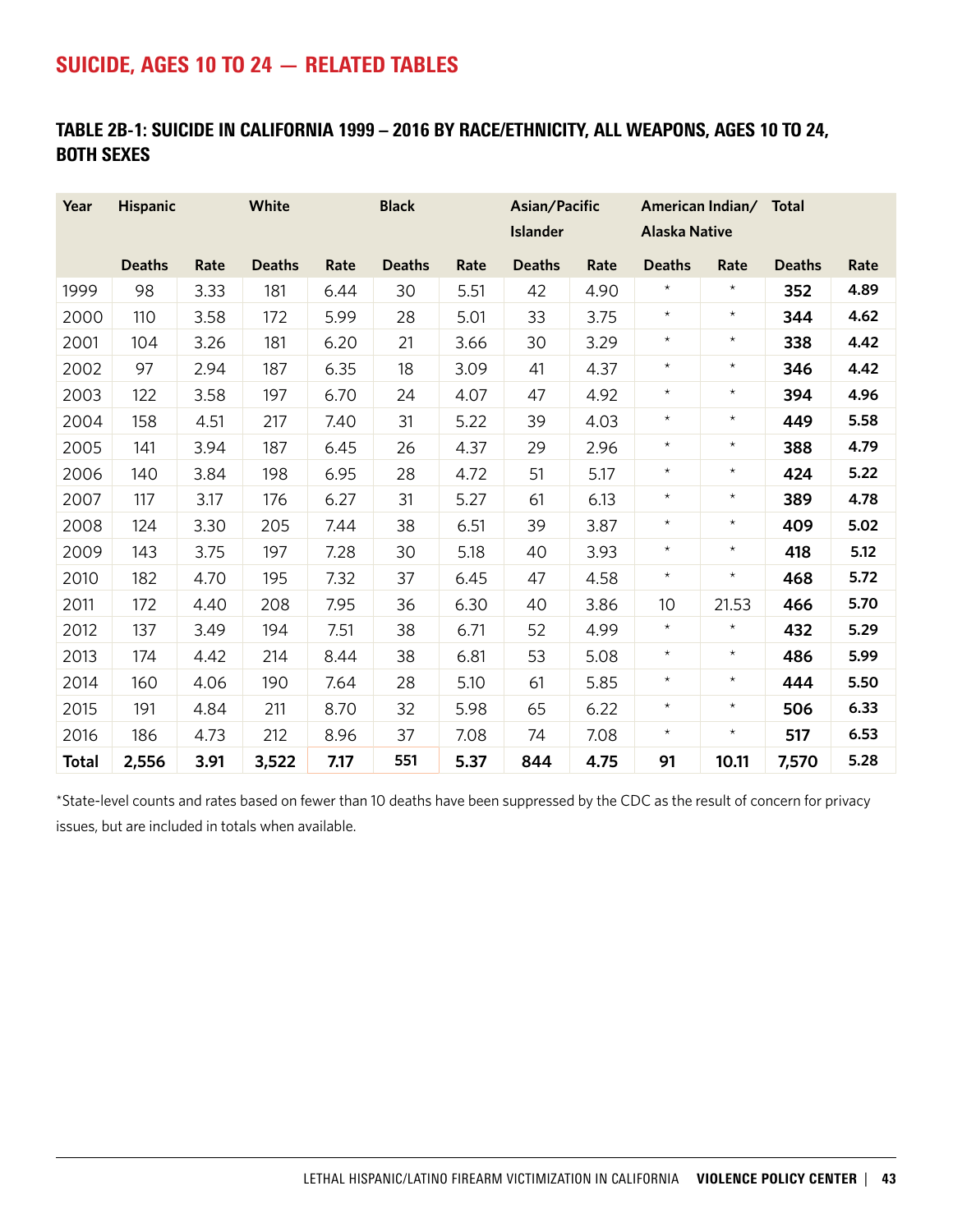## TABLE 2B-2: FIREARM SUICIDE IN CALIFORNIA 1999 – 2016 BY RACE/ETHNICITY, AGES 10 TO 24, BOTH SEXES

| Year         | <b>Hispanic</b> |      | White         | <b>Black</b> |                 |         | Asian/Pacific<br><b>Islander</b> |         | American Indian/<br><b>Alaska Native</b> |            | <b>Total</b>  |      |
|--------------|-----------------|------|---------------|--------------|-----------------|---------|----------------------------------|---------|------------------------------------------|------------|---------------|------|
|              | <b>Deaths</b>   | Rate | <b>Deaths</b> | Rate         | <b>Deaths</b>   | Rate    | <b>Deaths</b>                    | Rate    | <b>Deaths</b>                            | Rate       | <b>Deaths</b> | Rate |
| 1999         | 56              | 1.90 | 81            | 2.88         | 19              | 3.49    | 17                               | 1.98    | $\star$                                  | $^{\star}$ | 174           | 2.42 |
| 2000         | 46              | 1.50 | 82            | 2.85         | 13              | 2.33    | 13                               | 1.48    | $\star$                                  | $\star$    | 155           | 2.08 |
| 2001         | 41              | 1.28 | 75            | 2.57         | 15              | 2.62    | 11                               | 1.21    | $\star$                                  | $\star$    | 143           | 1.87 |
| 2002         | 40              | 1.21 | 72            | 2.45         | $\star$         | $\star$ | 15                               | 1.60    | $\star$                                  | $\star$    | 137           | 1.75 |
| 2003         | 52              | 1.53 | 86            | 2.92         | 13              | 2.21    | 13                               | 1.36    | $\star$                                  | $\star$    | 166           | 2.09 |
| 2004         | 52              | 1.48 | 71            | 2.42         | $\star$         | $\star$ | $\star$                          | $\star$ | $\star$                                  | $^{\star}$ | 142           | 1.76 |
| 2005         | 38              | 1.06 | 75            | 2.59         | 17              | 2.86    | $\star$                          | $\star$ | $\star$                                  | $\star$    | 136           | 1.68 |
| 2006         | 44              | 1.21 | 74            | 2.60         | $\star$         | $\star$ | 19                               | 1.93    | $\star$                                  | $\star$    | 148           | 1.82 |
| 2007         | 37              | 1.00 | 62            | 2.21         | 15              | 2.55    | 17                               | 1.71    | $\star$                                  | $^{\star}$ | 132           | 1.62 |
| 2008         | 39              | 1.04 | 78            | 2.83         | 11              | 1.88    | $\star$                          | $\star$ | $\star$                                  | $^{\star}$ | 134           | 1.64 |
| 2009         | 50              | 1.31 | 76            | 2.81         | 14              | 2.42    | $\star$                          | $\star$ | $\star$                                  | $\star$    | 151           | 1.85 |
| 2010         | 55              | 1.42 | 68            | 2.55         | 10 <sup>°</sup> | 1.74    | 13                               | 1.27    | $\star$                                  | $^{\star}$ | 148           | 1.81 |
| 2011         | 36              | 0.92 | 72            | 2.75         | $\star$         | $\star$ | $^{\star}$                       | $\star$ | $\star$                                  | $\star$    | 126           | 1.54 |
| 2012         | 37              | 0.94 | 70            | 2.71         | $\star$         | $\star$ | 11                               | 1.06    | $\star$                                  | $\star$    | 128           | 1.57 |
| 2013         | 43              | 1.09 | 78            | 3.08         | 13              | 2.33    | $\star$                          | $\star$ | $\star$                                  | $\star$    | 142           | 1.75 |
| 2014         | 37              | 0.94 | 51            | 2.05         | $\star$         | $\star$ | 13                               | 1.25    | $\star$                                  | $\star$    | 110           | 1.36 |
| 2015         | 50              | 1.27 | 64            | 2.64         | 10              | 1.87    | 24                               | 2.30    | $^\star$                                 | $^{\star}$ | 149           | 1.86 |
| 2016         | 61              | 1.55 | 73            | 3.08         | 13              | 2.49    | 12                               | 1.15    | $\star$                                  | $\star$    | 160           | 2.02 |
| <b>Total</b> | 814             | 1.25 | 1,308         | 2.66         | 212             | 2.07    | 218                              | 1.23    | 28                                       | 3.11       | 2,581         | 1.80 |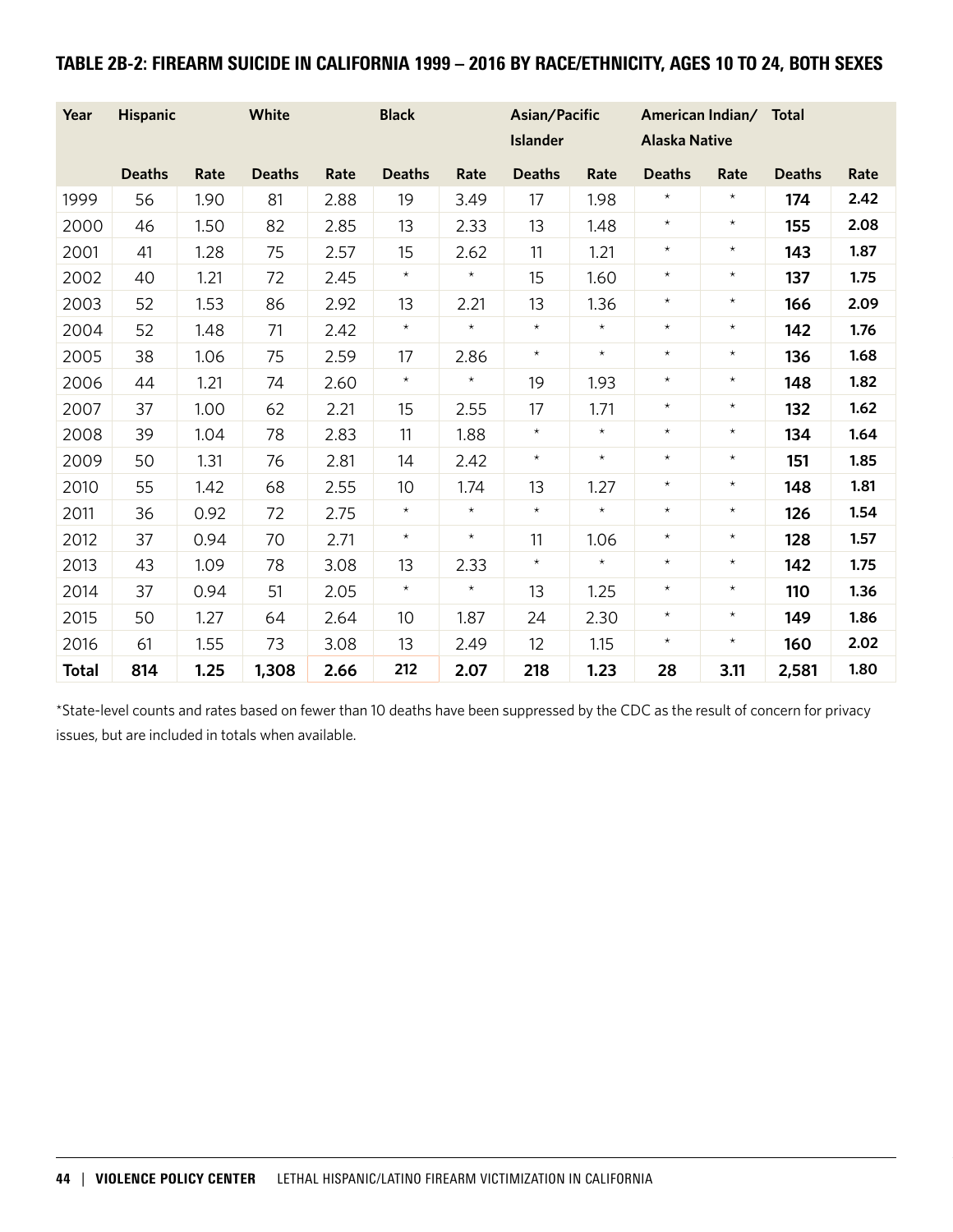## TABLE 2B-3: MALE SUICIDE VICTIMS IN CALIFORNIA 1999 – 2016 BY RACE/ETHNICITY, ALL WEAPONS, AGES 10 TO 24

| Year  | <b>Hispanic</b> | White |               | <b>Black</b> |               |       | Asian/Pacific<br><b>Islander</b> |       | American Indian/ Total<br><b>Alaska Native</b> |            |               |      |
|-------|-----------------|-------|---------------|--------------|---------------|-------|----------------------------------|-------|------------------------------------------------|------------|---------------|------|
|       | <b>Deaths</b>   | Rate  | <b>Deaths</b> | Rate         | <b>Deaths</b> | Rate  | <b>Deaths</b>                    | Rate  | <b>Deaths</b>                                  | Rate       | <b>Deaths</b> | Rate |
| 1999  | 86              | 5.57  | 151           | 10.42        | 25            | 8.99  | 33                               | 7.56  | $\star$                                        | $^{\star}$ | 296           | 7.92 |
| 2000  | 87              | 5.39  | 146           | 9.86         | 24            | 8.40  | 24                               | 5.36  | $\star$                                        | $\star$    | 282           | 7.31 |
| 2001  | 87              | 5.19  | 156           | 10.37        | 19            | 6.47  | 24                               | 5.17  | $\star$                                        | $^{\star}$ | 288           | 7.26 |
| 2002  | 80              | 4.62  | 145           | 9.57         | 14            | 4.69  | 34                               | 7.13  | $\star$                                        | $\star$    | 276           | 6.81 |
| 2003  | 111             | 6.23  | 154           | 10.22        | 21            | 6.97  | 35                               | 7.19  | $^\star$                                       | $^{\star}$ | 325           | 7.92 |
| 2004  | 125             | 6.83  | 167           | 11.08        | 23            | 7.55  | 31                               | 6.27  | $\star$                                        | $^{\star}$ | 349           | 8.38 |
| 2005  | 115             | 6.16  | 152           | 10.16        | 25            | 8.17  | 21                               | 4.20  | $\star$                                        | $\star$    | 316           | 7.53 |
| 2006  | 113             | 5.96  | 171           | 11.62        | 19            | 6.23  | 43                               | 8.53  | $\star$                                        | $^{\star}$ | 350           | 8.33 |
| 2007  | 90              | 4.69  | 154           | 10.61        | 26            | 8.58  | 45                               | 8.83  | $\star$                                        | $^{\star}$ | 319           | 7.58 |
| 2008  | 104             | 5.34  | 162           | 11.37        | 27            | 9.00  | 22                               | 4.26  | $\star$                                        | $\star$    | 317           | 7.52 |
| 2009  | 119             | 6.02  | 156           | 11.14        | 19            | 6.39  | 27                               | 5.19  | $\star$                                        | $^{\star}$ | 327           | 7.75 |
| 2010  | 145             | 7.24  | 158           | 11.48        | 26            | 8.83  | 33                               | 6.28  | $\star$                                        | $^{\star}$ | 366           | 8.67 |
| 2011  | 130             | 6.47  | 166           | 12.27        | 28            | 9.55  | 29                               | 5.47  | $\star$                                        | $\star$    | 361           | 8.57 |
| 2012  | 108             | 5.36  | 152           | 11.38        | 26            | 8.92  | 35                               | 6.57  | $\star$                                        | $^{\star}$ | 329           | 7.84 |
| 2013  | 138             | 6.86  | 160           | 12.20        | 33            | 11.47 | 41                               | 7.68  | $\star$                                        | $^{\star}$ | 375           | 9.00 |
| 2014  | 123             | 6.10  | 153           | 11.88        | 22            | 7.76  | 43                               | 8.06  | $\star$                                        | $^{\star}$ | 346           | 8.35 |
| 2015  | 150             | 7.46  | 166           | 13.20        | 21            | 7.56  | 53                               | 9.93  | $\star$                                        | $\star$    | 396           | 9.65 |
| 2016  | 150             | 7.48  | 165           | 13.44        | 28            | 10.32 | 56                               | 10.49 | $\star$                                        | $\star$    | 405           | 9.97 |
| Total | 2,061           | 6.09  | 2,834         | 11.18        | 426           | 8.08  | 629                              | 6.93  | 69                                             | 15.07      | 6,023         | 8.14 |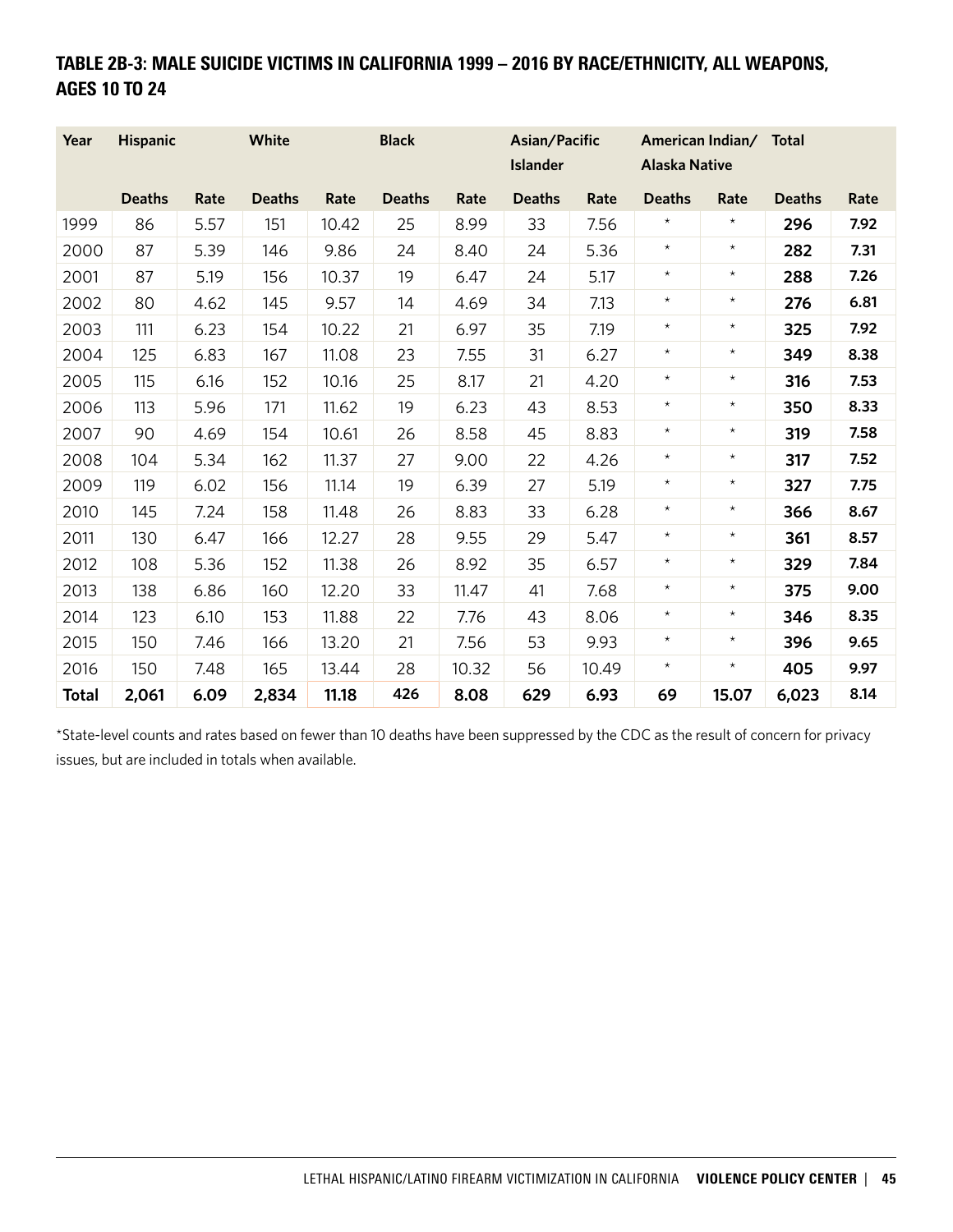## TABLE 2B-4: MALE VICTIMS OF FIREARM SUICIDE IN CALIFORNIA 1999 – 2016 BY RACE/ETHNICITY, AGES 10 TO 24

| Year         | <b>Hispanic</b> | White |               | <b>Black</b> |               |            | Asian/Pacific<br><b>Islander</b> |         | American Indian/ Total<br><b>Alaska Native</b> |            |               |      |
|--------------|-----------------|-------|---------------|--------------|---------------|------------|----------------------------------|---------|------------------------------------------------|------------|---------------|------|
|              | <b>Deaths</b>   | Rate  | <b>Deaths</b> | Rate         | <b>Deaths</b> | Rate       | <b>Deaths</b>                    | Rate    | <b>Deaths</b>                                  | Rate       | <b>Deaths</b> | Rate |
| 1999         | 49              | 3.17  | 70            | 4.83         | 17            | 6.11       | 17                               | 3.89    | $^\star$                                       | $\star$    | 154           | 4.12 |
| 2000         | 40              | 2.48  | 76            | 5.13         | 12            | 4.20       | 10 <sup>°</sup>                  | 2.23    | $\star$                                        | $\star$    | 139           | 3.60 |
| 2001         | 36              | 2.15  | 67            | 4.45         | 14            | 4.77       | 10                               | 2.15    | $\star$                                        | $\star$    | 128           | 3.23 |
| 2002         | 36              | 2.08  | 58            | 3.83         | $\star$       | $\star$    | 13                               | 2.73    | $\star$                                        | $\star$    | 117           | 2.89 |
| 2003         | 50              | 2.81  | 74            | 4.91         | 12            | 3.98       | 11                               | 2.26    | $^\star$                                       | $\star$    | 149           | 3.63 |
| 2004         | 46              | 2.51  | 62            | 4.12         | $\star$       | $\star$    | $\star$                          | $\star$ | $\star$                                        | $\star$    | 124           | 2.98 |
| 2005         | 36              | 1.93  | 67            | 4.48         | 17            | 5.56       | $\star$                          | $\star$ | $\star$                                        | $\star$    | 126           | 3.00 |
| 2006         | 43              | 2.27  | 69            | 4.69         | $\star$       | $\star$    | 17                               | 3.37    | $\star$                                        | $^{\star}$ | 137           | 3.26 |
| 2007         | 33              | 1.72  | 57            | 3.93         | 14            | 4.62       | 16                               | 3.14    | $\star$                                        | $\star$    | 121           | 2.87 |
| 2008         | 36              | 1.85  | 72            | 5.05         | $\star$       | $^{\star}$ | $\star$                          | $\star$ | $\star$                                        | $\star$    | 122           | 2.90 |
| 2009         | 46              | 2.33  | 74            | 5.28         | 11            | 3.70       | $\star$                          | $\star$ | $\star$                                        | $^{\star}$ | 140           | 3.32 |
| 2010         | 51              | 2.55  | 67            | 4.87         | $\star$       | $\star$    | 11                               | 2.09    | $\star$                                        | $\star$    | 139           | 3.29 |
| 2011         | 34              | 1.69  | 66            | 4.88         | $\star$       | $\star$    | $\star$                          | $\star$ | $\star$                                        | $\star$    | 116           | 2.75 |
| 2012         | 34              | 1.69  | 63            | 4.72         | $\star$       | $\star$    | 10                               | 1.88    | $\star$                                        | $\star$    | 116           | 2.76 |
| 2013         | 40              | 1.99  | 64            | 4.88         | 13            | 4.52       | $\star$                          | $\star$ | $\star$                                        | $\star$    | 123           | 2.95 |
| 2014         | 35              | 1.74  | 48            | 3.73         | $\star$       | $^{\star}$ | 13                               | 2.44    | $\star$                                        | $\star$    | 105           | 2.53 |
| 2015         | 45              | 2.24  | 54            | 4.29         | $\star$       | $^{\star}$ | 23                               | 4.31    | $\star$                                        | $\star$    | 132           | 3.22 |
| 2016         | 57              | 2.84  | 60            | 4.89         | 10            | 3.69       | 12                               | 2.25    | $\star$                                        | $\star$    | 140           | 3.45 |
| <b>Total</b> | 747             | 2.21  | 1,168         | 4.61         | 188           | 3.57       | 199                              | 2.19    | 25                                             | 5.46       | 2,328         | 3.14 |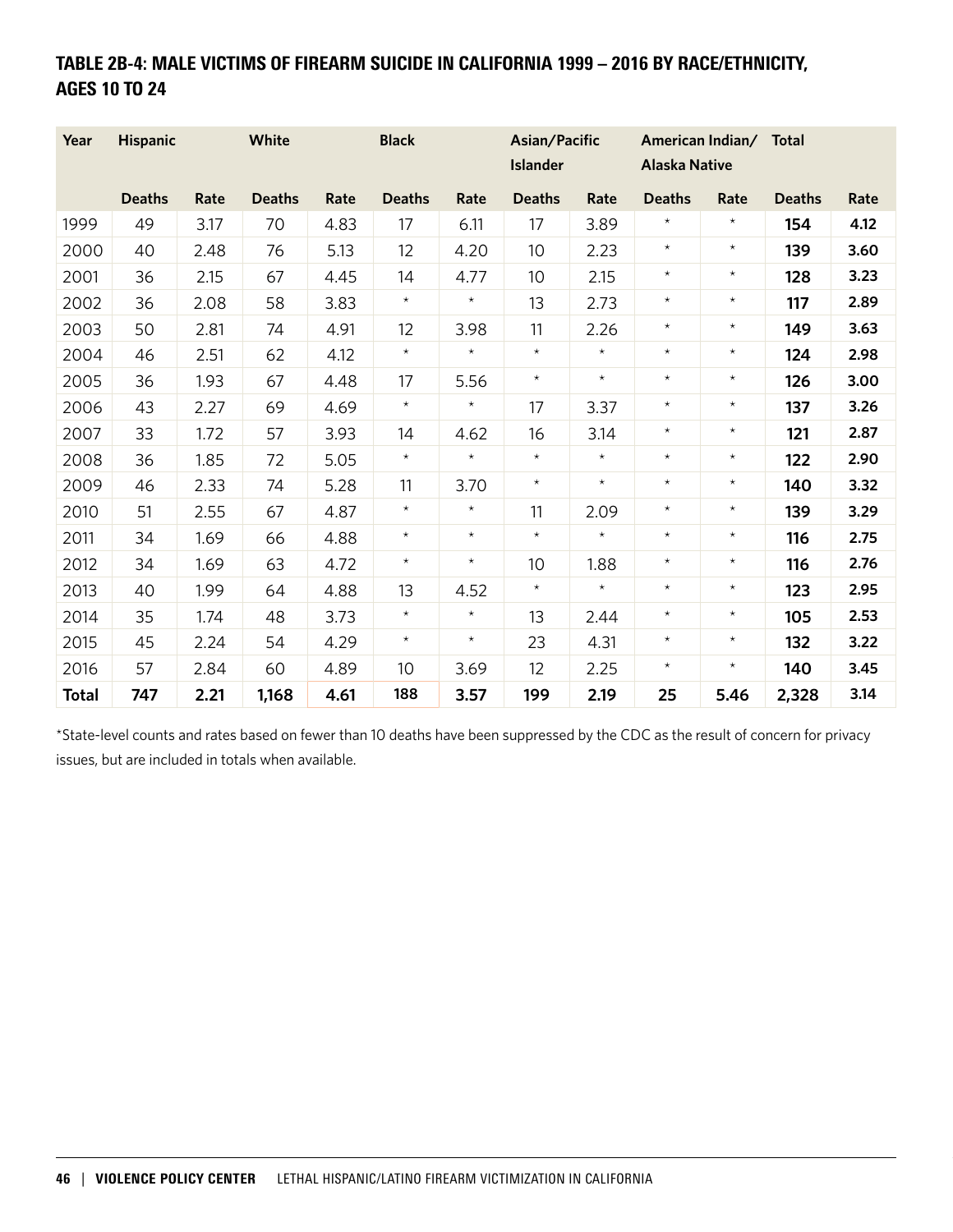## TABLE 2B-5: FEMALE SUICIDE VICTIMS IN CALIFORNIA 1999 – 2016 BY RACE/ETHNICITY, ALL WEAPONS, AGES 10 TO 24

| Year         | White<br><b>Hispanic</b> |      | <b>Black</b>  |      |               | Asian/Pacific<br><b>Islander</b> |               | American Indian/<br><b>Alaska Native</b> |               | <b>Total</b> |               |      |
|--------------|--------------------------|------|---------------|------|---------------|----------------------------------|---------------|------------------------------------------|---------------|--------------|---------------|------|
|              | <b>Deaths</b>            | Rate | <b>Deaths</b> | Rate | <b>Deaths</b> | Rate                             | <b>Deaths</b> | Rate                                     | <b>Deaths</b> | Rate         | <b>Deaths</b> | Rate |
| 1999         | 12                       | 0.86 | 30            | 2.20 | $\star$       | $^\star$                         | $^\star$      | $\star$                                  | $\star$       | $^\star$     | 56            | 1.61 |
| 2000         | 23                       | 1.58 | 26            | 1.87 | $\star$       | $\star$                          | $\star$       | $\star$                                  | $\star$       | $\star$      | 62            | 1.73 |
| 2001         | 17                       | 1.12 | 25            | 1.76 | $\star$       | $^{\star}$                       | $\star$       | $\star$                                  | $\star$       | $^{\star}$   | 50            | 1.36 |
| 2002         | 17                       | 1.08 | 42            | 2.94 | $\star$       | $^{\star}$                       | $^{\star}$    | $\star$                                  | $\star$       | $\star$      | 70            | 1.86 |
| 2003         | 11                       | 0.68 | 43            | 3.00 | $\star$       | $\star$                          | 12            | 2.55                                     | $\star$       | $\star$      | 69            | 1.80 |
| 2004         | 33                       | 1.97 | 50            | 3.51 | $\star$       | $\star$                          | $\star$       | $\star$                                  | $\star$       | $\star$      | 100           | 2.57 |
| 2005         | 26                       | 1.52 | 35            | 2.49 | $\star$       | $^{\star}$                       | $^{\star}$    | $\star$                                  | $\star$       | $^{\star}$   | 72            | 1.84 |
| 2006         | 27                       | 1.55 | 27            | 1.96 | $\star$       | $\star$                          | $\star$       | $\star$                                  | $\star$       | $^{\star}$   | 74            | 1.89 |
| 2007         | 27                       | 1.52 | 22            | 1.62 | $\star$       | $\star$                          | 16            | 3.29                                     | $\star$       | $\star$      | 70            | 1.78 |
| 2008         | 20                       | 1.11 | 43            | 3.23 | 11            | 3.88                             | 17            | 3.46                                     | $\star$       | $\star$      | 92            | 2.34 |
| 2009         | 24                       | 1.30 | 41            | 3.14 | 11            | 3.90                             | 13            | 2.62                                     | $^\star$      | $^{\star}$   | 91            | 2.30 |
| 2010         | 37                       | 1.98 | 37            | 2.88 | 11            | 3.93                             | 14            | 2.79                                     | $\star$       | $\star$      | 102           | 2.58 |
| 2011         | 42                       | 2.22 | 42            | 3.32 | $\star$       | $\star$                          | 11            | 2.17                                     | $\star$       | $\star$      | 105           | 2.65 |
| 2012         | 29                       | 1.52 | 42            | 3.37 | 12            | 4.36                             | 17            | 3.34                                     | $\star$       | $\star$      | 103           | 2.60 |
| 2013         | 36                       | 1.88 | 54            | 4.41 | $\star$       | $\star$                          | 12            | 2.35                                     | $\star$       | $\star$      | 111           | 2.81 |
| 2014         | 37                       | 1.92 | 37            | 3.09 | $\star$       | $\star$                          | 18            | 3.53                                     | $\star$       | $\star$      | 98            | 2.50 |
| 2015         | 41                       | 2.12 | 45            | 3.85 | 11            | 4.27                             | 12            | 2.35                                     | $\star$       | $^{\star}$   | 110           | 2.83 |
| 2016         | 36                       | 1.86 | 47            | 4.13 | $\star$       | $\star$                          | 18            | 3.52                                     | $\star$       | $\star$      | 112           | 2.91 |
| <b>Total</b> | 495                      | 1.57 | 688           | 2.90 | 125           | 2.51                             | 215           | 2.47                                     | 22            | 4.97         | 1,547         | 2.23 |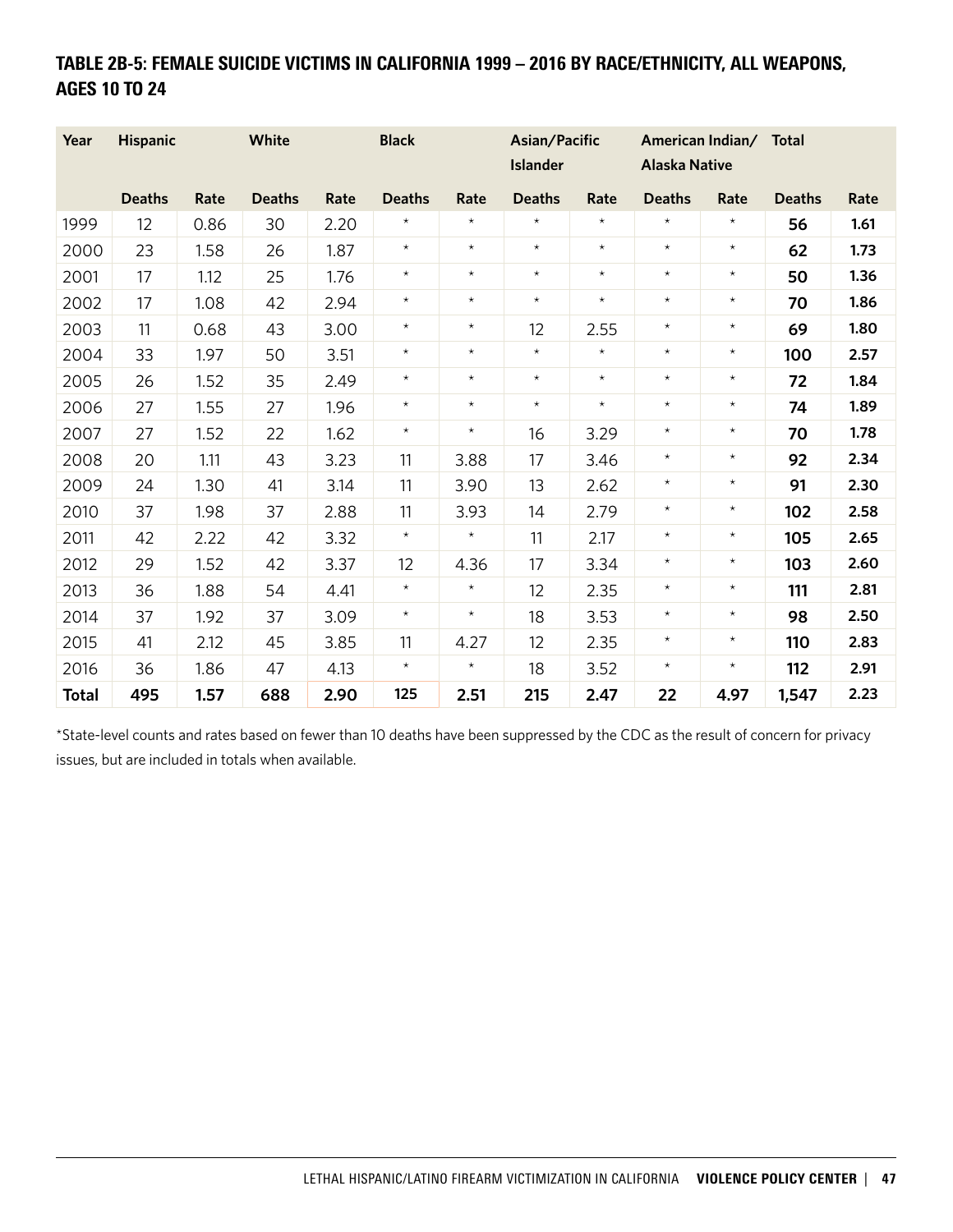## TABLE 2B-6: FEMALE VICTIMS OF FIREARM SUICIDE IN CALIFORNIA 1999 – 2016 BY RACE/ETHNICITY, AGES 10 TO 24

| Year         | <b>Hispanic</b> |         | White         |         | <b>Black</b>  |         | Asian/Pacific<br><b>Islander</b> |         | American Indian/<br><b>Alaska Native</b> |            | <b>Total</b>  |         |
|--------------|-----------------|---------|---------------|---------|---------------|---------|----------------------------------|---------|------------------------------------------|------------|---------------|---------|
|              | <b>Deaths</b>   | Rate    | <b>Deaths</b> | Rate    | <b>Deaths</b> | Rate    | <b>Deaths</b>                    | Rate    | <b>Deaths</b>                            | Rate       | <b>Deaths</b> | Rate    |
| 1999         | $\star$         | $\star$ | 11            | 0.81    | $\star$       | $\star$ | $\star$                          | $\star$ | $\star$                                  | $\star$    | 20            | 0.58    |
| 2000         | $\star$         | $\star$ | $\star$       | $\star$ | $\star$       | $\star$ | $\star$                          | $\star$ | $\star$                                  | $\star$    | 16            | 0.45    |
| 2001         | $\star$         | $\star$ | $\star$       | $\star$ | $\star$       | $\star$ | $\star$                          | $\star$ | $\star$                                  | $\star$    | 15            | 0.41    |
| 2002         | $^{\star}$      | $\star$ | 14            | 0.98    | $\star$       | $\star$ | $^{\star}$                       | $\star$ | $\star$                                  | $\star$    | 20            | 0.53    |
| 2003         | $^{\star}$      | $\star$ | 12            | 0.84    | $\star$       | $\star$ | $\star$                          | $\star$ | $\star$                                  | $\star$    | 17            | 0.44    |
| 2004         | $^{\star}$      | $\star$ | $\star$       | $\star$ | $\star$       | $\star$ | $\star$                          | $\star$ | $\star$                                  | $\star$    | 18            | 0.46    |
| 2005         | $\star$         | $\star$ | $\star$       | $\star$ | $\star$       | $\star$ | $^{\star}$                       | $\star$ | $\star$                                  | $\star$    | 10            | 0.26    |
| 2006         | $^{\star}$      | $\star$ | $\star$       | $\star$ | $\star$       | $\star$ | $\star$                          | $\star$ | $\star$                                  | $\star$    | 11            | 0.28    |
| 2007         | $\star$         | $\star$ | $\star$       | $\star$ | $\star$       | $\star$ | $\star$                          | $\star$ | $\star$                                  | $^{\star}$ | 11            | 0.28    |
| 2008         | $\star$         | $\star$ | $\star$       | $\star$ | $\star$       | $\star$ | $\star$                          | $\star$ | $\star$                                  | $\star$    | 12            | 0.30    |
| 2009         | $\star$         | $\star$ | $\star$       | $\star$ | $\star$       | $\star$ | $\star$                          | $\star$ | $\star$                                  | $^{\star}$ | 11            | 0.28    |
| 2010         | $\star$         | $\star$ | $\star$       | $\star$ | $\star$       | $\star$ | $\star$                          | $\star$ | $\star$                                  | $\star$    | $\star$       | $\star$ |
| 2011         | $\star$         | $\star$ | $\star$       | $\star$ | $\star$       | $\star$ | $\star$                          | $\star$ | $\star$                                  | $\star$    | 10            | 0.25    |
| 2012         | $\star$         | $\star$ | $\star$       | $\star$ | $\star$       | $\star$ | $\star$                          | $\star$ | $\star$                                  | $^{\star}$ | 12            | 0.30    |
| 2013         | $\star$         | $\star$ | 14            | 1.14    | $\star$       | $\star$ | $\star$                          | $\star$ | $\star$                                  | $^{\star}$ | 19            | 0.48    |
| 2014         | $\star$         | $\star$ | $\star$       | $\star$ | $\star$       | $\star$ | $\star$                          | $\star$ | $\star$                                  | $\star$    | $\star$       | $\star$ |
| 2015         | $\star$         | $\star$ | 10            | 0.86    | $\star$       | $\star$ | $\star$                          | $\star$ | $\star$                                  | $\star$    | 17            | 0.44    |
| 2016         | $\star$         | $\star$ | 13            | 1.14    | $\star$       | $\star$ | $\star$                          | $\star$ | $\star$                                  | $\star$    | 20            | 0.52    |
| <b>Total</b> | 67              | 0.21    | 140           | 0.59    | 24            | 0.48    | 19                               | 0.22    | $\star$                                  | $\star$    | 253           | 0.36    |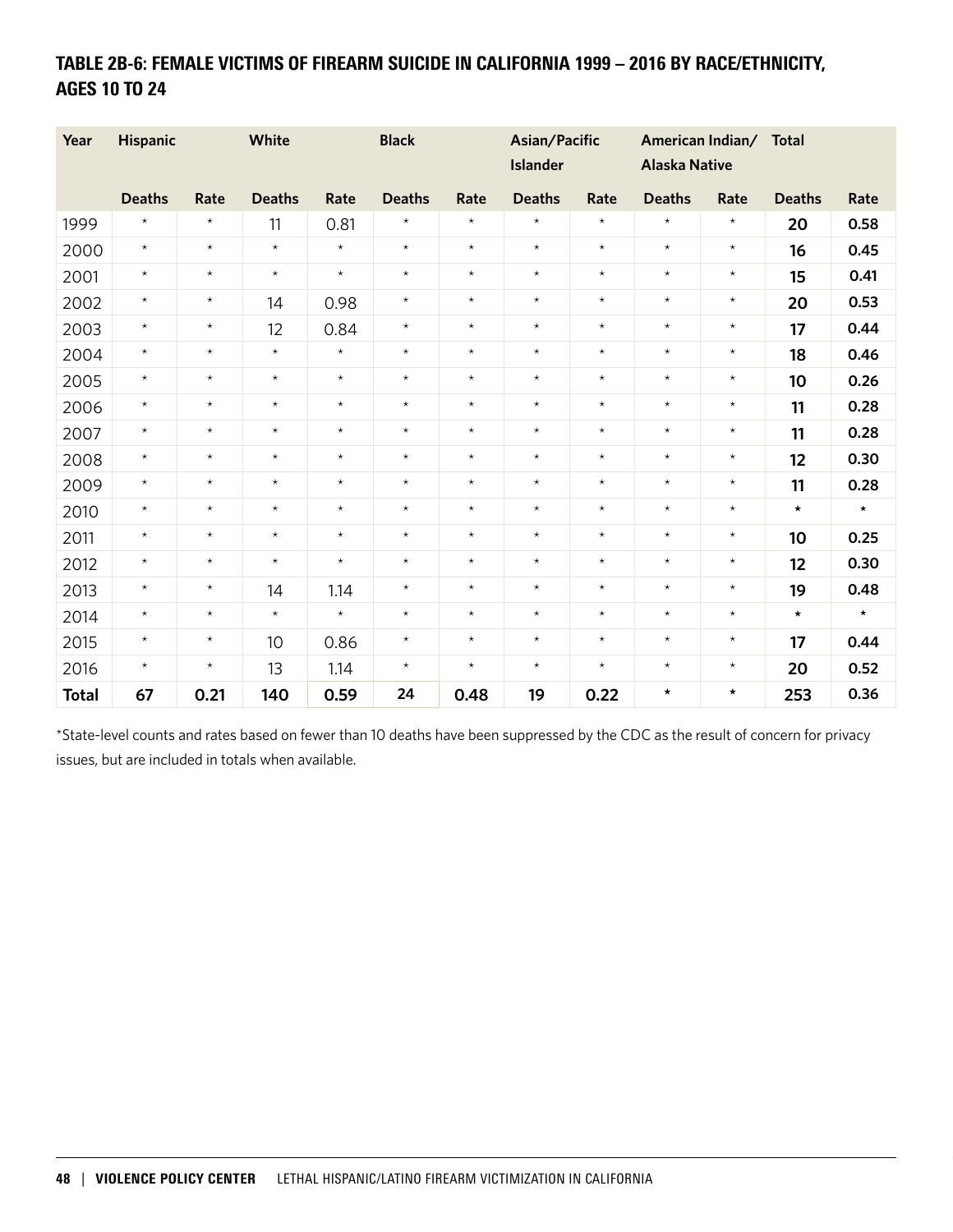# SECTION THREE: CRIMINAL JUSTICE HOMICIDE DATA

As noted in the prior section, while data from the Centers for Disease Control and Prevention offer the most comprehensive tally of Hispanic lethal victimization, it offers very limited information on the type of firearms used in homicides and no information on the factors surrounding the homicide (e.g., victim to offender relationship, circumstances, gang involvement). The FBI's annual Supplementary Homicide Report (SHR) does report such information, albeit on a smaller number of incidents.<sup>10 11</sup> This section presents information maintained by the California Department of Justice's Criminal Justice Statistics Center (CJSC) for submission to the FBI SHR. The CJSC Homicide File utilized for this section of the study contains additional information not available in the national SHR (e.g., location, whether the homicide was a drive-by shooting).

## A: HOMICIDE VICTIMS IN CALIFORNIA, ALL AGES

This section presents homicide information for all ages by race and ethnicity, age, sex, most common weapons, victim to offender relationship, circumstance, and location.



## FIGURE 3-1: PERCENTAGE OF FIREARM HOMICIDES INVOLVING HANDGUNS, BY RACE AND ETHNICITY, 2016<sup>12</sup>

- 10 The SHR provides incident-based information on criminal homicides. The data, provided monthly by reporting agencies, contain information describing the victim(s) of the homicide, the offender(s), the relationship between victim and offender, the weapon used, and the circumstance of the incident.
- 11 In 2016, the CDC reported 3,187 Hispanic homicide deaths, of which 2,287 involved a firearm. The FBI's SHR reported that in 2016 there were 2,069 Hispanic homicide victims of which 1,493 involved a firearm.
- 12 Abbreviated titles are used for two racial categories: American Indian also includes Alaska Natives and Asian also includes Pacific Islanders.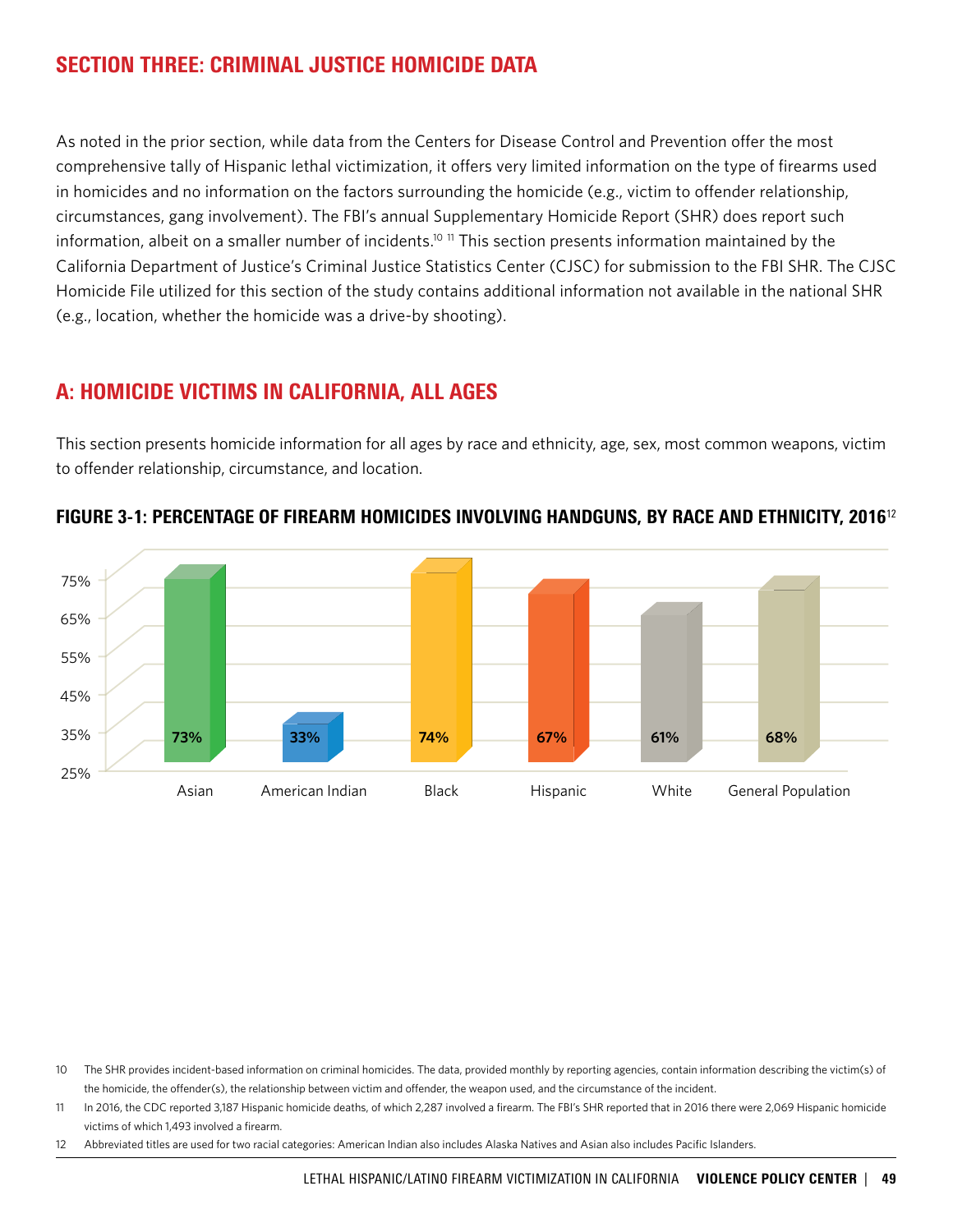# CALIFORNIA, HISPANIC VICTIMS, ALL AGES

#### **There were 827 Hispanic homicide victims in California in 2016**

#### **AGE**

Fifty-three victims (7 percent) were less than 18 years old, and 18 victims (2 percent) were 65 years of age or older. The average age was 31 years old.

#### **SEX**

Out of 827 Hispanic homicide victims, 723 were male (87 percent), and 104 were female (13 percent).

#### **MOST COMMON WEAPONS**

For homicides in which the weapon used could be identified, 75 percent of Hispanic victims (612 out of 819) were shot and killed with guns. Of these, 67 percent (411 victims) were killed with handguns. There were 124 victims (15 percent) killed with knives or other cutting instruments, 29 victims (4 percent) killed by a blunt object, and 27 victims (3 percent) killed by bodily force.

## **VICTIM TO OFFENDER RELATIONSHIP**

For homicides in which the victim to offender relationship could be identified, 53 percent of Hispanic victims (200 out of 378) were murdered by someone they knew. One hundred twenty-seven victims were killed by strangers. Of the victims who knew their offenders, 50 victims (25 percent) were intimate acquaintances of the offender. For homicides in which the victim to offender relationship could be identified, 13 percent (51 out of 378) were gang members.

Among female victims, for homicides in which the victim to offender relationship could be identified, 91 percent of Hispanic female victims (70 out of 77) were murdered by someone they knew. Twenty-seven of these females (39 percent) were killed with guns. Of the 70 Hispanic female victims who knew their offenders, 44 victims (63 percent) were intimate acquaintances of the offender. Of the Hispanic female intimates murdered, 21 were killed with guns (48 percent).

### **CIRCUMSTANCE**

For homicides in which the circumstances could be identified, 86 percent (440 out of 512) were not related to the commission of any other felony. Of these, 50 percent (219 homicides) were gang-related. Twenty-eight percent (124 homicides) involved arguments between the victim and the offender. Six percent (26 homicides) were driveby shootings.

### **LOCATION**

For homicides in which the location could be determined, 50 percent (405 out of 818) occurred on a street, sidewalk, or in a parking lot. Twenty-one percent (173 out of 818) occurred in the home of the victim or offender. Seven percent (57 out of 818) occurred at another residence, and 7 percent (59 out of 818) occurred in a vehicle.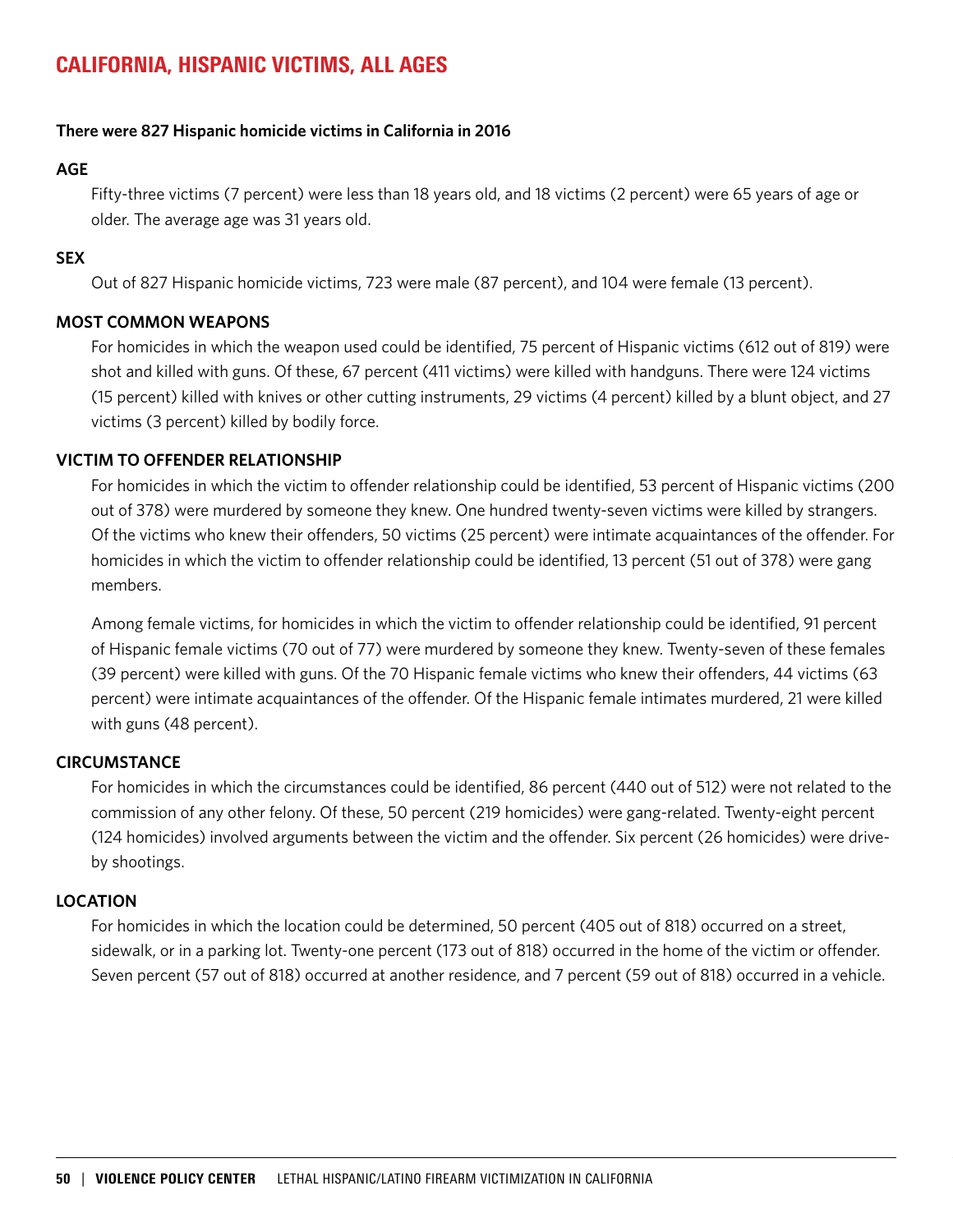# CALIFORNIA, WHITE VICTIMS, ALL AGES

#### **There were 376 white homicide victims in California in 2016**

#### **AGE**

Fourteen victims (4 percent) were less than 18 years old, and 47 victims (13 percent) were 65 years of age or older. The average age was 45 years old.

#### **SEX**

Out of 376 white homicide victims, 270 were male (72 percent), and 106 were female (28 percent).

#### **MOST COMMON WEAPONS**

For homicides in which the weapon used could be identified, 55 percent of white victims (198 out of 363) were shot and killed with guns. Of these, 61 percent (121 victims) were killed with handguns. There were 74 victims (20 percent) killed with knives or other cutting instruments, 34 victims (9 percent) killed by a blunt object, and 31 victims (9 percent) killed by bodily force.

#### **VICTIM TO OFFENDER RELATIONSHIP**

For homicides in which the victim to offender relationship could be identified, 74 percent of white victims (208 out of 281) were murdered by someone they knew. Sixty-eight victims were killed by strangers. Of the victims who knew their offenders, 49 victims (24 percent) were intimate acquaintances of the offender. For homicides in which the victim to offender relationship could be identified, 2 percent (5 out of 281) were gang members.

Among female victims, for homicides in which the victim to offender relationship could be identified, 89 percent of white female victims (77 out of 87) were murdered by someone they knew. Forty of these females (52 percent) were killed with guns. Of the 77 white female victims who knew their offenders, 43 victims (56 percent) were intimate acquaintances of the offender. Of the white female intimates murdered, 24 were killed with guns (56 percent).

#### **CIRCUMSTANCE**

For homicides in which the circumstances could be identified, 63 percent (151 out of 238) were not related to the commission of any other felony. Of these, 6 percent (9 homicides) were gang-related. Sixty-four percent (96 homicides) involved arguments between the victim and the offender. Three percent (4 homicides) were drive-by shootings.

#### **LOCATION**

For homicides in which the location could be determined, 24 percent (87 out of 370) occurred on a street, sidewalk, or in a parking lot. Forty-seven percent (175 out of 370) occurred in the home of the victim or offender. Eleven percent (39 out of 370) occurred at another residence, and 3 percent (11 out of 370) occurred in a vehicle.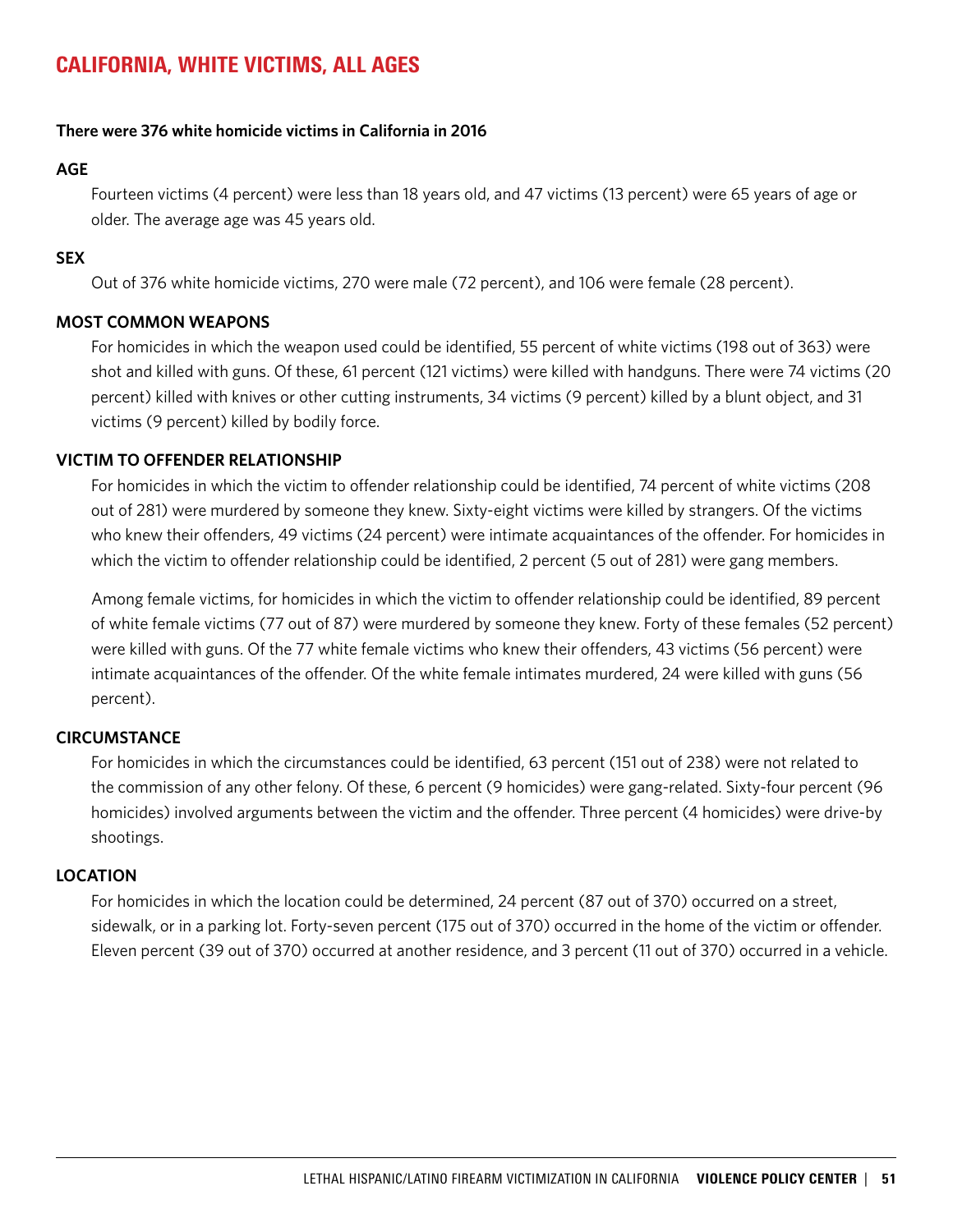# CALIFORNIA, BLACK VICTIMS, ALL AGES

### **There were 567 black homicide victims in California in 2016**

## **AGE**

Twenty-seven victims (5 percent) were less than 18 years old, and 19 victims (3 percent) were 65 years of age or older. The average age was 34 years old.

## **SEX**

Out of 567 black homicide victims, 500 were male (88 percent), and 67 were female (12 percent).

## **MOST COMMON WEAPONS**

For homicides in which the weapon used could be identified, 82 percent of black victims (462 out of 563) were shot and killed with guns. Of these, 74 percent (342 victims) were killed with handguns. There were 54 victims (10 percent) killed with knives or other cutting instruments, 17 victims (3 percent) killed by a blunt object, and 20 victims (4 percent) killed by bodily force.

## **VICTIM TO OFFENDER RELATIONSHIP**

For homicides in which the victim to offender relationship could be identified, 50 percent of black victims (136 out of 272) were murdered by someone they knew. One hundred and five victims were killed by strangers. Of the victims who knew their offenders, 17 victims (13 percent) were intimate acquaintances of the offender. For homicides in which the victim to offender relationship could be identified, 11 percent (31 out of 272) were gang members.

Among female victims, for homicides in which the victim to offender relationship could be identified, 68 percent of black female victims (25 out of 37) were murdered by someone they knew. Fourteen of these females (56 percent) were killed with guns. Of the 25 black female victims who knew their offenders, 12 victims (48 percent) were intimate acquaintances of the offender. Of the black female intimates murdered, 7 were killed with guns (58 percent).

## **CIRCUMSTANCE**

For homicides in which the circumstances could be identified, 86 percent (292 out of 340) were not related to the commission of any other felony. Of these, 45 percent (130 homicides) were gang-related. Thirty-nine percent (115 homicides) involved arguments between the victim and the offender. Seven percent (19 homicides) were drive-by shootings.

## **LOCATION**

For homicides in which the location could be determined, 55 percent (312 out of 564) occurred on a street, sidewalk, or in a parking lot. Twenty percent (111 out of 564) occurred in the home of the victim or offender. Eight percent (47 out of 564) occurred at another residence, and 5 percent (27 out of 564) occurred in a vehicle.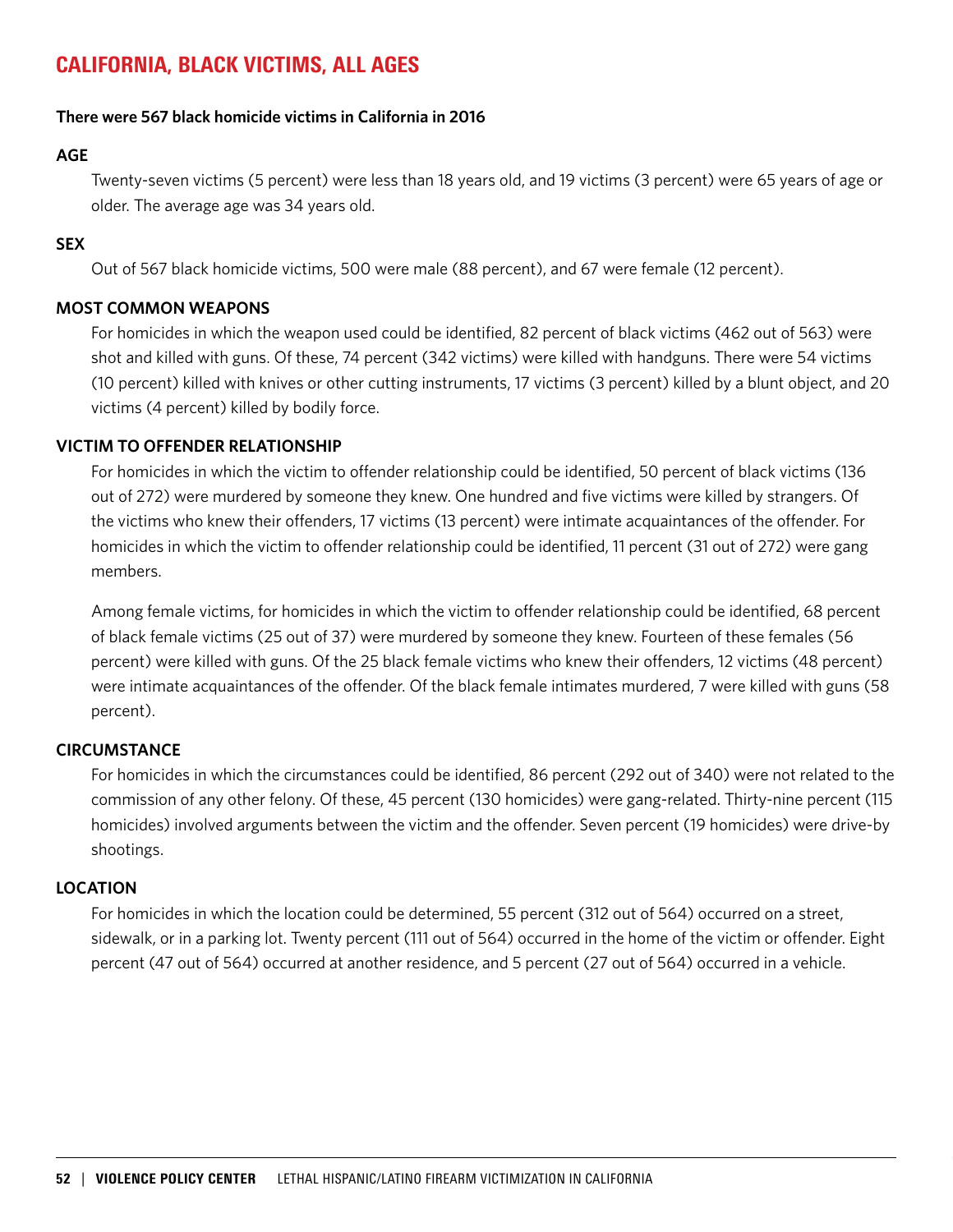# CALIFORNIA, ASIAN/PACIFIC ISLANDER VICTIMS, ALL AGES

## **There were 84 Asian/Pacific Islander homicide victims in California in 2016**

## **AGE**

Eight victims (10 percent) were less than 18 years old, and 8 victims (10 percent) were 65 years of age or older. The average age was 41 years old.

## **SEX**

Out of 84 Asian/Pacific Islander homicide victims, 55 were male (65 percent), and 29 were female (35 percent).

## **MOST COMMON WEAPONS**

For homicides in which the weapon used could be identified, 54 percent of Asian/Pacific Islander victims (44 out of 81) were shot and killed with guns. Of these, 73 percent (32 victims) were killed with handguns. There were 19 victims (23 percent) killed with knives or other cutting instruments, 9 victims (11 percent) killed by a blunt object, and 4 victims (5 percent) killed by bodily force.

## **VICTIM TO OFFENDER RELATIONSHIP**

For homicides in which the victim to offender relationship could be identified, 60 percent of Asian/Pacific Islander victims (36 out of 60) were murdered by someone they knew. Twenty-one victims were killed by strangers. Of the victims who knew their offenders, 8 victims (22 percent) were intimate acquaintances of the offender. For homicides in which the victim to offender relationship could be identified, 5 percent (3 out of 60) were gang members.

Among female victims, for homicides in which the victim to offender relationship could be identified, 83 percent of Asian/Pacific Islander female victims (19 out of 23) were murdered by someone they knew. Nine of these females (47 percent) were killed with guns. Of the 19 Asian/Pacific Islander female victims who knew their offenders, 6 victims (32 percent) were intimate acquaintances of the offender. Of the Asian/Pacific Islander female intimates murdered, 2 were killed with guns (33 percent).

#### **CIRCUMSTANCE**

For homicides in which the circumstances could be identified, 60 percent (31 out of 52) were not related to the commission of any other felony. Of these, 16 percent (5 homicides) were gang-related. Forty-two percent (13 homicides) involved arguments between the victim and the offender. Ten percent (3 homicides) were drive-by shootings.

#### **LOCATION**

For homicides in which the location could be determined, 26 percent (22 out of 84) occurred on a street, sidewalk, or in a parking lot. Fifty-one percent (43 out of 84) occurred in the home of the victim or offender. Six percent (5 out of 84) occurred at another residence, and 7 percent (6 out of 84) occurred in a vehicle.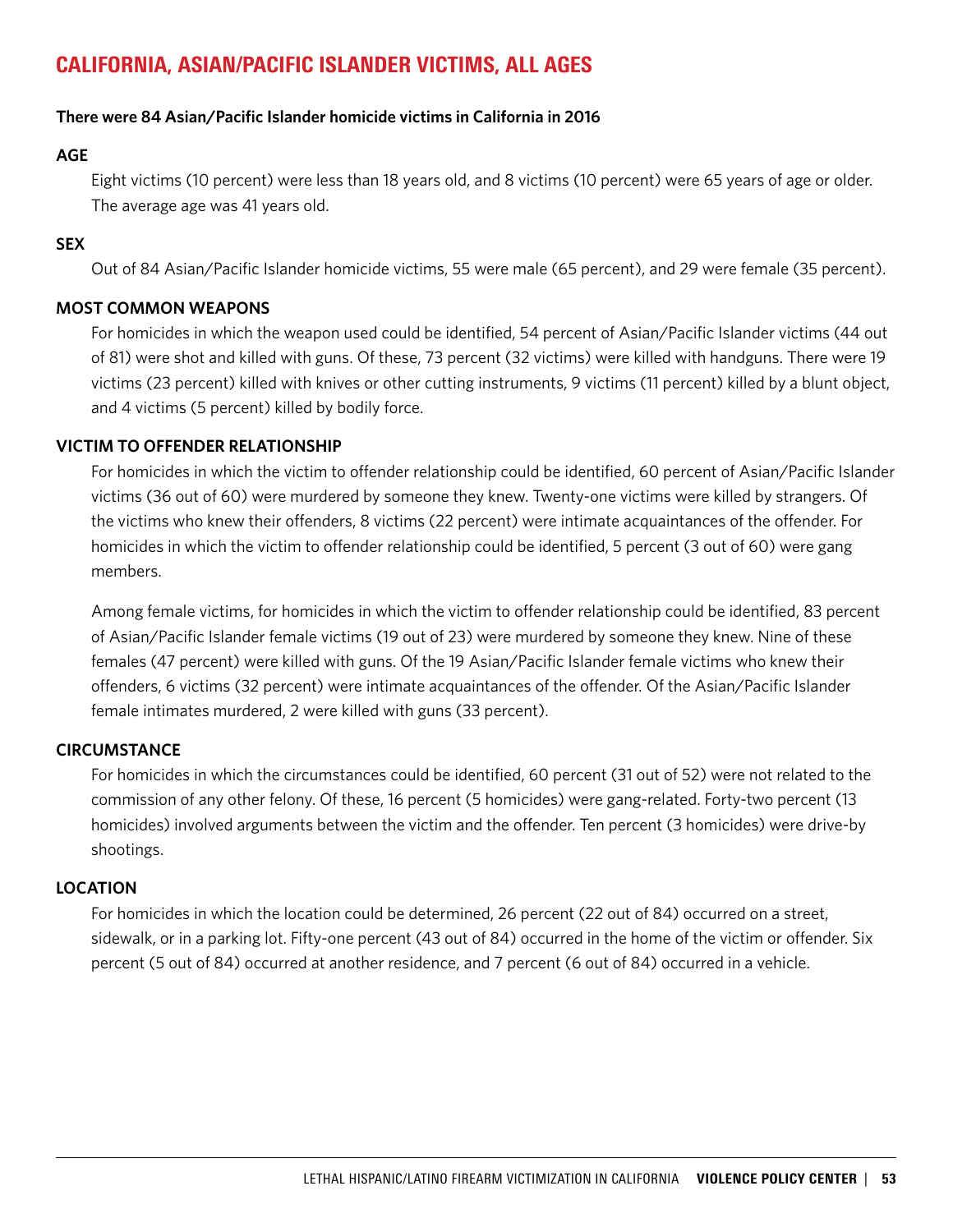# CALIFORNIA, AMERICAN INDIAN/ALASKA NATIVE VICTIMS, ALL AGES

## **There were 16 American Indian/Alaska Native homicide victims in California in 2016**

### **AGE**

One victim (6 percent) was less than 18 years old, and 1 victim (6 percent) was 65 years of age or older. The average age was 39 years old.

## **SEX**

Out of 16 American Indian/Alaska Native homicide victims, 9 were male (56 percent), and 7 were female (44 percent).

## **MOST COMMON WEAPONS**

For homicides in which the weapon used could be identified, 75 percent of American Indian or American Indian/ Alaska Native victims (12 out of 16) were shot and killed with guns. Of these, 33 percent (4 victims) were killed with handguns. There was 1 victim (6 percent) killed with a knife or other cutting instrument and 1 victim (6 percent) killed by a blunt object.

## **VICTIM TO OFFENDER RELATIONSHIP**

For homicides in which the victim to offender relationship could be identified, 88 percent of American Indian/ Alaska Native victims (7 out of 8) were murdered by someone they knew. One victim was killed by a stranger.

Among female victims, for homicides in which the victim to offender relationship could be identified, 83 percent of American Indian/Alaska Native female victims (5 out of 6) were murdered by someone they knew. Three of these females (60 percent) were killed with guns. No American Indian/Alaska Native female victims were intimate acquaintances of the offender.

#### **CIRCUMSTANCE**

For homicides in which the circumstances could be identified, 40 percent (4 out of 10) were not related to the commission of any other felony. Seventy-five percent (3 homicides) involved arguments between the victim and the offender.

#### **LOCATION**

For homicides in which the location could be determined, 31 percent (5 out of 16) occurred on a street, sidewalk, or in a parking lot. Forty-four percent (7 out of 16) occurred in the home of the victim or offender. Thirteen percent (2 out of 16) occurred at another residence.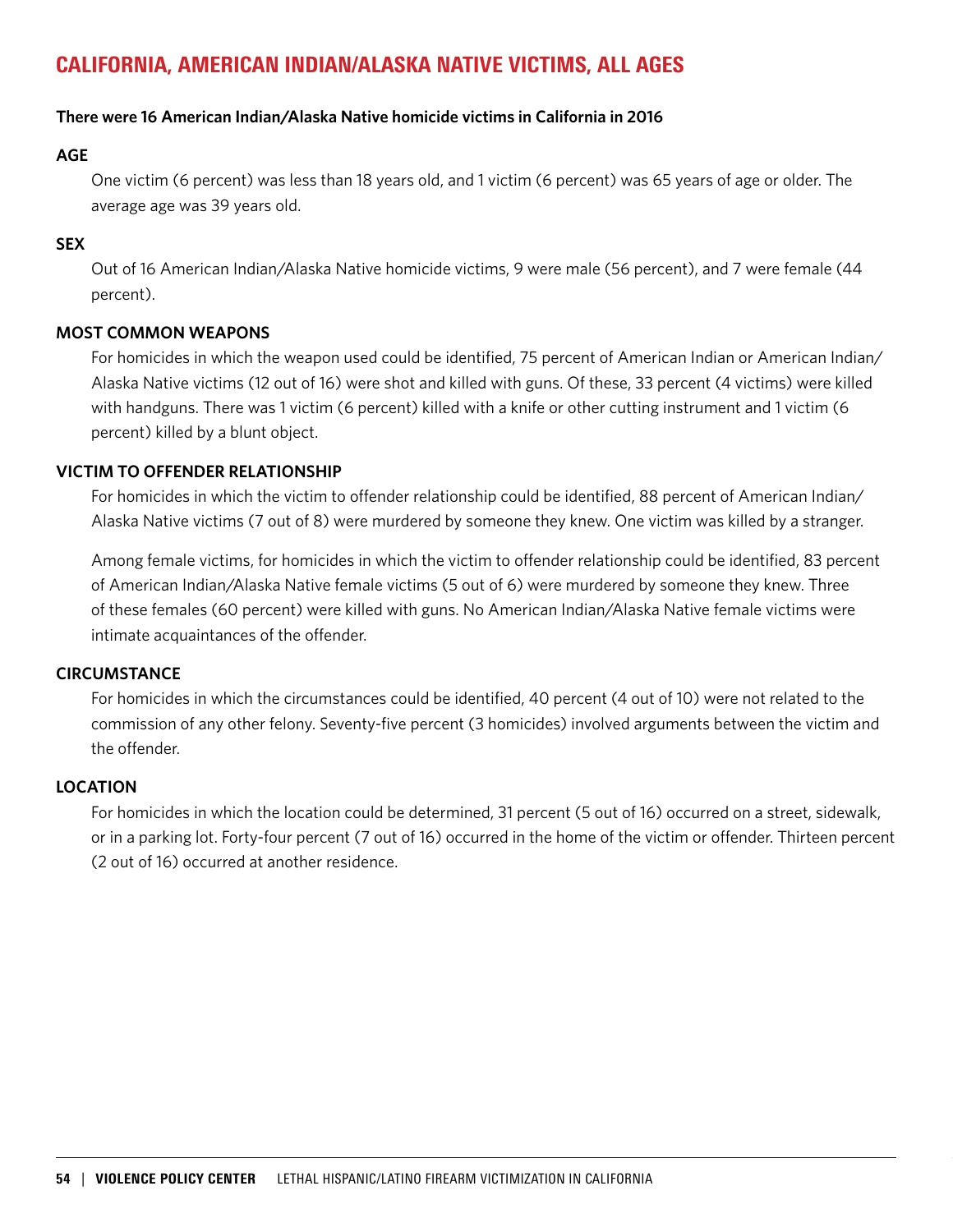# CALIFORNIA, ALL RACES, ALL AGES

#### **There were 1,924 homicide victims in California in 2016**

#### **AGE**

One hundred and six victims (6 percent) were less than 18 years old, and 98 victims (5 percent) were 65 years of age or older. The average age was 35 years old.

#### **SEX**

Out of 1,924 homicide victims, 1,598 were male (83 percent), and 326 were female (17 percent).

## **RACE/ETHNICITY**

Out of 1,924 homicide victims, 827 were Hispanic (43 percent), 376 were white (20 percent), 567 were black (29 percent), 84 were Asian/Pacific Islander (4 percent), 16 were American Indian/Alaska Native (1 percent), 49 were "other" (3 percent), and 5 were of unknown race (less than 1 percent).

#### **MOST COMMON WEAPONS**

For homicides in which the weapon used could be identified, 72 percent of victims (1,361 out of 1,895) were shot and killed with guns. Of these, 68 percent (927 victims) were killed with handguns. There were 281 victims (15 percent) killed with knives or other cutting instruments, 91 victims (5 percent) killed by a blunt object, and 86 victims (5 percent) killed by bodily force.

#### **VICTIM TO OFFENDER RELATIONSHIP**

For homicides in which the victim to offender relationship could be identified, 59 percent of victims (604 out of 1,028) were murdered by someone they knew. Three hundred thirty-two victims were killed by strangers. Of the victims who knew their offenders, 131 victims (22 percent) were intimate acquaintances of the offender. For female victims, 55 percent (112 victims) were intimate acquaintances of the offender. For homicides in which the victim to offender relationship could be identified, 9 percent (92 out of 1,028) were gang members.

Among female victims, for homicides in which the victim to offender relationship could be identified, 85 percent of female victims (205 out of 240) were murdered by someone they knew. Ninety-seven of these females (47 percent) were killed with guns. Of the 205 female victims who knew their offenders, 112 victims (55 percent) were intimate acquaintances of the offender. Of the female intimates murdered, 58 were killed with guns (52 percent).

#### **CIRCUMSTANCE**

For homicides in which the circumstances could be identified, 78 percent (930 out of 1,187) were not related to the commission of any other felony. Of these, 39 percent (366 homicides) were gang-related. Thirty-eight percent (353 homicides) involved arguments between the victim and the offender. Six percent (54 homicides) were driveby shootings.

#### **LOCATION**

For homicides in which the location could be determined, 45 percent (852 out of 1,905) occurred on a street, sidewalk, or in a parking lot. Twenty-seven percent (520 out of 1,905) occurred in the home of the victim or offender. Eight percent (153 out of 1,905) occurred at another residence, and 6 percent (105 out of 1,905) occurred in a vehicle.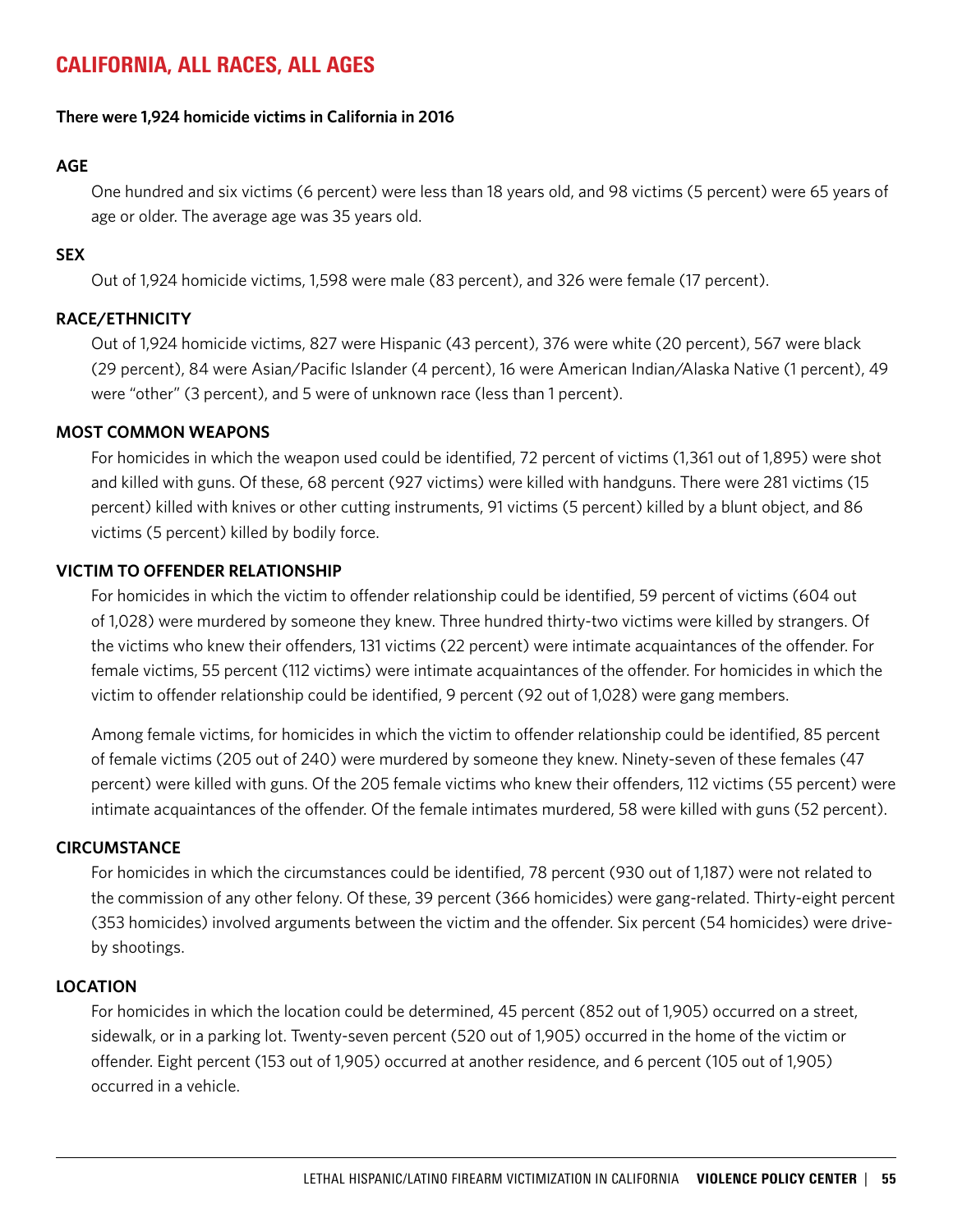# B: HOMICIDE VICTIMS IN CALIFORNIA, AGES 10 TO 24

This section presents homicide information for victims ages 10 to 24 by race and ethnicity, sex, most common weapons, victim to offender relationship, circumstance, and location.



## FIGURE 3-2: PERCENTAGE OF FIREARM HOMICIDES INVOLVING HANDGUNS, AGES 10 TO 24, BY RACE AND ETHNICITY, 2016<sup>13</sup>

13 Abbreviated titles are used for two racial categories: American Indian also includes Alaska Natives and Asian also includes Pacific Islanders.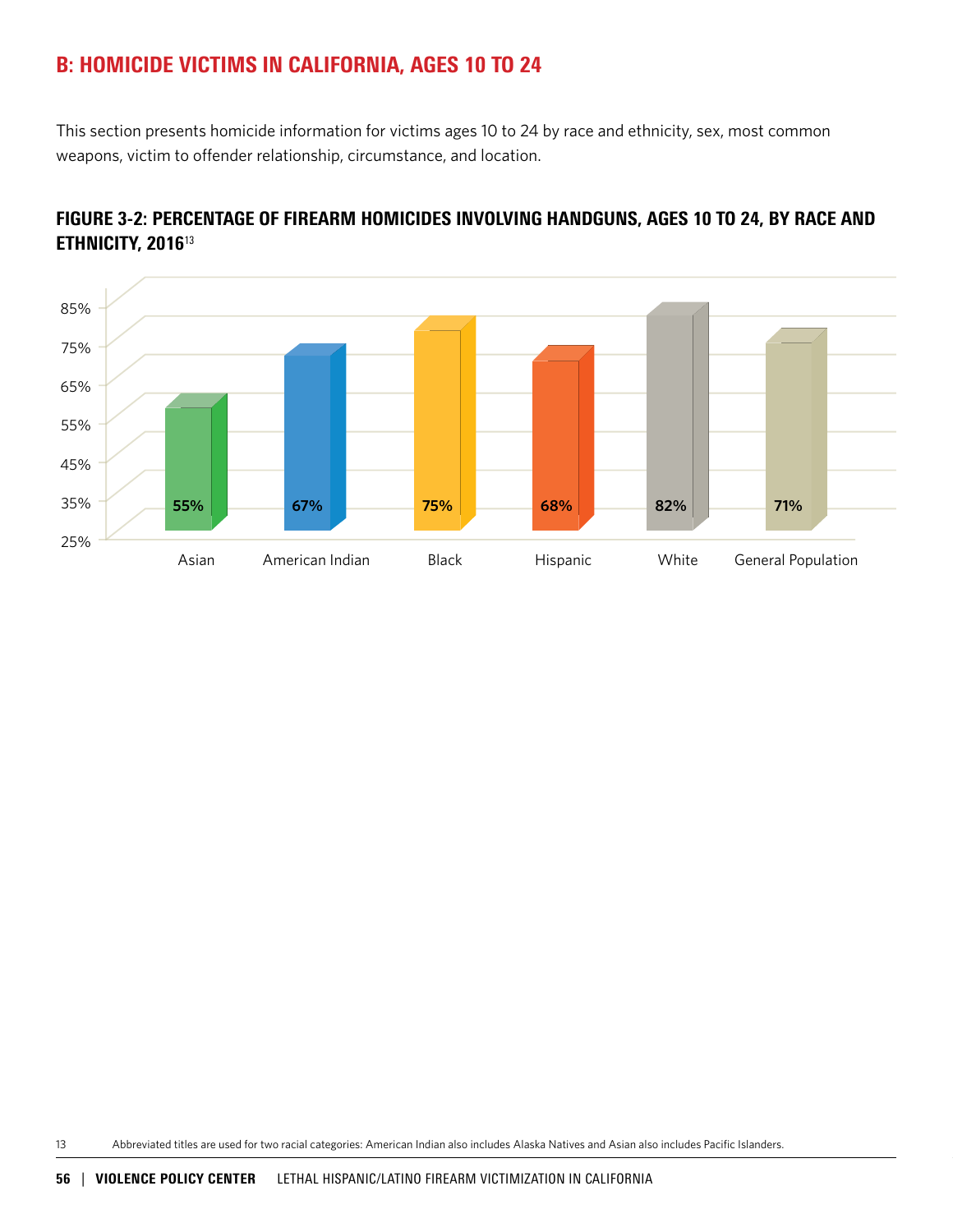# CALIFORNIA, HISPANIC VICTIMS, AGES 10-24

### **There were 285 Hispanic homicide victims ages 10 to 24 in California in 2016**

### **SEX**

Out of 285 Hispanic homicide victims ages 10 to 24, 259 were male (91 percent), and 26 were female (9 percent).

## **MOST COMMON WEAPONS**

For homicides in which the weapon used could be identified, 83 percent of Hispanic victims ages 10 to 24 (237 out of 284) were shot and killed with guns. Of these, 68 percent (161 victims) were killed with handguns. There were 38 victims (13 percent) killed with knives or other cutting instruments and 1 victim (less than 1 percent) killed by bodily force.

## **VICTIM TO OFFENDER RELATIONSHIP**

For homicides in which the victim to offender relationship could be identified, 41 percent of Hispanic victims ages 10 to 24 (52 out of 127) were murdered by someone they knew. Fifty-three victims were killed by strangers. Of the victims who knew their offenders, 12 victims (23 percent) were intimate acquaintances of the offender. For homicides in which the victim to offender relationship could be identified, 17 percent (22 out of 127) were gang members.

Among female victims, for homicides in which the victim to offender relationship could be identified, 83 percent of Hispanic female victims ages 10 to 24 (15 out of 18) were murdered by someone they knew. Nine of these females (60 percent) were killed with guns. Of the 15 Hispanic female victims ages 10 to 24 who knew their offenders, 10 victims (67 percent) were intimate acquaintances of the offender. Of the Hispanic female intimates ages 10 to 24 murdered, 5 were killed with guns (50 percent).

#### **CIRCUMSTANCE**

For homicides in which the circumstances could be identified, 86 percent (163 out of 189) were not related to the commission of any other felony. Of these, 58 percent (94 homicides) were gang-related. Twenty-two percent (36 homicides) involved arguments between the victim and the offender. Eight percent (13 homicides) were drive-by shootings.

#### **LOCATION**

For homicides in which the location could be determined, 54 percent (151 out of 280) occurred on a street, sidewalk, or in a parking lot. Eleven percent (32 out of 280) occurred in the home of the victim or offender. Ten percent (28 out of 280) occurred at another residence, and 10 percent (28 out of 280) occurred in a vehicle.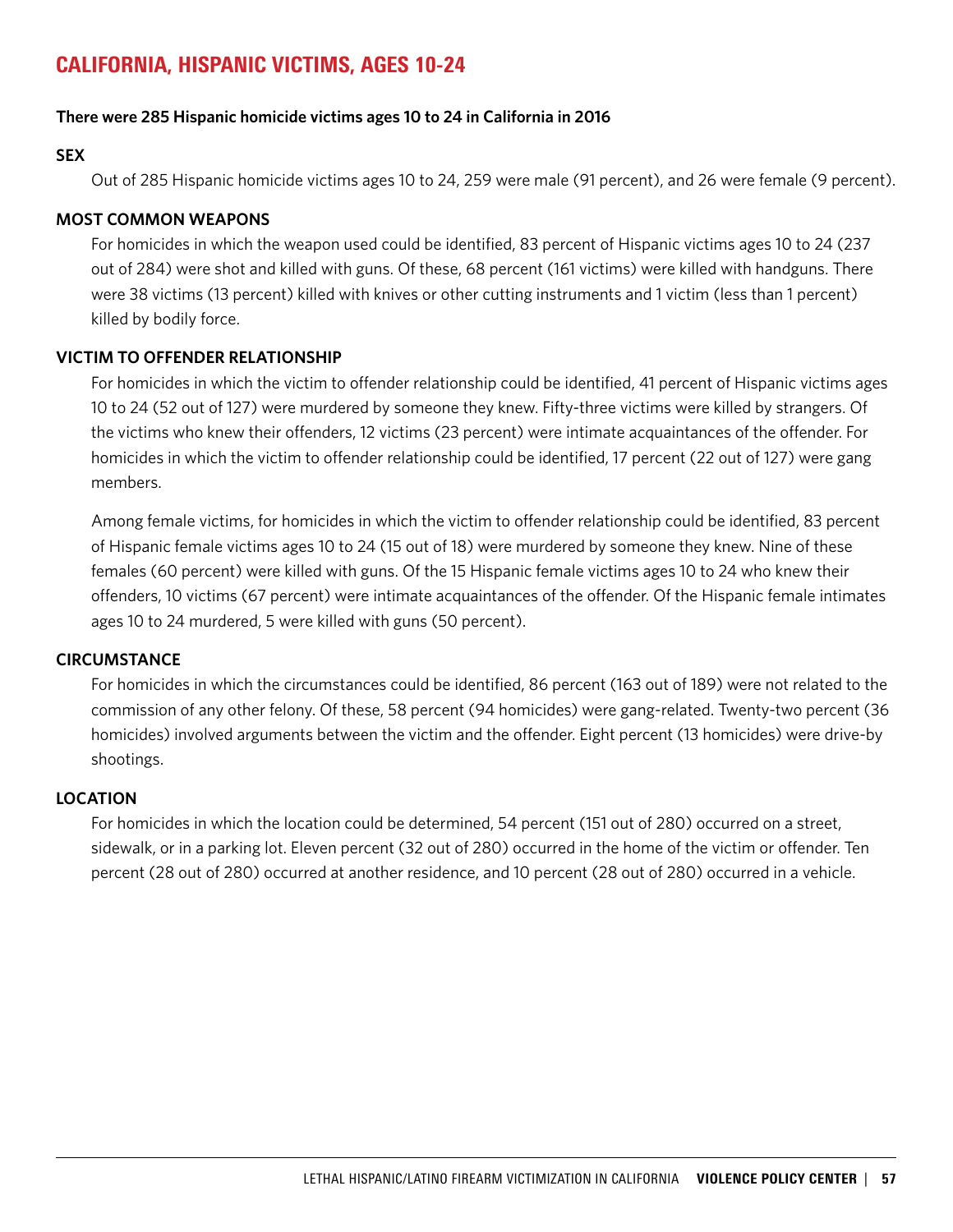# CALIFORNIA, WHITE VICTIMS, AGES 10-24

#### **There were 52 white homicide victims ages 10 to 24 in California in 2016**

#### **SEX**

Out of 52 white homicide victims ages 10 to 24, 32 were male (62 percent), and 20 were female (38 percent).

#### **MOST COMMON WEAPONS**

For homicides in which the weapon used could be identified, 65 percent of white victims ages 10 to 24 (34 out of 52) were shot and killed with guns. Of these, 82 percent (28 victims) were killed with handguns. There were 8 victims (15 percent) killed with knives or other cutting instruments, 5 victims (10 percent) killed by a blunt object, and 1 victim (2 percent) killed by bodily force.

### **VICTIM TO OFFENDER RELATIONSHIP**

For homicides in which the victim to offender relationship could be identified, 70 percent of white victims ages 10 to 24 (26 out of 37) were murdered by someone they knew. Nine victims were killed by strangers. Of the victims who knew their offenders, 6 victims (23 percent) were intimate acquaintances of the offender. For homicides in which the victim to offender relationship could be identified, 5 percent (2 out of 37) were gang members.

Among female victims, for homicides in which the victim to offender relationship could be identified, 89 percent of white female victims ages 10 to 24 (16 out of 18) were murdered by someone they knew. Nine of these females (56 percent) were killed with guns. Of the 16 white female victims ages 10 to 24 who knew their offenders, 6 victims (38 percent) were intimate acquaintances of the offender. Of the white female intimates ages 10 to 24 murdered, 3 were killed with guns (50 percent).

#### **CIRCUMSTANCE**

For homicides in which the circumstances could be identified, 70 percent (23 out of 33) were not related to the commission of any other felony. Of these, 13 percent (3 homicides) were gang-related. Sixty-five percent (15 homicides) involved arguments between the victim and the offender. Four percent (1 homicide) were drive-by shootings.

#### **LOCATION**

For homicides in which the location could be determined, 45 percent (23 out of 51) occurred on a street, sidewalk, or in a parking lot. Twenty-nine percent (15 out of 51) occurred in the home of the victim or offender. Eight percent (4 out of 51) occurred at another residence, and 6 percent (3 out of 51) occurred in a vehicle.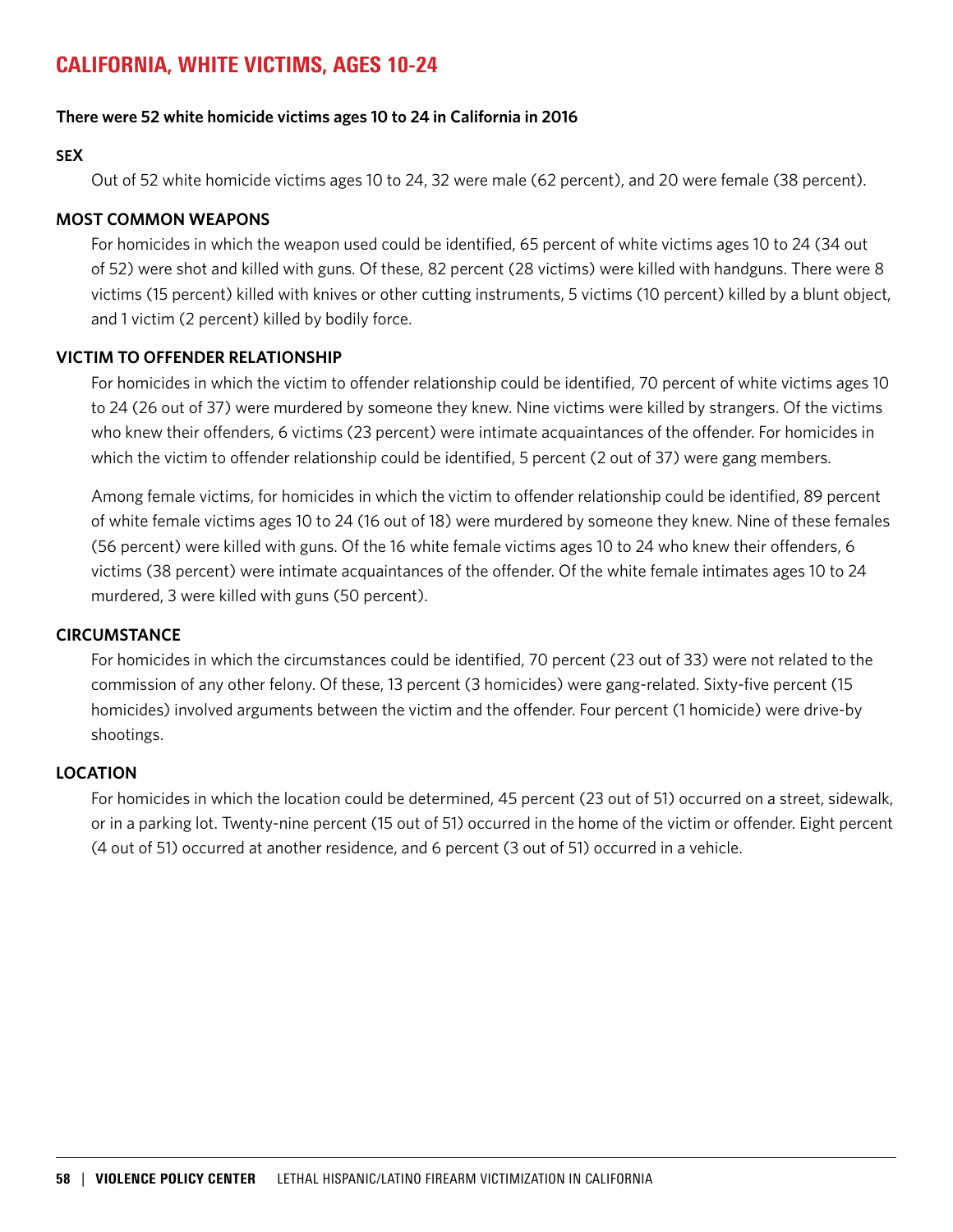# CALIFORNIA, BLACK VICTIMS, AGES 10-24

### **There were 160 black homicide victims ages 10 to 24 in California in 2016**

### **SEX**

Out of 160 black homicide victims ages 10 to 24, 149 were male (93 percent), and 11 were female (7 percent).

## **MOST COMMON WEAPONS**

For homicides in which the weapon used could be identified, 93 percent of black victims ages 10 to 24 (149 out of 160) were shot and killed with guns. Of these, 75 percent (112 victims) were killed with handguns. There were 9 victims (6 percent) killed with knives or other cutting instruments and 1 victim (1 percent) killed by a blunt object.

## **VICTIM TO OFFENDER RELATIONSHIP**

For homicides in which the victim to offender relationship could be identified, 32 percent of black victims ages 10 to 24 (21 out of 66) were murdered by someone they knew. Thirty-three victims were killed by strangers. Of the victims who knew their offenders, 2 victims (10 percent) were intimate acquaintances of the offender. For homicides in which the victim to offender relationship could be identified, 18 percent (12 out of 66) were gang members.

Among female victims, for homicides in which the victim to offender relationship could be identified, 20 percent of black female victims ages 10 to 24 (1 out of 5) were murdered by someone they knew. One of these females (100 percent) was killed with a gun. No black female victims ages 10 to 24 were intimate acquaintances of the offender.

#### **CIRCUMSTANCE**

For homicides in which the circumstances could be identified, 86 percent (78 out of 91) were not related to the commission of any other felony. Of these, 67 percent (52 homicides) were gang-related. Twenty-six percent (20 homicides) involved arguments between the victim and the offender. Four percent (3 homicides) were drive-by shootings.

#### **LOCATION**

For homicides in which the location could be determined, 64 percent (101 out of 159) occurred on a street, sidewalk, or in a parking lot. Twelve percent (19 out of 159) occurred in the home of the victim or offender. Eight percent (13 out of 159) occurred at another residence, and 6 percent (10 out of 159) occurred in a vehicle.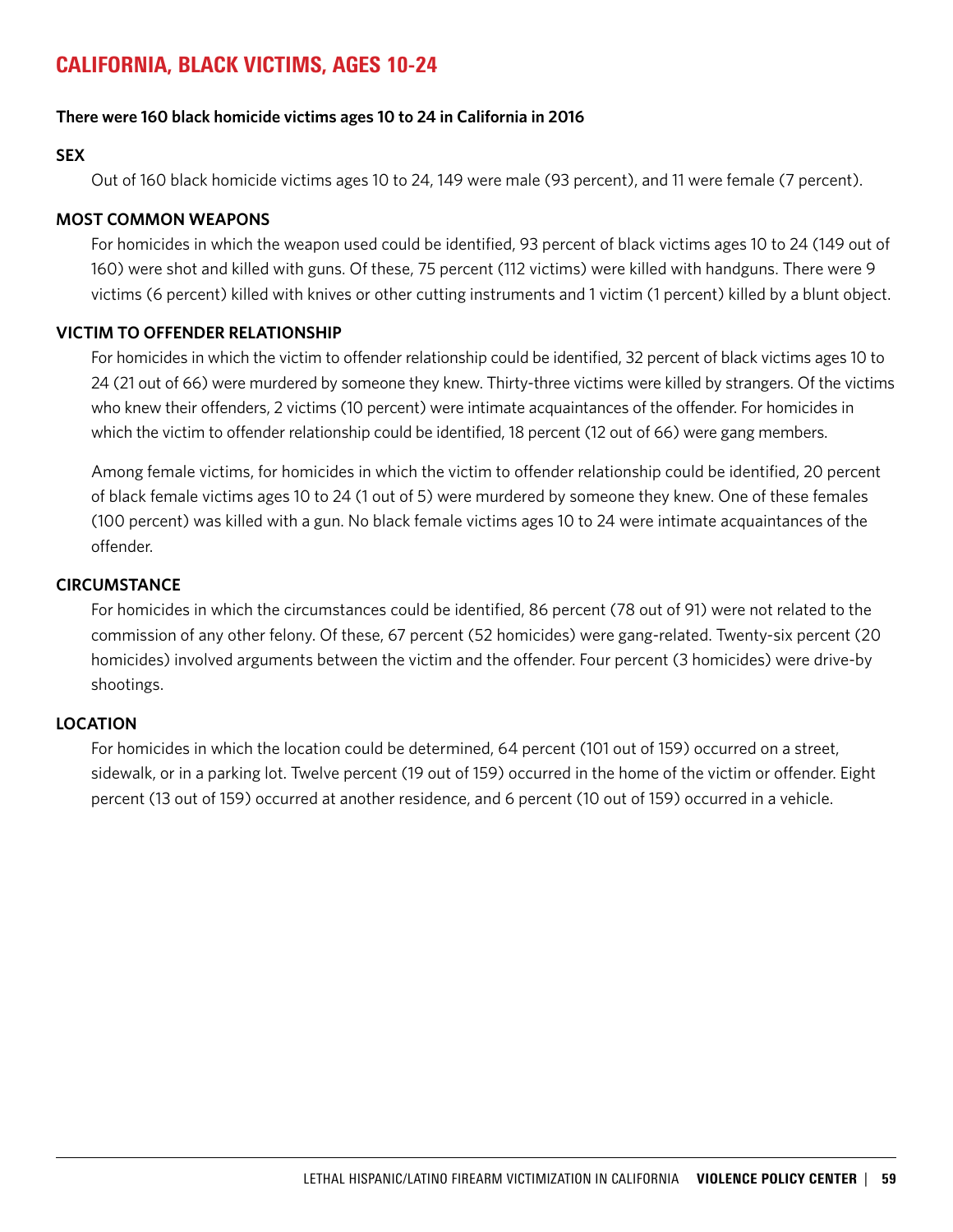# CALIFORNIA, ASIAN/PACIFIC ISLANDER VICTIMS, AGES 10-24

### **There were 16 Asian/Pacific Islander homicide victims ages 10 to 24 in California in 2016**

### **SEX**

Out of 16 Asian/Pacific Islander homicide victims ages 10 to 24, 12 were male (75 percent), and 4 were female (25 percent).

## **MOST COMMON WEAPONS**

For homicides in which the weapon used could be identified, 69 percent of Asian/Pacific Islander victims ages 10 to 24 (11 out of 16) were shot and killed with guns. Of these, 55 percent (6 victims) were killed with handguns. There was 1 victim (6 percent) killed with a knife or other cutting instrument and 2 victims (13 percent) killed by a blunt object.

## **VICTIM TO OFFENDER RELATIONSHIP**

For homicides in which the victim to offender relationship could be identified, 50 percent of Asian/Pacific Islander victims ages 10 to 24 (6 out of 12) were murdered by someone they knew. Four victims were killed by strangers. Of the victims who knew their offenders, 2 victims (33 percent) were intimate acquaintances of the offender. For homicides in which the victim to offender relationship could be identified, 17 percent (2 out of 12) were gang members.

Among female victims, for homicides in which the victim to offender relationship could be identified, 75 percent of Asian/Pacific Islander female victims ages 10 to 24 (3 out of 4) were murdered by someone they knew. One of these females (33 percent) was killed with a gun. Of the 3 Asian/Pacific Islander female victims ages 10 to 24 who knew their offenders, 1 victim (33 percent) was an intimate acquaintance of the offender. No Asian/Pacific Islander female intimates ages 10 to 24 were killed with guns.

#### **CIRCUMSTANCE**

For homicides in which the circumstances could be identified, 56 percent (5 out of 9) were not related to the commission of any other felony. Of these, 60 percent (3 homicides) were gang-related. Twenty percent (1 homicide) were drive-by shootings.

#### **LOCATION**

For homicides in which the location could be determined, 31 percent (5 out of 16) occurred on a street, sidewalk, or in a parking lot. Thirty-eight percent (6 out of 16) occurred in the home of the victim or offender. Six percent (1 out of 16) occurred at another residence, and 19 percent (3 out of 16) occurred in a vehicle.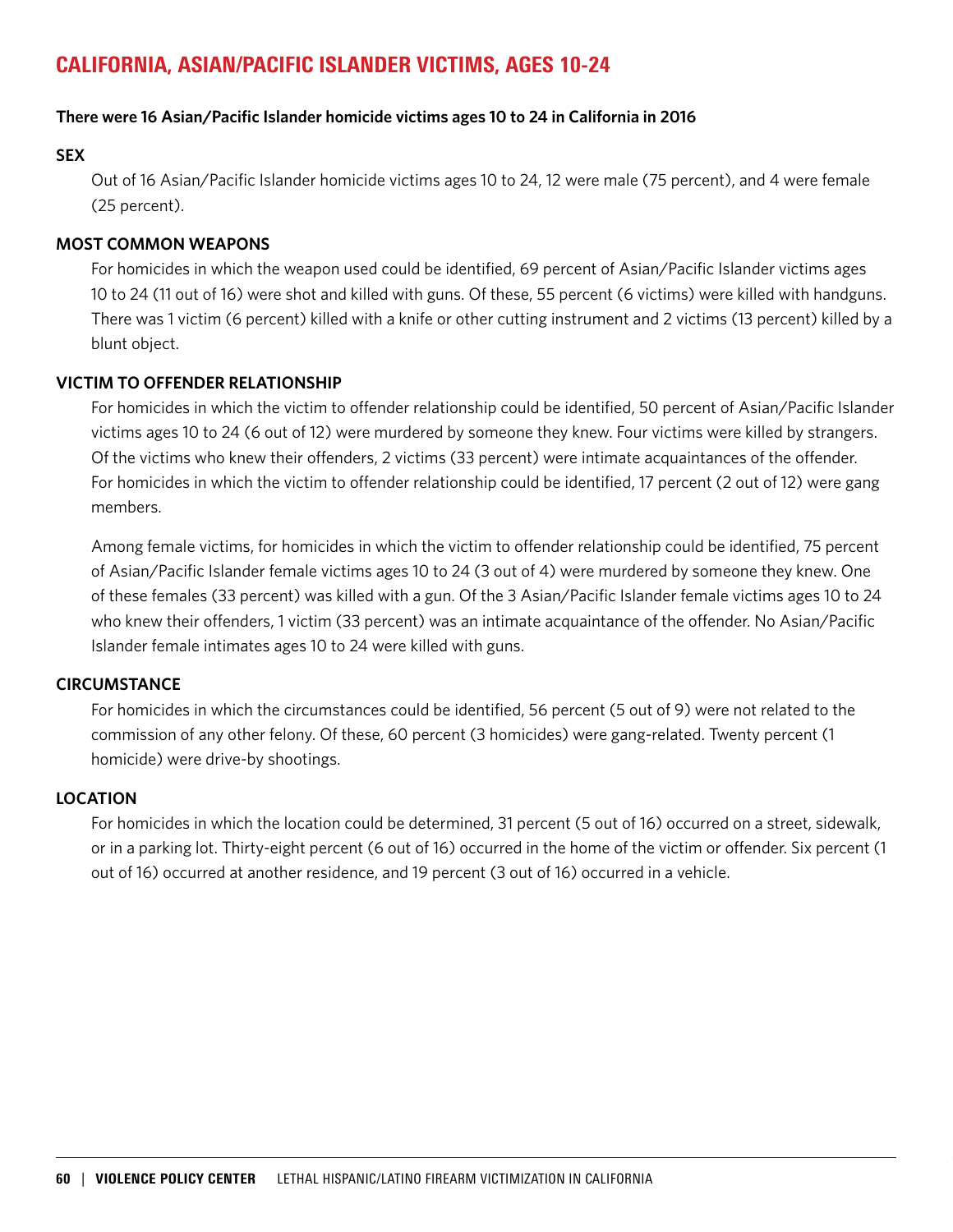# CALIFORNIA, AMERICAN INDIAN/ALASKA NATIVE VICTIMS, AGES 10-24

## **There were 3 American Indian/Alaska Native homicide victims ages 10 to 24 in California in 2016**

### **SEX**

Out of 3 American Indian/Alaska Native homicide victims ages 10 to 24, 3 were male (100 percent).

## **MOST COMMON WEAPONS**

For homicides in which the weapon used could be identified, 100 percent of American Indian/Alaska Native victims ages 10 to 24 (3 out of 3) were shot and killed with guns. Of these, 67 percent (2 victims) were killed with handguns.

## **VICTIM TO OFFENDER RELATIONSHIP**

For homicides in which the victim to offender relationship could be identified, 100 percent of American Indian/ Alaska Native victims ages 10 to 24 (1 out of 1) were murdered by someone they knew.

No American Indian/Alaska Native victims ages 10 to 24 were female.

## **CIRCUMSTANCE**

For homicides in which the circumstances could be identified, 100 percent (1 out of 1) were not related to the commission of any other felony. One hundred percent (1 homicide) involved arguments between the victim and the offender.

## **LOCATION**

For homicides in which the location could be determined, 33 percent (1 out of 3) occurred on a street, sidewalk, or in a parking lot. Thirty-three percent (1 out of 3) occurred in the home of the victim or offender. Thirty-three percent (1 out of 3) occurred at another residence.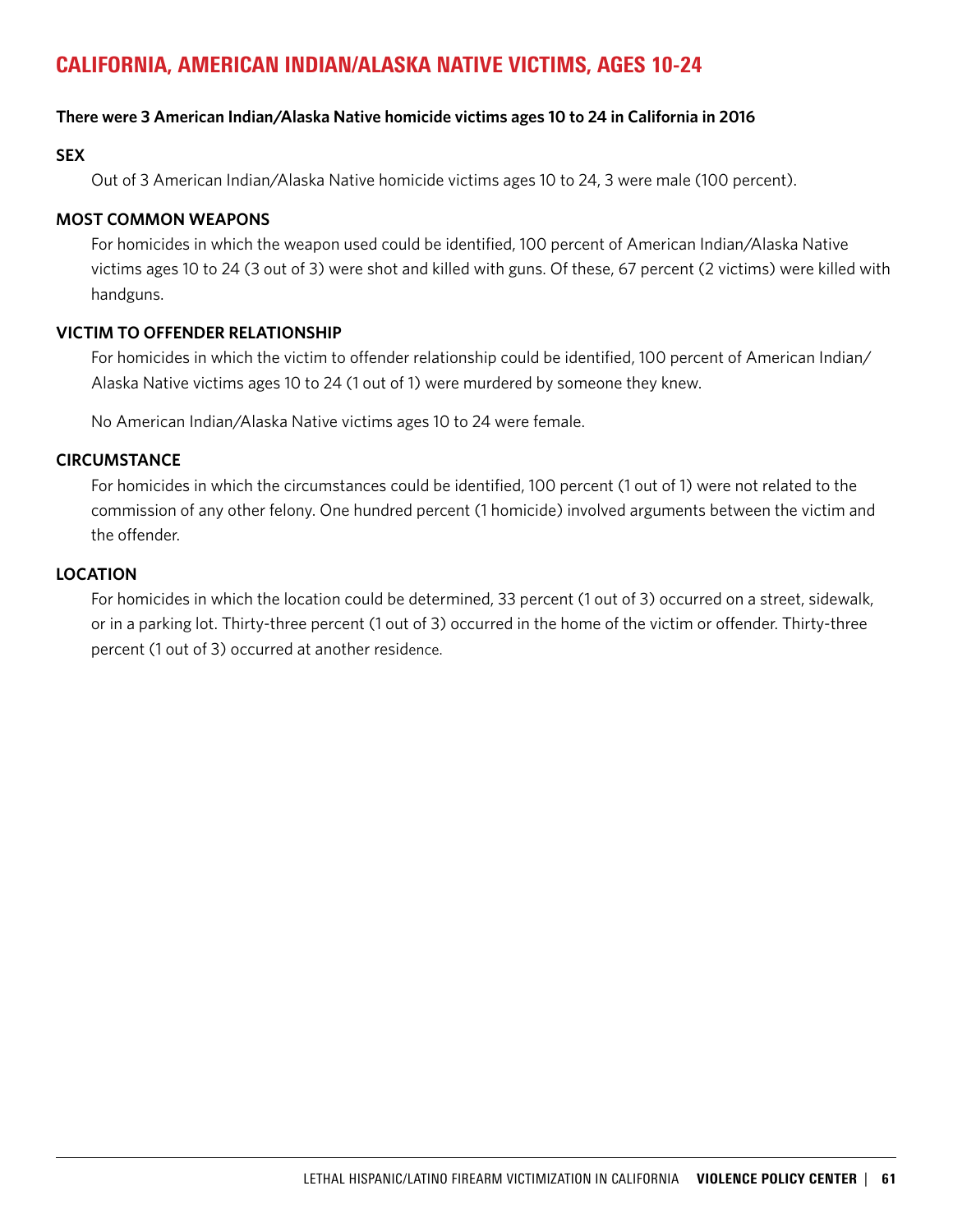# CALIFORNIA, ALL RACES, AGES 10-24

#### **There were 526 homicide victims ages 10 to 24 in California in 2016**

#### **SEX**

Out of 526 homicide victims ages 10 to 24, 462 were male (88 percent), and 64 were female (12 percent).

#### **RACE/ETHNICITY**

Out of 526 homicide victims ages 10 to 24, 285 were Hispanic (54 percent), 52 were white (10 percent), 160 were black (30 percent), 16 were Asian/Pacific Islander (3 percent), 3 were American Indian/Alaska Native (1 percent), and 10 were "other" (2 percent).

#### **MOST COMMON WEAPONS**

For homicides in which the weapon used could be identified, 84 percent of victims ages 10 to 24 (440 out of 525) were shot and killed with guns. Of these, 71 percent (313 victims) were killed with handguns. There were 57 victims (11 percent) killed with knives or other cutting instruments, 8 victims (2 percent) killed by a blunt object, and 2 victims (less than 1 percent) killed by bodily force.

#### **VICTIM TO OFFENDER RELATIONSHIP**

For homicides in which the victim to offender relationship could be identified, 44 percent of victims ages 10 to 24 (110 out of 249) were murdered by someone they knew. One hundred and one victims were killed by strangers. Of the victims who knew their offenders, 24 victims (22 percent) were intimate acquaintances of the offender. For homicides in which the victim to offender relationship could be identified, 15 percent (38 out of 249) were gang members.

Among female victims, for homicides in which the victim to offender relationship could be identified, 77 percent of female victims ages 10 to 24 (37 out of 48) were murdered by someone they knew. Twenty of these females (54 percent) were killed with guns. Of the 37 female victims ages 10 to 24 who knew their offenders, 19 victims (51 percent) were intimate acquaintances of the offender. Of the female intimates ages 10 to 24 murdered, 8 were killed with guns (42 percent).

#### **CIRCUMSTANCE**

For homicides in which the circumstances could be identified, 82 percent (273 out of 331) were not related to the commission of any other felony. Of these, 56 percent (152 homicides) were gang-related. Twenty-seven percent (73 homicides) involved arguments between the victim and the offender. Seven percent (19 homicides) were drive-by shootings.

#### **LOCATION**

For homicides in which the location could be determined, 55 percent (286 out of 519) occurred on a street, sidewalk, or in a parking lot. Fifteen percent (76 out of 519) occurred in the home of the victim or offender. Nine percent (47 out of 519) occurred at another residence, and 9 percent (45 out of 519) occurred in a vehicle.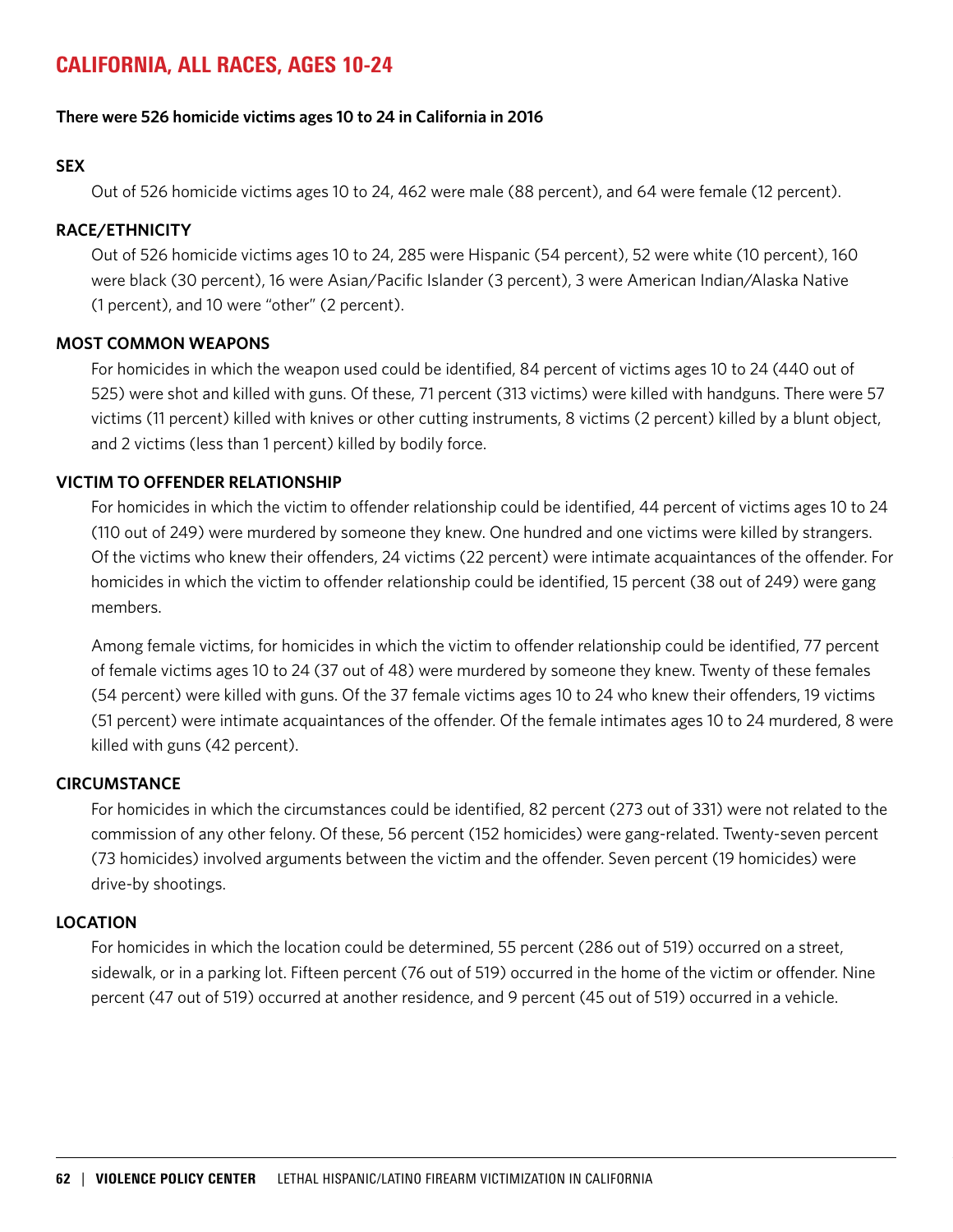# SECTION FOUR: INFORMATION GATHERING IN CALIFORNIA

Data are used increasingly across nearly all types of work as the concept of making "data-informed decisions" has been embraced from small nonprofit organizations to the largest for-profit companies. Robust data are necessary to identify areas of need or opportunity, demonstrate successful outcomes, as well as to create sound policies at all levels of government. Therefore, reflecting on the quality of data available, and the rigor with which it is collected, is essential.

As noted throughout, the data presented in the main body of this study is drawn from two data sources:

- The Centers for Disease Control and Prevention's (CDC) WISQARS (Web-based Injury Statistics Query and Reporting System) which includes national and state data on suicide, homicide, and fatal unintentional injury broken out by age, sex, race and ethnicity, and means employed on the national and state levels. WISQARS also contains data on non-lethal victimization. The fatality data in WISQARS is drawn from death certificates.
- The California Department of Justice Homicide data set, which includes data collected by law enforcement in the state that is then submitted to the Federal Bureau of Investigation and included in the Uniform Crime Report (UCR) Supplementary Homicide Report (SHR). This data set includes only information on homicide, and includes age, sex, race, ethnicity, weapon type (including additional information on firearm type used, i.e., handgun, rifle, shotgun), relationship of victim to offender, circumstances, and location, as well as county-level information.

In addition, data from the Centers for Disease Control and Prevention's CDC WONDER (Wide-ranging Online Data for Epidemiologic Research) system, which presents limited county level information, are also contained in Appendices One and Two.

This section is drawn from interviews with experts who utilize these and other data sources. Among the questions framing these discussions were: what are the benefits of the data sources utilized; what, if any, changes could be made to improve the gathering and synthesis of information contained in them, including accounting for Hispanic ethnicity; and, what would an ideal surveillance system look like in terms of the public health, law enforcement, and other data available that could be linked. In addition to selected quotes, the conversations with all of the experts cited below formed the basis of this section. Interviews were conducted between July and October 2018 with the following experts.

- **n** Christian Arana, Policy Director, Latino Community Foundation.<sup>14</sup>
- Andrea Welsing, Director, and Isabelle Sternfeld, Epidemiologist, Injury & Violence Prevention Program, Los Angeles County Department of Public Health.15
- 14 According to its website, the Latino Community Foundation (LCF) "was founded in 1989 as an affinity group of United Way of the Bay Area to increase workplace donations to Latino organizations…The Foundation led multiple initiatives to improve the health and wellbeing of thousands of Latino families in the Bay Area between 2006 and 2015. In 2016, LCF became an independent statewide foundation on a mission to unleash the power of Latinos in California. LCF is committed to fulfill this mission by building a movement of civically engaged philanthropic leaders, investing in Latino-led organizations, and increasing political participation of Latinos in California," (https://latinocf.org/).
- 15 According to its website, "The Injury & Violence Prevention Program (IVPP) of the Los Angeles County Department of Public Health is a part of the Division of Chronic Disease and Injury Prevention. IVPP monitors the occurrence of intentional and unintentional injuries among the residents of Los Angeles County and implements prevention programs to reduce morbidity and mortality due to injuries. The goal of the program is to reduce the leading causes of injury related death and disability for the Los Angeles County population," (http://publichealth.lacounty.gov/ivpp/).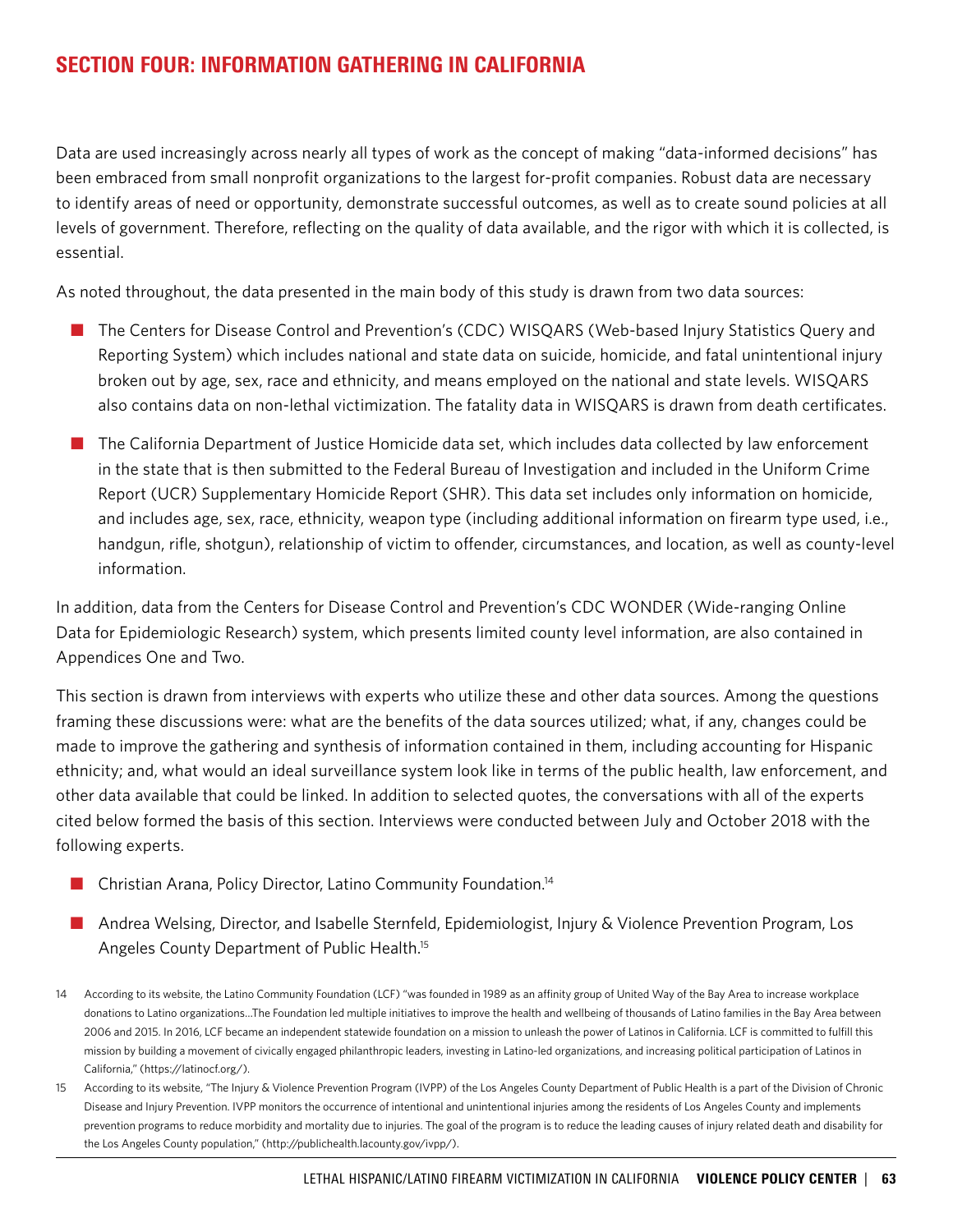- Garen Wintemute, Director, and Veronica Pear, Data Analyst, Violence Prevention Research Program (VPRP) at the University of California, Davis.<sup>16</sup>
- Steve Wirtz, Chief, Injury Surveillance and Epidemiology Section, California Department of Public Health.<sup>17</sup>

Common themes and key points that emerged from these conversations include the following.

- $\blacksquare$  The need to have the most accurate data available at the most localized level possible.
- $\blacksquare$  Improving the ability to tie databases or data sets together to offer the most comprehensive picture of death and injury possible. Ideally, such an effort would include ensuring data systems work together to create unique identifiers for each case that could be utilized across linked databases.
- n In addition to collecting and tabulating data on death and injury, looking beyond these proximal indicators to also documenting the community and societal contexts in which such events occur.
- Increasing the reliability of race and ethnicity documentation.
- For publicly available databases, making the information as accessible and understandable as possible to increase its utility to all users.

# THE NEED TO HAVE THE MOST ACCURATE DATA AVAILABLE AT THE MOST LOCALIZED LEVEL POSSIBLE

National and statewide surveillance systems help document magnitude, examine trends over time, identify patterns and risk and protective factors, and draw comparisons.

While all those interviewed utilized both the CDC's WISQARS and CDC WONDER systems, most discussions focused on the newly implemented Cal-VDRS (California Violent Death Reporting System) maintained by the California Department of Public Health.18 The system is part of the Centers for Disease Control and Prevention's National Violent Death Reporting System (NVDRS). While WISQARS and CDC WONDER draw their data from death certificates, and data for the Supplementary Homicide Report is obtained from reports from local law enforcement jurisdictions, states participating in NVDRS work to utilize a far wider range of data resources, such as coroner autopsy and investigative reports, law enforcement investigative reports, toxicology lab reports, and other data collection systems.19 In addition to creating a larger and more diverse pool of information, NVDRS links previously discrete violent death events, such as murder-suicide incidents.

- 16 According to its website, the "UC Davis Violence Prevention Research Program (VPRP) is a multi-disciplinary program of research and policy development focused on the causes, consequences, and prevention of violence. We place a particular focus on firearm violence, and on the connections between violence, substance abuse, and mental illness," (https://www.ucdmc.ucdavis.edu/vprp/).
- 17 The Injury Surveillance and Epidemiology Section of the California Department of Public Health is the department's primary focal point for conducting public health surveillance on injury and violence in California, including compiling data sources, conducting analyses on both intentional and unintentional injuries, and disseminating these data in multiple formats (e.g., reports, data query systems and dashboards, responding to injury data requests.)
- 18 NVDRS has just recently become a national surveillance system (all 50 states, the District of Columbia, and Puerto Rico) as announced in a September 2018 press release from the Centers for Disease Control and Prevention. Although California received CDC NVDRS funds from 2005 to 2009 and Los Angeles has continued to participate, funding for Cal-VDRS to re-start was received in late 2016. Implementation is still underway, and thus data are currently not available from Cal-VDRS and were not used for this study, (https://www.cdc.gov/media/releases/2018/p0905-national-violent-reporting-system.html).
- 19 While WISQARS was described by one interviewee as the current "gold standard" for its reporting on fatalities, it was also noted that its non-fatal injury data, which is drawn from the National Electronic Injury Surveillance System – All Injury Program (NEISS-AIP) operated by the U.S. Consumer Product Safety Commission, relies on too small a sample size to be truly representative.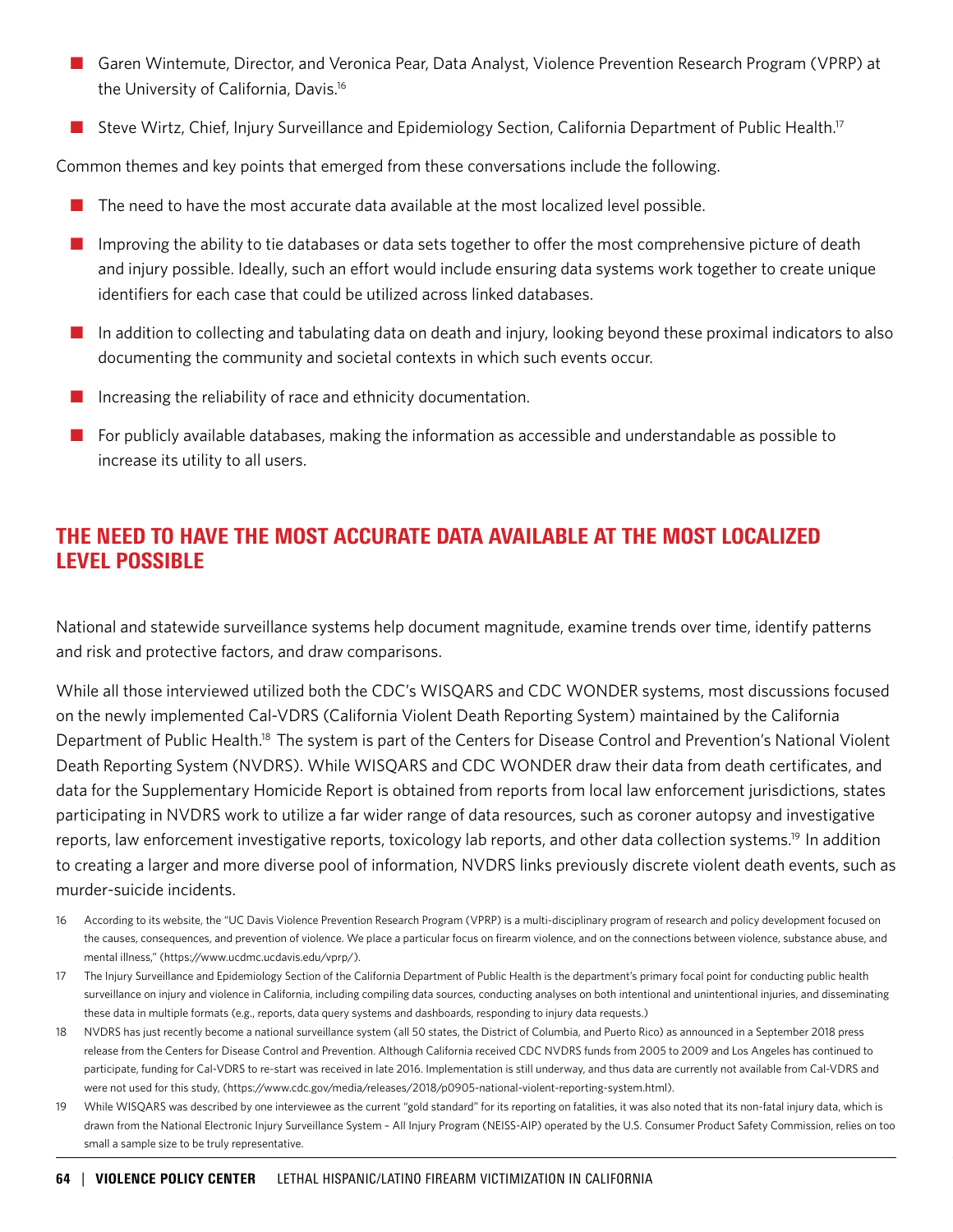From 2005 to 2009, Cal-VDRS was funded as part of NVDRS. Federal funding then ended as a result of the system's limited access to law enforcement and toxicological data in the state. In late 2016, Cal-VDRS applied for and was funded to rejoin NVDRS as a result of changes in the national system that better fit the challenges of larger states and a commitment from the state to continue to expand its coverage to move toward statewide data collection. At its peak, 14 counties covering more than half of the suicides and homicides in the state were included. However, as funds ended, the only fully functioning county was Los Angeles due to the commitment of the Los Angeles County Department of Public Health. Currently MOUs (Memorandum of Understanding), data sharing agreements, and contracts are being established by the California Department of Public Health with counties across the state. Implementation has begun, but useful data are still a year or so in the future.

The benefit of NVDRS is that it collects more detailed information, including additional data on the types of weapons used and the circumstances surrounding death and injury. In addition to medical examiner's reports and death certificates, information can be obtained from law enforcement and toxicology reports. Notes Wirtz of the California Department of Public Health, one "fundamental principle that I use is that no single data source is sufficient to give you a very good sense of the underlying reality. It's sort of a process of triangulation. I think that's really critical." This point is echoed by Sternfeld of the Injury & Violence Prevention Program of the Los Angeles County Department of Public Health, "It's one of the really great things about this system …You get more of the complete picture of all these circumstances going on since each of these sources has a different focus… so combining them all together lets you look at all these things together." Adds the Violence Prevention Research Program's (VPRP) Wintemute, "…the benefit of having a fully implemented Cal-VDRS is that it would contain all of that health system data plus data from law enforcement, which is currently unavailable from those working in public health."

All interviewees noted the expense of such systems, especially in larger states like California, hence the need for increased federal support for ongoing implementation and expansion. States Wintemute, "The beauty … of using NVDRS is, NVDRS performs that kind of synthesis. They get data from everywhere they can find and abstract all of that information and then combine all those separate abstracts into this big, humongous report, which is really valuable and really expensive, which is why big states haven't participated. They simply couldn't afford it…."

# IMPROVING THE ABILITY TO TIE DATABASES OR DATA SETS TOGETHER TO OFFER THE MOST COMPREHENSIVE PICTURE OF DEATH AND INJURY POSSIBLE

In addition to the oft-cited need to include as many sources of data as possible in order to gain a more complete and informative picture of death and injury in California, all of those interviewed agreed that an ideal surveillance system would have the ability to link data sets together, across many domains, through a common or unique identification marker for each case. While widely acknowledged by all respondents as challenging, they all pointed to the value of being able to link across multiple state and local data sets. Notes the VPRP's Wintemute, "Our work for decades has been based on the ability to link large data sets. The problem is coming up with that variable."

According to Welsing and Sternfeld of the Los Angeles County Department of Public Health, additional data from law enforcement, hospitals and emergency rooms, agencies dealing with domestic violence, child services, and other underutilized resources offer a more complete picture on a wide range of issues, including domestic violence and intimate partner violence. Welsing notes that "the coroner might not be as likely to make a notation around domestic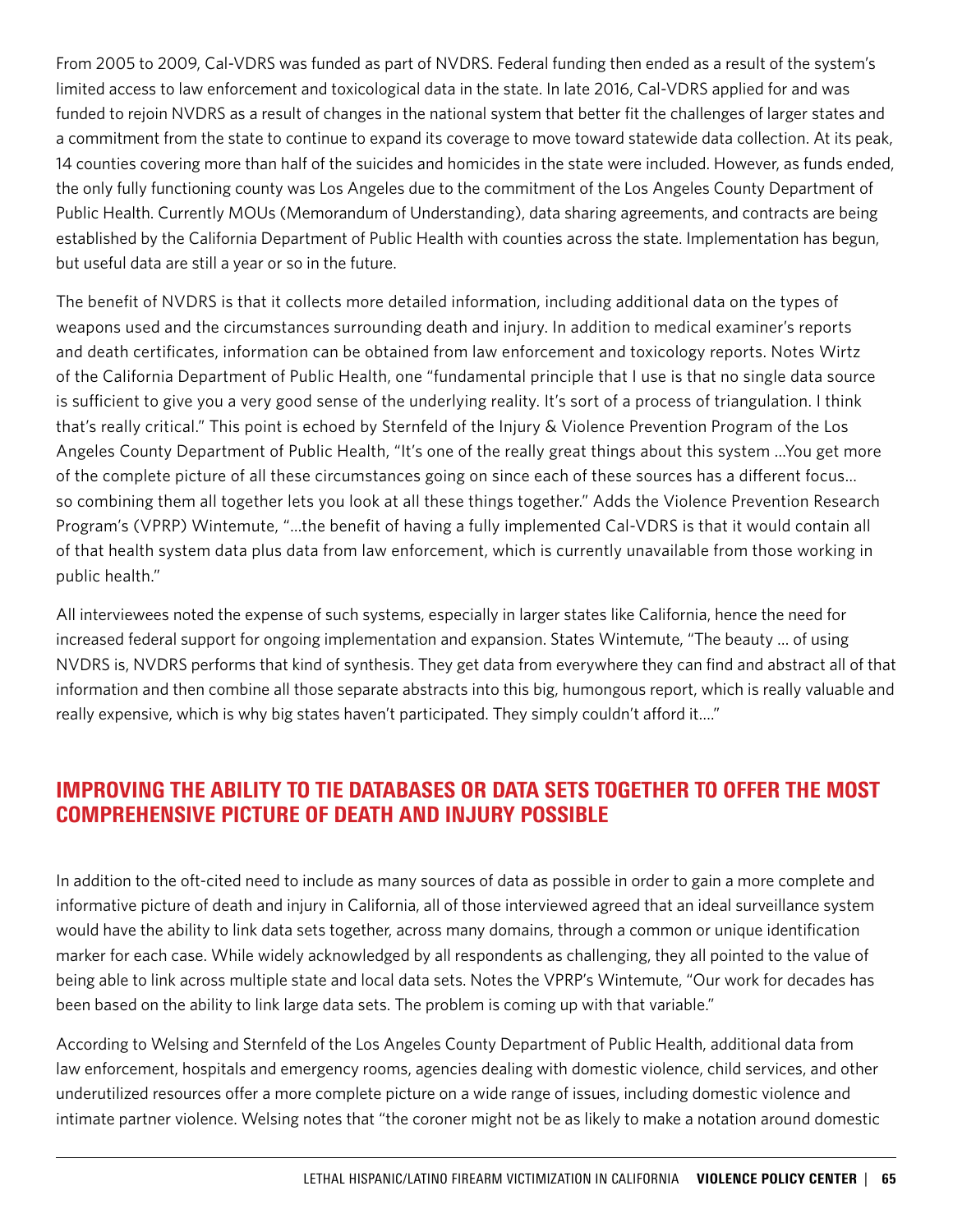violence, those might come from the law enforcement reports" and as a result "you could have had an example of an incomplete picture without having access to a law enforcement report that maybe referenced domestic violence or somebody who might have thought to make some type of notation that this death was the result of an intimate partner."

In addition, utilizing these additional data sources is not limited to fatalities. As Sternfeld observes, "We use hospitalization and emergency department visit data, and we also get data from our local EMS agency trauma center visits….We look beyond just fatal crimes, and also look at assaults and all sorts of violent partner crimes, sometimes even more extensive crime data. We use those very widely, and they're really important."

The reporting of data from such resources in a relatively real-time basis on a statewide level would also increase the potential to identify "hot spots" for specific issues and increase the potential for timely interventions.

Other California data sources cited by the interviewees that could be linked, some of which are already being utilized by researchers and practitioners, include: Office of Statewide Health Planning and Development (OSHPD) hospital and emergency department data; DROS (Dealer's Record of Sale) forms to provide information about firearms involved; background check data contained in the Automated Criminal History System (ACHS); hate crime data; 911 call data; domestic violence and child welfare calls for service; multi-agency and multi-disciplinary child death review teams; Department of Motor Vehicle data; and, data obtained from local advocacy or community service organizations.

# LOOKING BEYOND THE NUMBERS TO THE COMMUNITY AND SOCIETAL CONTEXTS IN WHICH SUCH EVENTS OCCUR

While larger data systems provide high-level counts and trends, and even some risk factors, their capacity to inform broad system and policy change at the local level is limited because they do not fully take into account the *context* in which these events take place. They can assist in identifying patterns and trends, but stop short of resolving the deeper questions raised by the data itself.

Wirtz of the California Department of Public Health uses an iceberg analogy (next page) to describe what he refers to as a "public health or injury prevention pyramid" for more comprehensive data collection — where the large administrative data systems occupy the iceberg 'tip' and capture the most severe consequences — with the next levels of the pyramid reflecting less severe physical outcomes (although not necessarily less important or impactful consequences). Finally, the base of the pyramid is comprised of broader data sources that capture the social determinants of health and provide information on the deeper context in which violence develops, namely the social, economic, and political root causes. Data for these types of indicators are available through additional state and federal administrative sources (e.g., labor, education, and housing data sources).

Understanding the context in which these larger, more easily identified trends occur can aid in developing a more accurate and effective public health response to prevent future events. This is particularly true with non-fatal incidents, where there is the opportunity for intervention before more severe consequences occur  $-$  employing a prevention model that offers the opportunity to target a specific group, or a specific health issue.

While poverty, lack of opportunities for education and employment, discrimination, housing, and other factors form the context in which the "top level" severe health consequences of violence are recorded through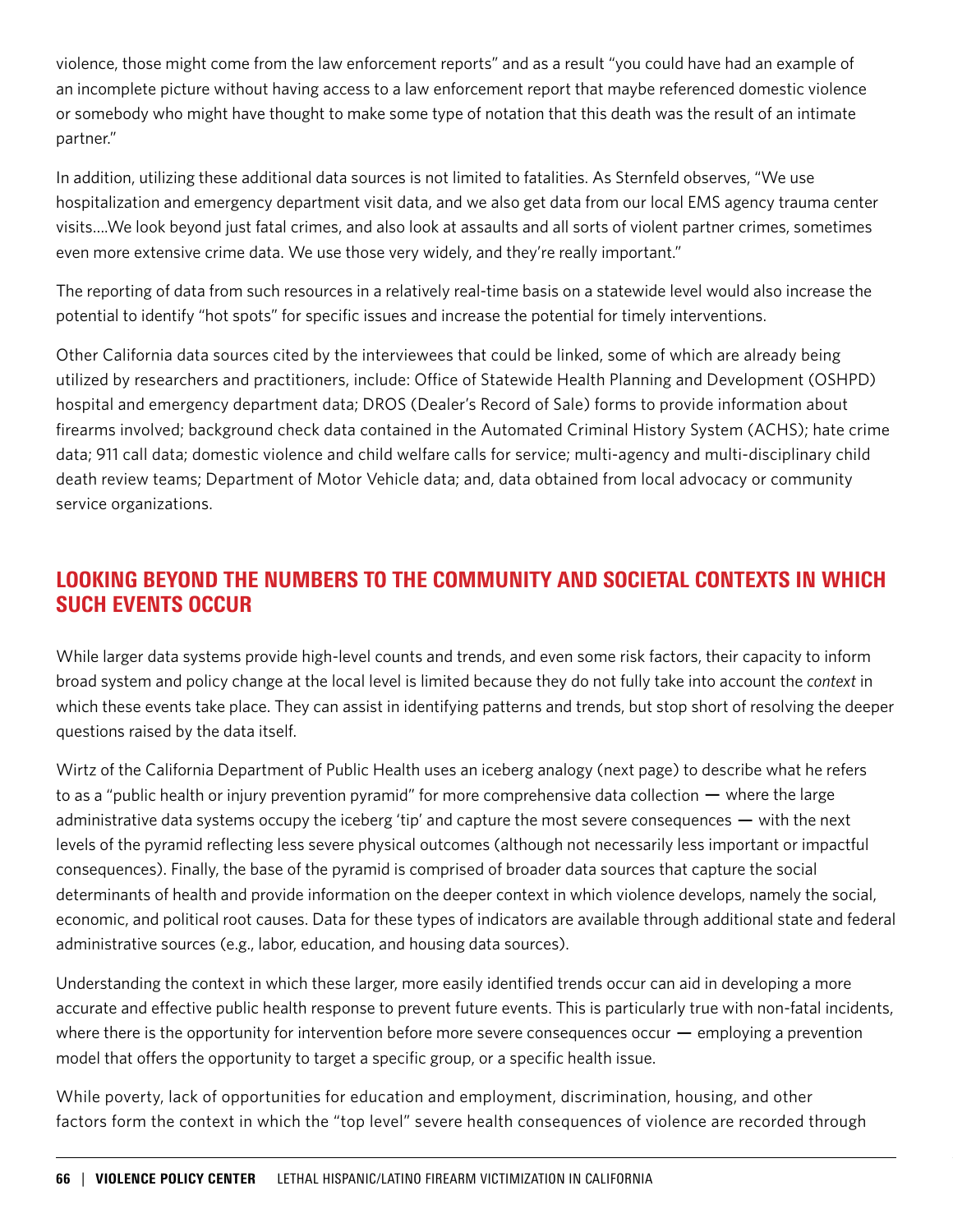# **Comprehensive Surveillance Framework**

*Injury Prevention Pyramid*

**Deaths**

**Hospital and ED Visits**

**Law Enforcement, Child Welfare, School Systems**

**Unreported Events e.g. Sexual Assaults, Hate Crimes, Bullying**

**Social Determinants of Health**

surveillance, current data systems are not designed to take these issues into account. Observes Wirtz, "How do these deeper root causes play out in creating the conditions in which both weapons are readily available and violence becomes a maladaptive coping strategy to a bad environment for too many people. The data systems won't get you there and without that research going on, you're going to get distortions that simplify both the understanding and the solutions of the problem as just 'bad' people acting in 'bad' areas. For example, documenting adverse childhood experiences and community hardship can provide precursor indicators that may shed light on later violent behavior."

Notes the VPRP's Wintemute, "Standard surveillance is a bunch of bean counting. I mean nothing pejorative by that but it's hypothesis *raising*. 'Gee, here's an interesting pattern. Wonder why?' In order to figure out why, you have to talk to people. That's where the survey research comes in, particularly if it's sustained."

Among the surveys cited by the interviewees for this report were the statewide California Health Interview Survey.<sup>20</sup> Federal surveys cited included the CDC's Behavioral Risk Factor Surveillance System (BRFSS),<sup>21</sup> the Youth Risk Behavior Surveillance System (YRBSS),<sup>22</sup> and the National Crime Victimization Survey conducted by the Bureau of

- 20 According to its website, "The California Health Interview Survey (CHIS) is the largest state health survey in the nation. It is a random-dial telephone survey that asks questions on a wide range of health topics. CHIS is conducted on a continuous basis allowing the survey to generate timely one-year estimates. CHIS provides representative data on all 58 counties in California and provides a detailed picture of the health and health care needs of California's large and diverse population. More than 20,000 Californians — including adults, teenagers and children — are interviewed each year, and several years of data can be combined to create an even larger sample. Participants in the CHIS survey are chosen at random and the sample is extensive enough to be statistically representative of California's diverse population. CHIS is especially known for its hard-to-find data on ethnic subgroups and sexual minorities," (http://healthpolicy.ucla.edu/chis/about/Pages/about.aspx).
- 21 According to its website, the Centers for Disease Control and Prevention's "Behavioral Risk Factor Surveillance System (BRFSS) is the nation's premier system of healthrelated telephone surveys that collect state data about U.S. residents regarding their health-related risk behaviors, chronic health conditions, and use of preventive services. Established in 1984 with 15 states, BRFSS now collects data in all 50 states as well as the District of Columbia and three U.S. territories. BRFSS completes more than 400,000 adult interviews each year, making it the largest continuously conducted health survey system in the world. By collecting behavioral health risk data at the state and local level, BRFSS has become a powerful tool for targeting and building health promotion activities," (https://www.cdc.gov/brfss/about/index.htm).
- 22 According to its website, the Centers for Disease Control and Prevention's Youth Risk Behavior Surveillance Risk System (YRBSS) was "developed in 1990 to monitor health behaviors that contribute markedly to the leading causes of death, disability, and social problems among youth and adults in the United States." These include: behaviors that contribute to unintentional injuries and violence; sexual behaviors related to unintended pregnancy and sexually transmitted infections, including HIV infection; alcohol and other drug use; tobacco use; unhealthy dietary behaviors; and, inadequate physical activity. In addition, "the YRBSS monitors the prevalence of obesity and asthma and other health-related behaviors plus sexual identity and sex of sexual contacts," (https://www.cdc.gov/healthyyouth/data/yrbs/overview.htm).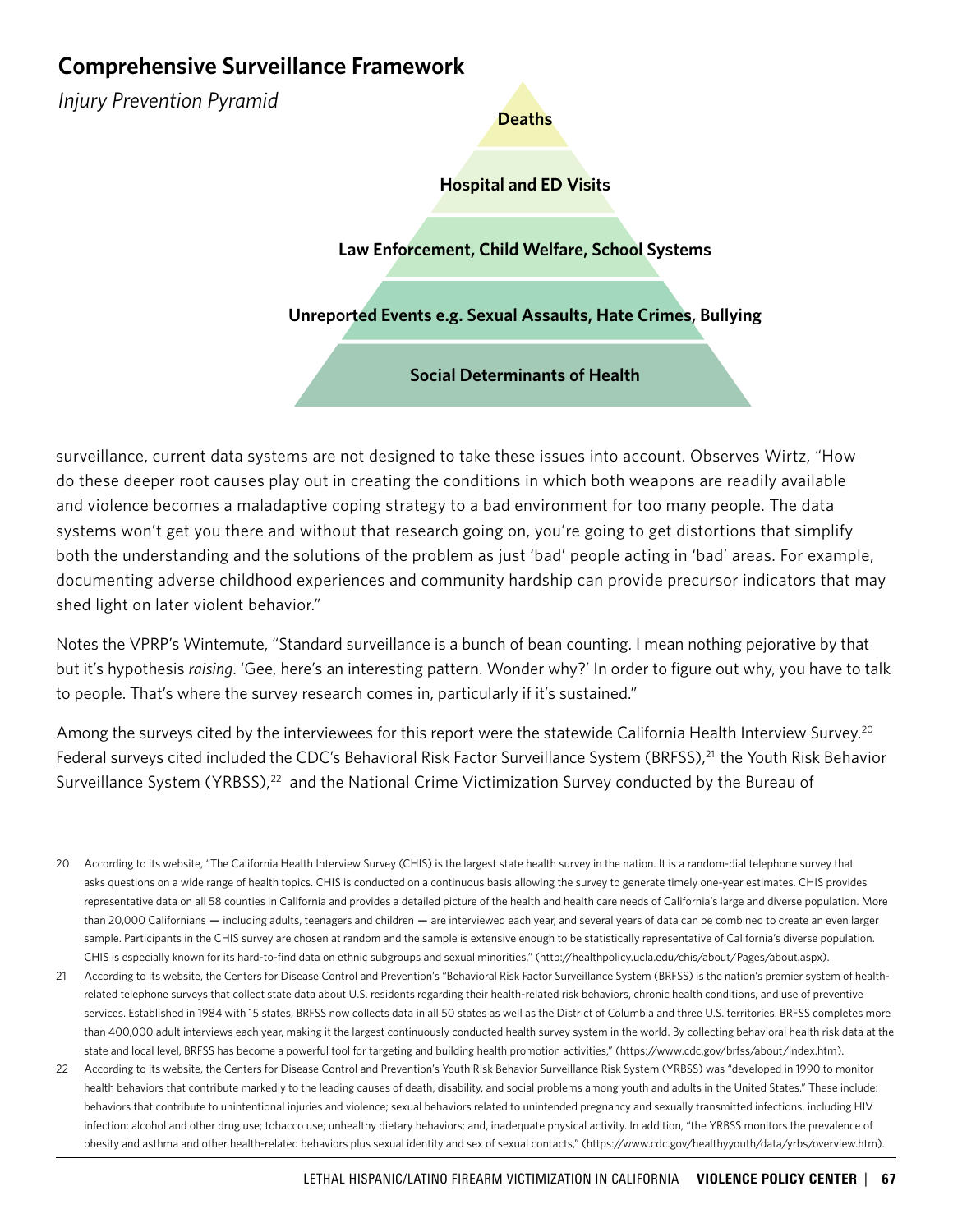Justice Statistics.23 When asked whether a statewide survey modeled on the National Crime Victimization Survey would be of value to help address the issue of context, all interviewees agreed that it would, although the question was raised whether this would be the most effective use of the funding that would be necessary for such a broad and ongoing effort. However, less expensive options mentioned by Wirtz were to increase the sample sizes for California (i.e., oversample) in some of the federal data sources and/or use small area estimation techniques to produce more useful local data.

Potential data points cited throughout the interviews that could be further illuminated through statewide surveys included: the consequences of exposure to firearm violence in particular, and multiple early child adversities and trauma in general; the impacts of being the victim of a gun crime, both injury involved and non-injury involved; the prevalence of firearms ownership, and what types of firearms are owned; where, why, and how (including illegally) do people buy, purchase or otherwise obtain guns; the prevalence of ownership of large-capacity ammunition magazines; and, how often guns are carried, both legally and illegally.

# INCREASING THE RELIABILITY OF RACE AND ETHNICITY DOCUMENTATION

All interviewees agreed that data collected on race and ethnicity are largely inaccurate due to reporter bias, lack of training on data collection, and confusion regarding Hispanic categorization, including self-identification. However, they also agreed that while data on race and ethnicity have limitations, on the whole they are used because they are often the only, or easiest, representation available of different populations living in the state.

Undercounting of Hispanics in California is not a new concern. During the last census, a national effort called the Local Updates of Census Addresses<sup>24</sup> was launched where counties partnered with local organizations to canvass neighborhoods in order to reach individuals whose residence may not be recognized by the government. Among other concerns, the likely undercounting of Hispanics makes clear that nearly all of the data contained in the surveillance systems needs to be used with caution. Further, depending on who is doing the data entry  $-$  a third party or self-report — the accuracy of the data collected can vary widely. Because there is no statewide, standardized methodology for data collection or data entry, those who *are* counted are at risk of having their race and ethnicity incorrectly recorded. For example, if a potential discrepancy is present in the racial ethnic data in an individual data source, there is no way to *systematically* capture these discrepancies. One of the potential values of linked data systems is that there is the possibility of cross checking these classifications across data systems. In regards to law enforcement reporting, a twofold concern related to data collection was raised: recognizing that law enforcement data sets have report biases both from who is willing to report and who the reporter is.

- 23 According to its website, the "Bureau of Justice Statistics' (BJS) National Crime Victimization Survey (NCVS) is the nation's primary source of information on criminal victimization. Each year, data are obtained from a nationally representative sample of about 135,000 households, composed of nearly 225,000 persons, on the frequency, characteristics, and consequences of criminal victimization in the United States. The NCVS collects information on nonfatal personal crimes (i.e., rape or sexual assault, robbery, aggravated and simple assault, and personal larceny) and household property crimes (i.e., burglary, motor vehicle theft, and other theft) both reported and not reported to police. Survey respondents provide information about themselves (e.g., age, sex, race and Hispanic origin, marital status, education level, and income) and whether they experienced a victimization. For each victimization incident, the NCVS collects information about the offender (e.g., age, race and Hispanic origin, sex, and victim-offender relationship), characteristics of the crime (e.g., time and place of occurrence, use of weapons, nature of injury, and economic consequences), whether the crime was reported to police, reasons the crime was or was not reported, and victim experiences with the criminal justice system." The NCVS does not collect data on homicide, (https://www.bjs.gov/index.cfm?ty=dcdetail&iid=245).
- 24 The Local Updates of Census Addresses, or LUCA, offers tribal, state, and local governments the opportunity to review and comment on the U.S. Census Bureau's residential address list for their jurisdiction prior to the 2020 Census. The Census Bureau relies on a complete and accurate address list to reach every living quarters and associated population for inclusion in the census. LUCA is authorized by the Census Address List Improvement Act of 1994 (Public Law 103-430). More information can be found at https://www.census.gov/programs-surveys/decennial-census/about/luca.html.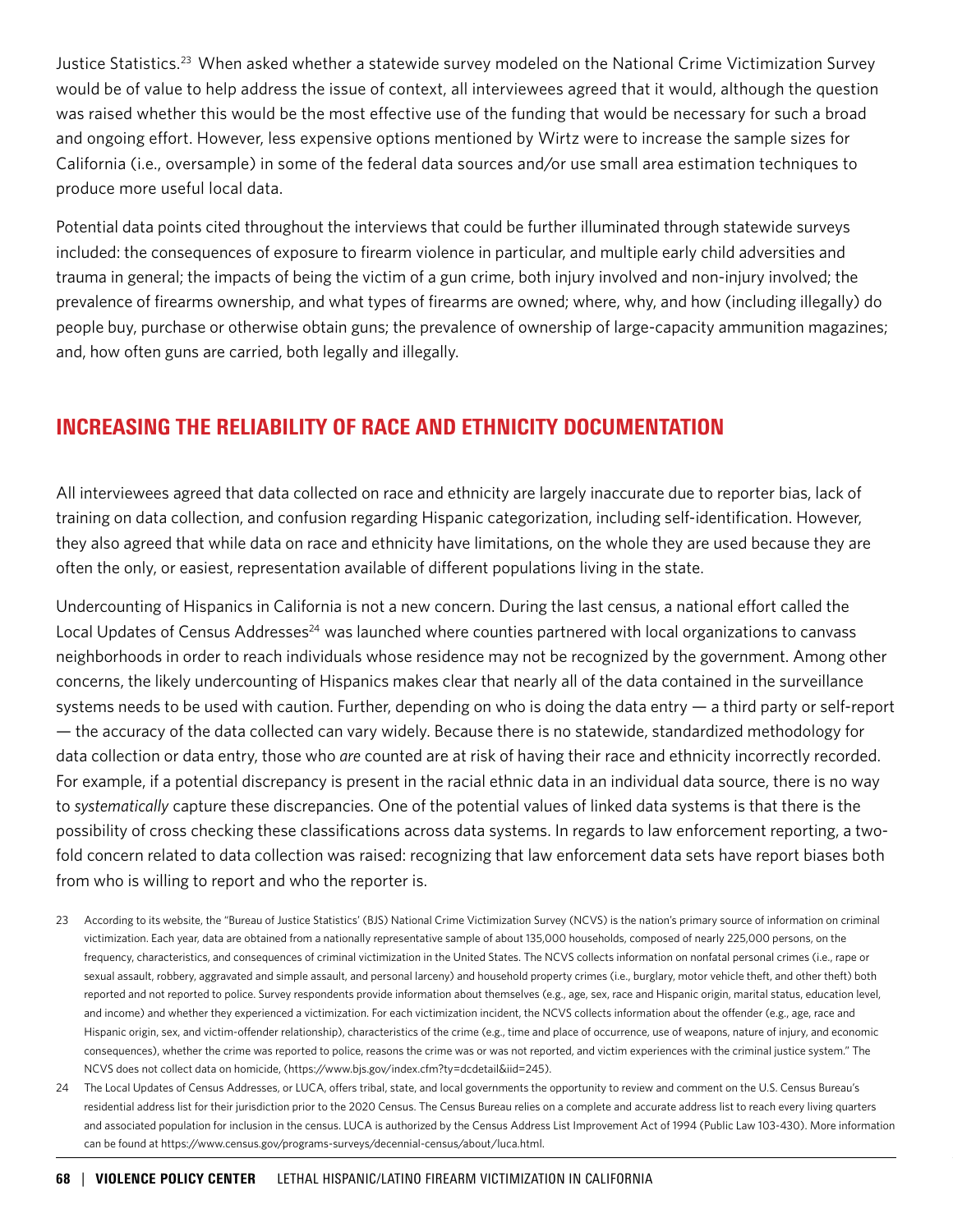All interviewees expressed concern about the 2020 Census and the potential for greater than typical undercounting. The primary reasons cited were: increased federal law enforcement efforts targeting undocumented immigrants; and, for the first time since 1950, the planned addition of a question to the 2020 census asking whether the respondent is a citizen.

The inclusion of the citizenship question has been challenged in court on the grounds that it could cause many immigrants who live in communities where both legal and undocumented immigrants live to not participate in the census out of fear that their information could be used against them or others in their communities — even though it is illegal to share a person's census responses with law enforcement or immigration agencies.

A lawsuit has been filed by California Attorney General Xavier Becerra contending that an undercount of immigrants in the state would be an incomplete population count, violating the constitutional purpose of the Census, which is to divide up seats in the U.S. House of Representatives based on the total U.S. population. Just as important is that an undercount would not only diminish federal funds allocated to California, but also skew the Hispanic population totals that are the shared denominator for the data calculations discussed in this report.<sup>25</sup>

Arana of the Latino Community Foundation warns, "At the end of the day…the decennial Census is the foundation to everything else, whether it's gun violence, or poverty, or education rates, or whatever. At its baseline, there are x number of people that live in this community, and x percent are Latino, and this is what they're experiencing. If this next Census is completely flawed, a lot of the work… [focusing on the Latino community]… will be completely flawed as well. You can never really come up with an accurate number. [For example, the degree to which] Latinos experience a… [higher]…rate of gun violence…, because it's dependent on the number of people that live there."

Key points raised by interviewees included the following.

- **n** Providing guidelines and training for people who are actually the first reporters of the data and having a clear protocol that can be followed. At the same time, it should be recognized that such data collection is not the first concern of those being asked to collect the information. In this context, where possible, in addition to ethnicity and race, efforts should be made to capture social economic status indicators like ZIP code and/or employment or level of income or educational attainment to offer a more complete picture.
- Identifying areas for research and potential legislative/policy options to improve data collection on Hispanic ethnicity in the state.
- **n** Engaging Hispanic communities, including nonprofit community organizations, that work in relevant areas, in a discussion of how people respond to questions of race and ethnicity, including dealing with the fears stemming from immigration issues and law enforcement. Part of this would include demonstrating to impacted communities that it is of value to the community to disclose this information.

As Arana notes, "The more we can talk about how to improve our data collection, the better."

<sup>13</sup> "What to know about the citizenship question the Census Bureau is planning to ask in 2020," Pew Research Center, March 30, 2018, (http://www.pewresearch.org/facttank/2018/03/30/what-to-know-about-the-citizenship-question-the-census-bureau-is-planning-to-ask-in-2020/).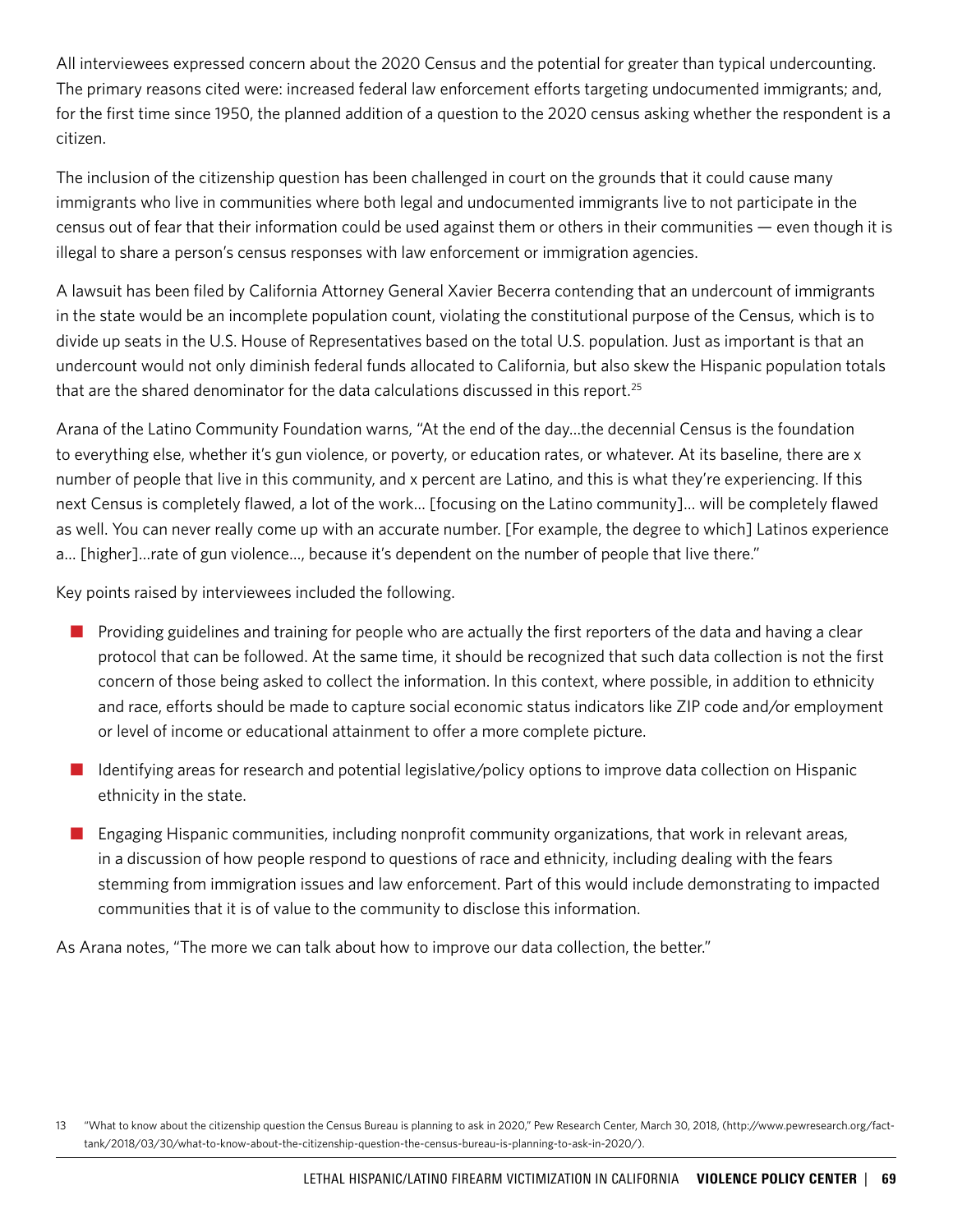# MAKING SUCH INFORMATION AS ACCESSIBLE AND UNDERSTANDABLE AS POSSIBLE

Larger surveillance systems like those described above are easily utilized by those who have learned how to access them and/or use them on a regular basis. In addition, such users are far more likely to be aware of each database's limitations — which minimizes errors, incorrect interpretation, as well as wasted time. Yet for first-time, intermittent, or infrequent users (e.g., local advocates, policymakers, newly engaged institutions, and the general public), the sites can be viewed as not user-friendly and, to some, intimidating.

Community leaders recognize the value of data in their violence prevention work (as well as additional community based issues). While anecdotal information is readily available, the question that remains is how do they tell these personal stories in the context of the bigger picture? For the work around policy-making and philanthropic support, observations indicate that the large surveillance systems do not allow data to be extracted at the level needed to articulate need at the local level. For example, CDC's WISQARS does not offer data on the county or neighborhood level. CDC WONDER does offer such information, but if the total number of annual fatalities in a county is less than 10 in a given year, the number is suppressed for privacy issues. (*Appendix One* of this study offers *multi-year* county level information on Hispanic firearm homicide victimization from CDC WONDER). The California Supplementary Homicide Report data can be sorted by county, but the data are not easily accessed (the federal SHR is sorted by reporting jurisdiction, which does not necessarily mirror city or county borders).

As Christian Arana, policy director for the Latino Community Foundation, summarizes, "Any time data can be more user friendly and digestible, it's better. Our leaders on the ground, our grantees have told us, they want access to this data. They can go all day and all night and use anecdotal information, but how do they tell that personal story in the context of a larger story? Using data. For example, if we know that a bunch of black and brown men are being arrested in San Joaquin County, to have data to prove that would be extremely useful, so that they can go to elected officials, but also other foundations and other donors, to say that this is a problem in my community, and we need greater levels of investment. In the world that we live in today, it's hard to take people's word at face value. When you back it up with real research and numbers, it makes the case easier…The more granular the data, the better."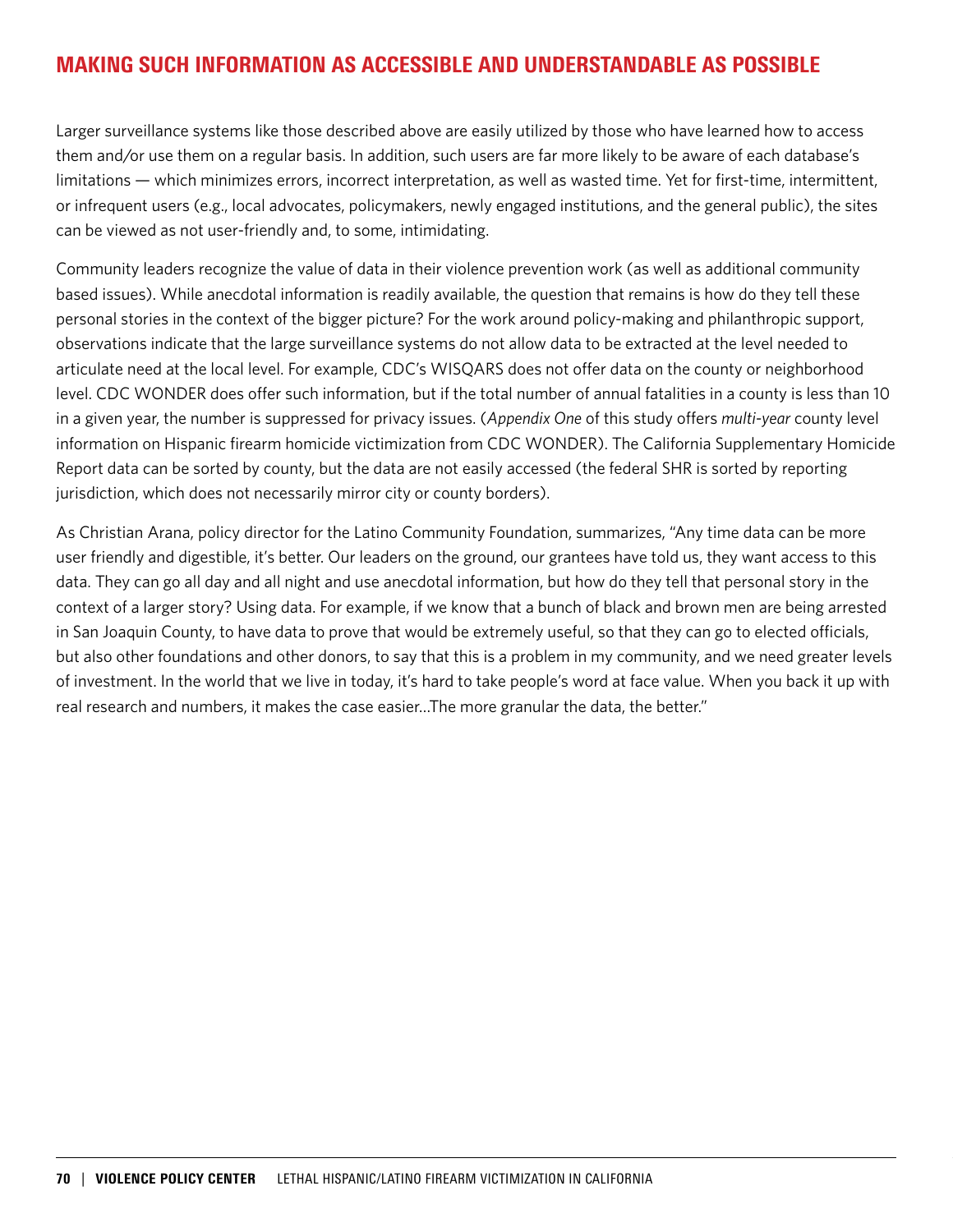# SECTION FIVE: RECOMMENDATIONS

Effective violence prevention strategies must include measures that recognize the role played by firearms, especially handguns, in lethal Hispanic victimization. In addition, it is important to recognize that a significant percentage of the most impacted age group, victims ages 10 to 24, cannot legally purchase a handgun in California unless they are over the age of 21. It is also generally illegal for anyone under the age of 18 to possess a handgun.<sup>26</sup> While most youth and young adults can neither buy nor possess a handgun in California, this in no way protects them from the emotional and psychological effects of gun violence. Recognizing these facts, prevention strategies to limit exposure to firearms in this age range are of the utmost importance. Key components of such a strategy could include the identification of the make, model, and caliber of weapons most preferred by this age group as well as analyses identifying the sources of the weapons.<sup>27</sup>

In addition, resources should be devoted to the development, identification, implementation, and expansion of effective and comprehensive violence intervention and prevention strategies that include a focus on the psychological wellbeing of survivors of, and witnesses to, gun violence. Such efforts should be tailored to local circumstances and needs while engaging community leaders and stakeholders. At the same time, state and regional policies should incorporate elements necessary to help ensure effective community practices.

As disturbing as the statistics presented in this study are — and the lives, families, and communities they represent — the actual numbers are certainly higher, recognizing the limitations in data collection on Hispanic ethnicity. Experts interviewed for this study offered their views on data collection in California and discussed possible changes that could be made to improve the gathering and synthesis of information contained in databases, including accounting for Hispanic ethnicity.

#### **Recommendations to improve data collection include the following.**

- **n** Ensure full funding of, and participation in, the California Violent Death Reporting System (Cal-VDRS), part of the National Violent Death Reporting System (NVDRS).
- Improve data quality and accuracy by linking data sets across sectors with a unique case identifier.
- $\blacksquare$  Improve collection and access to county, city, and neighborhood level data.
- Identify and add useful modules and/or increased sample sizes to existing statewide surveys.
- **n** Identify ways to make current public databases more easily accessed and understood to increase their utility. Provide user-friendly technical assistance to public data users.
- $\blacksquare$  For those who administer or contribute to different data sets or collection systems, create and support opportunities to analyze and discuss potential ways to integrate and synthesize such information.
- $\blacksquare$  Increase commitment to regularly administered, fully funded statewide survey data to complement mortality information for context in a manner similar to the U.S. Department of Justice's Bureau of Justice Statistics National Crime Victimization Survey (NCVS).
- 26 Federal law prohibits Federal Firearms License (FFL) holders from selling handguns to anyone under the age of 21. California law prohibits the sale of handguns by any person or corporation to anyone under the age of 21. Federal and California law prohibit the possession of handguns by anyone under the age of 18 with exceptions including hunting and competitive shooting. For exceptions see Cal. Penal Code § 29615 Sections (a)(1), (a)(2).
- 27 Better information regarding the specific types of firearms possessed by youth can help inform strategies to interrupt the flow of illegal guns into communities. See, for example, *Youth Crime Gun Interdiction Initiative*, Department of the Treasury (July 2002) (https://www.atf.gov/resource-center/docs/losangelespdf/download).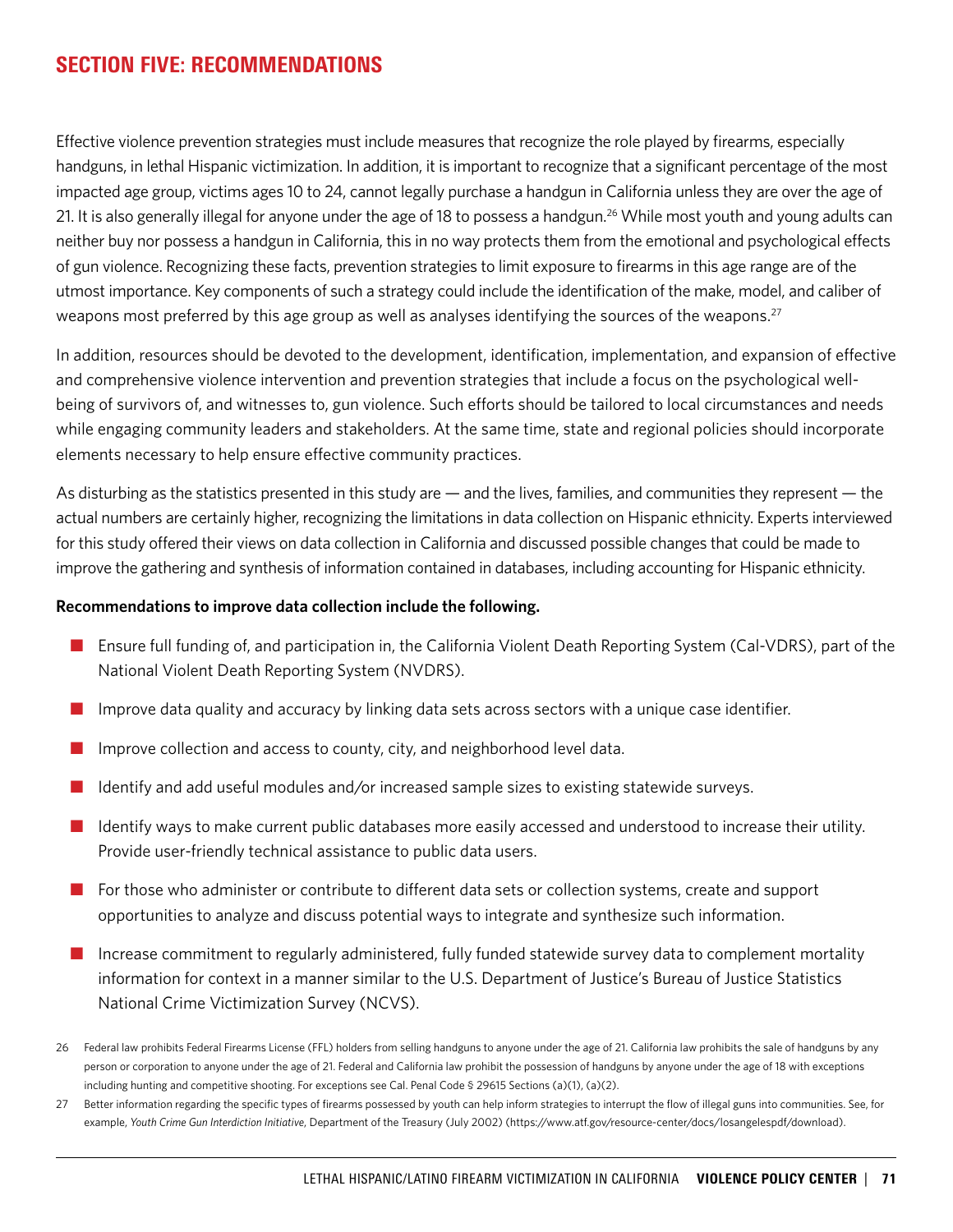#### **Recommendations to improve race and ethnicity information include the following.**

- **n** Explore the potential of improving data collection through legislative mandates or modified policy guidelines.
- $\blacksquare$  Improve and expand the understanding of the complex nature of data collection and interpretation surrounding race and ethnicity and its intertwined relationship with other social determinants of health (e.g., poverty, housing segregation, educational and employment opportunity). Promote the proper understanding, limitations, and interpretation of data analyses based on the existing race and ethnicity classifications.
- $\blacksquare$  Identify best practices for guidelines and training on how to better identify and report ethnicity.
- $\blacksquare$  Link and compare information within different database systems to ensure the integrity and accuracy of ethnic classification.
- **n** Engage Hispanic and other communities of color (e.g., community organizations) in problem-solving around data collection and use.

Because of limitations in data collection, the true scale of gun violence's impact on Hispanic men, women, boys, and girls in California is not fully known. Comprehensive, consistent, and reliable information from a broad range of sources is necessary to ensure that violence prevention policies work to save lives, protect families, and ensure healthy communities. This is true not only for Hispanics in California, but for all residents of the state.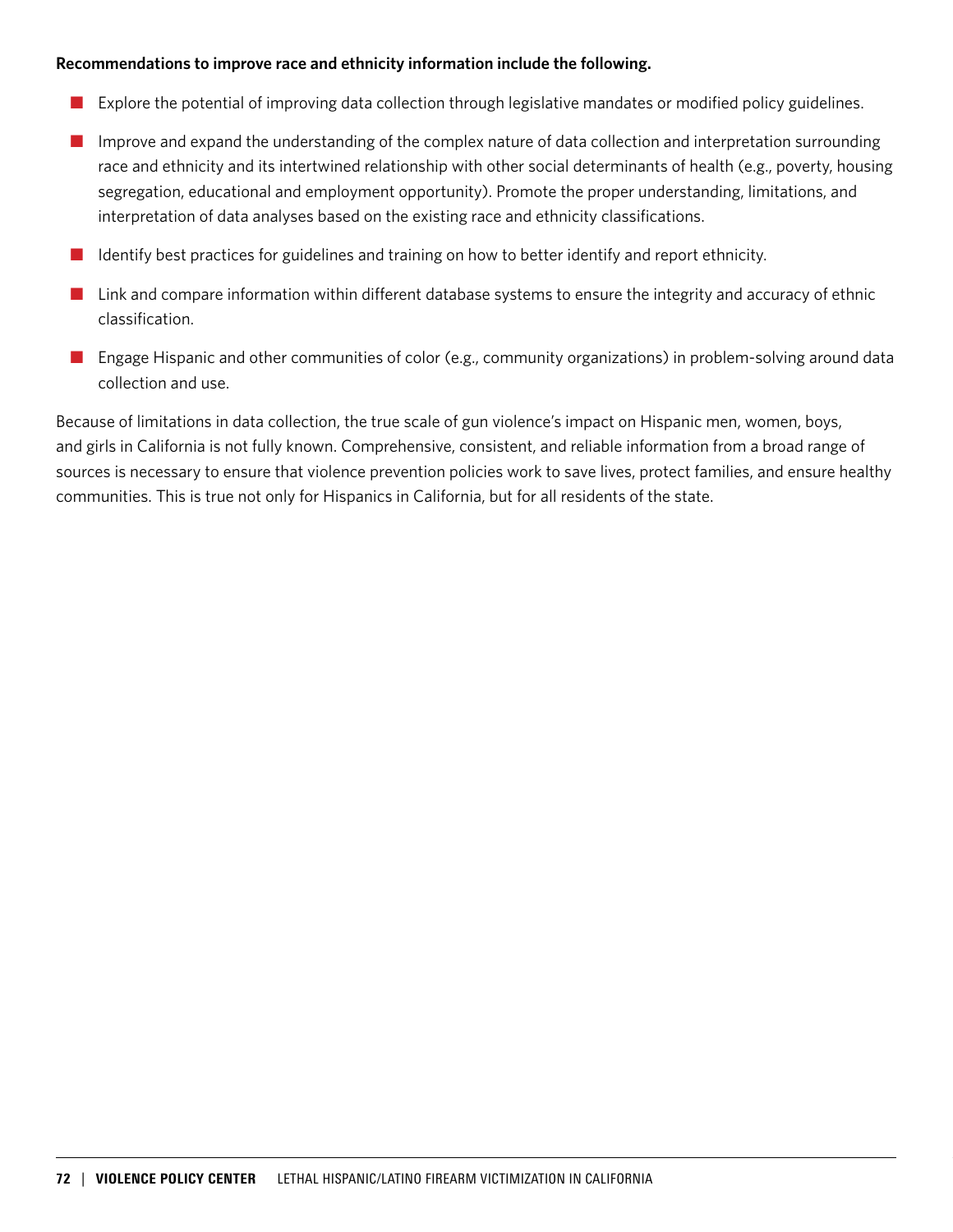# APPENDICES

**Appendix One: California County Level Hispanic Homicide Data Appendix Two: California County Level Hispanic Suicide Data Appendix Three: California Fatal Firearm Unintentional Injury Data**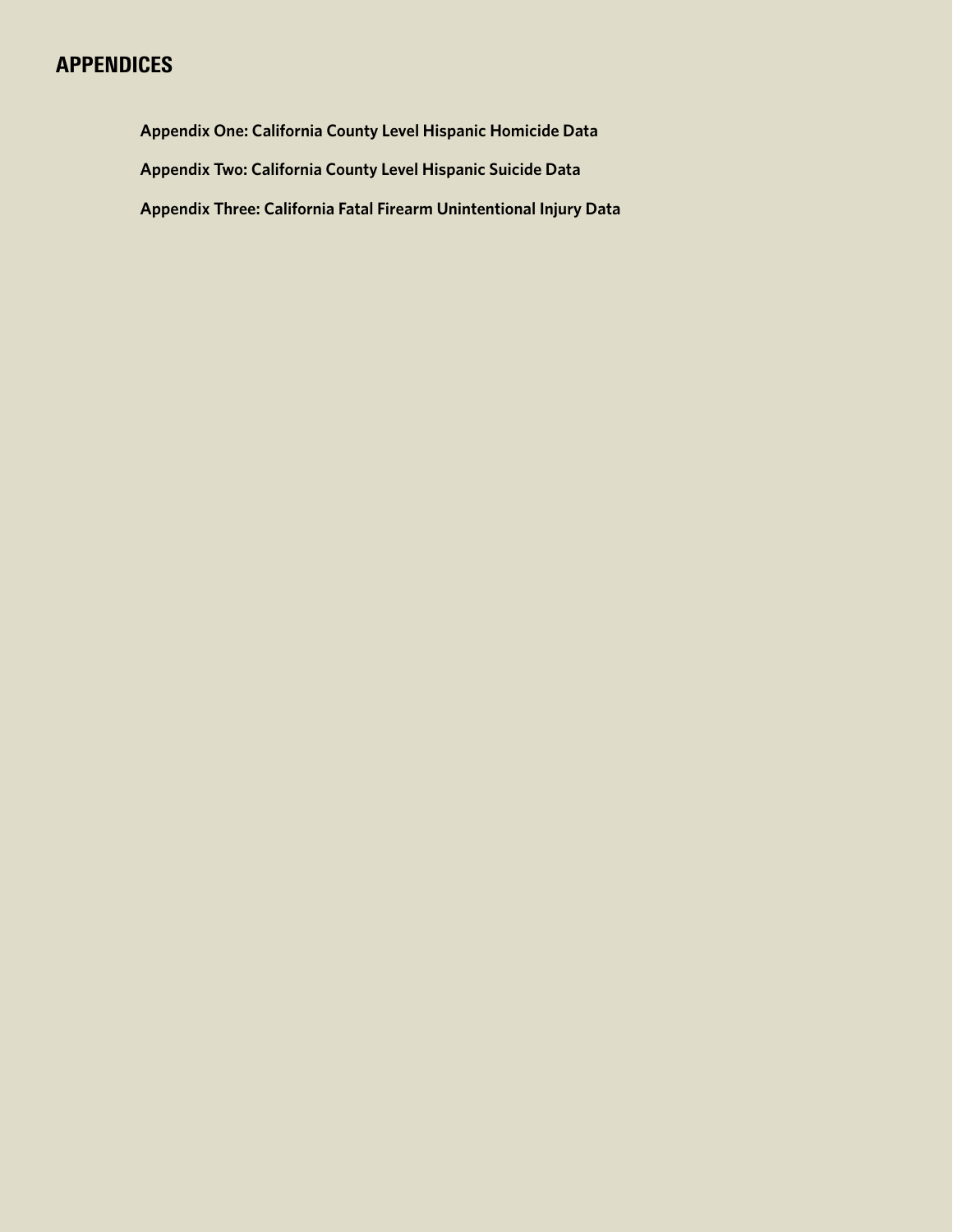# APPENDIX ONE: CALIFORNIA COUNTY LEVEL HISPANIC HOMICIDE DATA

### HISPANIC HOMICIDE VICTIMS IN CALIFORNIA, BY COUNTY, ALL WEAPONS, 2016

| County         | <b>Deaths</b>   | Rate  |
|----------------|-----------------|-------|
| Alameda        | 31              | 8.35  |
| Contra Costa   | 17              | 5.89  |
| Fresno         | 36              | 6.96  |
| Kern           | 53              | 11.34 |
| Kings          | 13              | 16.02 |
| Los Angeles    | 314             | 6.38  |
| Merced         | 12              | 7.59  |
| Monterey       | 46              | 18.12 |
| Orange         | 34              | 3.13  |
| Riverside      | 50              | 4.32  |
| Sacramento     | 18              | 5.18  |
| San Bernardino | 67              | 5.93  |
| San Diego      | 37              | 3.33  |
| San Francisco  | 12              | 9.05  |
| San Joaquin    | 32              | 10.59 |
| Santa Barbara  | 10 <sup>°</sup> | 4.97  |
| Santa Clara    | 26              | 5.23  |
| Stanislaus     | 13              | 5.26  |
| Tulare         | 20              | 6.78  |
| Ventura        | 17              | 4.70  |
| <b>Total</b>   | 909             | 5.95  |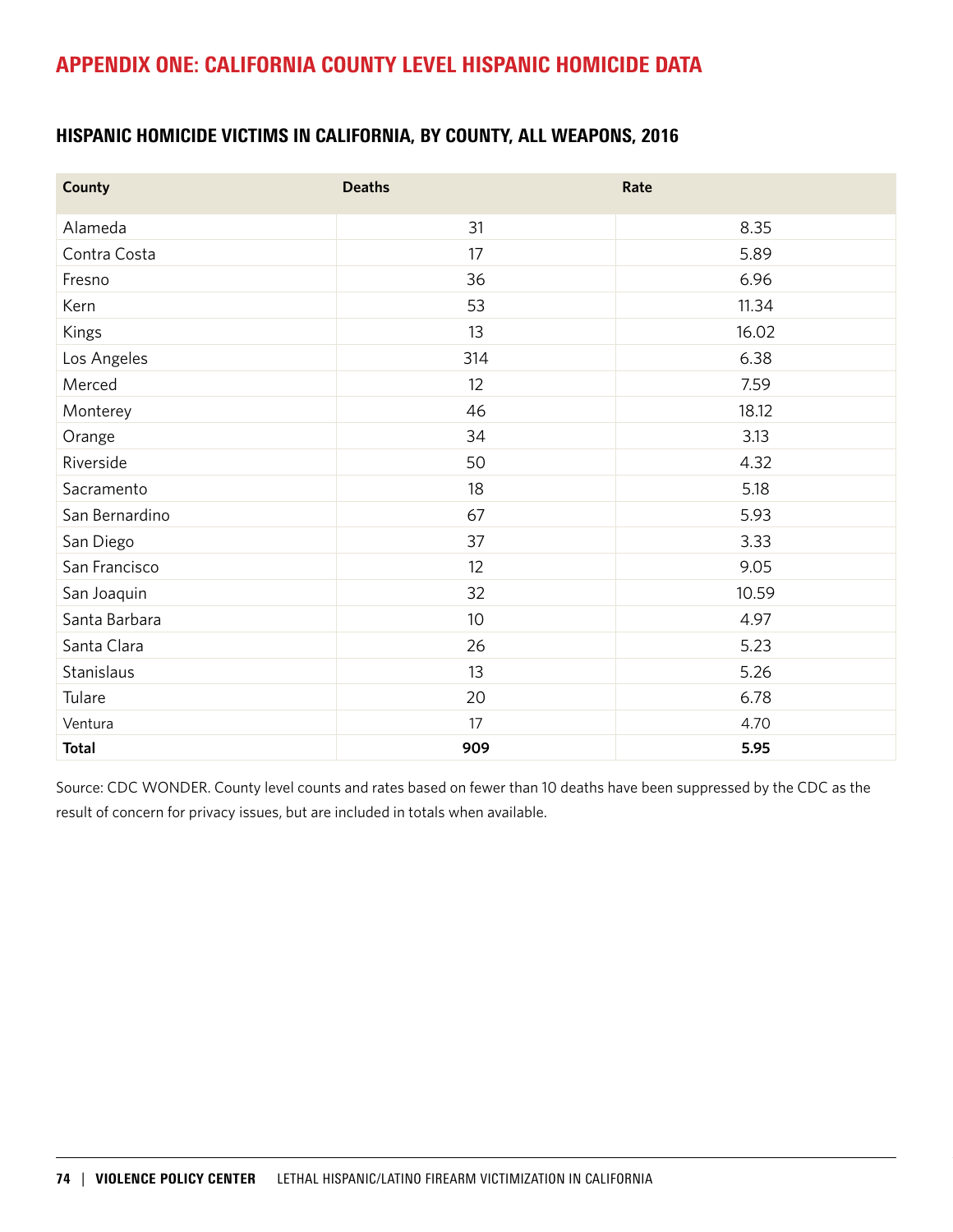### HISPANIC FIREARM HOMICIDE VICTIMS IN CALIFORNIA, BY COUNTY, 2016

| County         | <b>Deaths</b>   | Rate  |
|----------------|-----------------|-------|
| Alameda        | 28              | 7.55  |
| Contra Costa   | 17              | 5.89  |
| Fresno         | 24              | 4.64  |
| Kern           | 41              | 8.77  |
| Los Angeles    | 241             | 4.90  |
| Merced         | 10 <sup>°</sup> | 6.32  |
| Monterey       | 41              | 16.15 |
| Orange         | 23              | 2.12  |
| Riverside      | 30              | 2.59  |
| Sacramento     | 14              | 4.03  |
| San Bernardino | 49              | 4.34  |
| San Diego      | 17              | 1.53  |
| San Joaquin    | 29              | 9.60  |
| Santa Clara    | 15              | 3.02  |
| Tulare         | 18              | 6.10  |
| Ventura        | 11              | 3.04  |
| <b>Total</b>   | 672             | 4.40  |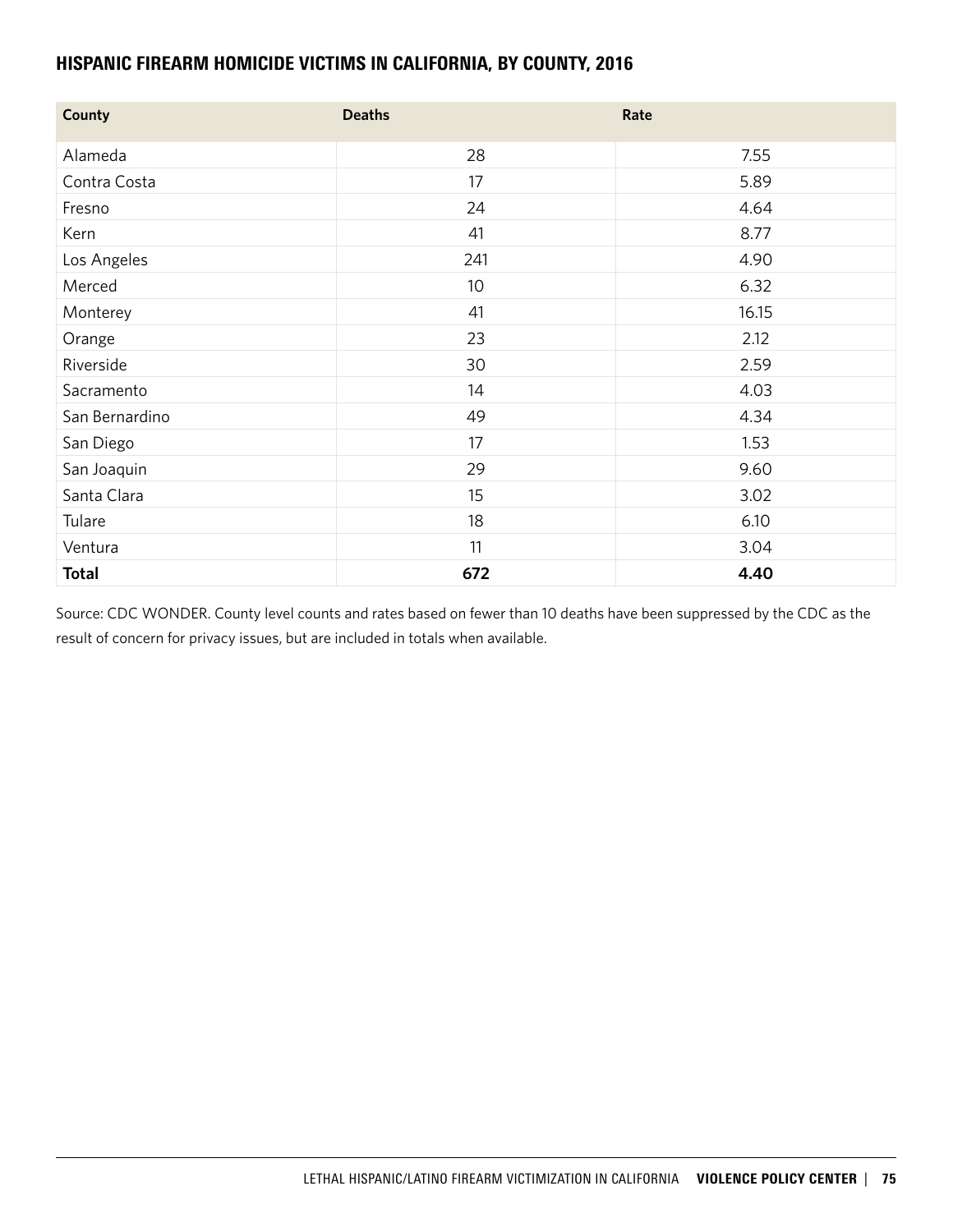#### HISPANIC HOMICIDE VICTIMS IN CALIFORNIA, BY COUNTY, ALL WEAPONS, 1999 – 2016

| County          | <b>Deaths</b> | Rate  |
|-----------------|---------------|-------|
| Alameda         | 447           | 7.73  |
| <b>Butte</b>    | 20            | 3.86  |
| Colusa          | 11            | 5.63  |
| Contra Costa    | 313           | 7.50  |
| El Dorado       | 10            | 2.82  |
| Fresno          | 624           | 7.94  |
| Humboldt        | 17            | 7.97  |
| Imperial        | 57            | 2.47  |
| Kern            | 585           | 8.84  |
| Kings           | 68            | 5.30  |
| Lake            | 12            | 6.67  |
| Los Angeles     | 7,644         | 9.23  |
| Madera          | 95            | 7.19  |
| Marin           | 19            | 3.03  |
| Mendocino       | 17            | 5.22  |
| Merced          | 208           | 8.89  |
| Monterey        | 531           | 13.45 |
| Napa            | 21            | 2.93  |
| Orange          | 742           | 4.21  |
| Placer          | 11            | 1.56  |
| Riverside       | 911           | 5.77  |
| Sacramento      | 366           | 7.32  |
| San Benito      | 28            | 5.19  |
| San Bernardino  | 1,168         | 7.06  |
| San Diego       | 691           | 4.13  |
| San Francisco   | 199           | 9.38  |
| San Joaquin     | 446           | 10.18 |
| San Luis Obispo | 31            | 3.33  |
| San Mateo       | 153           | 4.95  |
| Santa Barbara   | 106           | 3.50  |
| Santa Clara     | 409           | 5.04  |
| Santa Cruz      | 91            | 6.38  |
| Solano          | 111           | 6.65  |
| Sonoma          | 79            | 4.05  |
| Stanislaus      | 245           | 6.86  |
| Sutter          | 42            | 9.57  |
| Tehama          | 18            | 8.02  |
| Tulare          | 461           | 10.48 |
| Ventura         | 319           | 5.72  |
| Yolo            | 25            | 2.47  |
| Yuba            | 12            | 4.15  |
| <b>Total</b>    | 17,393        | 7.31  |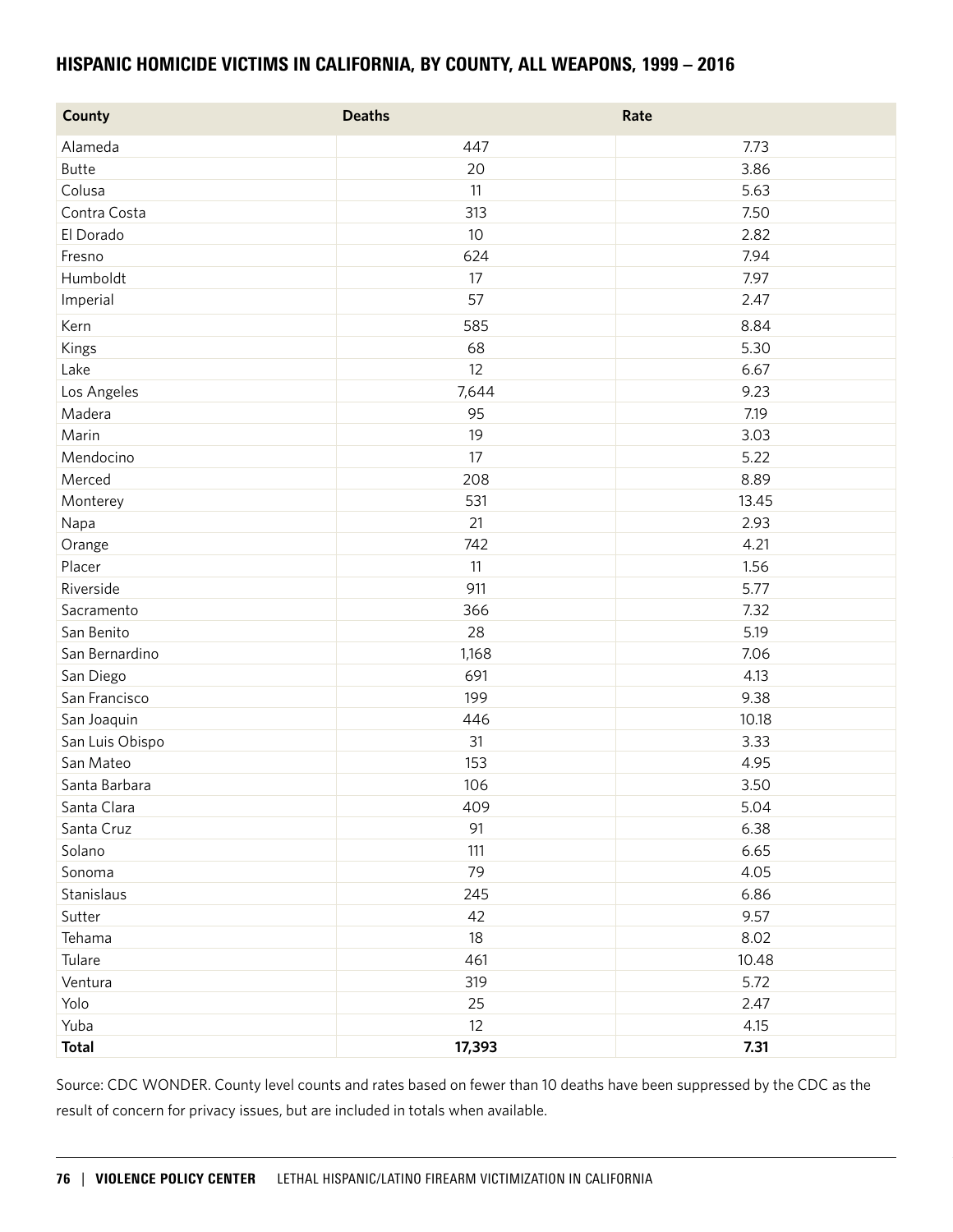### HISPANIC HOMICIDE VICTIMS IN CALIFORNIA, BY COUNTY, ALL WEAPONS, 1999 – 2016, RANKED BY RATE

| Rank           | County                         | <b>Deaths</b>   | Rate  |
|----------------|--------------------------------|-----------------|-------|
| $\mathbf{1}$   | Monterey                       | 531             | 13.45 |
| $\overline{2}$ | Tulare                         | 461             | 10.48 |
| 3              | San Joaquin                    | 446             | 10.18 |
| $\overline{4}$ | Sutter                         | 42              | 9.57  |
| 5              | San Francisco                  | 199             | 9.38  |
| 6              | Los Angeles                    | 7,644           | 9.23  |
| 7              | Merced                         | 208             | 8.89  |
| 8              | Kern                           | 585             | 8.84  |
| 9              | Tehama                         | 18              | 8.02  |
| 10             | Humboldt                       | 17              | 7.97  |
| 11             | Fresno                         | 624             | 7.94  |
| 12             | Alameda                        | 447             | 7.73  |
| 13             | Contra Costa                   | 313             | 7.50  |
| 14             | Sacramento                     | 366             | 7.32  |
|                | <b>California Overall Rate</b> |                 | 7.31  |
| 15             | Madera                         | 95              | 7.19  |
| 16             | San Bernardino                 | 1,168           | 7.06  |
| 17             | Stanislaus                     | 245             | 6.86  |
| 18             | Lake                           | 12              | 6.67  |
| 19             | Solano                         | 111             | 6.65  |
| 20             | Santa Cruz                     | 91              | 6.38  |
| 21             | Riverside                      | 911             | 5.77  |
| 22             | Ventura                        | 319             | 5.72  |
| 23             | Colusa                         | 11              | 5.63  |
| 24             | Kings                          | 68              | 5.30  |
| 25             | Mendocino                      | 17              | 5.22  |
| 26             | San Benito                     | 28              | 5.19  |
| 27             | Santa Clara                    | 409             | 5.04  |
| 28             | San Mateo                      | 153             | 4.95  |
| 29             | Orange                         | 742             | 4.21  |
| 30             | Yuba                           | 12              | 4.15  |
| 31             | San Diego                      | 691             | 4.13  |
| 32             | Sonoma                         | 79              | 4.05  |
| 33             | <b>Butte</b>                   | 20              | 3.86  |
| 34             | Santa Barbara                  | 106             | 3.50  |
| 35             | San Luis Obispo                | 31              | 3.33  |
| 36             | Marin                          | 19              | 3.03  |
| 37             | Napa                           | 21              | 2.93  |
| 38             | El Dorado                      | 10 <sup>°</sup> | 2.82  |
| 39 (tie)       | Imperial                       | 57              | 2.47  |
| 39 (tie)       | Yolo                           | 25              | 2.47  |
| 41             | Placer                         | 11              | 1.56  |
|                | <b>Total</b>                   | 17,393          | 7.31  |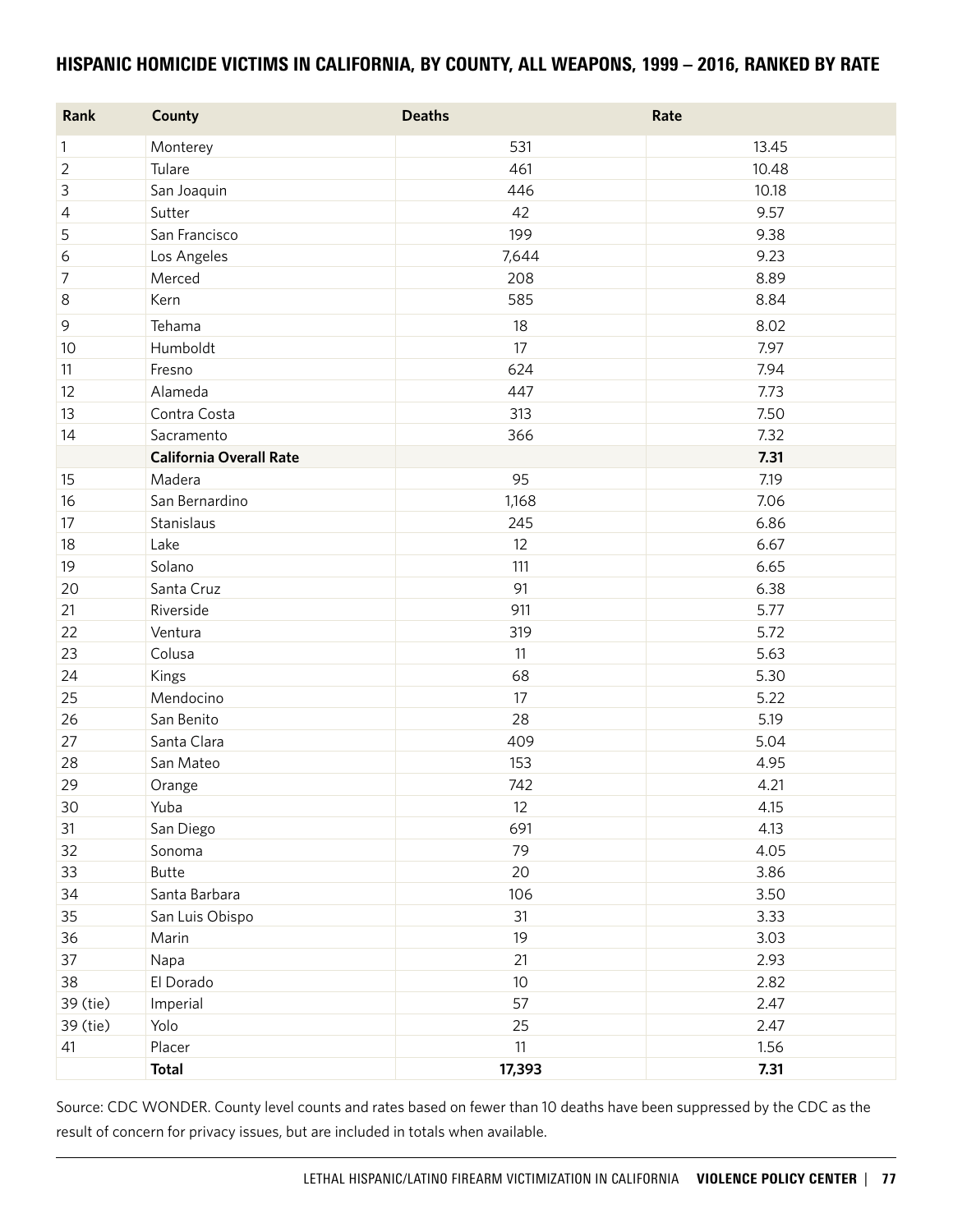### HISPANIC FIREARM HOMICIDE VICTIMS IN CALIFORNIA, BY COUNTY, 1999 – 2016

| <b>County</b>   | <b>Deaths</b> | Rate  |
|-----------------|---------------|-------|
| Alameda         | 365           | 6.31  |
| <b>Butte</b>    | 15            | 2.89  |
| Contra Costa    | 259           | 6.20  |
| Fresno          | 420           | 5.35  |
| Imperial        | 27            | 1.17  |
| Kern            | 400           | 6.04  |
| Kings           | 45            | 3.51  |
| Los Angeles     | 6,108         | 7.38  |
| Madera          | 66            | 5.00  |
| Marin           | 10            | 1.59  |
| Mendocino       | 10            | 3.07  |
| Merced          | 157           | 6.71  |
| Monterey        | 435           | 11.02 |
| Napa            | 15            | 2.09  |
| Orange          | 496           | 2.81  |
| Riverside       | 623           | 3.95  |
| Sacramento      | 264           | 5.28  |
| San Benito      | 14            | 2.60  |
| San Bernardino  | 832           | 5.03  |
| San Diego       | 390           | 2.33  |
| San Francisco   | 126           | 5.94  |
| San Joaquin     | 342           | 7.80  |
| San Luis Obispo | 12            | 1.29  |
| San Mateo       | 117           | 3.79  |
| Santa Barbara   | 52            | 1.72  |
| Santa Clara     | 237           | 2.92  |
| Santa Cruz      | 62            | 4.35  |
| Solano          | 87            | 5.21  |
| Sonoma          | 52            | 2.67  |
| Stanislaus      | 183           | 5.12  |
| Sutter          | 33            | 7.52  |
| Tehama          | 14            | 6.23  |
| Tulare          | 357           | 8.12  |
| Ventura         | 220           | 3.94  |
| Yolo            | 15            | 1.48  |
| <b>Total</b>    | 12,912        | 5.42  |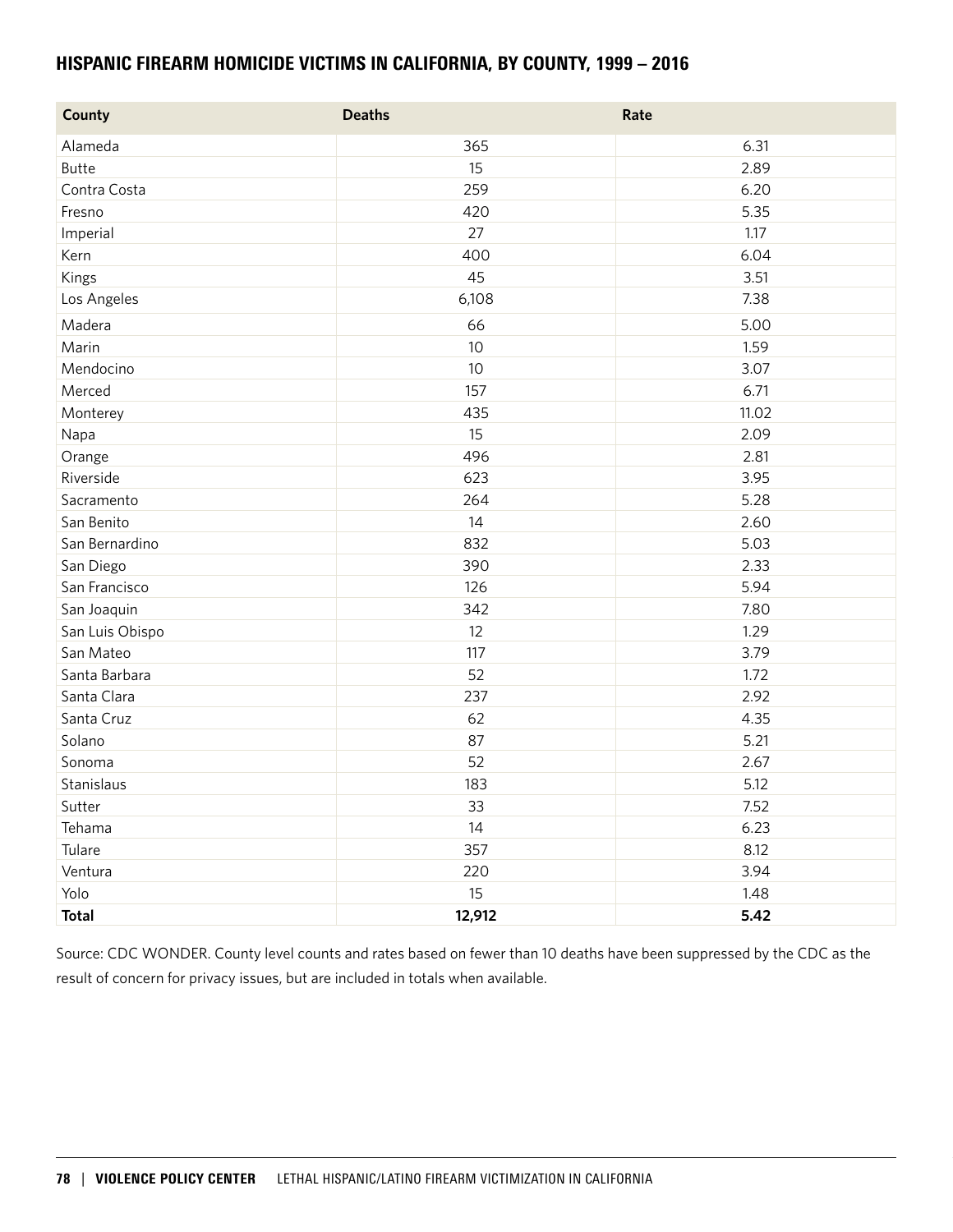### HISPANIC FIREARM HOMICIDE VICTIMS IN CALIFORNIA, BY COUNTY, 1999 – 2016, RANKED BY RATE

| Rank         | County                         | <b>Deaths</b>   | Rate  |
|--------------|--------------------------------|-----------------|-------|
| $\mathbf{1}$ | Monterey                       | 435             | 11.02 |
| 2            | Tulare                         | 357             | 8.12  |
| 3            | San Joaquin                    | 342             | 7.80  |
| 4            | Sutter                         | 33              | 7.52  |
| 5            | Los Angeles                    | 6,108           | 7.38  |
| 6            | Merced                         | 157             | 6.71  |
| 7            | Alameda                        | 365             | 6.31  |
| 8            | Tehama                         | 14              | 6.23  |
| 9            | Contra Costa                   | 259             | 6.20  |
| 10           | Kern                           | 400             | 6.04  |
| 11           | San Francisco                  | 126             | 5.94  |
|              | <b>California Overall Rate</b> |                 | 5.42  |
| 12           | Fresno                         | 420             | 5.35  |
| 13           | Sacramento                     | 264             | 5.28  |
| 14           | Solano                         | 87              | 5.21  |
| 15           | Stanislaus                     | 183             | 5.12  |
| 16           | San Bernardino                 | 832             | 5.03  |
| 17           | Madera                         | 66              | 5.00  |
| 18           | Santa Cruz                     | 62              | 4.35  |
| 19           | Riverside                      | 623             | 3.95  |
| 20           | Ventura                        | 220             | 3.94  |
| 21           | San Mateo                      | 117             | 3.79  |
| 22           | Kings                          | 45              | 3.51  |
| 23           | Mendocino                      | 10              | 3.07  |
| 24           | Santa Clara                    | 237             | 2.92  |
| 25           | <b>Butte</b>                   | 15              | 2.89  |
| 26           | Orange                         | 496             | 2.81  |
| 27           | Sonoma                         | 52              | 2.67  |
| 28           | San Benito                     | 14              | 2.60  |
| 29           | San Diego                      | 390             | 2.33  |
| 30           | Napa                           | 15              | 2.09  |
| 31           | Santa Barbara                  | 52              | 1.72  |
| 32           | Marin                          | 10 <sup>°</sup> | 1.59  |
| 33           | Yolo                           | 15              | 1.48  |
| 34           | San Luis Obispo                | 12              | 1.29  |
| 35           | Imperial                       | 27              | 1.17  |
|              | <b>Total</b>                   | 12,912          | 5.42  |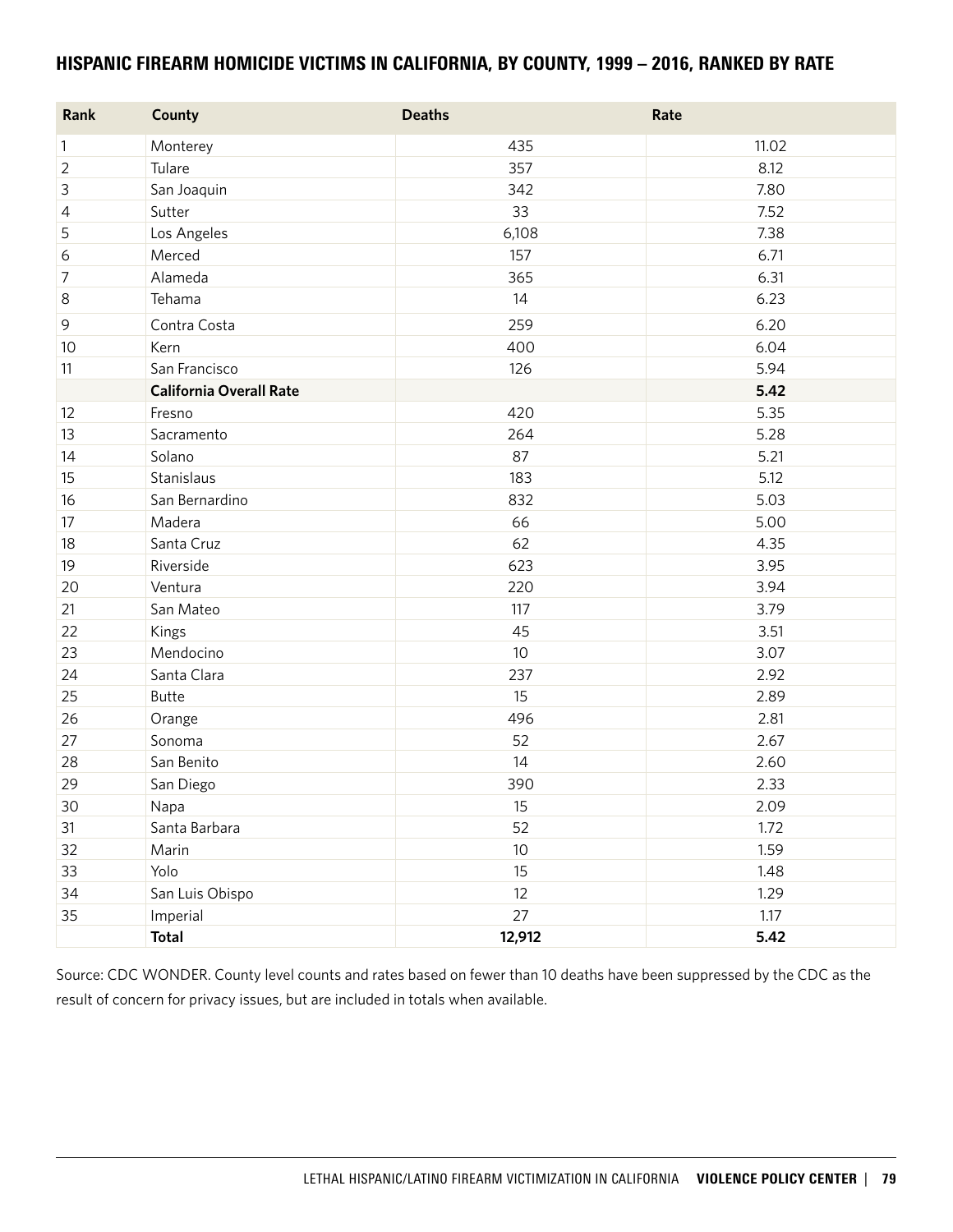# APPENDIX TWO: CALIFORNIA COUNTY LEVEL HISPANIC SUICIDE DATA

### HISPANIC SUICIDE VICTIMS IN CALIFORNIA, BY COUNTY, ALL WEAPONS, 2016

| County         | <b>Deaths</b>   | Rate  |
|----------------|-----------------|-------|
| Alameda        | 16              | 4.31  |
| Contra Costa   | 25              | 8.66  |
| Fresno         | 36              | 6.96  |
| Kern           | 34              | 7.27  |
| Los Angeles    | 249             | 5.06  |
| Merced         | 11              | 6.95  |
| Monterey       | 11              | 4.33  |
| Orange         | 48              | 4.42  |
| Riverside      | 68              | 5.88  |
| Sacramento     | 27              | 7.77  |
| San Bernardino | 67              | 5.93  |
| San Diego      | 58              | 5.21  |
| San Francisco  | 15              | 11.32 |
| San Joaquin    | 15              | 4.96  |
| Santa Barbara  | 14              | 6.95  |
| Santa Clara    | 23              | 4.62  |
| Solano         | 10 <sup>°</sup> | 8.68  |
| Tulare         | 20              | 6.78  |
| Ventura        | 16              | 4.43  |
| <b>Total</b>   | 848             | 5.55  |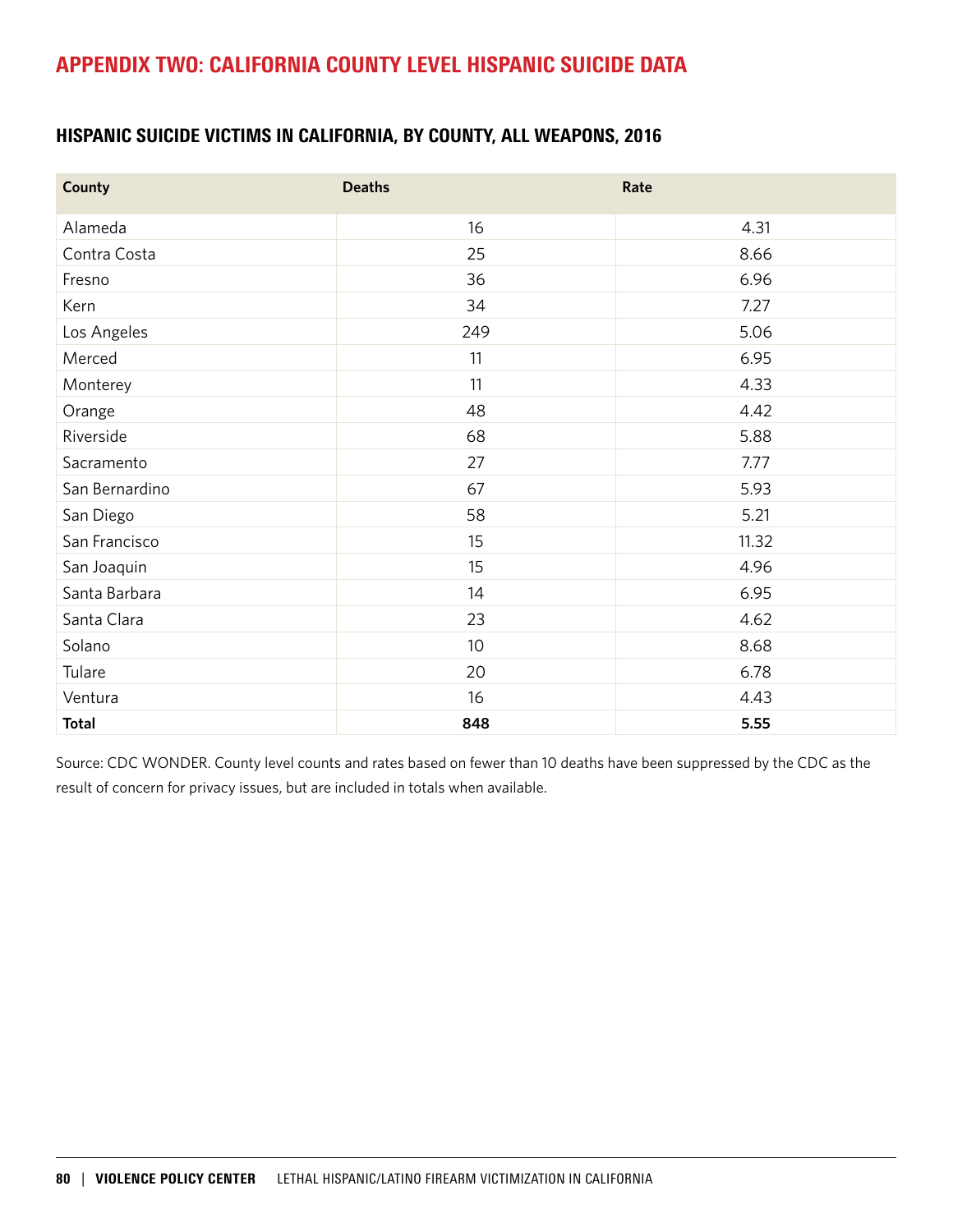### HISPANIC FIREARM SUICIDE VICTIMS IN CALIFORNIA, BY COUNTY, 2016

| County         | <b>Deaths</b> | Rate |
|----------------|---------------|------|
| Los Angeles    | 71            | 1.44 |
| Orange         | 12            | 1.10 |
| Riverside      | 17            | 1.47 |
| San Bernardino | 27            | 2.39 |
| San Diego      | 15            | 1.35 |
| <b>Total</b>   | 231           | 1.51 |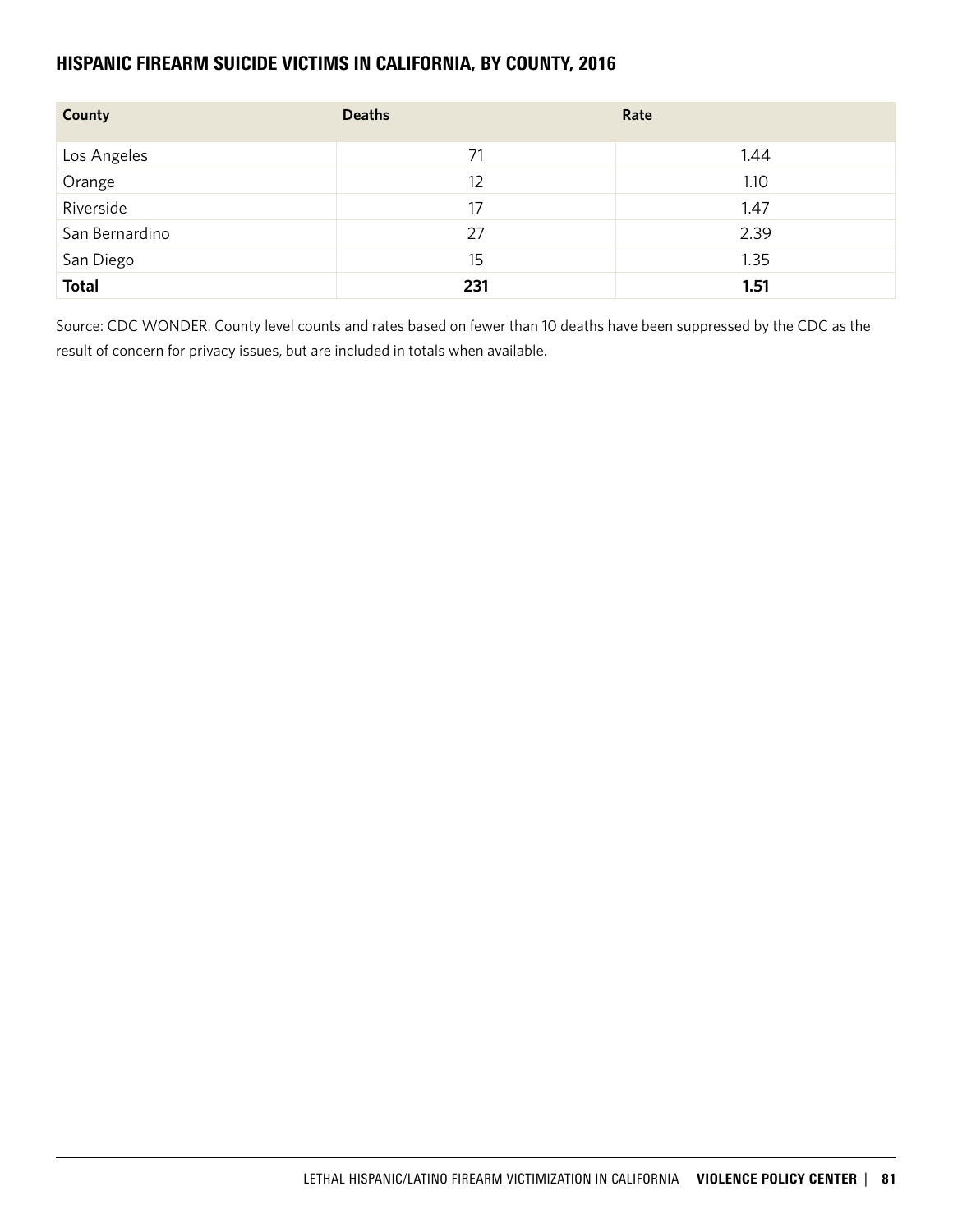#### HISPANIC SUICIDE VICTIMS IN CALIFORNIA, BY COUNTY, ALL WEAPONS, 1999 – 2016

| <b>County</b>   | <b>Deaths</b> | Rate |
|-----------------|---------------|------|
| Alameda         | 255           | 4.41 |
| <b>Butte</b>    | 28            | 5.40 |
| Colusa          | 10            | 5.12 |
| Contra Costa    | 218           | 5.22 |
| El Dorado       | 19            | 5.35 |
| Fresno          | 393           | 5.00 |
| Humboldt        | 18            | 8.43 |
| Imperial        | 107           | 4.64 |
| Kern            | 329           | 4.97 |
| Kings           | 57            | 4.44 |
| Lake            | 12            | 6.67 |
| Los Angeles     | 3,308         | 3.99 |
| Madera          | 59            | 4.47 |
| Marin           | 34            | 5.42 |
| Mendocino       | 30            | 9.21 |
| Merced          | 113           | 4.83 |
| Monterey        | 143           | 3.62 |
| Napa            | 27            | 3.77 |
| Nevada          | 10            | 7.42 |
| Orange          | 592           | 3.36 |
| Placer          | 45            | 6.37 |
| Riverside       | 715           | 4.53 |
| Sacramento      | 295           | 5.90 |
| San Benito      | 25            | 4.64 |
| San Bernardino  | 808           | 4.89 |
| San Diego       | 757           | 4.52 |
| San Francisco   | 156           | 7.35 |
| San Joaquin     | 190           | 4.34 |
| San Luis Obispo | 58            | 6.23 |
| San Mateo       | 126           | 4.08 |
| Santa Barbara   | 127           | 4.19 |
| Santa Clara     | 347           | 4.27 |
| Santa Cruz      | 60            | 4.21 |
| Shasta          | 19            | 7.75 |
| Solano          | 117           | 7.01 |
| Sonoma          | 80            | 4.10 |
| Stanislaus      | 158           | 4.42 |
| Sutter          | 19            | 4.33 |
| Tulare          | 222           | 5.05 |
| Ventura         | 245           | 4.39 |
| Yolo            | 40            | 3.95 |
| Yuba            | 12            | 4.15 |
| <b>Total</b>    | 10,445        | 4.39 |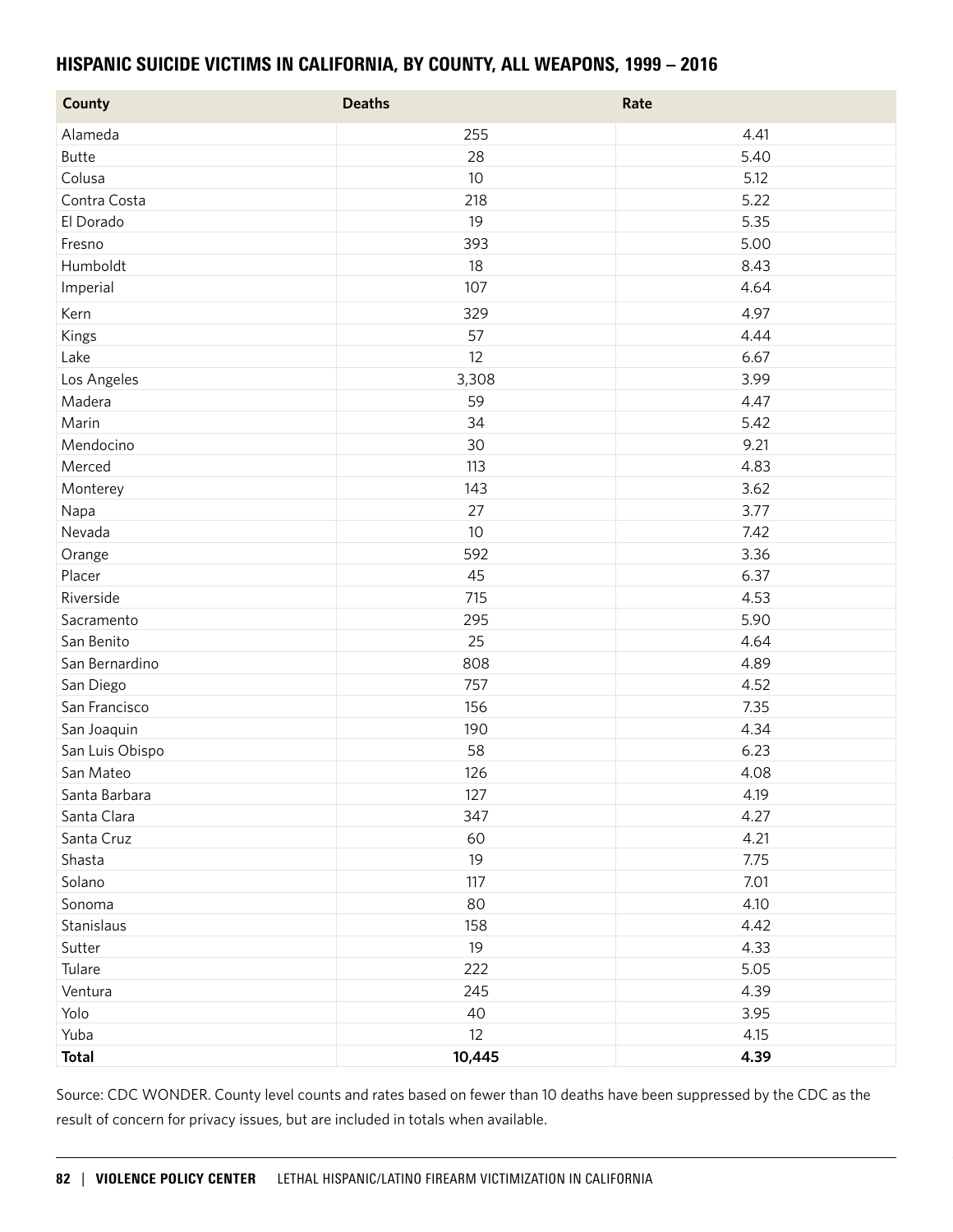#### HISPANIC SUICIDE VICTIMS IN CALIFORNIA, BY COUNTY, ALL WEAPONS, 1999 – 2016, RANKED BY RATE

| Rank           | <b>County</b>                  | <b>Deaths</b> | Rate |
|----------------|--------------------------------|---------------|------|
| $\mathbf{1}$   | Mendocino                      | 30            | 9.21 |
| $\overline{2}$ | Humboldt                       | 18            | 8.43 |
| 3              | Shasta                         | 19            | 7.75 |
| 4              | Nevada                         | 10            | 7.42 |
| 5              | San Francisco                  | 156           | 7.35 |
| 6              | Solano                         | 117           | 7.01 |
| 7              | Lake                           | 12            | 6.67 |
| 8              | Placer                         | 45            | 6.37 |
| 9              | San Luis Obispo                | 58            | 6.23 |
| 10             | Sacramento                     | 295           | 5.90 |
| 11             | Marin                          | 34            | 5.42 |
| 12             | <b>Butte</b>                   | 28            | 5.40 |
| 13             | El Dorado                      | 19            | 5.35 |
| 14             | Contra Costa                   | 218           | 5.22 |
| 15             | Colusa                         | 10            | 5.12 |
| 16             | Tulare                         | 222           | 5.05 |
| 17             | Fresno                         | 393           | 5.00 |
| 18             | Kern                           | 329           | 4.97 |
| 19             | San Bernardino                 | 808           | 4.89 |
| 20             | Merced                         | 113           | 4.83 |
| 21 (tie)       | Imperial                       | 107           | 4.64 |
| 21 (tie)       | San Benito                     | 25            | 4.64 |
| 23             | Riverside                      | 715           | 4.53 |
| 24             | San Diego                      | 757           | 4.52 |
| 25             | Madera                         | 59            | 4.47 |
| 26             | Kings                          | 57            | 4.44 |
| 27             | Stanislaus                     | 158           | 4.42 |
| 28             | Alameda                        | 255           | 4.41 |
|                | <b>California Overall Rate</b> |               | 4.39 |
| 29             | Ventura                        | 245           | 4.39 |
| 30             | San Joaquin                    | 190           | 4.34 |
| 31             | Sutter                         | 19            | 4.33 |
| 32             | Santa Clara                    | 347           | 4.27 |
| 33             | Santa Cruz                     | 60            | 4.21 |
| 34             | Santa Barbara                  | 127           | 4.19 |
| 35             | Yuba                           | 12            | 4.15 |
| 36             | Sonoma                         | 80            | 4.10 |
| 37             | San Mateo                      | 126           | 4.08 |
| 38             | Los Angeles                    | 3,308         | 3.99 |
| 39             | Yolo                           | 40            | 3.95 |
| 40             | Napa                           | 27            | 3.77 |
| 41             | Monterey                       | 143           | 3.62 |
| 42             | Orange                         | 592           | 3.36 |
|                | <b>Total</b>                   | 10,445        | 4.39 |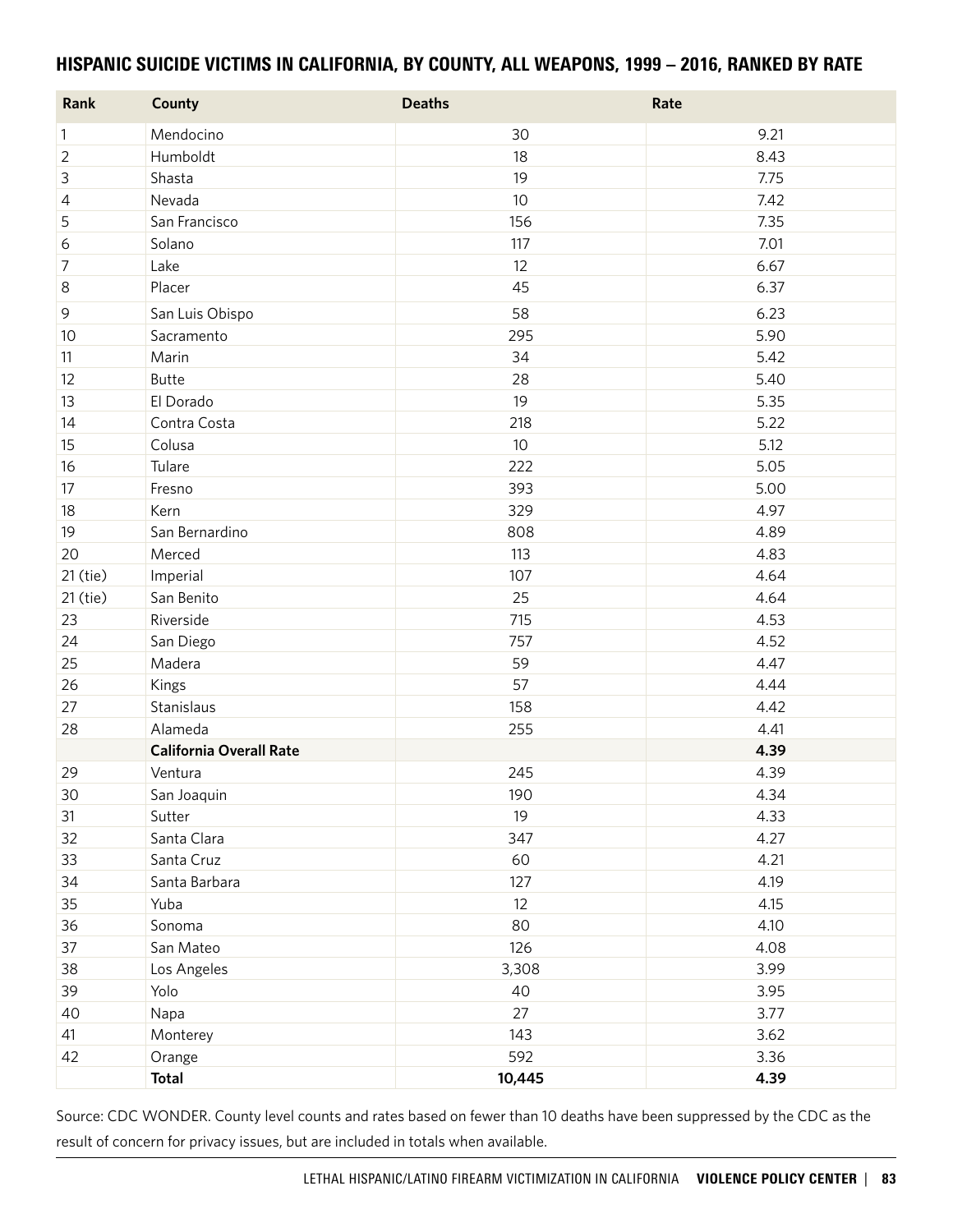#### HISPANIC FIREARM SUICIDE VICTIMS IN CALIFORNIA, BY COUNTY, 1999 – 2016

| <b>County</b>   | <b>Deaths</b>   | Rate |
|-----------------|-----------------|------|
| Alameda         | 78              | 1.35 |
| <b>Butte</b>    | 10              | 1.93 |
| Contra Costa    | 89              | 2.13 |
| Fresno          | 107             | 1.36 |
| Imperial        | 32              | 1.39 |
| Kern            | 110             | 1.66 |
| Kings           | 10 <sup>°</sup> | 0.78 |
| Los Angeles     | 1,095           | 1.32 |
| Madera          | 19              | 1.44 |
| Mendocino       | 14              | 4.30 |
| Merced          | 30              | 1.28 |
| Monterey        | 45              | 1.14 |
| Orange          | 159             | 0.90 |
| Placer          | 16              | 2.27 |
| Riverside       | 241             | 1.53 |
| Sacramento      | 104             | 2.08 |
| San Bernardino  | 293             | 1.77 |
| San Diego       | 243             | 1.45 |
| San Francisco   | 33              | 1.56 |
| San Joaquin     | 65              | 1.48 |
| San Luis Obispo | 20              | 2.15 |
| San Mateo       | 39              | 1.26 |
| Santa Barbara   | 32              | 1.06 |
| Santa Clara     | 91              | 1.12 |
| Santa Cruz      | 16              | 1.12 |
| Solano          | 34              | 2.04 |
| Sonoma          | 31              | 1.59 |
| Stanislaus      | 55              | 1.54 |
| Tulare          | 81              | 1.84 |
| Ventura         | 93              | 1.67 |
| Yolo            | 17              | 1.68 |
| <b>Total</b>    | 3,402           | 1.43 |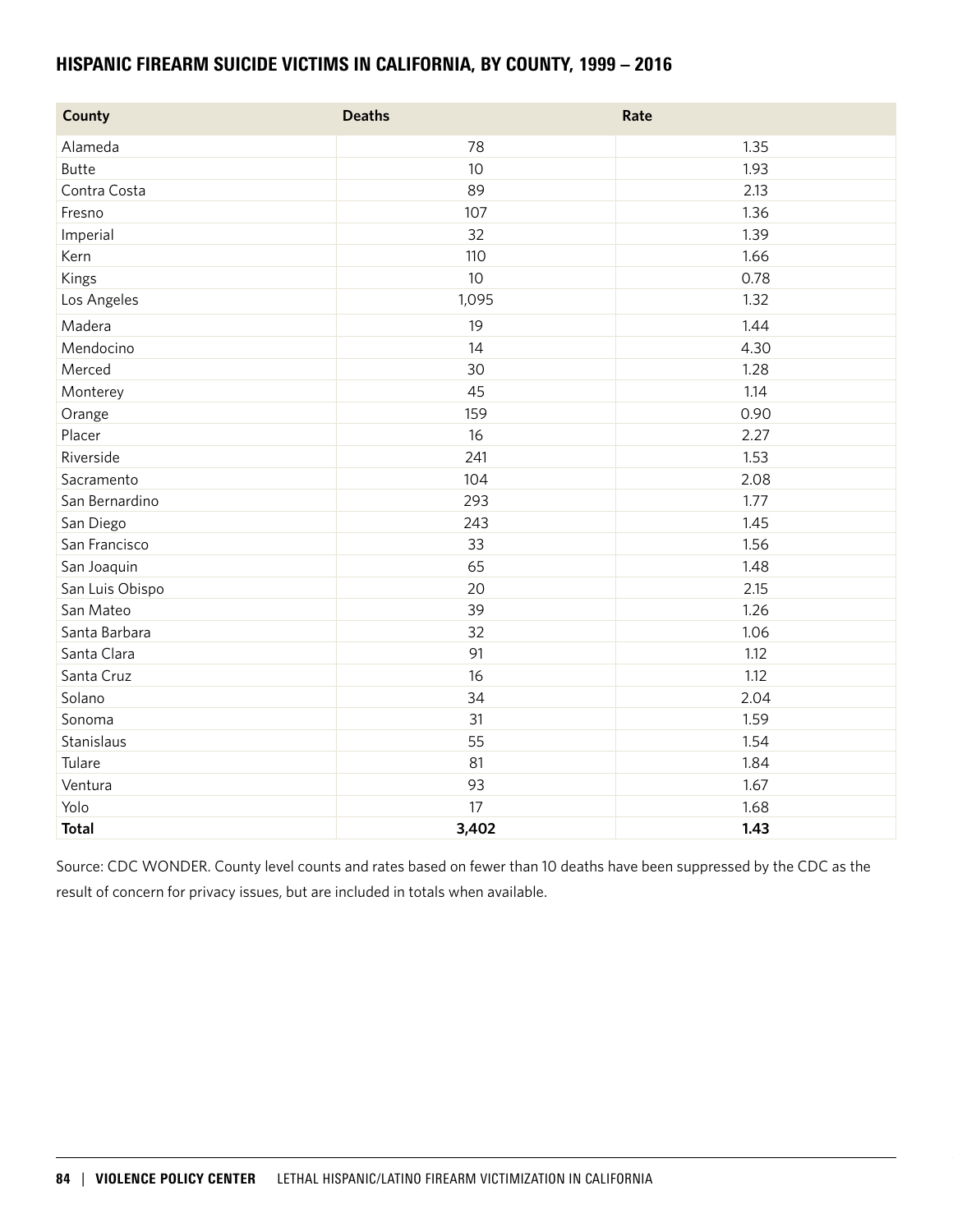#### HISPANIC FIREARM SUICIDE VICTIMS IN CALIFORNIA, BY COUNTY, 1999 – 2016, RANKED BY RATE

| <b>Rank</b>    | County                         | <b>Deaths</b> | Rate |
|----------------|--------------------------------|---------------|------|
| 1              | Mendocino                      | 14            | 4.30 |
| $\overline{2}$ | Placer                         | 16            | 2.27 |
| 3              | San Luis Obispo                | 20            | 2.15 |
| 4              | Contra Costa                   | 89            | 2.13 |
| 5              | Sacramento                     | 104           | 2.08 |
| 6              | Solano                         | 34            | 2.04 |
| 7              | <b>Butte</b>                   | 10            | 1.93 |
| 8              | Tulare                         | 81            | 1.84 |
| 9              | San Bernardino                 | 293           | 1.77 |
| 10             | Yolo                           | 17            | 1.68 |
| 11             | Ventura                        | 93            | 1.67 |
| 12             | Kern                           | 110           | 1.66 |
| 13             | Sonoma                         | 31            | 1.59 |
| 14             | San Francisco                  | 33            | 1.56 |
| 15             | Stanislaus                     | 55            | 1.54 |
| 16             | Riverside                      | 241           | 1.53 |
| 17             | San Joaquin                    | 65            | 1.48 |
| 18             | San Diego                      | 243           | 1.45 |
| 19             | Madera                         | 19            | 1.44 |
|                | <b>California Overall Rate</b> |               | 1.43 |
| 20             | Imperial                       | 32            | 1.39 |
| 21             | Fresno                         | 107           | 1.36 |
| 22             | Alameda                        | 78            | 1.35 |
| 23             | Los Angeles                    | 1,095         | 1.32 |
| 24             | Merced                         | 30            | 1.28 |
| 25             | San Mateo                      | 39            | 1.26 |
| 26             | Monterey                       | 45            | 1.14 |
| 27 (tie)       | Santa Clara                    | 91            | 1.12 |
| 27 (tie)       | Santa Cruz                     | 16            | 1.12 |
| 29             | Santa Barbara                  | 32            | 1.06 |
| 30             | Orange                         | 159           | 0.90 |
| 31             | Kings                          | 10            | 0.78 |
|                | <b>Total</b>                   | 3,402         | 1.43 |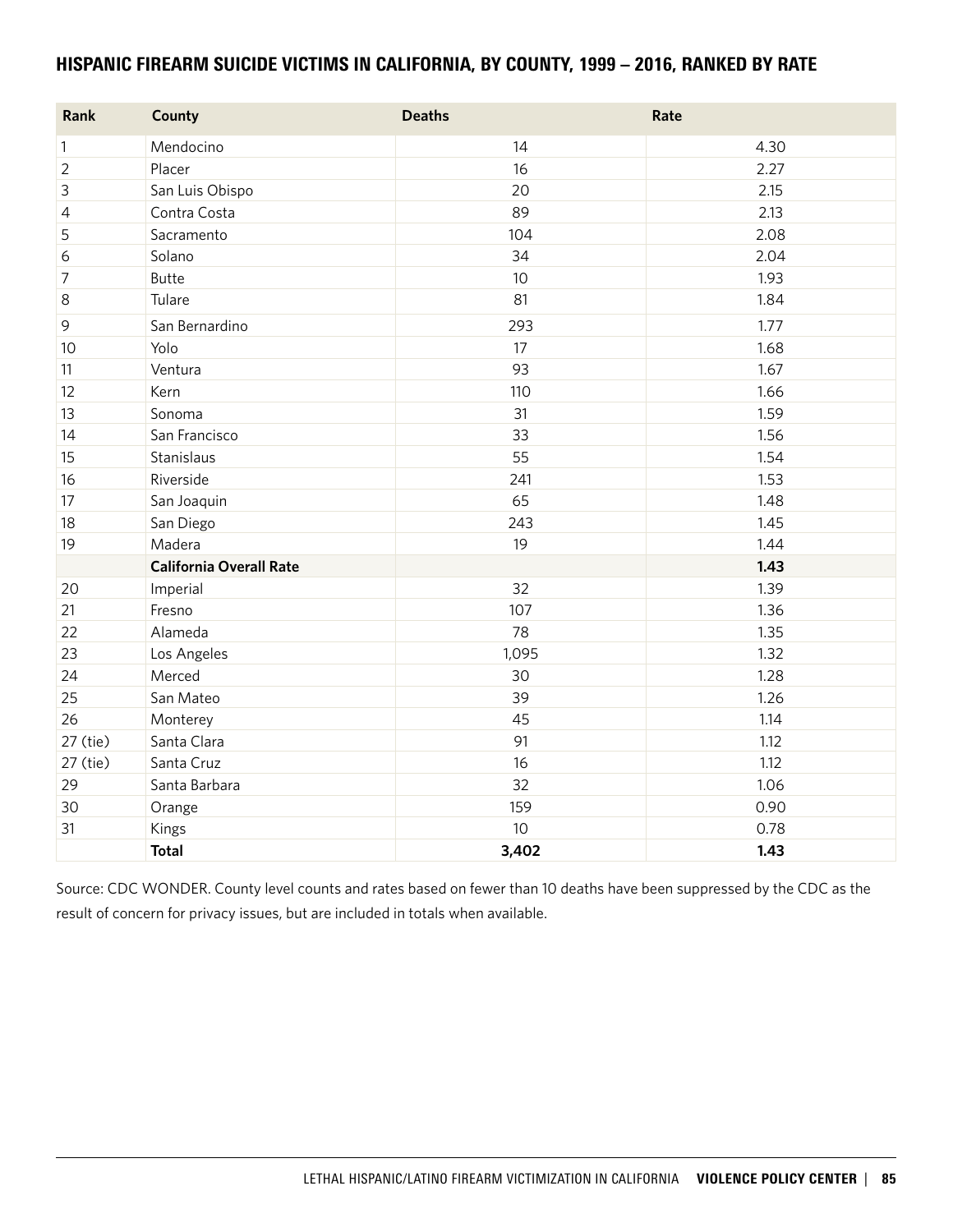# APPENDIX THREE: CALIFORNIA FATAL FIREARM UNINTENTIONAL INJURY DATA

## FIREARM UNINTENTIONAL INJURY DEATHS IN CALIFORNIA, 1999 – 2016, BY RACE/ETHNICITY, ALL AGES, BOTH SEXES

| Year         | <b>Hispanic</b> | <b>White</b> |               | <b>Black</b> |               |            | Asian/Pacific<br><b>Islander</b> |         | American Indian/<br><b>Alaska Native</b> |            | <b>Total</b>  |      |
|--------------|-----------------|--------------|---------------|--------------|---------------|------------|----------------------------------|---------|------------------------------------------|------------|---------------|------|
|              | <b>Deaths</b>   | Rate         | <b>Deaths</b> | Rate         | <b>Deaths</b> | Rate       | <b>Deaths</b>                    | Rate    | <b>Deaths</b>                            | Rate       | <b>Deaths</b> | Rate |
| 1999         | 23              | 0.22         | 16            | 0.10         | $\star$       | $\star$    | $\star$                          | $\star$ | $\star$                                  | $\star$    | 47            | 0.14 |
| 2000         | 23              | 0.21         | 33            | 0.20         | $\star$       | $^{\star}$ | $^{\star}$                       | $\star$ | $\star$                                  | $\star$    | 66            | 0.19 |
| 2001         | 28              | 0.25         | 47            | 0.29         | 18            | 0.77       | $\star$                          | $\star$ | $\star$                                  | $^{\star}$ | 97            | 0.28 |
| 2002         | 19              | 0.16         | 17            | 0.10         | $\star$       | $\star$    | $\star$                          | $\star$ | $\star$                                  | $\star$    | 44            | 0.13 |
| 2003         | 26              | 0.22         | 32            | 0.20         | $\star$       | $\star$    | $\star$                          | $\star$ | $\star$                                  | $^{\star}$ | 68            | 0.19 |
| 2004         | 19              | 0.15         | 21            | 0.13         | $\star$       | $\star$    | $\star$                          | $\star$ | $\star$                                  | $\star$    | 50            | 0.14 |
| 2005         | 47              | 0.37         | 53            | 0.33         | 27            | 1.15       | 19                               | 0.41    | $\star$                                  | $\star$    | 146           | 0.41 |
| 2006         | 26              | 0.20         | 17            | 0.11         | 17            | 0.72       | $\star$                          | $\star$ | $\star$                                  | $\star$    | 68            | 0.19 |
| 2007         | 16              | 0.12         | 16            | 0.10         | $\star$       | $\star$    | $\star$                          | $\star$ | $\star$                                  | $\star$    | 43            | 0.12 |
| 2008         | 13              | 0.10         | 19            | 0.12         | $\star$       | $\star$    | $\star$                          | $\star$ | $\star$                                  | $\star$    | 37            | 0.10 |
| 2009         | 12              | 0.09         | 13            | 0.08         | $\star$       | $\star$    | $\star$                          | $\star$ | $\star$                                  | $\star$    | 31            | 0.08 |
| 2010         | $\star$         | $\star$      | 11            | 0.07         | $\star$       | $\star$    | $^{\star}$                       | $\star$ | $\star$                                  | $\star$    | 24            | 0.06 |
| 2011         | $\star$         | $\star$      | $\star$       | $\star$      | $\star$       | $\star$    | $\star$                          | $\star$ | $\star$                                  | $\star$    | 26            | 0.07 |
| 2012         | $\star$         | $\star$      | 17            | 0.11         | $\star$       | $^{\star}$ | $^{\star}$                       | $\star$ | $\star$                                  | $\star$    | 30            | 0.08 |
| 2013         | 10              | 0.07         | 21            | 0.14         | $\star$       | $\star$    | $\star$                          | $\star$ | $\star$                                  | $\star$    | 35            | 0.09 |
| 2014         | $\star$         | $\star$      | 10            | 0.06         | $\star$       | $\star$    | $\star$                          | $\star$ | $\star$                                  | $\star$    | 23            | 0.06 |
| 2015         | $\star$         | $\star$      | 14            | 0.09         | $\star$       | $\star$    | $^{\star}$                       | $\star$ | $\star$                                  | $^{\star}$ | 29            | 0.07 |
| 2016         | 18              | 0.12         | $\star$       | $\star$      | $\star$       | $\star$    | $^{\star}$                       | $\star$ | $\star$                                  | $\star$    | 36            | 0.09 |
| <b>Total</b> | 319             | 0.13         | 375           | 0.13         | 144           | 0.34       | 51                               | 0.06    | 11                                       | 0.29       | 900           | 0.14 |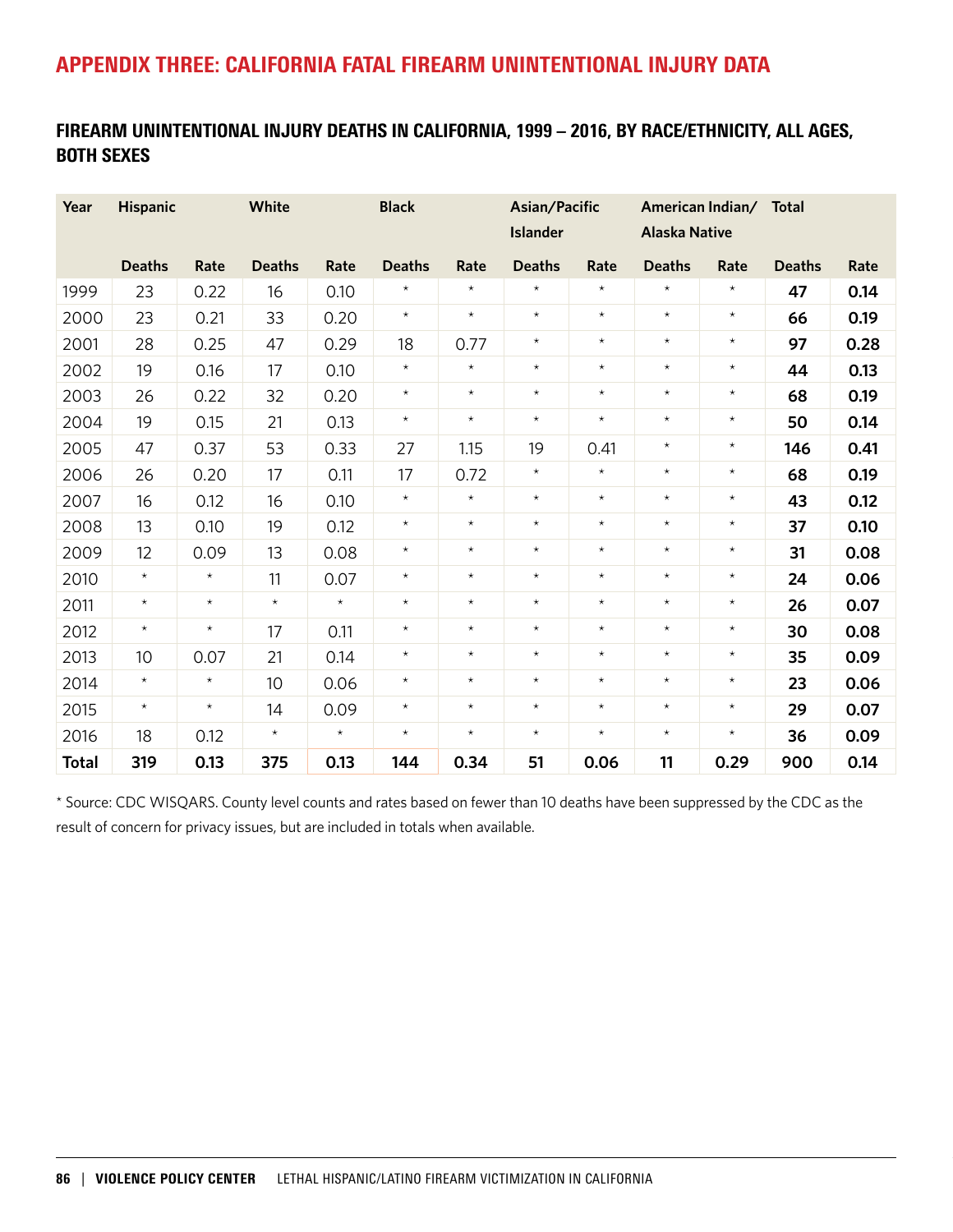# MALE FIREARM UNINTENTIONAL INJURY DEATHS IN CALIFORNIA, 1999 – 2016, BY RACE/ETHNICITY, ALL AGES

| Year         | <b>Hispanic</b><br>White |         | <b>Black</b>  |         |               | Asian/Pacific<br><b>Islander</b> |               | American Indian/<br><b>Alaska Native</b> |               | <b>Total</b> |               |      |
|--------------|--------------------------|---------|---------------|---------|---------------|----------------------------------|---------------|------------------------------------------|---------------|--------------|---------------|------|
|              | <b>Deaths</b>            | Rate    | <b>Deaths</b> | Rate    | <b>Deaths</b> | Rate                             | <b>Deaths</b> | Rate                                     | <b>Deaths</b> | Rate         | <b>Deaths</b> | Rate |
| 1999         | 22                       | 0.40    | 16            | 0.20    | $\star$       | $\star$                          | $\star$       | $\star$                                  | $\star$       | $\star$      | 45            | 0.27 |
| 2000         | 21                       | 0.37    | 27            | 0.33    | $\star$       | $\star$                          | $\star$       | $\star$                                  | $\star$       | $^{\star}$   | 56            | 0.33 |
| 2001         | 25                       | 0.43    | 38            | 0.47    | 15            | 1.31                             | $\star$       | $\star$                                  | $\star$       | $\star$      | 80            | 0.47 |
| 2002         | 17                       | 0.28    | 13            | 0.16    | $\star$       | $\star$                          | $\star$       | $\star$                                  | $\star$       | $\star$      | 37            | 0.21 |
| 2003         | 25                       | 0.41    | 29            | 0.36    | $\star$       | $\star$                          | $\star$       | $\star$                                  | $\star$       | $^{\star}$   | 64            | 0.36 |
| 2004         | 18                       | 0.29    | 17            | 0.21    | $\star$       | $\star$                          | $\star$       | $\star$                                  | $\star$       | $\star$      | 44            | 0.25 |
| 2005         | 45                       | 0.70    | 45            | 0.57    | 26            | 2.25                             | 17            | 0.76                                     | $\star$       | $\star$      | 133           | 0.75 |
| 2006         | 25                       | 0.38    | 17            | 0.22    | 16            | 1.38                             | $^{\star}$    | $\star$                                  | $\star$       | $\star$      | 64            | 0.36 |
| 2007         | 14                       | 0.21    | 15            | 0.19    | $\star$       | $\star$                          | $\star$       | $\star$                                  | $\star$       | $\star$      | 40            | 0.22 |
| 2008         | 13                       | 0.19    | 17            | 0.22    | $\star$       | $\star$                          | $^{\star}$    | $\star$                                  | $\star$       | $\star$      | 34            | 0.19 |
| 2009         | 12                       | 0.17    | 12            | 0.16    | $\star$       | $\star$                          | $\star$       | $\star$                                  | $\star$       | $\star$      | 29            | 0.16 |
| 2010         | $\star$                  | $\star$ | $\star$       | $\star$ | $\star$       | $\star$                          | $\star$       | $\star$                                  | $\star$       | $^{\star}$   | 20            | 0.11 |
| 2011         | $\star$                  | $\star$ | $\star$       | $\star$ | $\star$       | $\star$                          | $\star$       | $\star$                                  | $\star$       | $\star$      | 20            | 0.11 |
| 2012         | $\star$                  | $\star$ | 13            | 0.17    | $\star$       | $\star$                          | $^{\star}$    | $\star$                                  | $\star$       | $^\star$     | 26            | 0.14 |
| 2013         | $\star$                  | $\star$ | 19            | 0.25    | $\star$       | $\star$                          | $\star$       | $\star$                                  | $\star$       | $^{\star}$   | 31            | 0.16 |
| 2014         | $^{\star}$               | $\star$ | $\star$       | $\star$ | $\star$       | $\star$                          | $\star$       | $\star$                                  | $\star$       | $\star$      | 19            | 0.10 |
| 2015         | $\star$                  | $\star$ | 10            | 0.13    | $\star$       | $\star$                          | $^{\star}$    | $\star$                                  | $\star$       | $\star$      | 24            | 0.12 |
| 2016         | 18                       | 0.23    | $\star$       | $\star$ | $\star$       | $\star$                          | $^{\star}$    | $\star$                                  | $\star$       | $\star$      | 33            | 0.17 |
| <b>Total</b> | 298                      | 0.25    | 317           | 0.22    | 132           | 0.63                             | 45            | 0.11                                     | $\star$       | $\star$      | 799           | 0.24 |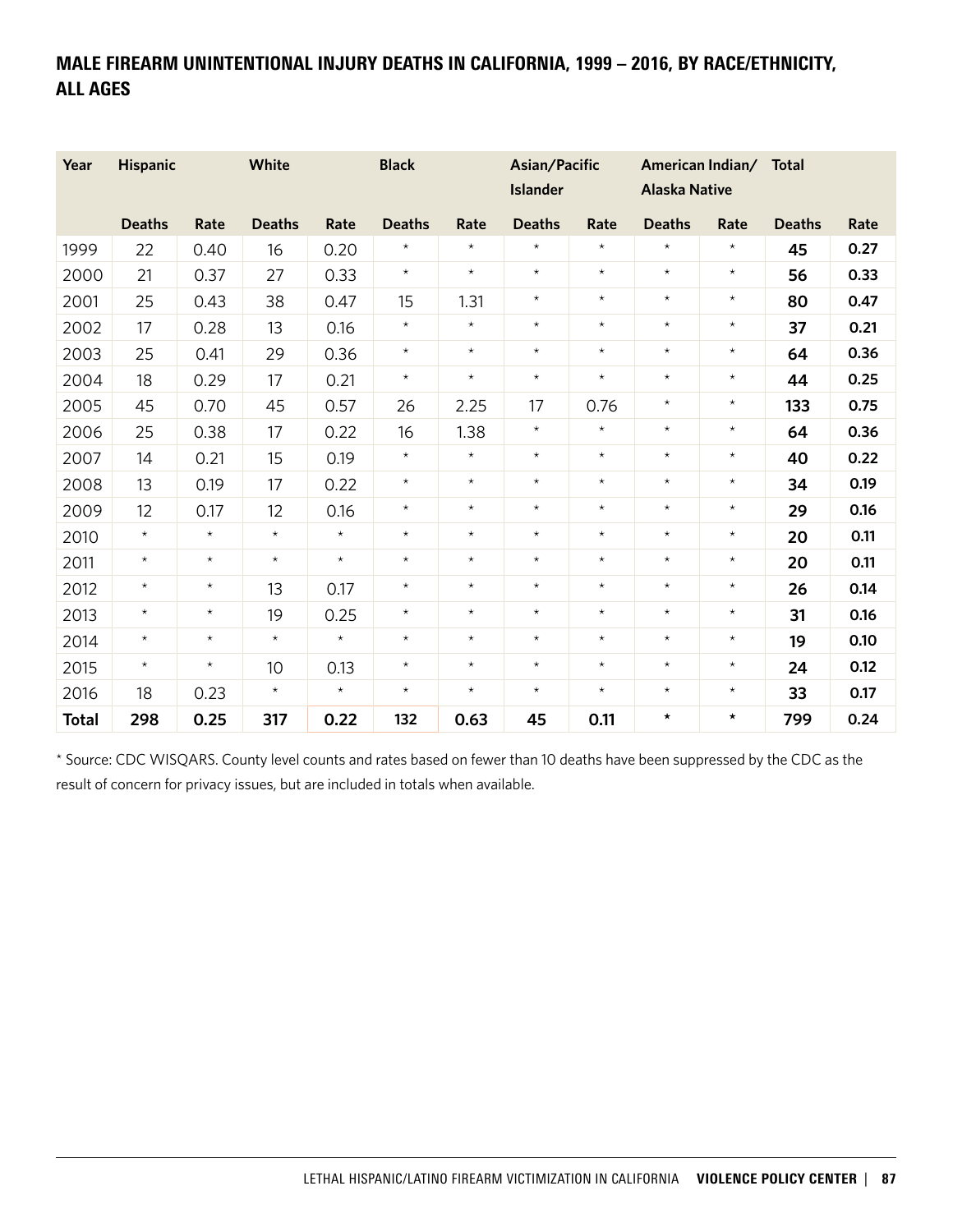# FEMALE FIREARM UNINTENTIONAL INJURY DEATHS IN CALIFORNIA, 1999 – 2016, BY RACE/ETHNICITY, ALL AGES

| Year         | Hispanic      | White   |               | <b>Black</b> |               |         | Asian/Pacific<br>Islander |         |               | American Indian/<br><b>Alaska Native</b> | <b>Total</b>  |         |
|--------------|---------------|---------|---------------|--------------|---------------|---------|---------------------------|---------|---------------|------------------------------------------|---------------|---------|
|              | <b>Deaths</b> | Rate    | <b>Deaths</b> | Rate         | <b>Deaths</b> | Rate    | <b>Deaths</b>             | Rate    | <b>Deaths</b> | Rate                                     | <b>Deaths</b> | Rate    |
| 1999         | $^{\star}$    | $\star$ | $\star$       | $\star$      | $\star$       | $\star$ | $\star$                   | $\star$ | $\star$       | $\star$                                  | $\star$       | $\star$ |
| 2000         | $\star$       | $\star$ | $\star$       | $\star$      | $\star$       | $\star$ | $\star$                   | $\star$ | $\star$       | $\star$                                  | 10            | 0.06    |
| 2001         | $\star$       | $\star$ | $\star$       | $\star$      | $\star$       | $\star$ | $\star$                   | $\star$ | $\star$       | $\star$                                  | 17            | 0.10    |
| 2002         | $\star$       | $\star$ | $\star$       | $\star$      | $\star$       | $\star$ | $\star$                   | $\star$ | $\star$       | $\star$                                  | $\star$       | $\star$ |
| 2003         | $\star$       | $\star$ | $\star$       | $\star$      | $\star$       | $\star$ | $\star$                   | $\star$ | $\star$       | $\star$                                  | $\star$       | $\star$ |
| 2004         | $\star$       | $\star$ | $\star$       | $\star$      | $\star$       | $\star$ | $\star$                   | $\star$ | $\star$       | $\star$                                  | $\star$       | $\star$ |
| 2005         | $\star$       | $\star$ | $\star$       | $\star$      | $\star$       | $\star$ | $\star$                   | $\star$ | $\star$       | $\star$                                  | 13            | 0.07    |
| 2006         | $\star$       | $\star$ | $\star$       | $\star$      | $\star$       | $\star$ | $\star$                   | $\star$ | $\star$       | $\star$                                  | $\star$       | $\star$ |
| 2007         | $\star$       | $\star$ | $\star$       | $\star$      | $\star$       | $\star$ | $\star$                   | $\star$ | $\star$       | $\star$                                  | $\star$       | $\star$ |
| 2008         | $\star$       | $\star$ | $\star$       | $\star$      | $\star$       | $\star$ | $\star$                   | $\star$ | $\star$       | $\star$                                  | $\star$       | $\star$ |
| 2009         | $\star$       | $\star$ | $\star$       | $\star$      | $\star$       | $\star$ | $\star$                   | $\star$ | $\star$       | $\star$                                  | $\star$       | $\star$ |
| 2010         | $\star$       | $\star$ | $\star$       | $\star$      | $\star$       | $\star$ | $\star$                   | $\star$ | $\star$       | $\star$                                  | $\star$       | $\star$ |
| 2011         | $\star$       | $\star$ | $\star$       | $\star$      | $\star$       | $\star$ | $\star$                   | $\star$ | $\star$       | $\star$                                  | $\star$       | $\star$ |
| 2012         | $\star$       | $\star$ | $\star$       | $\star$      | $\star$       | $\star$ | $\star$                   | $\star$ | $\star$       | $\star$                                  | $\star$       | $\star$ |
| 2013         | $\star$       | $\star$ | $\star$       | $\star$      | $\star$       | $\star$ | $\star$                   | $\star$ | $\star$       | $\star$                                  | $\star$       | $\star$ |
| 2014         | $\star$       | $\star$ | $\star$       | $\star$      | $\star$       | $\star$ | $\star$                   | $\star$ | $\star$       | $\star$                                  | $\star$       | $\star$ |
| 2015         | $\star$       | $\star$ | $\star$       | $\star$      | $\star$       | $\star$ | $\star$                   | $\star$ | $\star$       | $\star$                                  | $\star$       | $\star$ |
| 2016         | $\star$       | $\star$ | $\star$       | $\star$      | $\star$       | $\star$ | $\star$                   | $\star$ | $\star$       | $\star$                                  | $\star$       | $\star$ |
| <b>Total</b> | 21            | 0.02    | 58            | 0.04         | 12            | 0.06    | $\star$                   | $\star$ | $\star$       | $\star$                                  | 101           | 0.03    |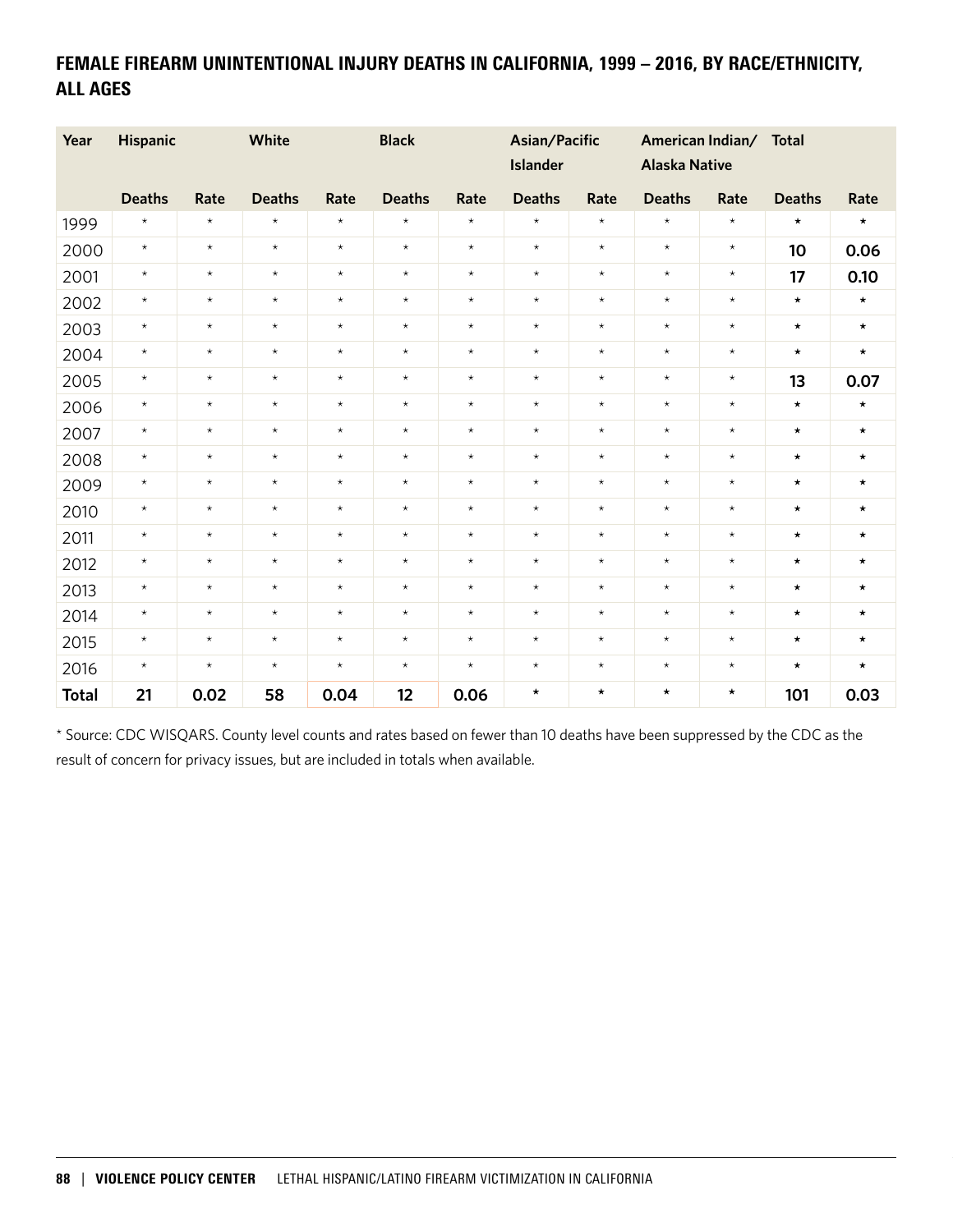## FIREARM UNINTENTIONAL INJURY DEATHS IN CALIFORNIA, 1999 – 2016, BY RACE/ETHNICITY, AGES 10 TO 24, BOTH SEXES

| Year         | White<br><b>Hispanic</b> |         |               | <b>Black</b> |               |         | Asian/Pacific<br><b>Islander</b> |         | American Indian/<br><b>Alaska Native</b> |         | <b>Total</b>  |         |
|--------------|--------------------------|---------|---------------|--------------|---------------|---------|----------------------------------|---------|------------------------------------------|---------|---------------|---------|
|              | <b>Deaths</b>            | Rate    | <b>Deaths</b> | Rate         | <b>Deaths</b> | Rate    | <b>Deaths</b>                    | Rate    | <b>Deaths</b>                            | Rate    | <b>Deaths</b> | Rate    |
| 1999         | 13                       | 0.44    | $\star$       | $\star$      | $\star$       | $\star$ | $\star$                          | $\star$ | $\star$                                  | $\star$ | 25            | 0.35    |
| 2000         | 13                       | 0.42    | $\star$       | $\star$      | $\star$       | $\star$ | $\star$                          | $\star$ | $\star$                                  | $\star$ | 27            | 0.36    |
| 2001         | 14                       | 0.44    | 10            | 0.34         | $\star$       | $\star$ | $\star$                          | $\star$ | $\star$                                  | $\star$ | 33            | 0.43    |
| 2002         | 12                       | 0.36    | $\star$       | $\star$      | $\star$       | $\star$ | $\star$                          | $\star$ | $\star$                                  | $\star$ | 24            | 0.31    |
| 2003         | 18                       | 0.53    | 13            | 0.44         | $\star$       | $\star$ | $\star$                          | $\star$ | $\star$                                  | $\star$ | 36            | 0.45    |
| 2004         | $\star$                  | $\star$ | $\star$       | $\star$      | $\star$       | $\star$ | $\star$                          | $\star$ | $\star$                                  | $\star$ | 18            | 0.22    |
| 2005         | 20                       | 0.56    | 11            | 0.38         | 11            | 1.85    | $\star$                          | $\star$ | $\star$                                  | $\star$ | 51            | 0.63    |
| 2006         | 16                       | 0.44    | $\star$       | $\star$      | 11            | 1.86    | $^{\star}$                       | $\star$ | $\star$                                  | $\star$ | 34            | 0.42    |
| 2007         | $\star$                  | $\star$ | $\star$       | $\star$      | $\star$       | $\star$ | $\star$                          | $\star$ | $\star$                                  | $\star$ | 15            | 0.18    |
| 2008         | $\star$                  | $\star$ | $\star$       | $\star$      | $\star$       | $\star$ | $\star$                          | $\star$ | $\star$                                  | $\star$ | 12            | 0.15    |
| 2009         | $\star$                  | $\star$ | $\star$       | $\star$      | $\star$       | $\star$ | $\star$                          | $\star$ | $\star$                                  | $\star$ | 14            | 0.17    |
| 2010         | $\star$                  | $\star$ | $\star$       | $\star$      | $\star$       | $\star$ | $\star$                          | $\star$ | $\star$                                  | $\star$ | 10            | 0.12    |
| 2011         | $\star$                  | $\star$ | $\star$       | $\star$      | $\star$       | $\star$ | $\star$                          | $\star$ | $\star$                                  | $\star$ | 12            | 0.15    |
| 2012         | $\star$                  | $\star$ | $\star$       | $\star$      | $\star$       | $\star$ | $^{\star}$                       | $\star$ | $\star$                                  | $\star$ | 11            | 0.13    |
| 2013         | $\star$                  | $\star$ | $\star$       | $\star$      | $\star$       | $\star$ | $^{\star}$                       | $\star$ | $\star$                                  | $\star$ | $\star$       | $\star$ |
| 2014         | $\star$                  | $\star$ | $\star$       | $\star$      | $\star$       | $\star$ | $\star$                          | $\star$ | $\star$                                  | $\star$ | $\star$       | $\star$ |
| 2015         | $\star$                  | $\star$ | $\star$       | $\star$      | $\star$       | $\star$ | $\star$                          | $\star$ | $\star$                                  | $\star$ | $\star$       | $\star$ |
| 2016         | $\star$                  | $\star$ | $\star$       | $\star$      | $\star$       | $\star$ | $^{\star}$                       | $\star$ | $\star$                                  | $\star$ | 15            | 0.19    |
| <b>Total</b> | 166                      | 0.25    | 90            | 0.18         | 76            | 0.74    | 24                               | 0.14    | $\star$                                  | $\star$ | 360           | 0.25    |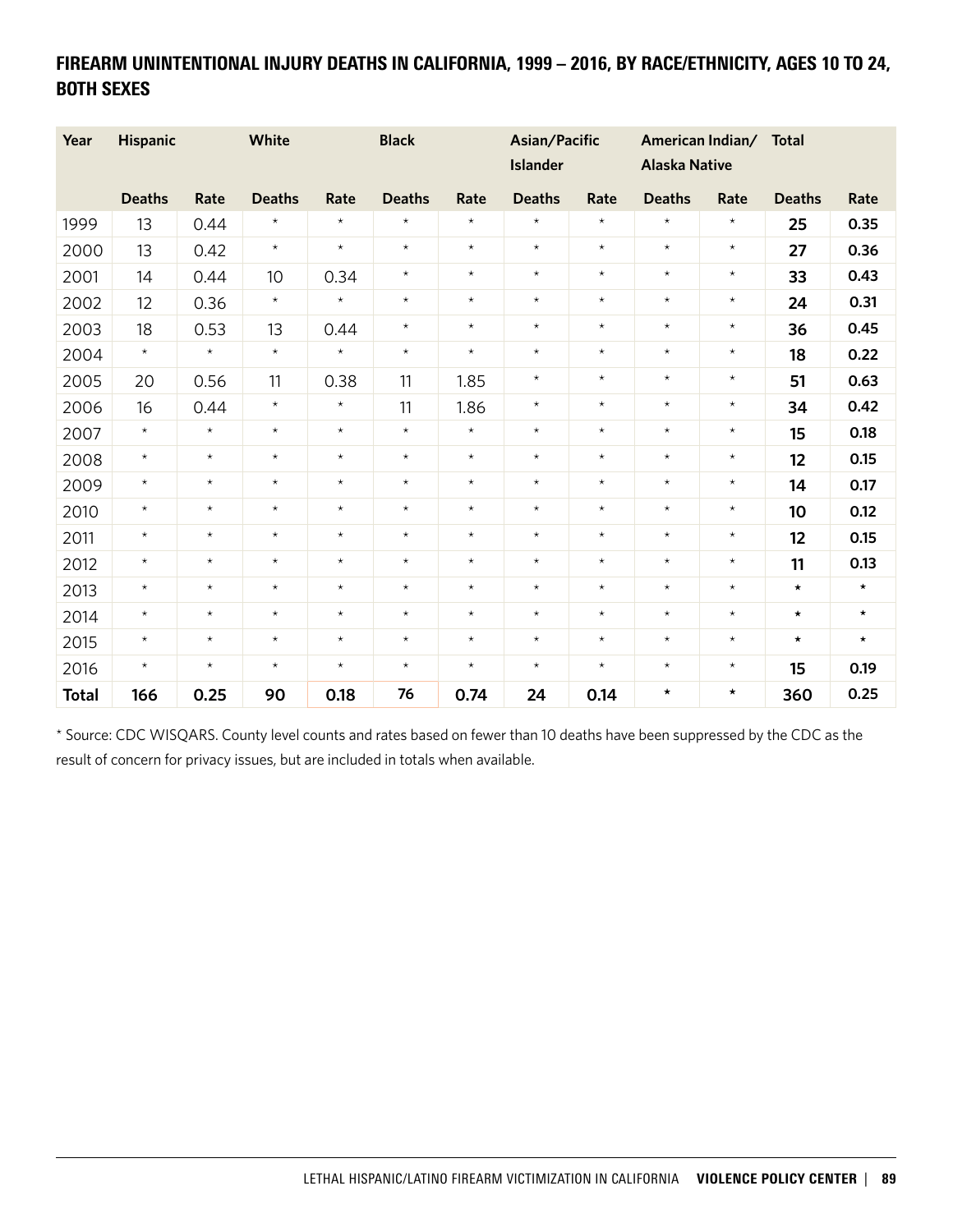## MALE FIREARM UNINTENTIONAL INJURY DEATHS IN CALIFORNIA, 1999 – 2016, BY RACE/ETHNICITY, AGES 10 TO 24

| Year         | <b>Hispanic</b> | White   |               | <b>Black</b> |               |          | Asian/Pacific<br><b>Islander</b> |         | American Indian/<br><b>Alaska Native</b> |         | <b>Total</b>  |         |
|--------------|-----------------|---------|---------------|--------------|---------------|----------|----------------------------------|---------|------------------------------------------|---------|---------------|---------|
|              | <b>Deaths</b>   | Rate    | <b>Deaths</b> | Rate         | <b>Deaths</b> | Rate     | <b>Deaths</b>                    | Rate    | <b>Deaths</b>                            | Rate    | <b>Deaths</b> | Rate    |
| 1999         | 12              | 0.78    | $\star$       | $\star$      | $\star$       | $^\star$ | $\star$                          | $\star$ | $\star$                                  | $\star$ | 24            | 0.64    |
| 2000         | 13              | 0.80    | $\star$       | $\star$      | $\star$       | $\star$  | $\star$                          | $\star$ | $\star$                                  | $\star$ | 26            | 0.67    |
| 2001         | 12              | 0.72    | 10            | 0.66         | $\star$       | $\star$  | $\star$                          | $\star$ | $\star$                                  | $\star$ | 30            | 0.76    |
| 2002         | 11              | 0.64    | $\star$       | $\star$      | $\star$       | $\star$  | $\star$                          | $\star$ | $\star$                                  | $\star$ | 23            | 0.57    |
| 2003         | 18              | 1.10    | 13            | 0.86         | $\star$       | $\star$  | $\star$                          | $\star$ | $\star$                                  | $\star$ | 36            | 0.88    |
| 2004         | $\star$         | $\star$ | $\star$       | $\star$      | $\star$       | $\star$  | $\star$                          | $\star$ | $\star$                                  | $\star$ | 17            | 0.41    |
| 2005         | 20              | 1.07    | 10            | 0.67         | 10            | 3.27     | $\star$                          | $\star$ | $\star$                                  | $\star$ | 48            | 1.14    |
| 2006         | 16              | 0.84    | $\star$       | $\star$      | 11            | 3.61     | $\star$                          | $\star$ | $\star$                                  | $\star$ | 34            | 0.81    |
| 2007         | $\star$         | $\star$ | $\star$       | $\star$      | $\star$       | $\star$  | $\star$                          | $\star$ | $\star$                                  | $\star$ | 15            | 0.36    |
| 2008         | $\star$         | $\star$ | $\star$       | $\star$      | $\star$       | $\star$  | $\star$                          | $\star$ | $\star$                                  | $\star$ | 12            | 0.28    |
| 2009         | $\star$         | $\star$ | $\star$       | $\star$      | $\star$       | $\star$  | $\star$                          | $\star$ | $\star$                                  | $\star$ | 13            | 0.31    |
| 2010         | $\star$         | $\star$ | $\star$       | $\star$      | $\star$       | $\star$  | $\star$                          | $\star$ | $\star$                                  | $\star$ | $\star$       | $\star$ |
| 2011         | $\star$         | $\star$ | $\star$       | $\star$      | $\star$       | $\star$  | $\star$                          | $\star$ | $\star$                                  | $\star$ | $\star$       | $\star$ |
| 2012         | $\star$         | $\star$ | $\star$       | $\star$      | $\star$       | $\star$  | $\star$                          | $\star$ | $\star$                                  | $\star$ | 10            | 0.24    |
| 2013         | $\star$         | $\star$ | $\star$       | $\star$      | $\star$       | $\star$  | $\star$                          | $\star$ | $\star$                                  | $\star$ | $\star$       | $\star$ |
| 2014         | $\star$         | $\star$ | $\star$       | $\star$      | $\star$       | $\star$  | $\star$                          | $\star$ | $\star$                                  | $\star$ | $\star$       | $\star$ |
| 2015         | $\star$         | $\star$ | $\star$       | $\star$      | $\star$       | $\star$  | $\star$                          | $\star$ | $\star$                                  | $\star$ | $\star$       | $\star$ |
| 2016         | $\star$         | $\star$ | $\star$       | $\star$      | $\star$       | $\star$  | $\star$                          | $\star$ | $\star$                                  | $\star$ | 15            | 0.37    |
| <b>Total</b> | 159             | 0.47    | 86            | 0.34         | 73            | 1.38     | 22                               | 0.24    | $\star$                                  | $\star$ | 343           | 0.46    |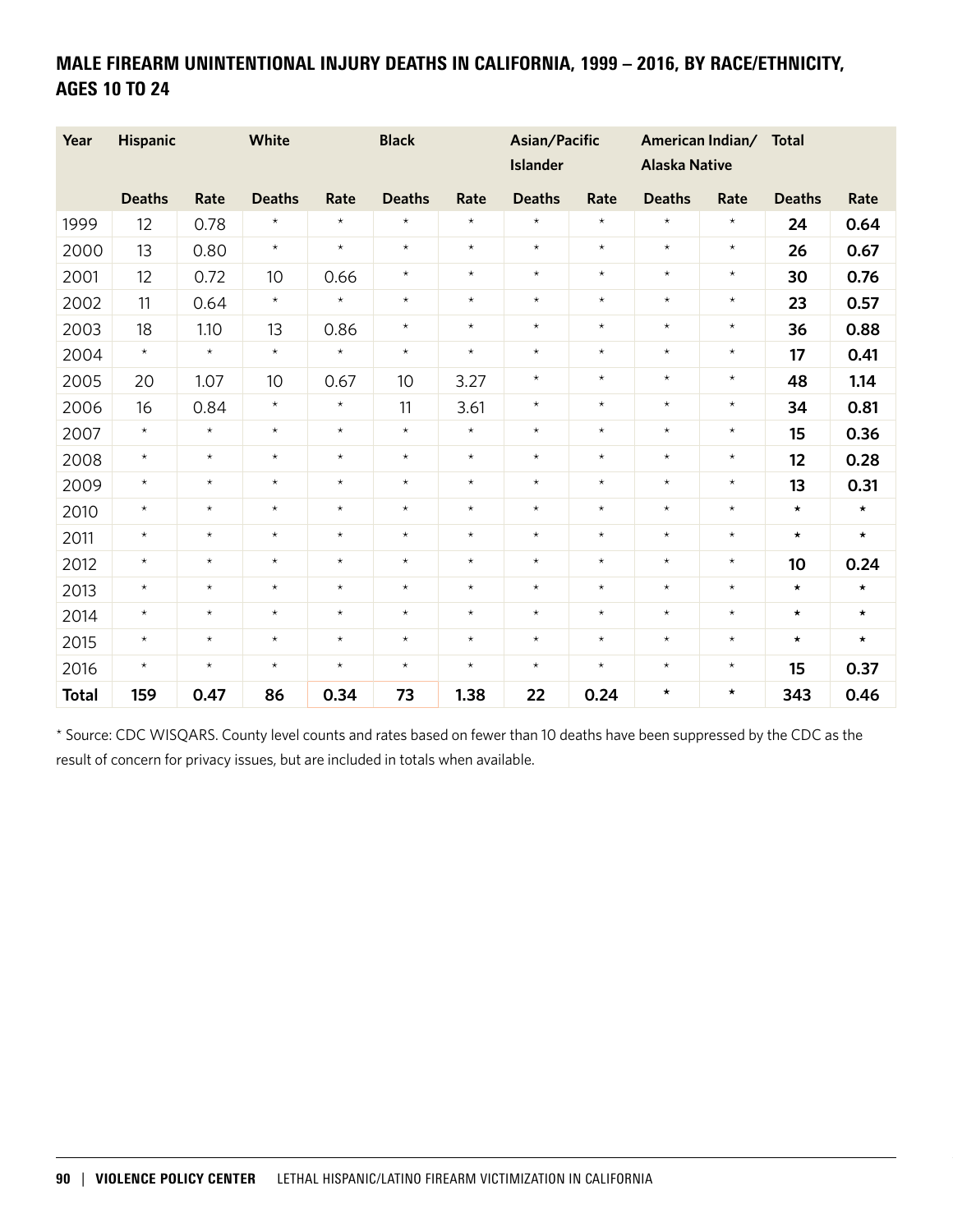## FEMALE FIREARM UNINTENTIONAL INJURY DEATHS IN CALIFORNIA, 1999 – 2016, BY RACE/ETHNICITY, AGES 10 TO 24

| Year         | Hispanic      |         | White<br><b>Black</b> |         |               |         | Asian/Pacific<br><b>Islander</b> | <b>Alaska Native</b> | American Indian/ | <b>Total</b> |               |          |
|--------------|---------------|---------|-----------------------|---------|---------------|---------|----------------------------------|----------------------|------------------|--------------|---------------|----------|
|              | <b>Deaths</b> | Rate    | <b>Deaths</b>         | Rate    | <b>Deaths</b> | Rate    | <b>Deaths</b>                    | Rate                 | <b>Deaths</b>    | Rate         | <b>Deaths</b> | Rate     |
| 1999         | $\star$       | $\star$ | $\star$               | $\star$ | $\star$       | $\star$ | $\star$                          | $\star$              | $\star$          | $^{\star}$   | $^\star$      | $^\star$ |
| 2000         | $\star$       | $\star$ | $\star$               | $\star$ | $\star$       | $\star$ | $\star$                          | $\star$              | $\star$          | $\star$      | $\star$       | $\star$  |
| 2001         | $\star$       | $\star$ | $\star$               | $\star$ | $\star$       | $\star$ | $\star$                          | $\star$              | $\star$          | $\star$      | $\star$       | $\star$  |
| 2002         | $\star$       | $\star$ | $\star$               | $\star$ | $\star$       | $\star$ | $\star$                          | $\star$              | $\star$          | $\star$      | $\star$       | $\star$  |
| 2003         | $\star$       | $\star$ | $\star$               | $\star$ | $\star$       | $\star$ | $\star$                          | $\star$              | $\star$          | $\star$      | $\star$       | $\star$  |
| 2004         | $\star$       | $\star$ | $\star$               | $\star$ | $\star$       | $\star$ | $\star$                          | $\star$              | $\star$          | $\star$      | $\star$       | $\star$  |
| 2005         | $\star$       | $\star$ | $\star$               | $\star$ | $\star$       | $\star$ | $\star$                          | $\star$              | $\star$          | $\star$      | $\star$       | $\star$  |
| 2006         | $\star$       | $\star$ | $\star$               | $\star$ | $\star$       | $\star$ | $\star$                          | $\star$              | $\star$          | $\star$      | $\star$       | $\star$  |
| 2007         | $\star$       | $\star$ | $\star$               | $\star$ | $\star$       | $\star$ | $\star$                          | $\star$              | $\star$          | $\star$      | $\star$       | $\star$  |
| 2008         | $\star$       | $\star$ | $\star$               | $\star$ | $\star$       | $\star$ | $\star$                          | $\star$              | $\star$          | $\star$      | $\star$       | $\star$  |
| 2009         | $\star$       | $\star$ | $\star$               | $\star$ | $\star$       | $\star$ | $\star$                          | $\star$              | $\star$          | $\star$      | $\star$       | $\star$  |
| 2010         | $\star$       | $\star$ | $\star$               | $\star$ | $\star$       | $\star$ | $\star$                          | $\star$              | $\star$          | $\star$      | $\star$       | $\star$  |
| 2011         | $\star$       | $\star$ | $\star$               | $\star$ | $\star$       | $\star$ | $\star$                          | $\star$              | $\star$          | $\star$      | $\star$       | $\star$  |
| 2012         | $\star$       | $\star$ | $\star$               | $\star$ | $\star$       | $\star$ | $\star$                          | $\star$              | $\star$          | $\star$      | $\star$       | $\star$  |
| 2013         | $\star$       | $\star$ | $\star$               | $\star$ | $\star$       | $\star$ | $\star$                          | $\star$              | $\star$          | $\star$      | $\star$       | $\star$  |
| 2014         | $\star$       | $\star$ | $\star$               | $\star$ | $\star$       | $\star$ | $\star$                          | $\star$              | $\star$          | $\star$      | $\star$       | $\star$  |
| 2015         | $\star$       | $\star$ | $\star$               | $\star$ | $\star$       | $\star$ | $\star$                          | $\star$              | $\star$          | $\star$      | $\star$       | $\star$  |
| 2016         | $\star$       | $\star$ | $\star$               | $\star$ | $\star$       | $\star$ | $\star$                          | $\star$              | $\star$          | $\star$      | $\star$       | $\star$  |
| <b>Total</b> | $\star$       | $\star$ | $\star$               | $\star$ | $\star$       | $\star$ | $\star$                          | $\star$              | $\star$          | $\star$      | 17            | 0.02     |